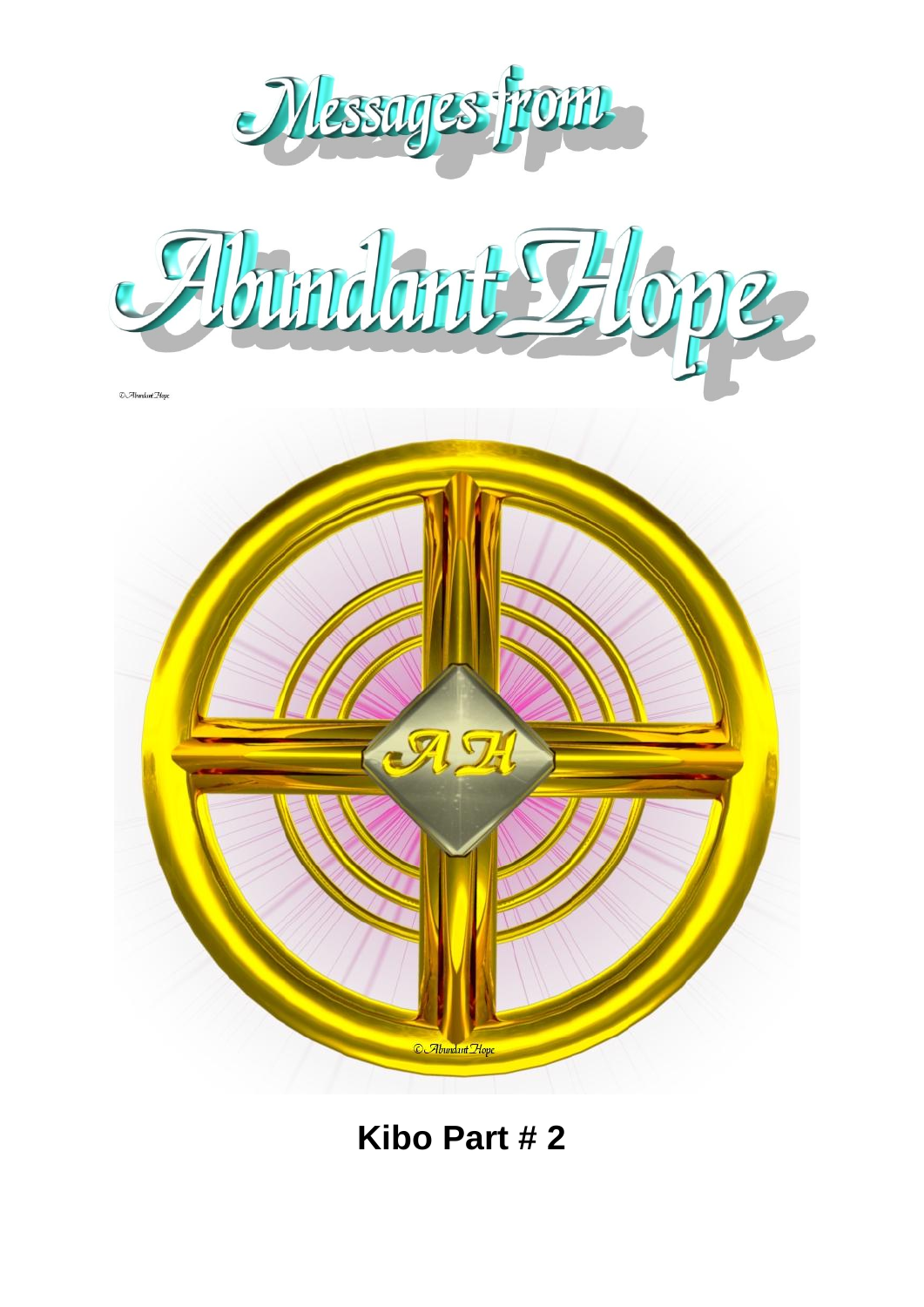### **INTRODUCTION**

#### **to the Messages with KiboDabi**

Hey! I get to write an intro! Allright!!!!

Blessings to our brother, Christ., for doing this...Thanks!

All thanks and gratitude and appreciation to PAPA and CM ATON for putting up with me in allowing me to take these messages and have these experiences. I AM humbly honored and if i have done anything that has been helpful to anyone in their journey on the great spiral path, then i/I am grateful for having been able to serve.

Thanks and gratitude to all involved. I love and appreciate all of you!

I AM here.

I AM here, now.

All of these messages are strivings to help people with their perception of reality at the time and all of them were given for particular purposes that will differ with each individual. There is much talk of 'soon' and 'very soon' and so on and so forth and that has been something that we just have to deal with. It has been proven that the observation of a thing, changes the thing observed and i sometimes think that this has been the case. Every eye opened, every mind, every heart that has considered a new thing, a wider thing, an other thing has stretched this event out so that they also, may be included in the best possible outcome.

And then there is a part of me that realizes that all of this was already known and scripted and is playing out exactly as it has to be according to the will of the Producer, Director, Orchestrator, Scriptwriter and whatever else job there is in such a production...even to the point of the venue, the seats and the tickets...not to mention the price of admission....

Be it movie or play Set or stage **Holographic** It is all the same......

But I AM Here Now...at Present...past and future are made here, in this point of being and the thing observed and the observation of it become one and the same thing.

All of these writings, those through what i am as well as those through others and by others, are just symbols of that point. They are sharings of perception by beings that recognize the source and purpose of that sharing and those that are willing to receive, receive. I, as far as i'm concerned, haven't done anything that a five year old with an open mind and heart couldn't have done as long as they had the vocabulary and even that is over-rated. If PAPA told a five year old to tell the people that HE said that Love was a good thing and that people should only do stuff because of love and all the fighting and hating and stuff was very bad and they should stop it now because God doesn't want to

**-- AH- Kibo #2 -- page. 1**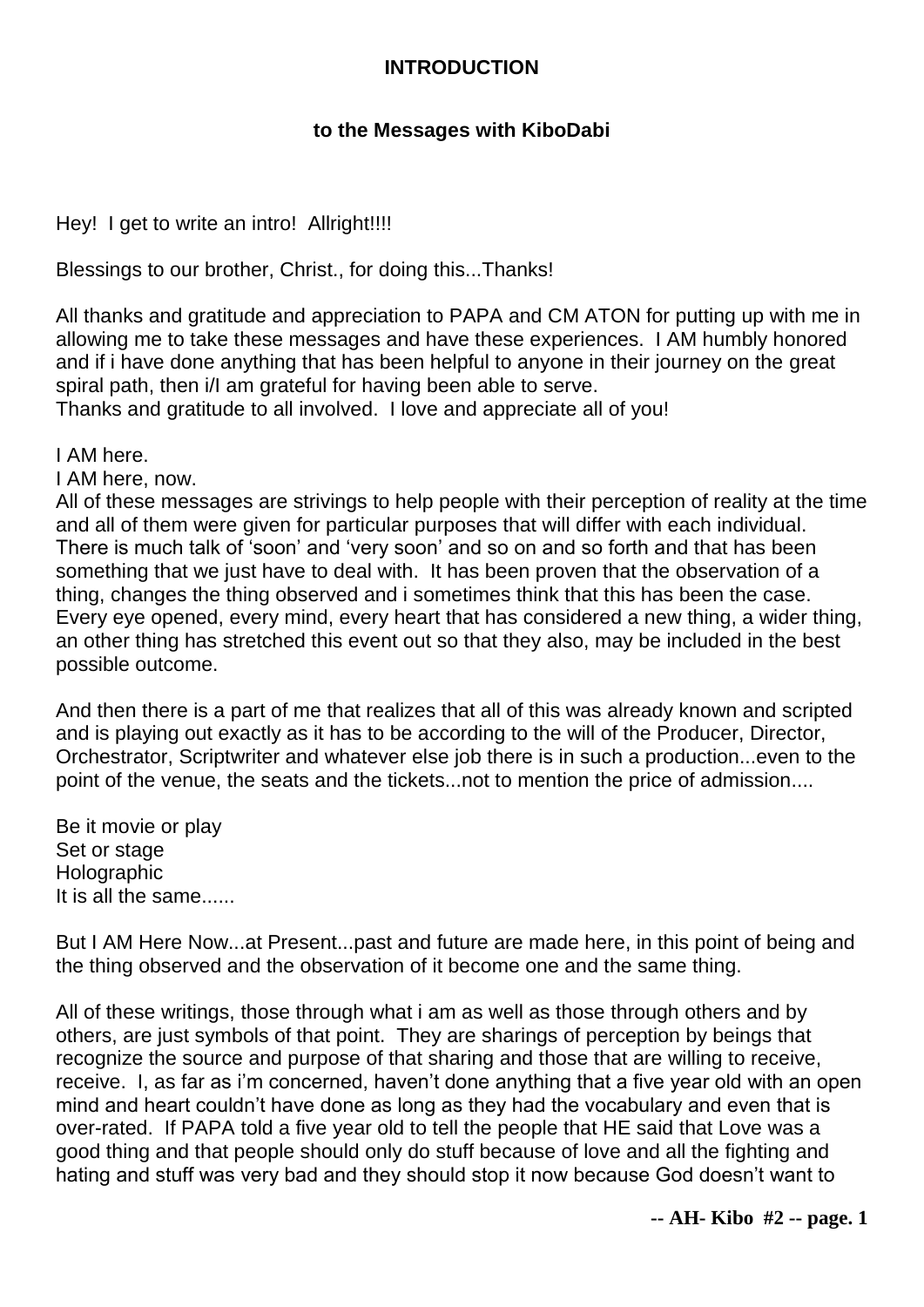spank anyone...but HE will if they keep acting stupid......I'd listen. I'm sure that there are, at least, hundreds of five year olds out there that have given whoever they could, that very message, only to be smiled at and told that they were cute but not to play with God because they couldn't possibly understand and to go to their rooms before they got a spanking themselves.........parents just don't understand.........

The point of all this is: This is done already. More is coming from all directions and it will be hard to keep up if you are looking all around for your answers. These messages are nice, but nothing replaces direct communication with the Source and Center of All Things. You can do that.

Yes, you.

You can do that because He is The Source and Center of All Things.

Please consider what that really means.....ALL THINGS

ALL THINGS means you, me, them that, this and the other. Whatever you are looking at and whatever is looking at you, is a thing. The atoms and molecules and plants and things organic and inorganic....fire, air, earth, water, akasha....whatever it is and wherever it is, it's a thing and the source and center of that thing is the source and center of every other thing as well.

So no matter where a thing is or what it is, it's source and center is ONE THING. So two people shooting at each other have the same source and center.

Two people loving each other have the same source and center.

In fact, they are each other

As well as the pile of gold in the corner

And the pile of dog crap on top of it

We are all of it and it is us and....

GOD IS ALL ARE WE ARE ONE ARE WE ARE ALL IS GOD

I AM ALL ARE WE ARE ONE ARE WE ARE ALL AM I

Write it in a circle with one 'I' or one 'GOD' at the 12 o'clock position and tell me how it looks to you....

No? Ah well.......Yes? Ah well........

To find your source and center is to find the source and center of all things.

The source and center of any thing is the same source and center of any other thing in question.

That source and center is the one thing that really is and everything else is just an extension of it.

That one thing is consciousness in the most extreme way of being...to the point of saying that there is only one consciousness. It is light manipulated in consciousness to create the perception of all things. It is the experience of that perception in being. It is two people looking at each other from their perception of perspective and then still from a perspective of It's own...Knowing that It's the only thing in the room. It is the room and the room isn't even there. Neither are the two people that insist on seeing each other as something other from each other when there is an other looking at them as each other, from within each other and upon each other and without each other, knowing that the very concept of 'other' doesn't apply in reality except that they perceive it so It gets to perceive and experience it....all the time knowing...........and we say we want to know, but do we really?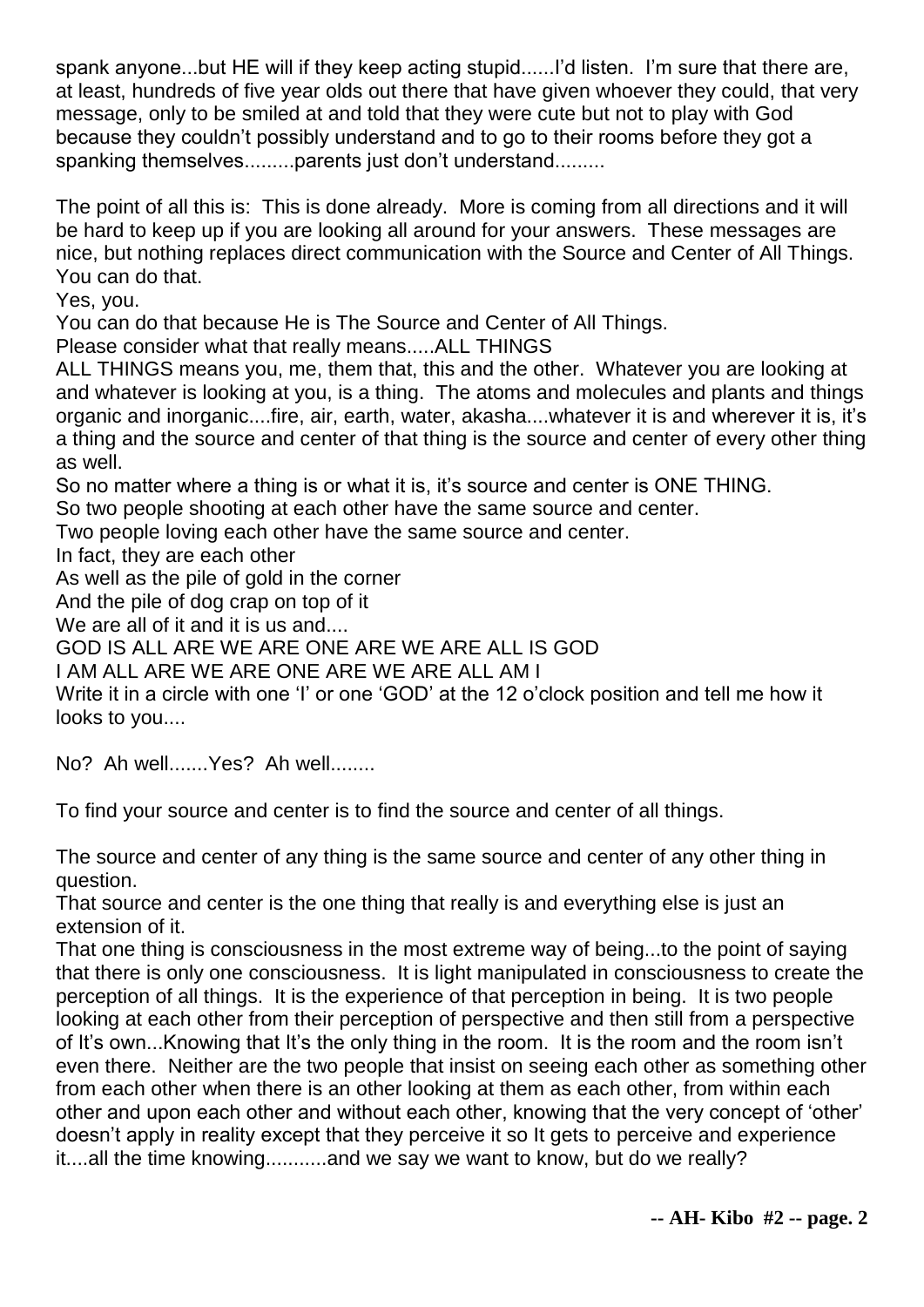Read these words if you like, learn all you can from everything and look around and search without. When you have come to the realization that the reality you find without you can go on without you, then please, go as far within as you have gone without...and then go further.

The words don't matter. The symbols don't matter. We act on the world without for whatever reasons we can perceive and use that perception to define ourselves as we see fit. When you've had enough of that and come to realize that there is only one thing and you move in it and breathe it and your thoughts are It's thoughts and your perception is It's perception, your feelings, It's feelings, your life is It's life, then you will start to see that you see nothing and think nothing and feel nothing. You are a character being played by an actor that is so into It's character that it is the character. It ceases to be an act and the character believes in the character and the actor is forgotten. Remember who and what you are. Remember the role you play The stage you are on The movie you are in God plays every role Every prop Every instrument Everything **Perfectly** It is up to you The character To realize Who and what you are To remember That you are the actor Playing your part **Perfectly** And when you remember The actor awakens Ithere is, perhaps A moment's confusion But who is to say?] But in that moment The actor and the character are as one And the decision is made It is no longer a matter of How the character feels about the actor But one of How the actor feels about the character? Does he want to stay in character? Is it a good character? A worthy character? Will it serve its purpose well? Will it live on and continue to play its part Upon the great stage? Or will it walk offstage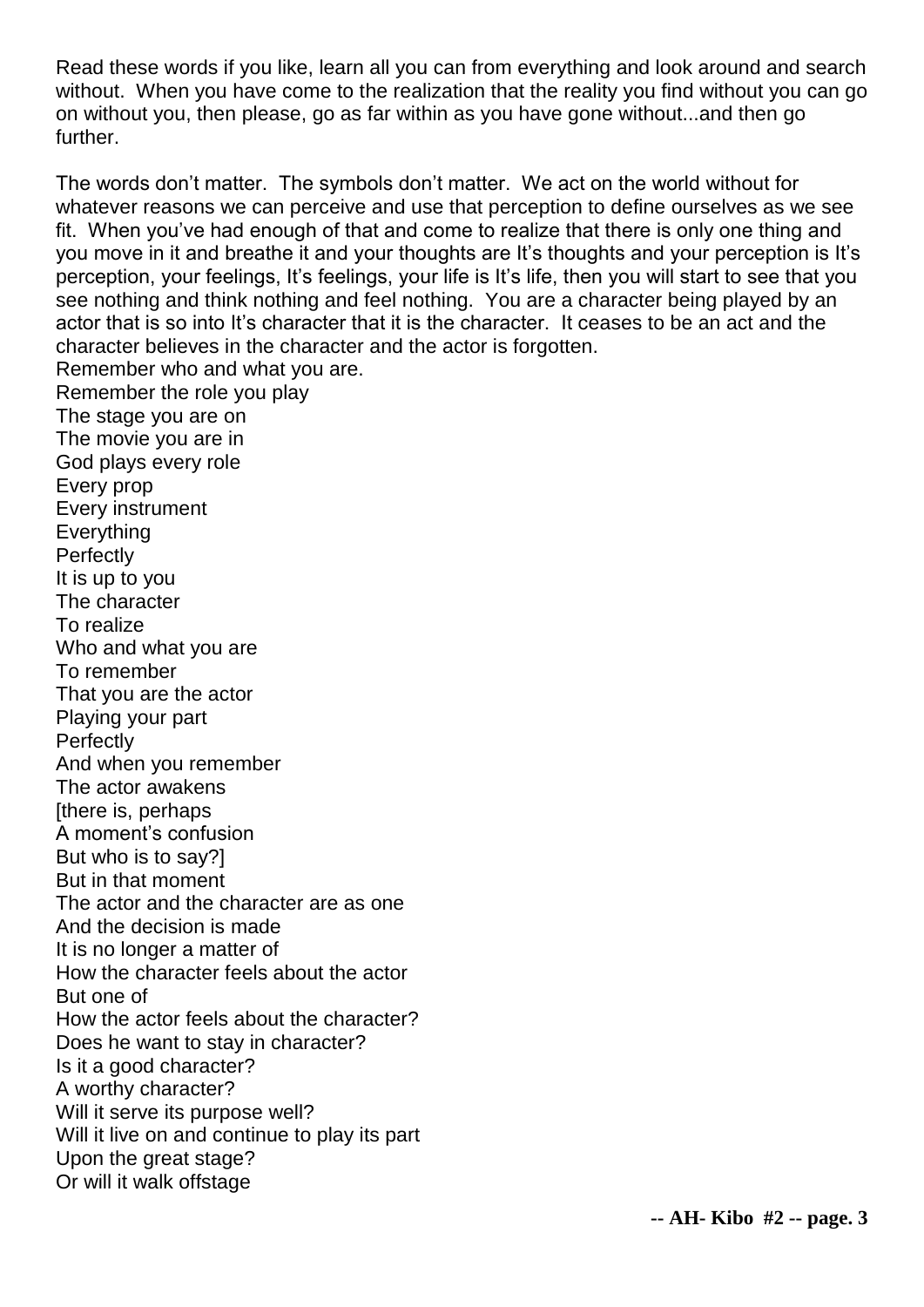Never to be seen or heard from again? The character wants to act! Does the actor want to stay in character? There is only one way to answer that question There is only one way to have that conversation Find it Talk with it Come to agreement If you want to keep your character say so! Heavens knows that there are other characters It is all the same But if it is not the same to you Then there comes a time when words serve no purpose You must act as the actor acts! You must be the actor so that the actor may stay in character! Hint: villains die...every time...they have to eventually... the actor never wants to stay a villain... no character can have their moment in the dark the light must shine upon him and no villain can stand the light.....so.....there..... so if you are a worthy character perhaps the Great Actor will keep you, after all and you may be each other...what joy! And for that All words and symbols and teachings Are useless You must go to the source and center of all things Including you And talk it out And whatever helps you to do that Including these words Is all well and good And i/I AM grateful if any of these words have helped you in any way **But** Now Go help your self Go do Go be Play your part Be the actor

[there's a reason the  $3<sup>rd</sup>$  person of Paradise Trinity is called the Conjoint Actor....]

PAPA and CM ATON Bless you Always in Consciousness

i AM I experiencing being in perception of what i am in manifest expression

**-- AH- Kibo #2 -- page. 4**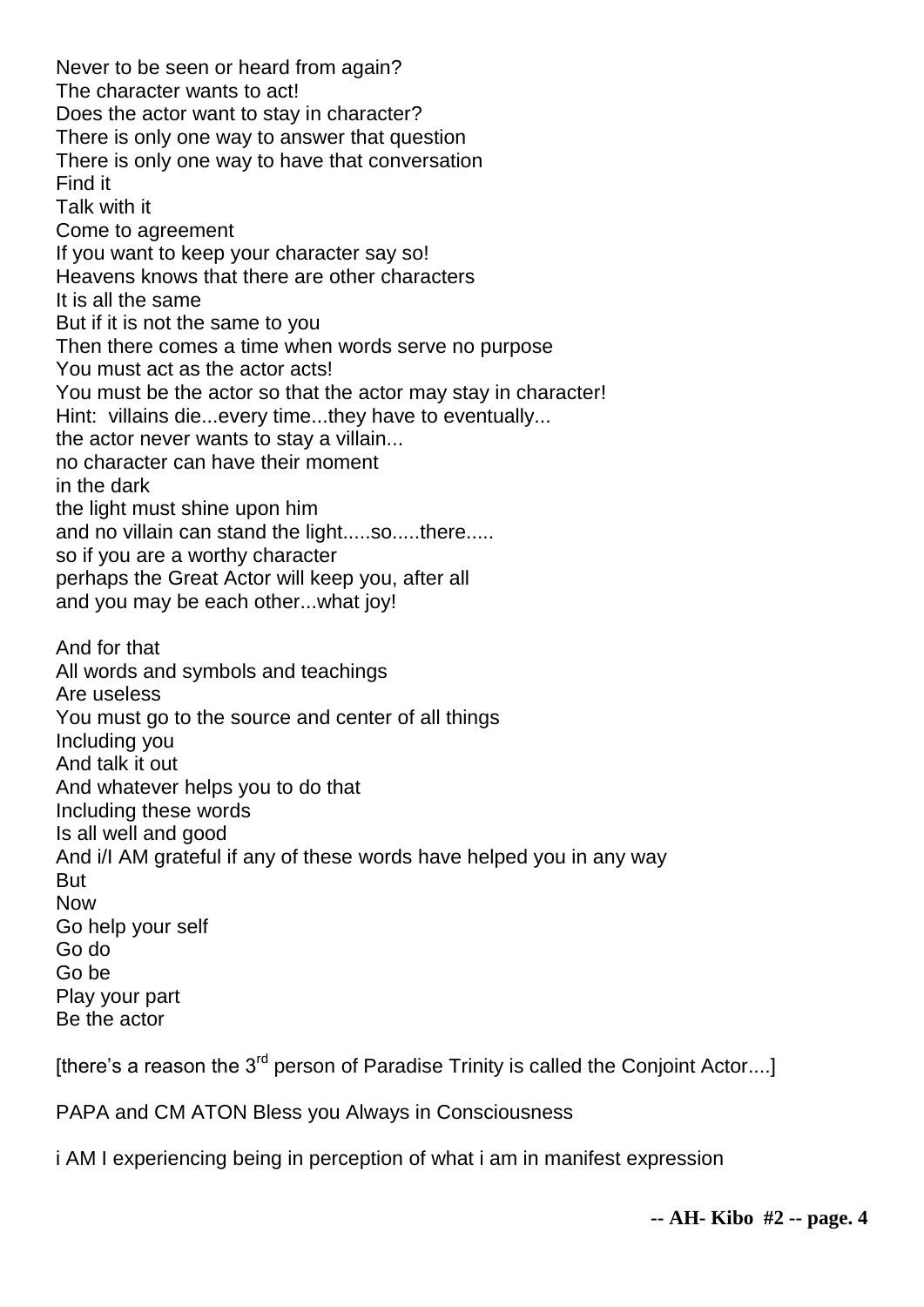Kibo[Now I AM Here]Dabi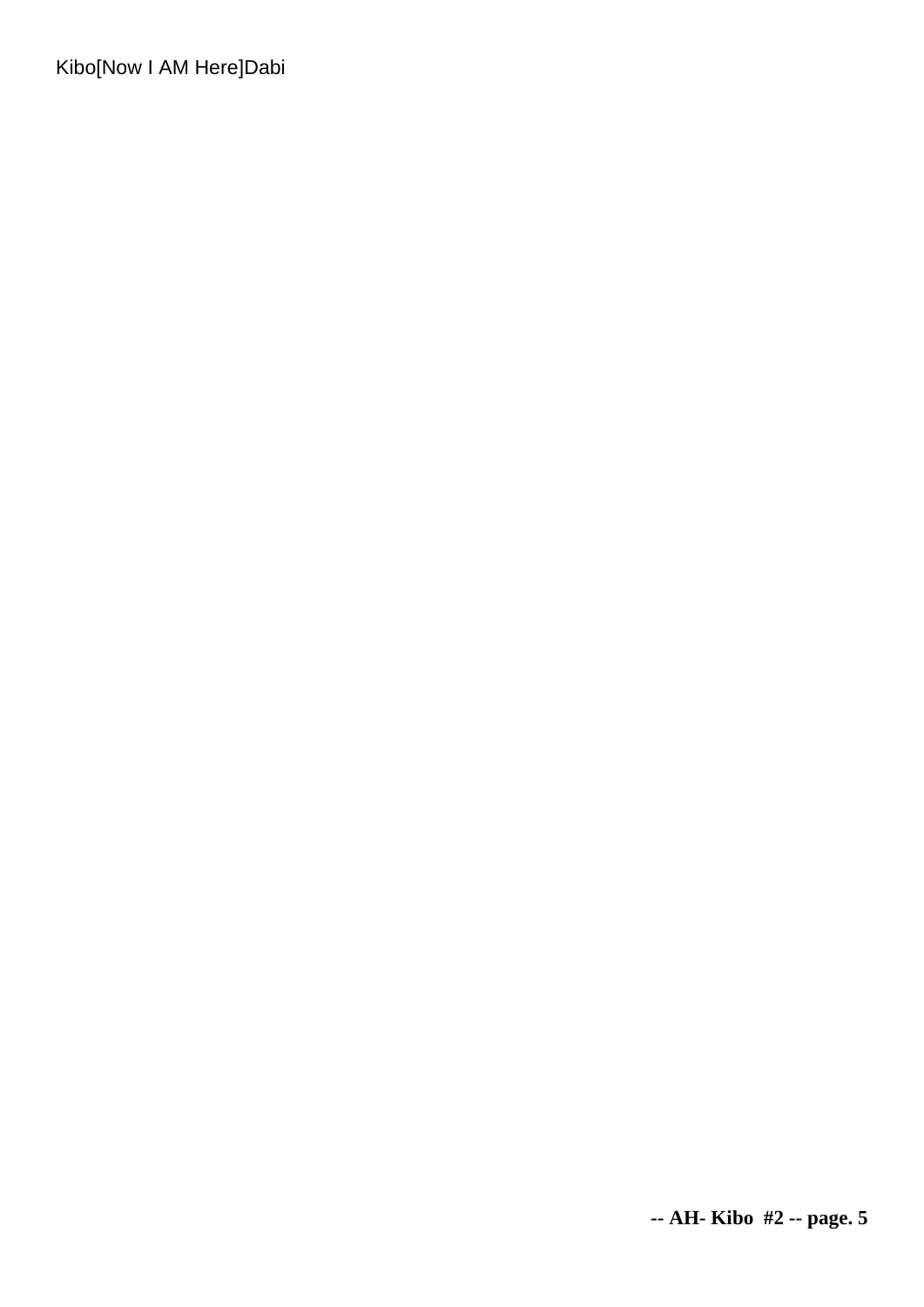## **Table of Contents**

| <b>Message</b>                                                           | Pag |
|--------------------------------------------------------------------------|-----|
|                                                                          |     |
|                                                                          |     |
|                                                                          |     |
|                                                                          |     |
|                                                                          |     |
|                                                                          |     |
|                                                                          |     |
|                                                                          |     |
| #32 Time To Say Goodbye & Go Forth in Confidence, Joy and Knowing 42     |     |
|                                                                          |     |
|                                                                          |     |
|                                                                          |     |
| #36 Christ Michael asks of the High Councils, When is Enough, Enough? 54 |     |
|                                                                          |     |
|                                                                          |     |
|                                                                          |     |
|                                                                          |     |
|                                                                          |     |
|                                                                          |     |
|                                                                          |     |
|                                                                          |     |
|                                                                          |     |
|                                                                          |     |
|                                                                          |     |
|                                                                          |     |

### <u>le</u>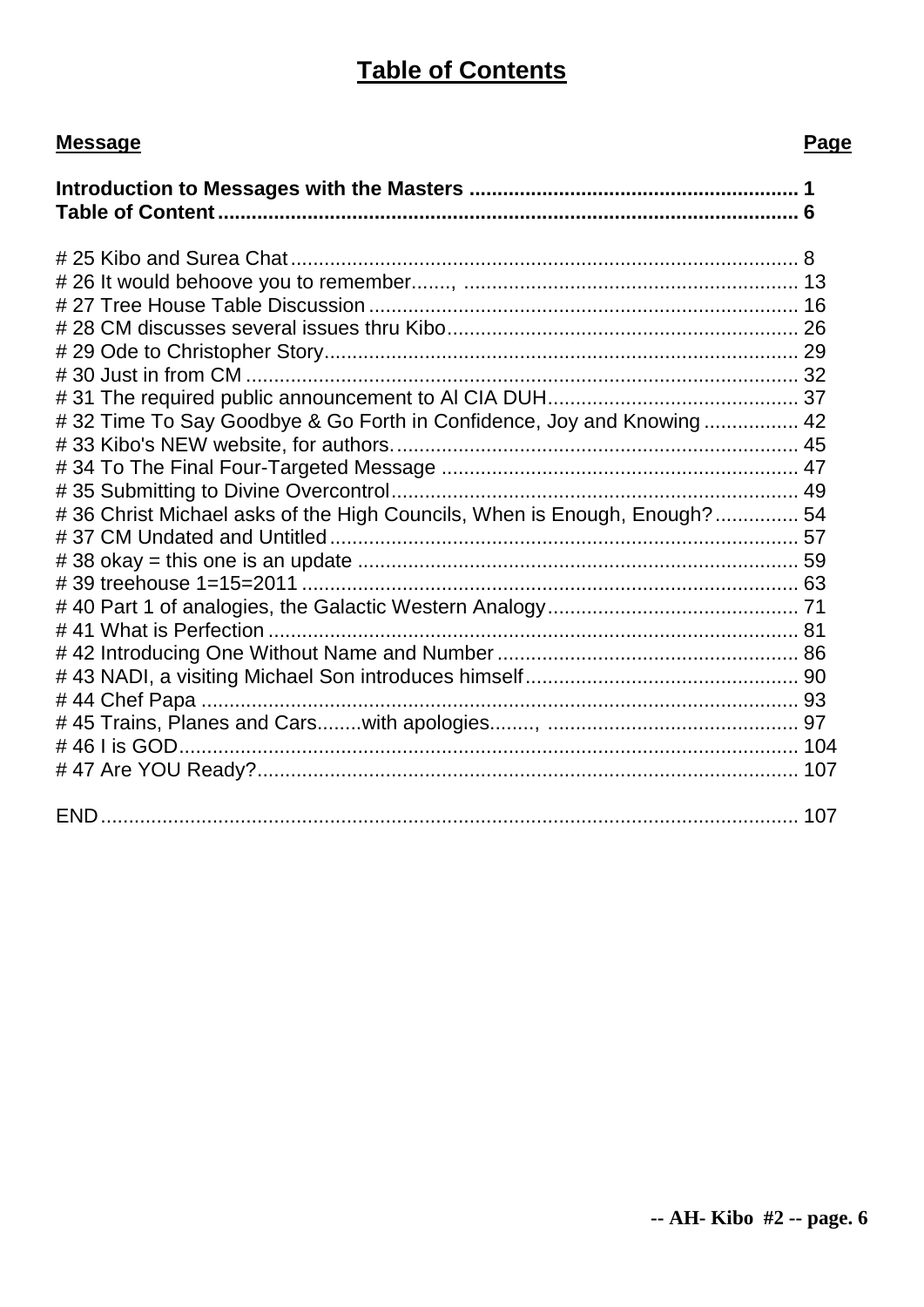*All writings by members of AbundantHope are copyrighted by ©2005-2011 AbundantHope - All rights reserved*

*[Detailed explanation of AbundantHope's Copyrights are found here](http://abundanthope.net/pages/AbundantHope_1/Copyright_-_Terms_amp_Conditions_517.shtml)*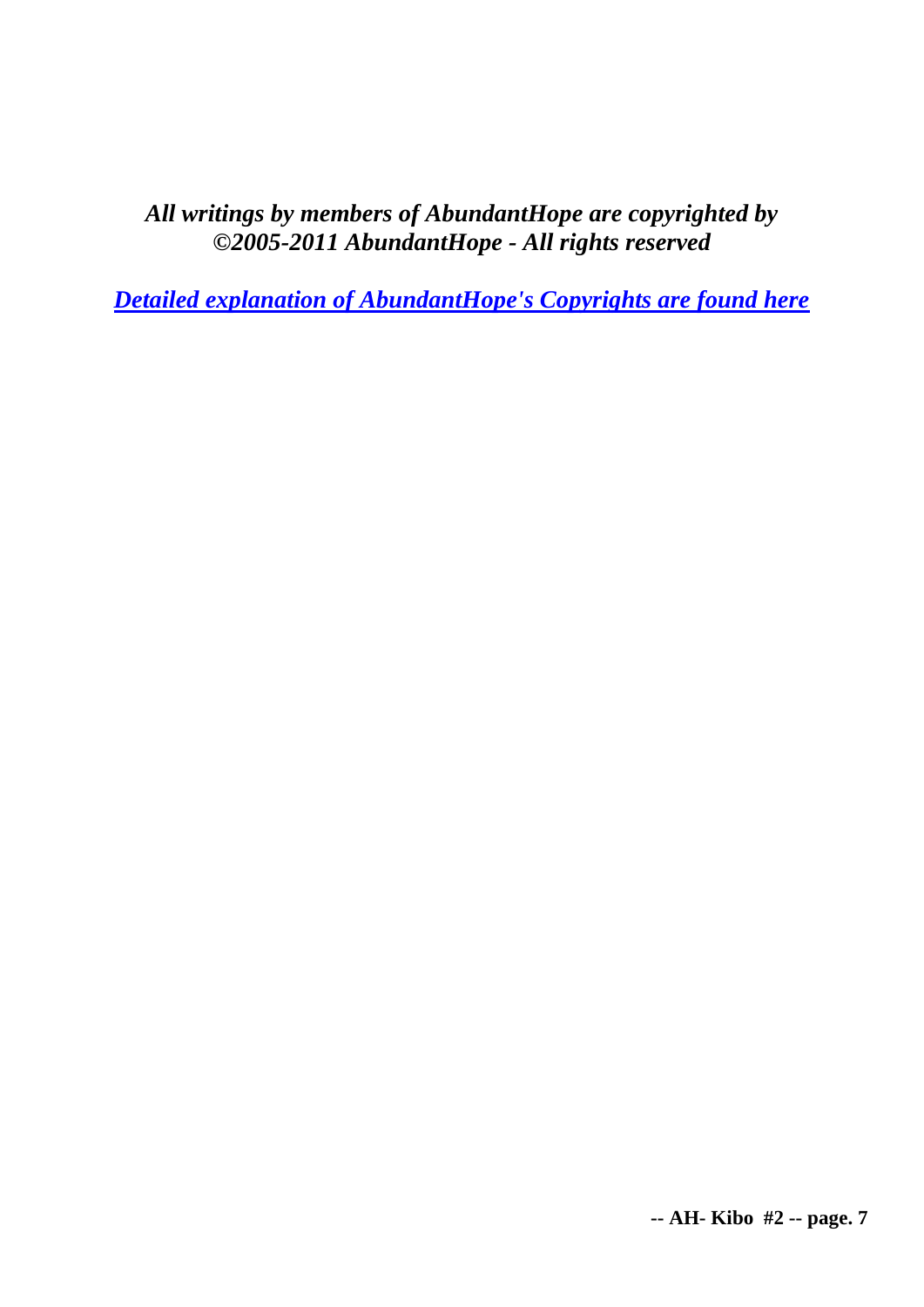# Kibo and Surea Chat

### **By Surea and Kibo**

**# 25 Jun 23, 2010** 

**Candace:** Now I have a little issue, NOBODY HAS SAID the NEW WORLD is BORN. NONE OF US!!!!! Look around you, it is most surely not born on this plane yet. The old has not crumbled so the new can begin to birth. GAIA's growing up into her shoes does NOT mean the new world is here. Please ponder this, I continue to state NO MAGIC WAND<sub>S</sub>

Enough said, sorry I am bitchy this morning, I woke up that way for unknown reasons, except a personal encounter is distressing me. Part of which involves "sleeping" star seeds, who are not truly sleeping, they are choosing to NOT do what is RIGHT, and why I cannot figure out. Be happy, be merry, screw the world. Care for self pleasure only. It seems to be a widespread problem even with those incarnate from higher realms, doing what is RIGHT. It is easier to NOT look, because after all to LOOK means one must then respond properly.

Someone on AHS was upset one day when the stock market went up, after messages it would collapse.It will collapse, nobody said it would be the NEXT day and I am asking some of you to get over some of this. I repeat there are no magic wands and I repeat that MAN MUST see what happened, if at all possible before stasis, or returning man will continue in his stupid, stupid ways with out desire for change, and dear brothers and sisters, that is a frightening idea, is it not? That he will have learned NOTHING and only seek to re create his former estate that brought destruction to this world.

OK, now to Surea and Kibo.

Surea: You had questions?

Kibo: yes, thanks for being here for this.

Surea: My pleasure. Now, what is it?

Kibo: there have been some concerns raised, and i share them, btw, that we are being told that the new world has already been born, but obviously, we aren't or haven't experienced it. How does this actually work? Is there any way to tell how much of a difference there is in terms of linear time, does linear time matter? To say that, on some level, this has already happened and still have no idea how long we have to wait to experience it is just as frustrating as hearing 'soon' all of the time, if not more so.

**-- AH- Kibo #2 -- page. 8**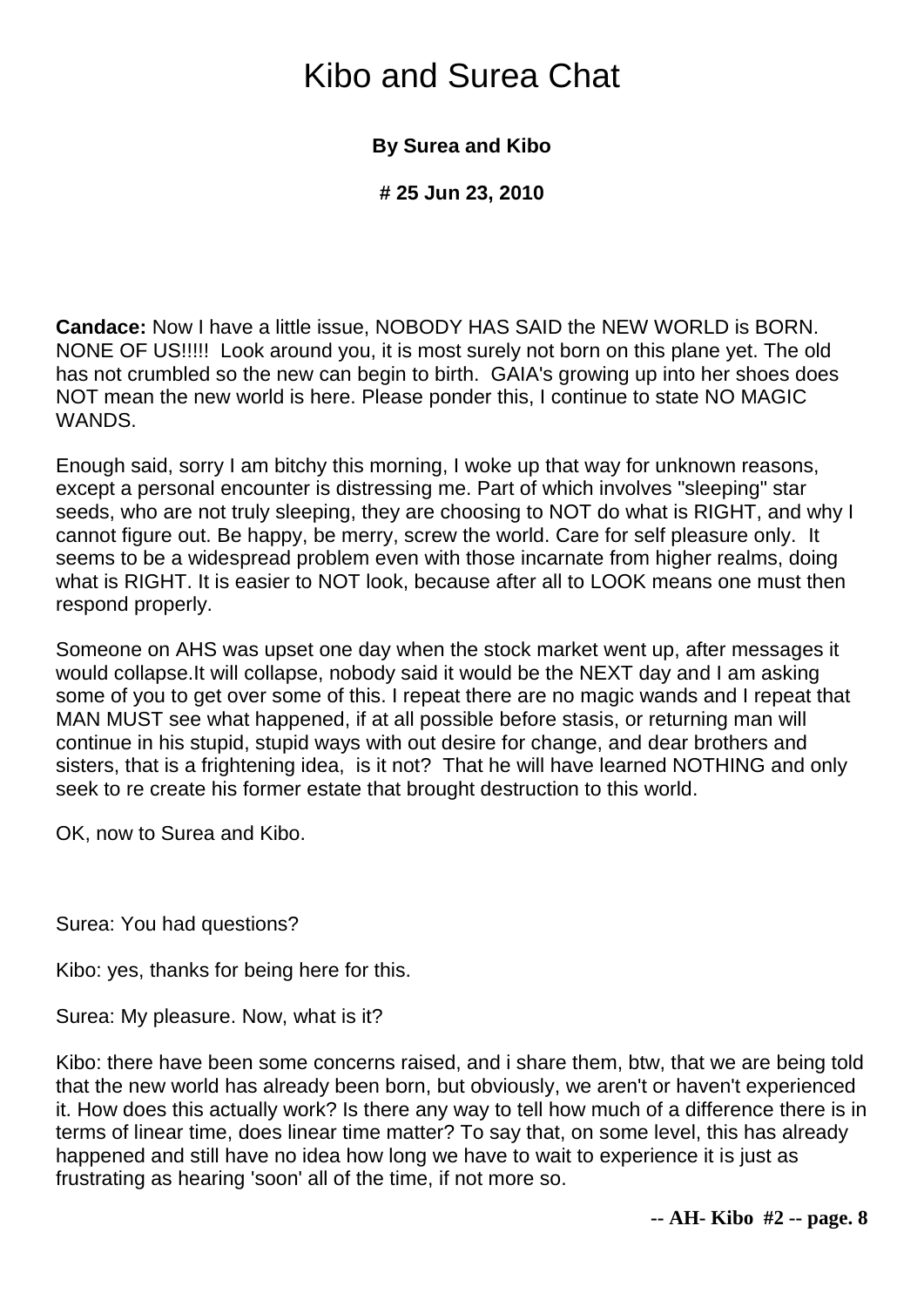Any help that you could give in this regard is greatly appreciated and i thank you for your time and consideration in this matter.

S: No need to get all formal on me now, dear boy. Your usual attitude will do.

K: i'm tired and i'm tired of that. Can i just talk like i talk with people? I'm not always pissed off y'know. Sometimes i just like a good debate and more times than often, i just want to learn...i'm tired of being stupid and tired of waiting and i'm trying to help as best i can. Meanwhile all this other crap gets in the way and i just want to know what's going on. That's all.

S: I understand, I assure you. But the answer to your question is not so simple to convey in human 3rd density terms. You, yourself have seen this birth as finished and your mind has accepted the birth scenario and so you have seen it in such a way. But the birth scenario is not completely accurate. There is a transformation at work, like that of a butterfly coming out of its cocoon. There has to be a struggle to achieve such change in order to develop the proper strength that will insure survival. Where you are at now is the process of that emerging. There is no clear cut moment where you can say that the new world has arrived. After all what is the definition that you have for this event, for this world? Is it just the physical manifestation of destruction that concerns you? You await with anticipation the shudder that shall fill the world and offer you a sign to show to others. But is that the new world? You will see land appear and disappear, the continents will change and billions will perish, you will experience the fall of societies, crashed economies and dismantled governments and stasis, but is that the new world? Those that stay to build the vision of civilization that you, together decide upon, is that the new world? What exactly do you mean by 'new world?'

K: i think that you will find some disagreement among many as to what constitutes the new world or the start of it. I think that for the team here, it might best be classified as the time of stasis and afterwards. At least, that's how i would best define it.

S: So you are asking me, then, not about the new world, but stasis and all that it entails.

K: i'd like to know, as accurately as possible, how close to stasis are we and what, exactly are the series of events that will lead up to it?

S: Candace has explained that the planet will shake as a whole and this will be the beginning as you see although for us it has begun already in what has happened up to this point. The gulf oil spill, the ongoing quakes and severe weather, failing economies, exposure and fragmentation of and between your so-called leaders in politics, business and religion. The whole structure of your world is collapsing and the question that We are asking is how far apart will these structural lynchpins fall? Will they fall one at a time or together at once? What is the prime event that will create the imperative for stasis to be implemented? These, to us, are valid questions. If your economy in America falls, how will that affect the whole? If Europe falls first? Will it take earthquakes and volcanoes all along the Pacific Rim to make this happen or would it happen on its own? If there is a shudder felt through the planet, would that wake people up enough to question, to act? If it happened and then nothing happened the next day, or the next, would they go back to sleep? Would they tell themselves that it's okay, life can go on? We have repeatedly told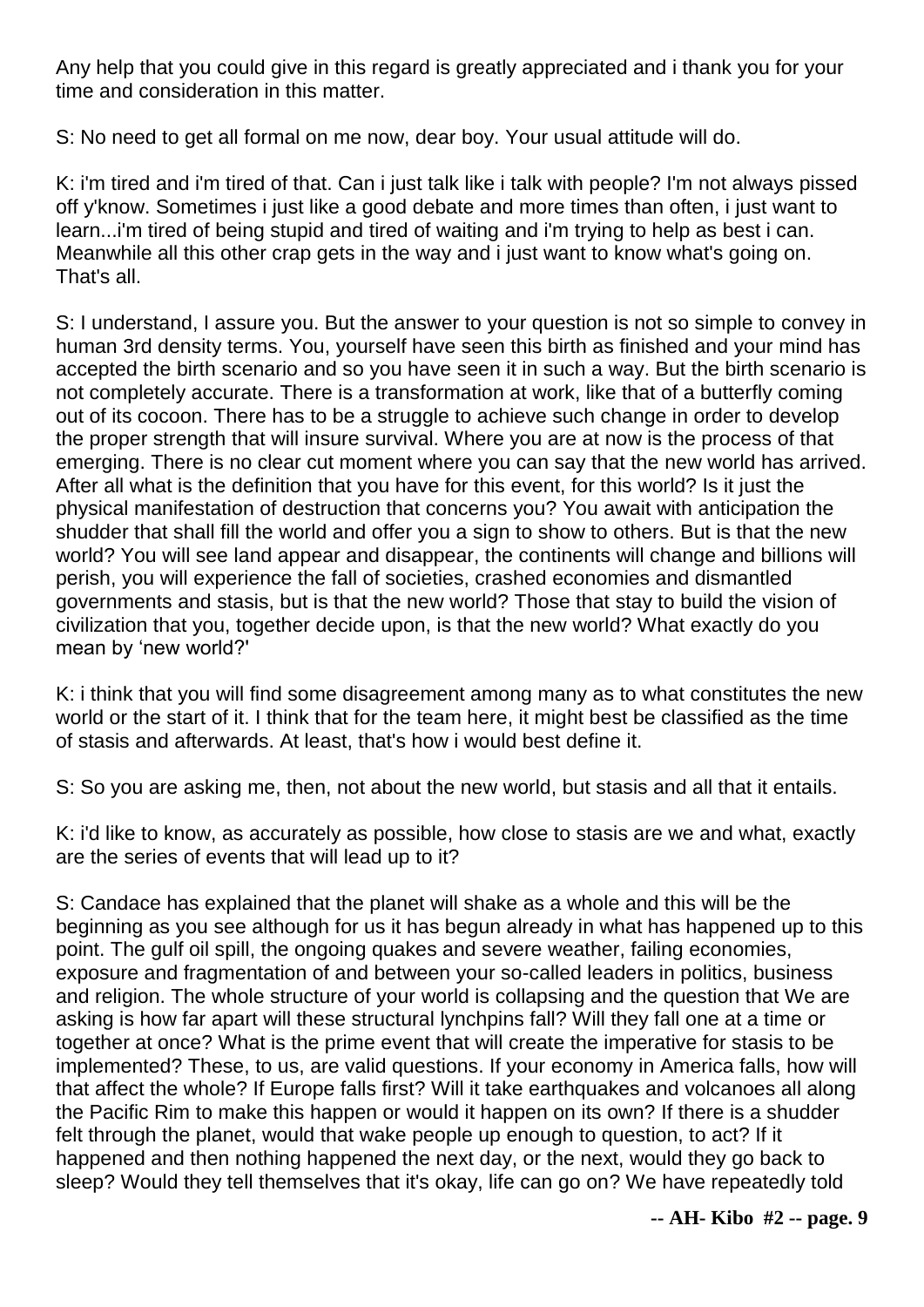you that you have a stake in this and so, you are required to add your energy to this. Do We have to do everything for you?

K: Less than one percent of the population knows enough to care and even among those, there are differences of opinion about exactly what is going on. Again, i say in all sincerity, if you are waiting for us to get our shit together, i can hang it up now and call it a day because that means that nothing is going to change for a long time. There are not enough of us to make a unified stand without a proven truth to rally around. Even a worldwide atlas shrugging will be interpreted several ways. My suggestion to you is to just push the button now and sort it out during stasis. Anything else is bullshit. But that's me.

S: so we have to do this for you?

K: We've been doing the best we can under the circumstances. Earth allies, white hats, white knights, lightworkers, freedom fighters...this is about as good as it gets. You might have a few billion people praying to God to save their asses after the big shudder, but i doubt you'll be hearing any constructive prayers concerning ascension. You should get a lot of yehah-bring-on-the-armaggedon-apocalypse! Prayers and 'thank you God now please kill those godless heathen infidels that didn't believe you like we believed you type prayers......and so on and so forth...kill them, not me...that kind of thing...

S: So we have to do this for you?

K: Probably....how many real Humans do you need or does that matter? Sorting should be settled by now, anyway, you should know all this already. We can't have stasis today why?

S: This is supposed to be a learning experience. What would they learn, what would any of you learn if there were stasis and then 'poof' a new world or situation or place or life. People need to know what they did wrong in order to be able to try not to do it again. Even the flower strives to be redeemed and grow that it might incarnate as a human again and remember enough not to repeat such actions. Where is the learning?

K: i'm never going to get a clear idea or sequence or timetable for this thing, am I?

S: you know, stasis actually is the only thing we can push a button on for this.

K: Which brings me back to the original question: What do we have to do, what do we have to experience, what are we going to experience before stasis? What has to be done to satisfy the conditions necessary to/for implementation and how long could that probably take under the best and/or worse of circumstances?

S: lol...that's a loaded question! You actually want a serious answer to that, don't you? It could happen today, as we speak. It could take years under the worse of circumstances which would mean that the plan was scrapped, which, at this point isn't likely so don't go screaming over a near-impossibility. Could you at least give it a few more days to see what happens? Don't just wait or use us as an excuse to wait or drop this or that. Don't plan around us, we plan around you, that should be enough. K: perhaps that's the problem.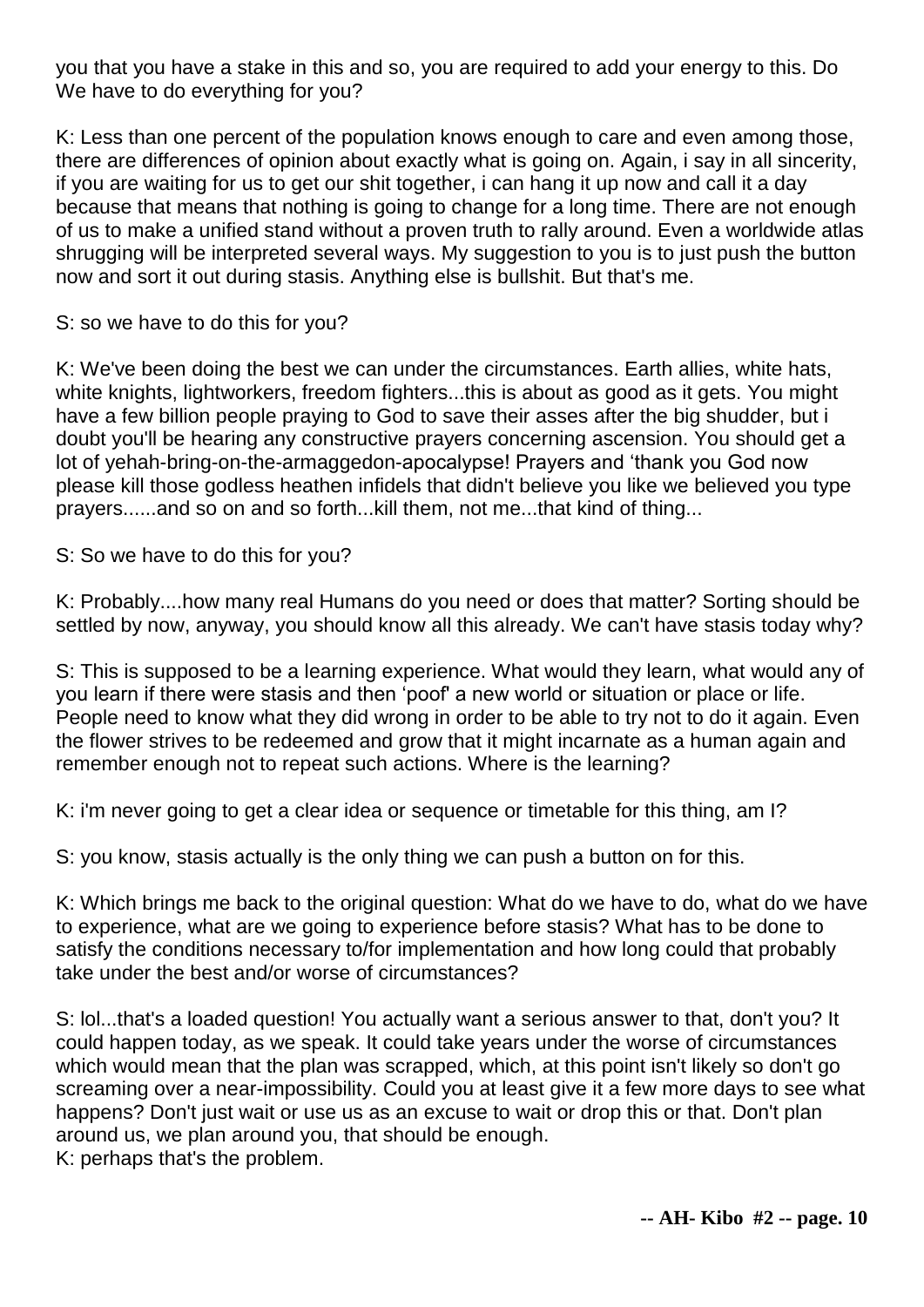S: Perhaps it is. This whole thing could have been done a long time ago without trying so hard to keep you here and along for the ride. But we have and we are and so much effort has been made that things aren't about to change in that regard. You are your own burden. You need to lighten your load. All your fear and anxiety and worry and impatience weigh heavily upon you. This is not about solving your problems; this is about helping you to solve your problem. The great resistance will be cleared away and removed as quickly and completely as possible. When you have reached the correct or suitable energy signature or level or ratio of light and positive awareness, you will be in a prime position to begin in earnest. Until then, you will just have to take what you can get from our end and we are doing the best we can so appreciation would be appreciated. Appreciation can be shown by raising yourselves as far and as fast as possible. Effort is everything right now and we are all making a supreme effort to complete this process, and it is a process and not just something that you can throw a switch on and say 'go!'

K: fine, don't mind me, i'm just frustrated and disappointed and stressed and tired and other stuff and it would be nice to talk to somebody face to face in physicality...but i dream.....

S: that weighs you down also and it is not just a dream. You're just not there yet. Do not despair. Things will happen sooner than you think. It is simply not something that can pinpointed in the way that you would like it to. That's a lot like asking what will happen in the ninth inning, or after the two minute warning. Even if you know who is going to win, you can't say what the final score will be or what plays will happen or who will do what when and where. Anything can happen in life, even within game parameters. The same thing applies here, in a sense. Our team cannot lose but the game is not yet over. Even if you know all of the plays and the possibilities involved, there is still the actual experiencing of the game, the playing of it to its completion. This is a valid concept and applies in this case even should is much more than a game. This is life and it must be lived and its stages completed.

Also, please note that with some of your sports, the clock stops after the two minute mark is reached. Technically, in game time, there are two minutes left. But how often have you seen that two minutes become five or ten minutes of real time or more? Time becomes relevant only to the point that as much action, plays, strategies and the like must be played before the time runs out for good. How long that actually takes depends on the teams involved, circumstances, players, energy on the field, energy from the spectators, so forth and so on and so it is here. The dark is desperately trying to get the ball back and we intend to score yet again. It is not enough to win; it must be a decisive win! It must stand as an example and a warning to all that would contemplate even trying to do such things ever in the future. This will be a clear statement that declares: "You cannot and shall not win. EVER!"

Never again will the dark even hope to hold such power over any free-willed, intelligent, sovereign people. After this, from now on, this will stand as an example to all for what to see and recognize and cut down as it sprouts any such dark machinations. This has to be and will be done right! So let it get done the way it needs to get done. All is in good hands and your Christ Michael Aton reigns supreme as sovereign of Nebadon and cannot and will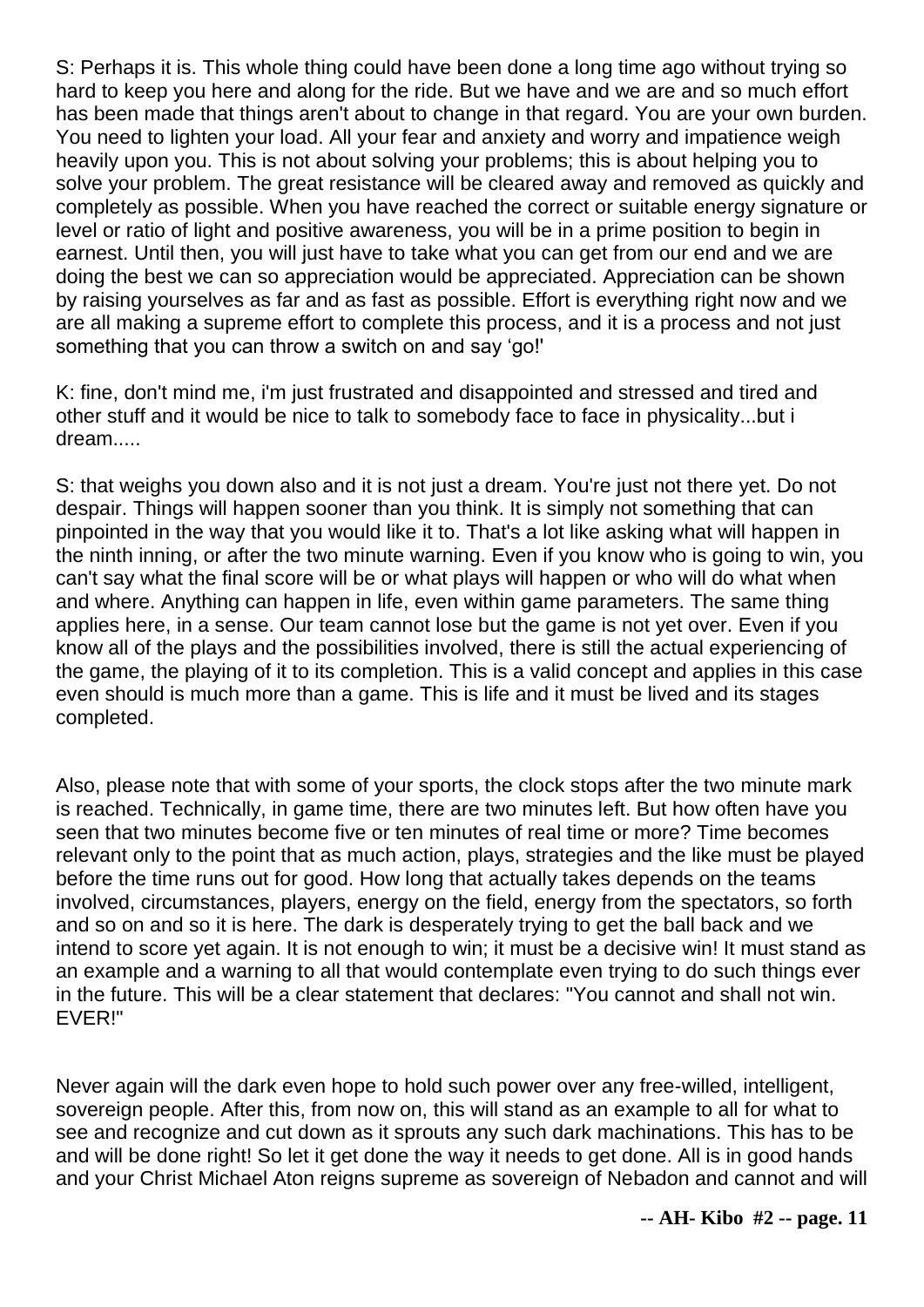not fail! Know that without doubt and let it be so!. Give your will to that, to victory in ascension and it will be for you on the plane of manifestation as it is already on the causal plane.

I leave you with in hope that it will give you comfort and motivation to hold your ground and continue to move forward in your own development, evolution and ascension. The love and light of Source and Aton and I AM with you, as well as Nabadonia and Esu and Nada and a host of others in support of Gaia and her inhabitants. My seal I place upon these words and with my blessing.

Thank you for this talk. We shall talk again soon and I will see you in the treehouse onThursday.

K: thank you and I will see you soon.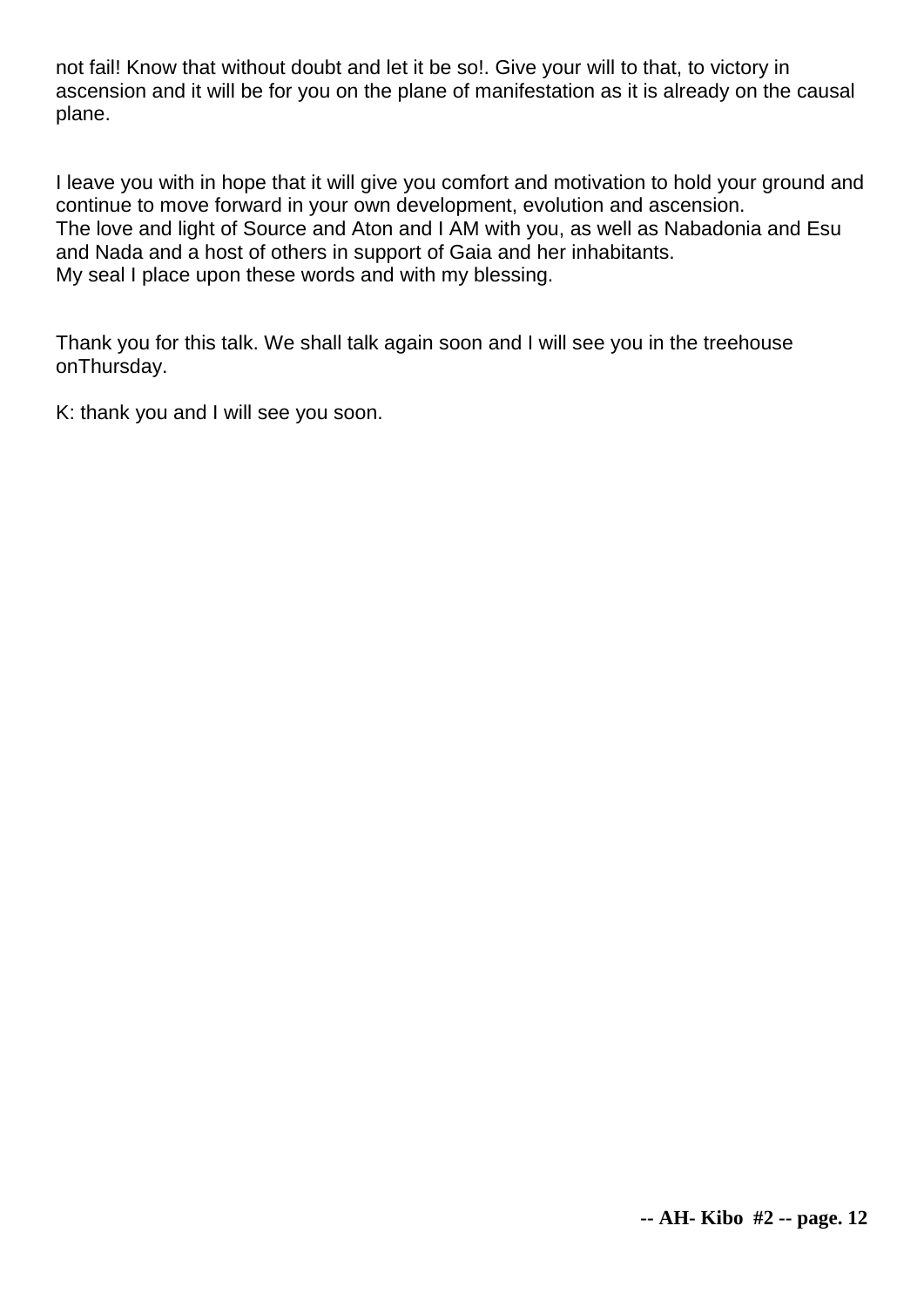# It would behoove you to remember.......

### **By CM thru Kibo**

**# 26 Jul 4, 2010** 

**Candace:** what Kibo was told to stay out of is a discussion on AHS that we are not putting on this site, it is personal in nature, but this is otherwise quite excellent and belongs here as a grand reminder of what is occurring. Part of the personal discussion there is over that the existence of stasis is denied by a major person in this cause and some there found this a shock.

CM:

It would behoove you to remember that some things are not what they seem, even under the best of circumstances. We told you to stay out of this and thank you for following our advice, for once....

I will deliver stasis on MY OWN terms and when those terms are satisfied, you will see it. Much still needs to be done and there must be an optimum opportunity for announcements and a seeing/experiencing of the crumbling of the matrix system and a vision of what is to come before this thing is finished and through. You want this to happen now. Some don't want it to happen at all. I hear the voices and prayers of ALL OF MY CHILDREN! Your little web bots put together gathered pieces of the collective of human manifestation as it is given, I EXPERIENCE THE TOTALITY OF HUMAN THOUGHT AND EMOTION FOR WHAT IT IS!! I AM THE ONE THAT HAS TO JUDGE WHAT IS THE CREATION THAT IS DESIRED BY THE TOTALITY OF HUMANITY AND CONSIDER IT IN THE DESIRE OF SOURCE=ALLTHAT IS AND HOW IT CONNECTS TO THE VISION OF MY BEING TO CREATE THIS MOST REWARDING OF SEED PLANETS AND TRAINING GROUND FOR THE NEW GODS OF TOMORROW!!!

I, EVEN I, ask that you consider the directive flow of your lives in these moments that lead up to the ascension of the Human Race to paths and journeys undreamed of. Empty your minds of all ego and personal desire and dwell upon a life of unity in THE ONE. **Gaia has earned the right to be and is now a totally freewill planet with it's own course and destiny to follow**. This destiny takes precedence over your own, for you may continue your journeys elsewhere. But it has been decided that the desire and will of your planet be fulfilled and so you are ALLOWED to attend upon this great journey to the Grand Portal.

This, at the same time, an event and a process and the completion of this journey is not guaranteed by any means. Your best chances are to be found in revelation of the true history of your so-called civilization and the manipulations and abuses that have been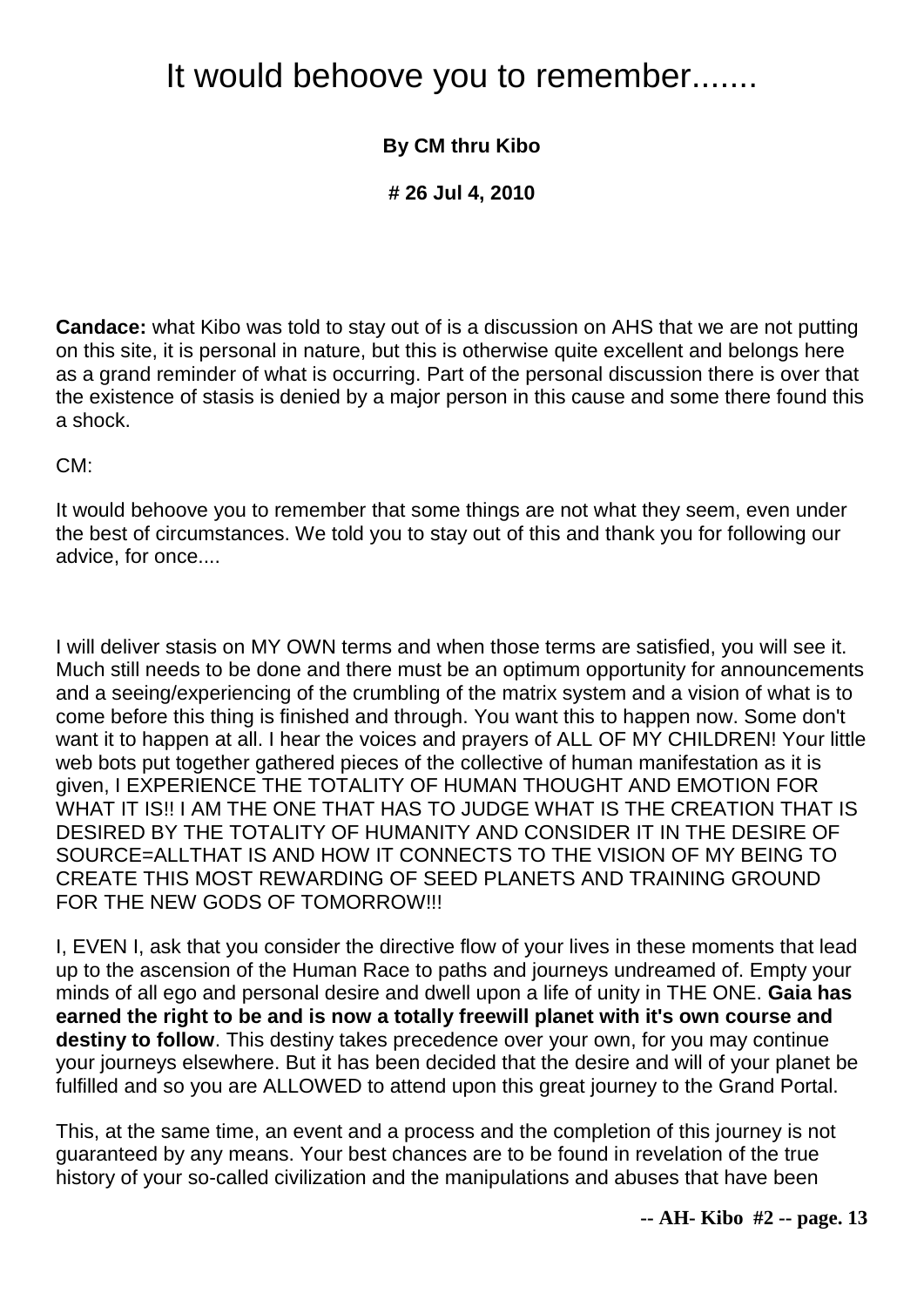heaped upon yourselves and Gaia that have been allowed within the confines of your quarantine and status as a prison planet and a seed planet as well as the planet of My Own Bestowal. **I AM creating entities that shall become the new gods of the new universes and for that to happen you must be made aware of all and everything in order that you may learn from these experiences and be made all the stronger for having experienced them.** (Candace: this is what I call the "been there, done that....)

I can tell you that stasis is a reality and will happen, but you will think, at this point that it is because that is what you want to hear because that is your belief. This, in your eyes, makes you no better than those that deny the reality of stasis because their belief is different.

Always shall there be this contention until the Truth is revealed to you in no uncertain terms. If ever We could gain an individual with no ego or desire We could make clear the truth of the matter, but who would accept it? It is for all of you to do only one thing: Live in, by and through Divine Will. This is all you need to do and all that you should want to do, but it is your freewill choice to do so, or not. There is no button, but there are circumstances that can be fulfilled by you. There is no magic wand but there is a level of consciousness that must needs be obtained.

The rules of living are diverse and many and contend with each other as the peoples see fit in their perceptions.

### **Be warned:**

The One Will declares that this thing be done in fulfilling and obtaining the best, most benevolent outcome for all involved. That is not a joke, it is a mandate. It doesn't mean that everyone will make it but as many as can make it  $=$  will.

My vision is to fulfill the Will of Source in creating new Sons of God that are more than worthy of the challenges to come and that is what will happen. You are looking only at the immediate causes and effect of this situation as it pertains to stasis and the condition of your world society immediately afterwards. So many of you are still looking at this as to how it affects YOU.

### **You will learn.**

You will learn how to make connections to and with each other where before, no connections were perceived. You will learn that there is, indeed, common ground where before you saw only a gaping hole that separated you from each other.

You will live your lives. You will strive and struggle and learn and grow and fight to evolve and actually evolve until this thing is evident and obvious to all and you will continue to evolve afterwards. This is not a time to be jockeying for position in an arena that exists to serve only one purpose: TO BE IN ALIGNMENT WITH AND SERVE THE WILL OF THE ONE THAT IS ALL THAT  $IS = I$  AM THAT I AM.

That is what will solve your situations and things and circumstances in your lives that you perceive as problems. They are not. They are opportunities for growth and forward and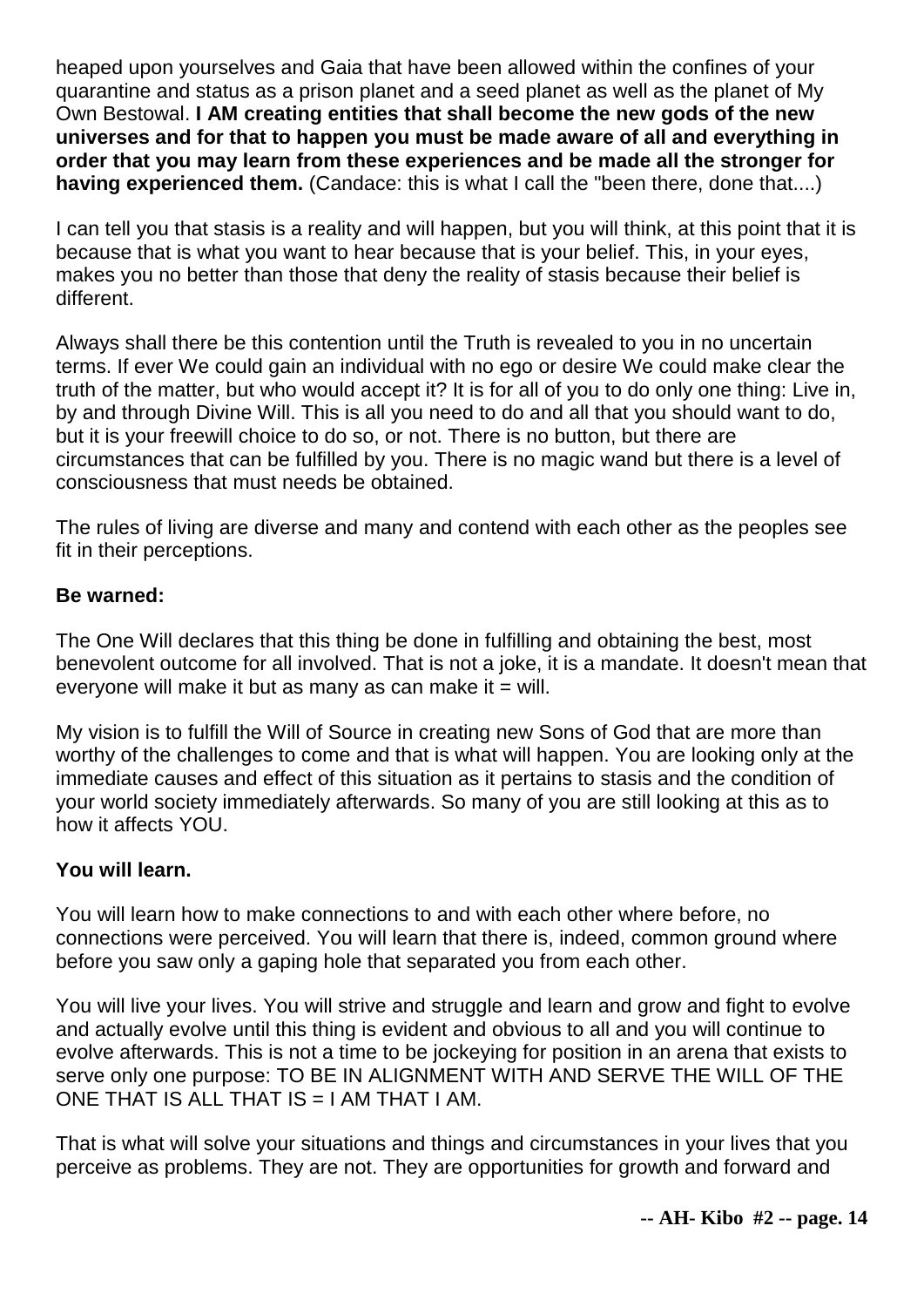upwards progress in a world system that has dragged you down and manipulated you in separation for far too long.

If you knew your true selves you could solve all of this on your own in a heartbeat. If you had it within you to stand united in one thing: THE WILL OF THE ONE, this would have been over already.

WE are here, I AM HERE to help My Own to exist in this state of being that you may better be able to reach the Grand Portal together, as one.

Light and Life , for you, is a long way off but it is obtainable. It is obtainable because you are who and what you are in I AM THAT I AM. When you can lay down your differences and communicate with each other as each other and concentrate on what you are in a state of unity rather than states of separateness, you will be more ready and prepared for what is to come. What is to come will come, whether you are ready for it or not for SOURCE has declared that it is so and even the most fluid of deadlines has it's final moment and ends.

Consider these words as good advice for I give them to you out of love and great confidence in your true abilities, not just as Human beings and galactic citizens, but as Divine creatures and citizens of creation, as well.

My Love and Light and Support are with you always, and so it is in SOURCE I AM.

Thank you for...how do you like to say it?

Thank you for feeling Me and feeling WHAT I AM in us all.

Christ Michael Aton of Nebadon in Orvonton.

Kibo: Thanks Boss.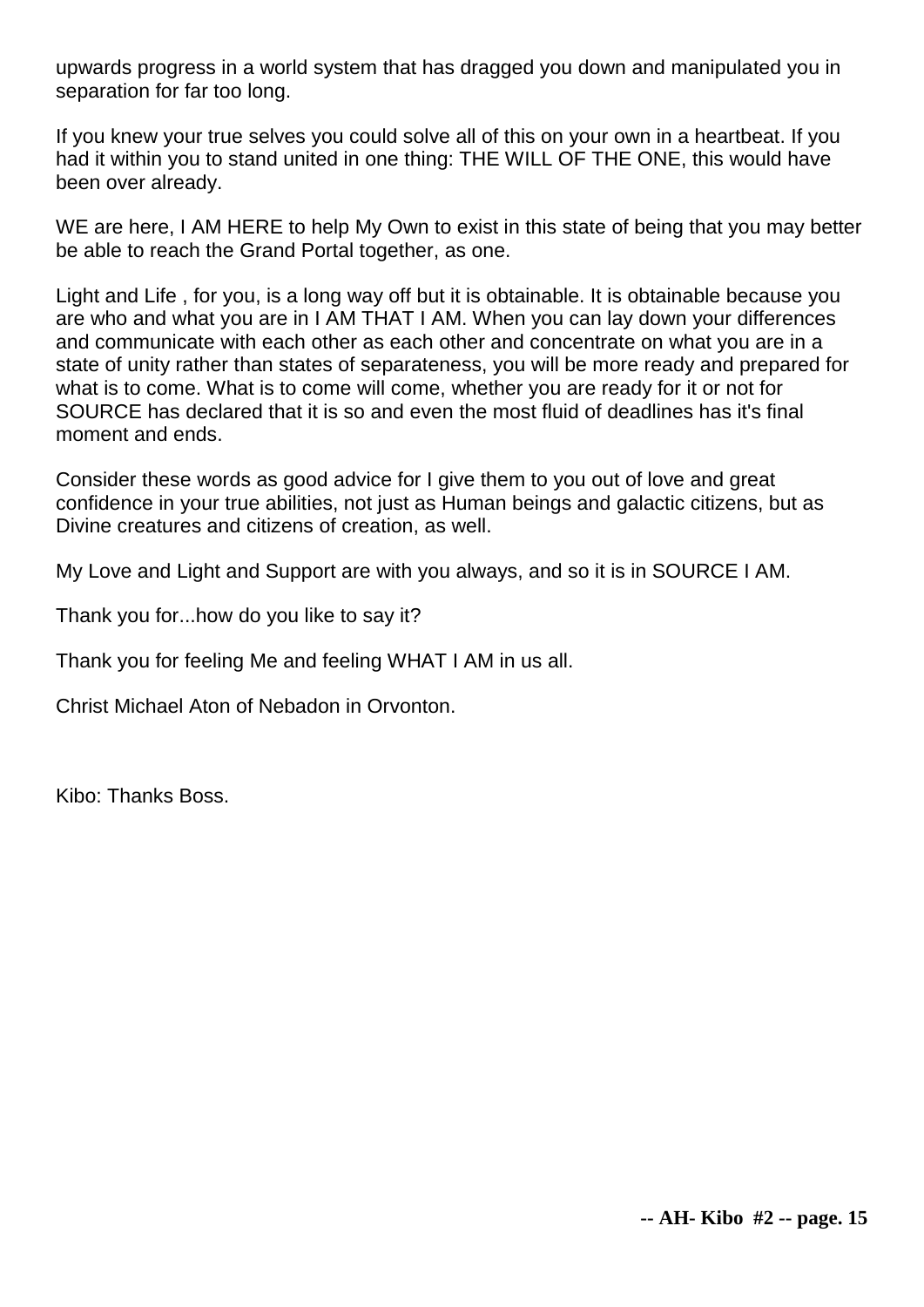# Tree House Table Discussion

### **By Kibo and the Crew**

**# 27 Jul 14, 2010** 

Ahoye= this came in. still deep in cave until next month or so...will not be heard from much outside of these....love you all...love and light to you all I AM THAT I AM THAT I AM Kibo[don't mean to be antisocial but what's a hermit to do?]Dabi

#### **Treehouse table discussion.... july 12 > 14**

CM: So, anything to say?

K: What's the point? I get it. I thought this thing was about going into the next phase...ascension. stasis, level field, new age, new world...I can see now that the harvest is the main point and everything else is secondary.

Big M: You have a problem with that?

K: not in and of itself. I mean, it is what it is. But if such is the case, I've made huge mistakes in my approach to this. I thought that if you said 'A', then 'A' it was. It hadn't occurred to me, at the time that it all depended on us and where we were at as opposed to where it was hoped that we would be.

Big M: So what is the problem?

K: I understand that you want as many as possible to push through and over the line. I think it's ridiculous that the oil spill has caused delay while you wait to see what we will do as a people and wonder why we have still not risen up collectively and do the 'i'm mad as hell and i'm not going to take it anymore!' thing. To me, that's just stupid. I understand that you can offer no proof of anything because that it how it has to be, according to the law of one.

People have to be able to choose. But the number of people that are choosing YOU is small and growing very slowly. Immediate and direct concerns will always take precedent and the matrix is just too complex for even the hardiest of souls to find their way up and out of quickly. It takes lifetimes to figure this crap out, so why you're expecting people to wake up and say 'uh-oh, we're in deep shit now. The gulf is fucked up. Better call God for help and pray that He does'....what exactly? Kill the heathens, the infidels? Smite the evil ones? Which evil ones? This is not supporting oneness in conscious unity. This is exactly what the dark has turned it into, a blame game while all the other crap is happening. Where's the worldwide earthquake?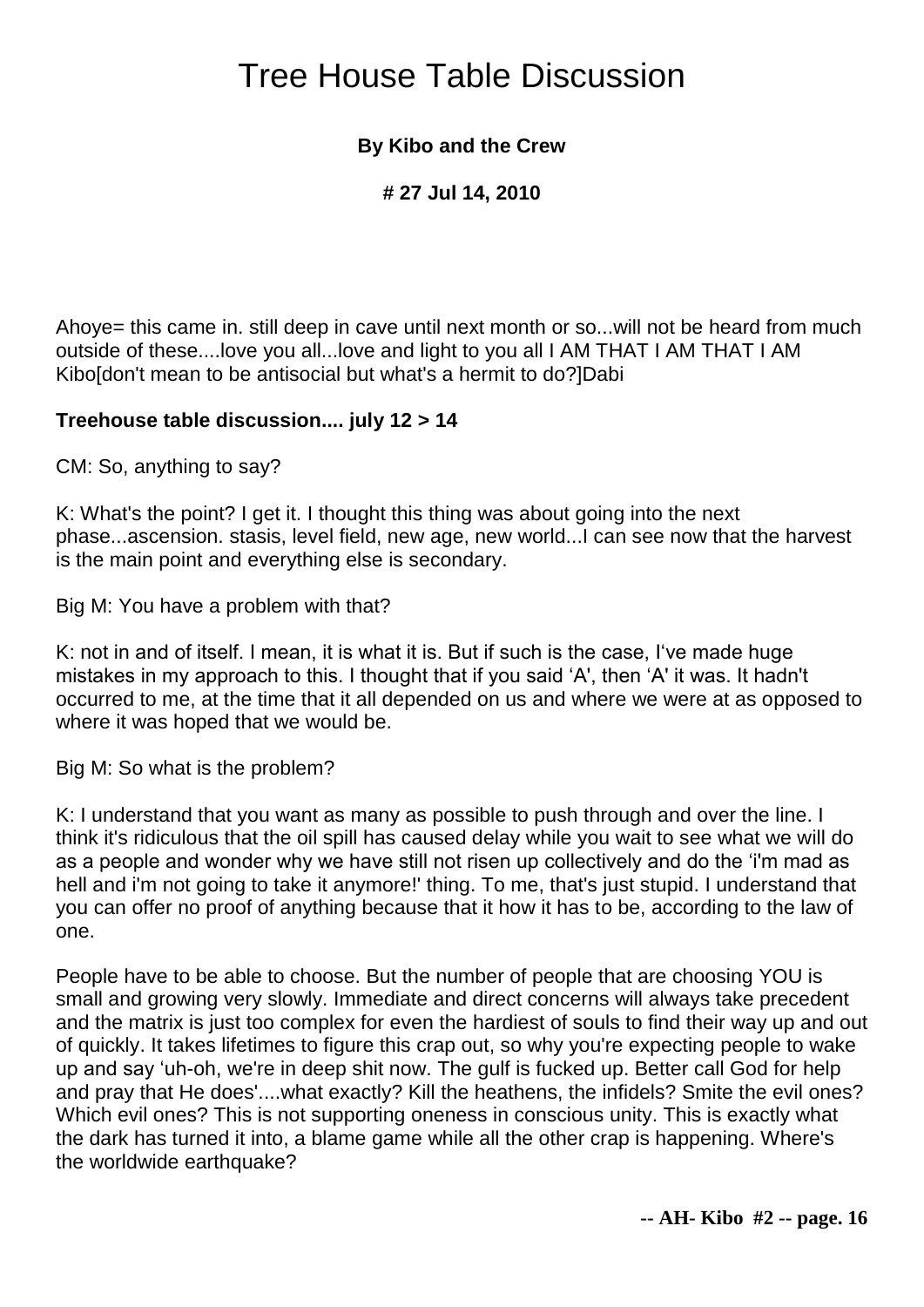That should make them think for a day or two...or three, before they go back to trying to figure out how to pay their bills, or not get killed, or raped, or die of starvation and/or exposure...more unemployed, more homeless, more this, more that...there are pockets of light and struggling to love and pulses of hope but little action. Call on YOU? For what? to save the world? Too many blame You for the shape it's in now. You want them to take responsibility? Take action? Win? That takes a level of knowledge and being that is sorely lacking...Too many breathe in the reality that such action only leads to destruction, usually theirs...At what point will they turn to you? Who knows? If you're relying on mass thought in the matter, more believe in 2012 than what comes from AH.

Dude, there's co-creation and there's creating as one will. What many are co-creating here is a far cry from what You hope to create. If Divine Will does not stand supreme and absolute in the manifestation of what is to come, the outcome of it, if what You say You bring as the outcome is just a possibility and not a fact, then what the hell? If there is to be harvest, then harvest. The season has gone on too long and crops are withering while you wait for others to ripen.

There is a deadline but it is fluid...this thing could last another fifty years if need be, a hundred, a thousand and so be it if it is Your Will to do so. But that's the point. Your Will. You could just as easily will that it be now. It's your board, your game. You ask the pieces if they will move where You Will them to be and call it co-creation but there is only one will. Only One Will exists in all of creation and so what does it matter when all roads lead back to Source? All will make it at some point. To do it now is great, later? Okay, fine. Whatever...But we are just experiencing The One as The One experiencing ALL THAT IS. We are all God experiencing in us ourselves in God...God is All are We are One are We are All is God...I get it.

#### Esu: you get it?

K: yes, i get it. It doesn't matter how this thing plays out and how long it takes. All that matters is that we live this experience to the fullest and make whatever efforts we think need to be made to get ahead and progress and evolve by whatever means and beliefs and feelings and thoughts we may have about it, our actions will prove our intentions and reveal what we are in this experience as a group and as individuals and we will all be given our just rewards for all of this when the time comes, if ever. It doesn't matter what we want, it's what we do because of what we want that counts. We establish and hold to our contracts and play our parts and that's it.

Whatever we are co-creating was established long ago and now we are just playing it out. All the possibilities and choices and causes and effects, that's what we do, we experience it for God that God may experience it through us that we may experience God in and around ourselves. Eventually we will find unity, oneness. We shall see each other as each other and be each other in light and love...Great! In the meantime, while we grow into it, this is the shit that we have to go through. So be it. I'll figure it out, we'll figure it out. We'll all figure it out eventually.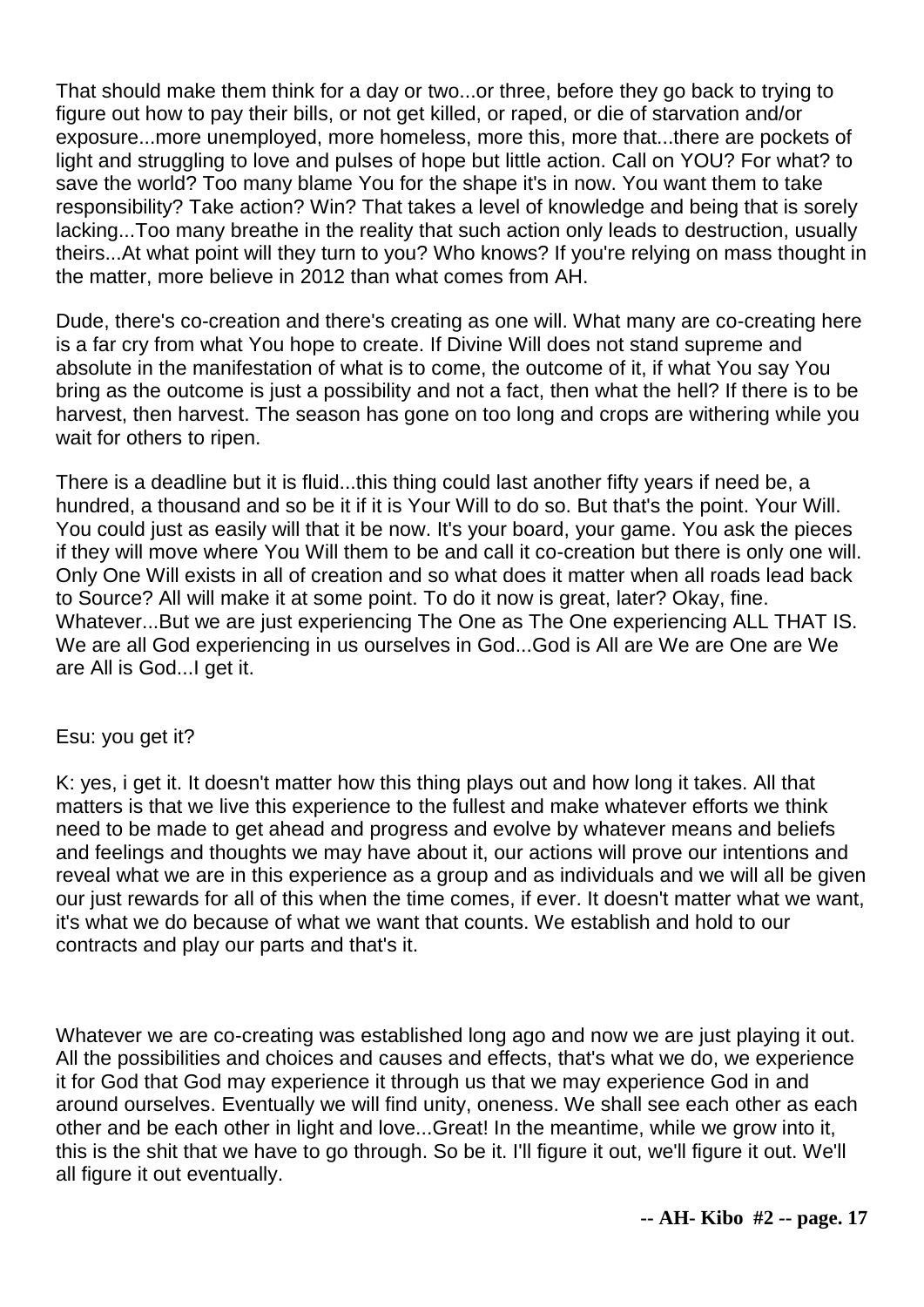Those that know enough to align with and work with, within and in unity with Divine Will, giving their wills to Divine Will, will graduate, continue, go further and i am under the impression that their blessings, their strength of manifestation will increase in the here and now...but that could just be wishful thinking on my part...but i have seen it for myself and prefer to live and love in that than in anything else....After such is realized, what is there to say? We live the one life. All Glory to The One and to The One, All Glory! You got an answer for that?

CM: Yes, yes I do.

S333: As do I

K: sigh...fine...have at ye!

{ at this point it was decided to take a break and they would decide how they were going to approach this and i was told that we would all meet up the next day/night to continue. Many conversations have been ongoing in the interim and i have been back online again after losing my connection for about a week...weird circumstances...anyway...here is where we all sit down again to continue this discussion in formal fashion...}

CM: You've read the posts by Jess, Don and Eve?

K: [lolal = laughing out loud a little] You seem to be catching a bit of flak right about now. Too much expectation has led to too much disappointment. We have lost good people simply because of impatience over the years and now You seem to be wanting everyone to hang on and hold the fort and not be doubting at this point  $=$  intolerable $=$  i think was the gist of it, in so many words. I'm not sure that we have the faith in ourselves that You have in us. Absolute clarity would be nice, but hardly obtainable, at this point. There's simply too much to consider that You have to deal with that we don't and from our perspective...things have not been as stated.

### S333: How so?

K: stock market fell to, what? 6900? Nothing happened. Jupiter = still waiting. Stasis = still waiting. Let it rip = still waiting. World quake...waiting.......... Yes, we are still here, growing, evolving, but things still get worse. Like soldiers on a fifty mile run with two-ton packs, we keep going on nothing but will and some of us think that this thing has become a 55 mile run and no one has bothered to tell us and if it turns into a 60 mile run some will fall out and be lost to the wayside and some might decide to attack the drill sergeant....so You might want do something about that before it happens...y'know what I'm sayin'?

S333: this is not what we talked about.

K: I wanted something new.

Esu: So you think that we are asking too much of you?

K: remains to be seen. The ones left standing will get all the marbles. Here's the question I

**-- AH- Kibo #2 -- page. 18**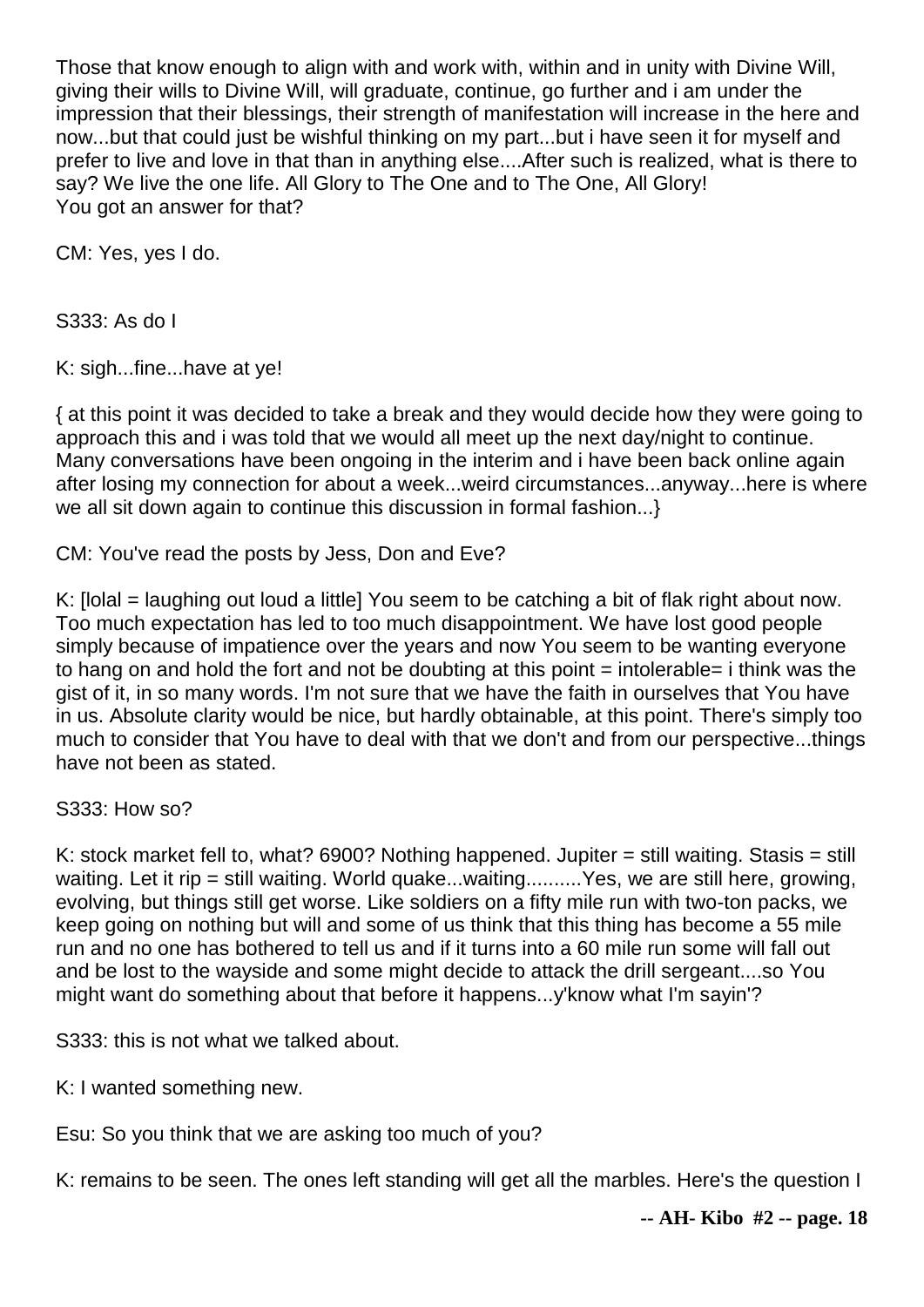have to ask myself and you: Is it that you want the greatest quantity or do you want the greatest quantity of quality? Are you more concerned with how many and just want as many as possible or do you want to get the ones that endured through all of this bullshit, still standing and with strength left to spare? What are the levels of awareness that are acceptable to you in deciding when 'when' is when? You already stated that the line was drawn between service to self as opposed to service to others. You left the mark at 51% STO personalities as having earned the right to stay and build the new world. Do all of these people need to be aware or just open hearted and somewhat selfless? Do all these people need to be aware and aware of what? Oneness? The Law of One? Their true nature, the manipulation, abuse and bullshit that has been going on for the last few years? Hundreds of years, thousands?

What is this awareness that you are looking for? At what point will things be straight enough for You to say "Okay, NOW! And push the freakin/ button or let it rip or fill the skies with craft or clear out the thugs in public or make announcements or bring out Jupiter or implement stasis or even let loose the prosperity programs with the caretaker regimes. I mean, Sheldon writes good stuff. It sounds so wonderful. Six billion people in inner earth all made whole and happy...yeh...the Sirians don't seems to know that you are there and seem to have their own thing going. The point is, how the hell are we supposed to co=create if there isn't a single page to be on to will and intend on. It's stupid!

CM: Let me stop you right there. The Sirians know very well about Me and Sheldon can accept only so much. (Candace: as can others in this game we play.) His communications serve a real and necessary purpose to open peoples minds to possibilities beyond their own lives as it has been presented to them by their cabal handlers. There is no room in Agartha or anywhere in inner earth for 6 billion new people and that should go without saying. Other than the numbers, it is a valid program and training of those that stay behind will be a necessity.

We will not just leave you here to fend for yourselves. You know that. As to the remainder of your statements and questions. I do not turn down loving, helpful, selfless people, sleeping, aware or otherwise. The actions of any individual show their willingness and intent to do or not do the right thing according to Divine Law and Will. The fact that a person has no real clue to anything beyond their own nose does not take away from the fact that they still live by the famous golden rule and such actions, as they are given, are rewarded for their own sakes. Many are those that are aware and awake and still promote dissention to Divine Will, separation and discord, selfishness and abuse for their own sakes. These will also find the rewards which are their just due.

K: So i figure that You have a way to determine when You have reached an optimal point of population? Like a plateau of sorts? You could always climb higher but have to weigh the risks of losing however many to falling from even steeper climbs than already experienced. Isn't that how it goes?

Esu: In a way, yes. You have to understand that everything that has happened so far has been to take the entire population as well as the planet on an upwards journey of sorts. Consider that you are climbing a mountain. And Source is leading the way. For all intents and purposes, Source is already there at the top, waiting and you actually must rely on Christ Michael to lead the way. In the beginning it is a decent pace, slow but steady, and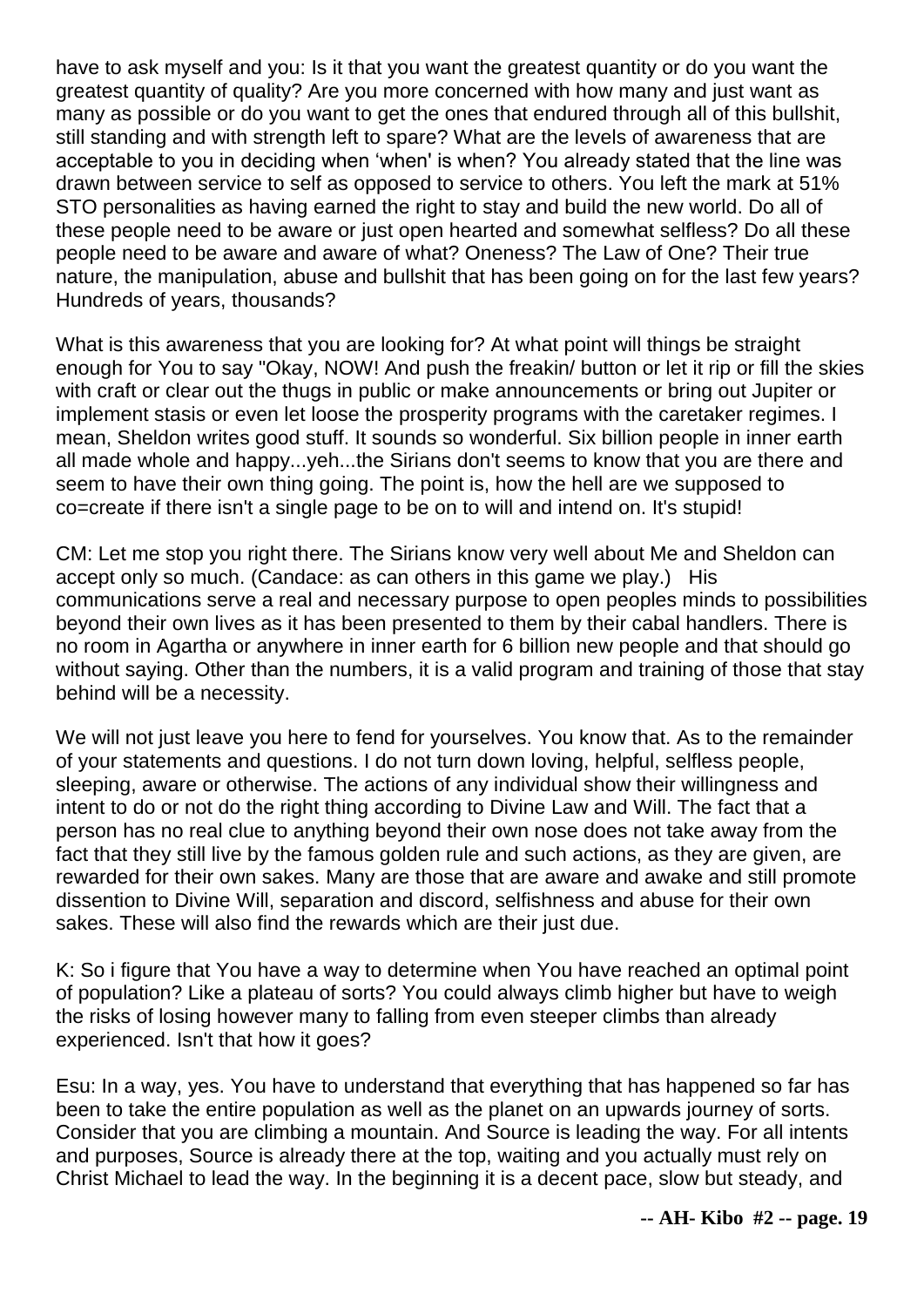few fall to the wayside. But as the climb gets higher and steeper more and more begin to fall or just give up and are left to the way side. At a certain point we reach areas of somewhat level ground, plateaus, where we can gather the population and access what is what, try to explain what is going on and what is expected and so forth.

We then start anew onto the next plateau where we see where we are and what can be expected if we climb even further. The goal is to reach the top but we can hardly expect everyone to make it. We have to be able to access how many are left at each plateau and how many of those will be able to journey even further and at each plateau. There are those that decide that they can go no further while others want to sally forth and some are just willing to go along to see where it all leads. Eventually we reach a point where it has to be determined who will make the final trek to the summit. There are those that think that they can make it but we know better, they simply wouldn't be able to make it without some assistance and that assistance would have to come from those that have proven themselves to be the best climbers.

Now if the best climbers are too tired to help or starting to fail, what are we to do? Already so many have been left behind and we prefer to get as many to the top as possible. Are we to tell those that are struggling to keep up that this is the end of their journey? Shall we only take those very few that we know can continue with ease? What shall those in the middle do then? You are all expected to pull together to help and teach those that are lacking in certain areas to complete the journey. Yes, you are tired. We are all tired. But we are taking everyone that wants to go and that means that this has to be a group effort.

All of these communications and channelings are helping others to climb. Your hard work and faith, as a group and groups of groups, are helping others to find their footing. It matters little if some believe that, at the top, they will find this, or that, or the other, or nothing. The journey must be made by as many as possible. We are on such a plateau right now and decisions have to be made once again. Your new world awaits, but it is not going to come to you, you must climb to it. While the many that have fallen and have been left to the wayside burn fires around the mountain and dance and revel and fight and clamor for reasons they know not why  $=$  you must climb on, if that is what you desire, what you intend, what you will.

K: So.....at what point do we get there and what will we find? Whose version of this is the truth? Stasis, no stasis? Magical ascension or hard work? Fine, we're climbing, but You laid out specific things that have yet to happen. Are those things still expected to happen and if not, what's what in all this?

Big M: Does it matter? You will be in the same place regardless. If we told you that we could do it without stasis, would you care? You agree that there are things that you are unaware of that are just as important if not more important? This is not just about you. This is just a part of everything that is happening in Nebadon and, hence, Orvonton.

K: I am well aware of knowns and known unknowns and unknown unknowns. But enough is enough. If you want all of these people to help each other that last hurdle [ and i pray to Source and Aton that this is actually the last hurdle..]

 $($ ..\*%&^\$##^%(\*)(%^\*\$)(^%^tiny\_mce\_markeramp;#%\*) what do we have to do to get to the point where we can get one thing, look at one thing, be told one thing, agree on one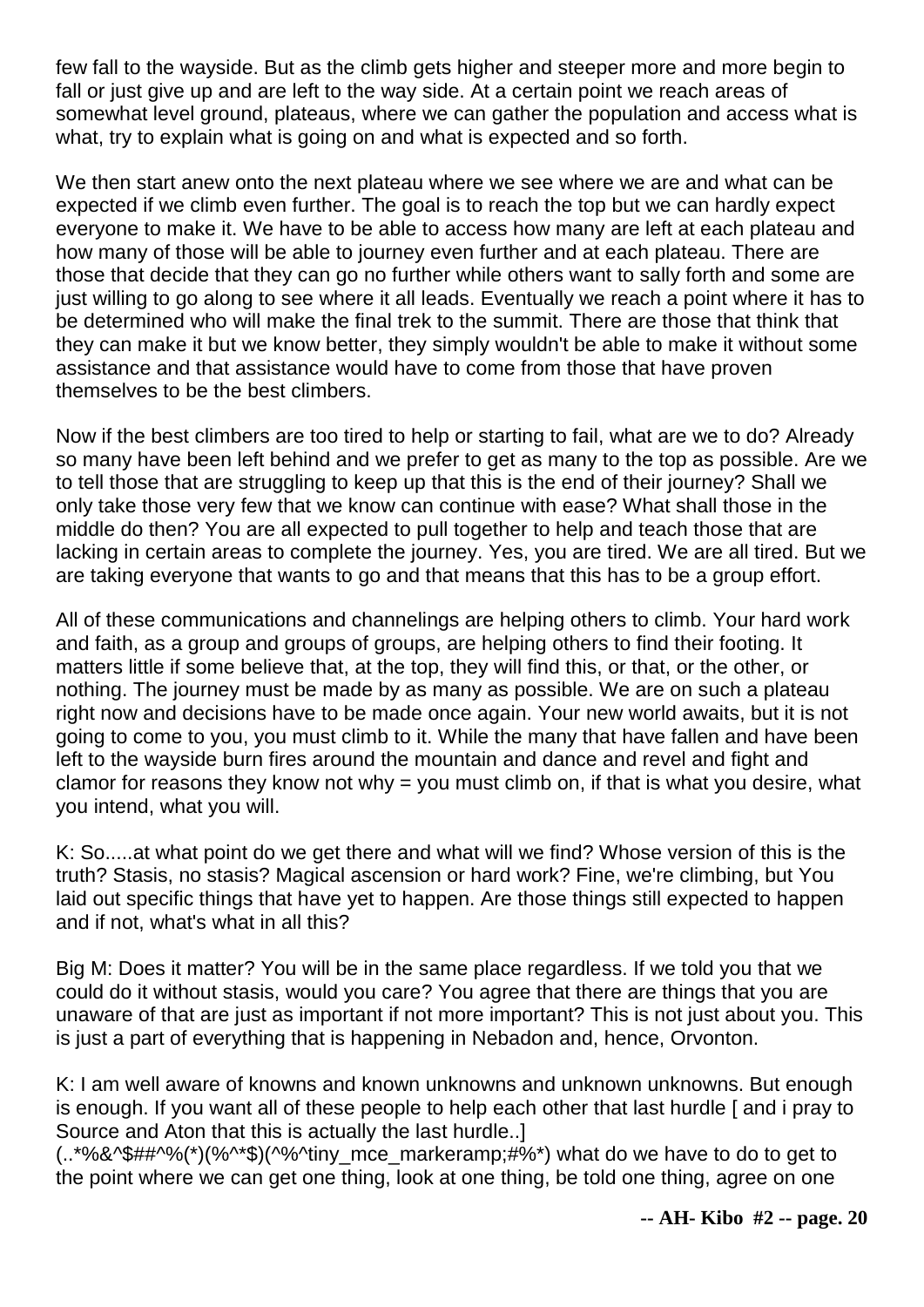thing and actually have that one thing happen? A landmark, a benchmark, something! I've said this before. There is going to have to be a certain point of unity and being on the same word of the same sentence of the same paragraph of the same page in order to get done what you want done the way you want it done. Somebody is going to have to figure out a way to get all these lightworking people and groups that are actually honest and sincere in their desire, intent and will to serve the One Will, to see one thing together and agree that they all agree with it because it is self evident and on such common ground we can better help raise each other up to that summit.

But what you've got right now is a situation that has every chance of blowing up in all of our faces simply because without evident proof of one thing to agree upon, too many will simply fall over the side and take others with them. Which doesn't have to be if you want as many of the qualified as possible. If you're still culling, fine, but say so and let people know where what is what so that they can make adjustments...wait...sorry...you don't do that, do you?....right....no proof of anything...all must make their own choice...by the law of one....nevermind...sigh. (Kibo, even if they do a big "one thing" of some sort, there is still going to be a huge variance in interpretation of that "one event." Candace )

Esu: you sound so frustrated. We're getting there. This thing is happening and yes, there is still a deadline...and no, I can't tell you when that is...

K: I swear to God, if you say 'soon'...

CM: LOL......We are never going to tell you 'soon' ever again. The question I have to ask, and I ask this of all of you, is: Are you with Me?

K: What? Aren't we married, too? I love my wife. I love You, too. I'm with You, but You'll forgive me if I'm just pissed off about the whole thing right now. I assume You have the gulf thing covered in terms of getting Gaia all pristine again when the time comes. Eve is right in stating that you have to take care of the planet first so those that stay are the ones that are allowed to stay. But that still begs the question of just when and how many until You reach optimum conditions and can such a point ever be reached. I assume, under the circumstances that You are experiencing a constant ebb and flow in all of this that makes it hard to accurately judge since it changes with every moment...

S333: Things are actually looking up in that respect. As the dark try harder to stay in control they fail harder. I think you refer to it as pissing into the wind. More are waking up

CM: But it remains to be seen how many of those that are waking up, as well as those already awake, are willing to live by Divine Law and Divine Will. They must be given every opportunity to prove themselves one way or the other.

K: That could take a lot of time, couldn't it?

Big M: Not as much as you think, no. In such situations as this, where so much is on the line for so many, there is...how shall I say?....Their initial reaction(s) cause them to determine for themselves certain intents that quickly create actions of will that place them on easily determined paths that define their place in the final outcome. It is not their fate, as you see it. It is simply the result of the choices that they have made for themselves in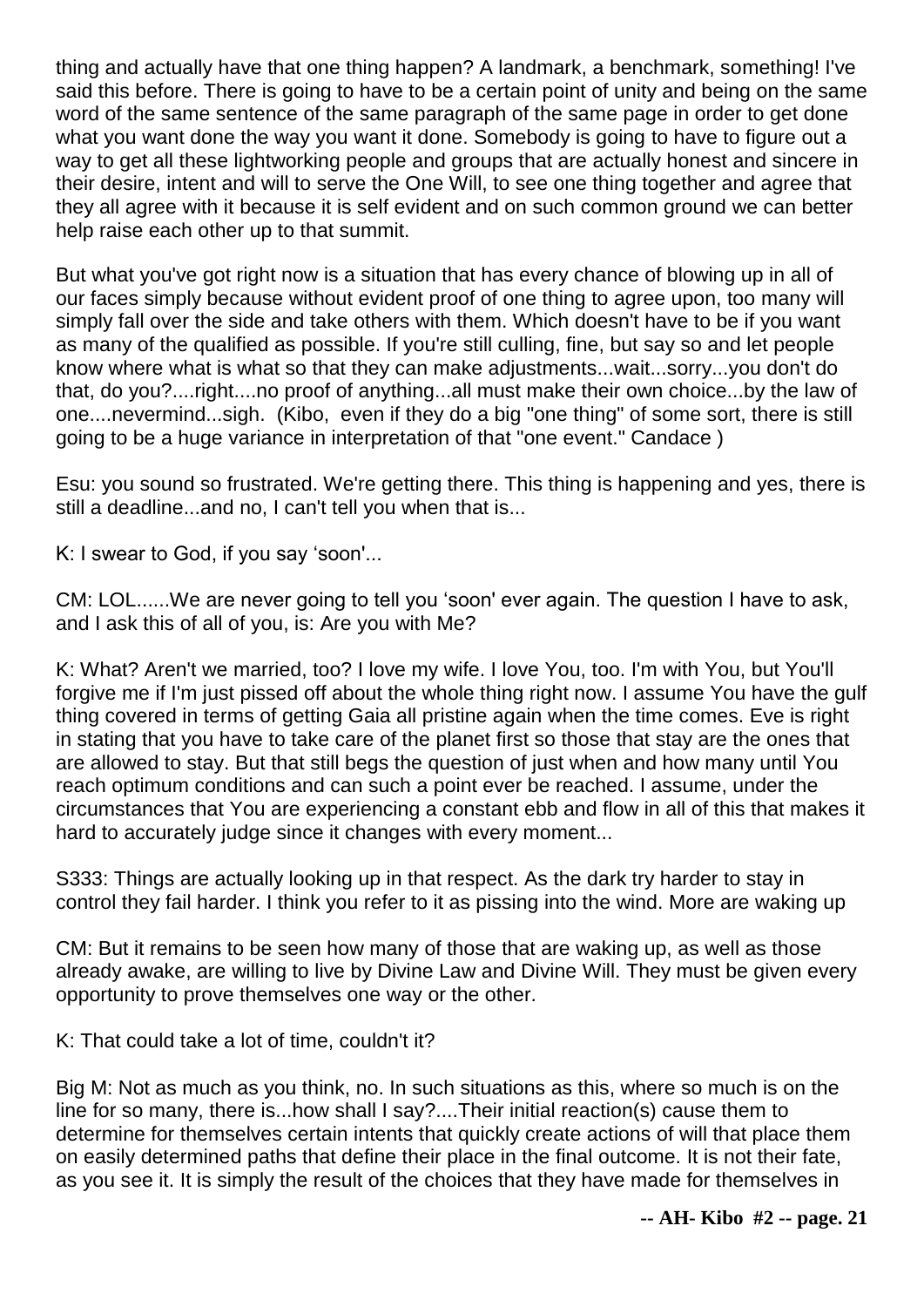how to react to their new awareness...either positively or negatively, create or destroy, help or harm, 'me' or 'we', 'them' or 'all of us'. Even the decision to place blame on others besides yourself is a determining factor when in the oneness of greater reality we are, indeed, all responsible for each other. You see how that works.

K: So, this is what harvest is all about. What happened to just separating the wheat from the tares? That seemed so simple to do.

Esu: [chuckling] Tares look like wheat, I think the story goes, so you really have to make sure you're not throwing out a perfectly good wheat plant. Chaff is another story and weeds are seldom, if ever mentioned. Diseased plants, eaten, too dry, ruined, strong and healthy, exceptional...it does all take some time to sort out. We can't just pull it all up and sort it out in a pile somewhere else...well, We could, but that scenario is more akin to just flipping the planet and waiting for it to become habitable again while we send everyone out to somewhere else.....We decided not to do that here, remember?

K: I remember. Still, something is going to have to give and quickly. It can't keep going like this. We are being told to prepare but we are always being told to prepare and have been for years. At some point there is going to have to be something big and either natural or completely cosmic/alien or obviously and undeniably divine in nature to happen. If you're not willing to end it now, then let there be something that will speed up the remainder of the process? Now? Now now?

S333: Always looking for signs and wonders, are we?

K: I like to think of it as...support....and i wouldn't worry about that infringement upon freewill thing so much as i would be concerned about how best to make up for the gross violations of our freewill that have already been perpetrated upon us by by these dark idiots that never could figure out that they could have still been rich and powerful in a free and just and prosperous world and that control through domination is such a hassle, no down time, no relaxing....like i said...people that want all that are sick puppies and the sooner we put the hard core ones that like to say fuck you to Your face to sleep, the better.......but that's me....I'm with You. You're the Boss, no problems there. But whatever you're doing, whatever you're waiting on, it's taking too damn long for us sillies on the ground trying to tough it out and we could use something to hold onto because we don't think we're sillies but it feels like that sometimes...you know..while people laugh at us and shit...

Big M: So it's an ego problem for you.

K: Maybe...i hate to think so, but there it is. It would be a helluvalot easier to have something happen and have those very same people come running to me to ask ' what the fuck?' and maybe they'll really want to know this time when i try to explain it to them...or Candace or Jess or Eve or Don or Hazel or Blossom or any of the lightworkers that are trying so hard to deliver the truth...even Bellringer or Sheldon or Story, for what he's worth, or anybody that will get them to stand eyes wide open in realization that we're considered to be slaves by a group of people that are no better than we are and we're a breath away from being the complete set of property, slave chattel, meat with eyes, that they are already convinced we are and all they have to do is convince us that they're right, so go

**-- AH- Kibo #2 -- page. 22**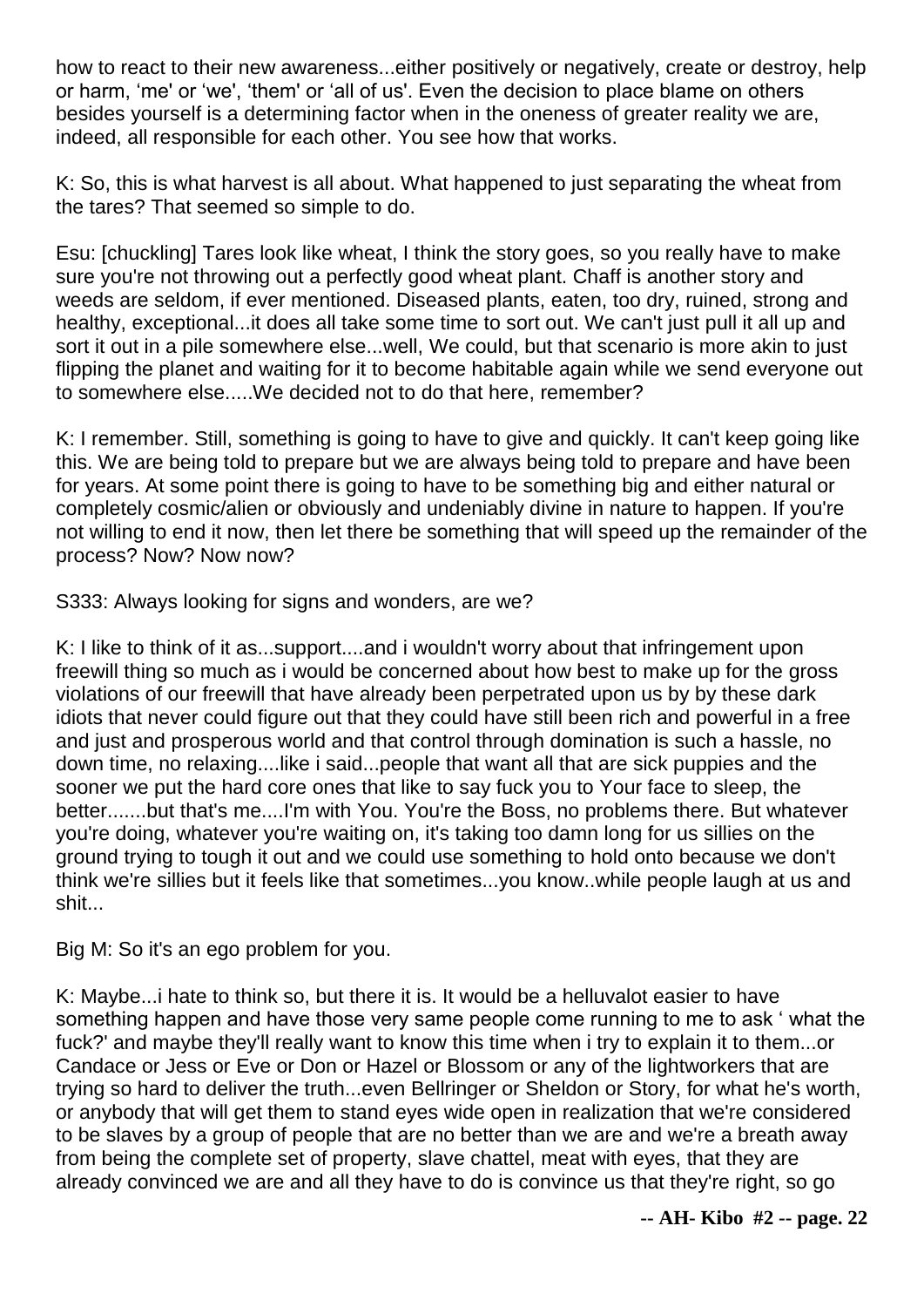back to sleep and let the matrix rock you away and be the food they say you were meant to be...it sucks but it's already programmed in and climbing is very slow and if it's going to take another few years, then let me know now.

CM: and if that were the case, what would you do?

K: The same thing I'm doing now! But at least I'd know! That's pretty much how I'm feeling about it all right now anyway. Always this close to it an then like a dream it moves back while i move towards it. I've resigned myself to the fact that i just have to keep going and do the best i can while I wait for whatever for however long. I pray I live long enough to get there. I'm just here for the experience. I want only to help and have food and shelter while i do that. But it's all just experience in the end. I chose to experience this and just have to deal with that as best i can. I signed that contract. Whatever it takes, I'm with You. But I strongly suggest that You get on with it . Either that or support your troops on the ground, whoever they may be. Make sure we all have what we need to make it through this crap. Whatever that may be for any of us, that should be a given and not have to be asked for or demanded. Take care of your own, Boss and let them know for sure that they are Your own. All are Yours, but you've got people really working their butts off for You in the face of all opposition and bad circumstances. Don't leave them hanging in the breeze.

Esu: Whether they agree with you or not?

K: You know your own and what they do and often they do not agree with each other but they are still your own. Take care of them and help them to get on the same page. You will see better results, I assure You. But it has to come from YOU. Now, I'm with YOU, I promise and swear....YOU are with me, right? You have to be with all who are with you...The ultimate leader, who else could do that but You and Source? Talk about really being with the troops! So...YOU'RE with ME, Right? We're in this together and You're the Boss and we help and listen to each other, right?

CM: You do recognize that My Will, as well as the Will of SOURCE, is absolute in this? My Will be Done and all that?

K: Not a problem for me, You'll have to ask the others for themselves..But even with that..DO NOT LEAVE OUR BUTTS HANGING IN THE WIND. We all have crap to deal with on top of this thing, or underneath it, but we still have to deal with all of this NOW. You have said: Be with Me as I AM with You. We say the same to You, well, I AM saying it. I can't do crap without You and want to live in Divine Will...so yeah, You have to help me with that while You help me deal with the rest of this while I help you deal with all of this and do my best to do Your Will and do my job which is that anyway...You're good with that, right?

CM: I AM great with that. Are we all good with that?

Esu: Works for me.

S333: Agreed.

Big M: Fine by me. But I ask that you concentrate more on the great experience of life in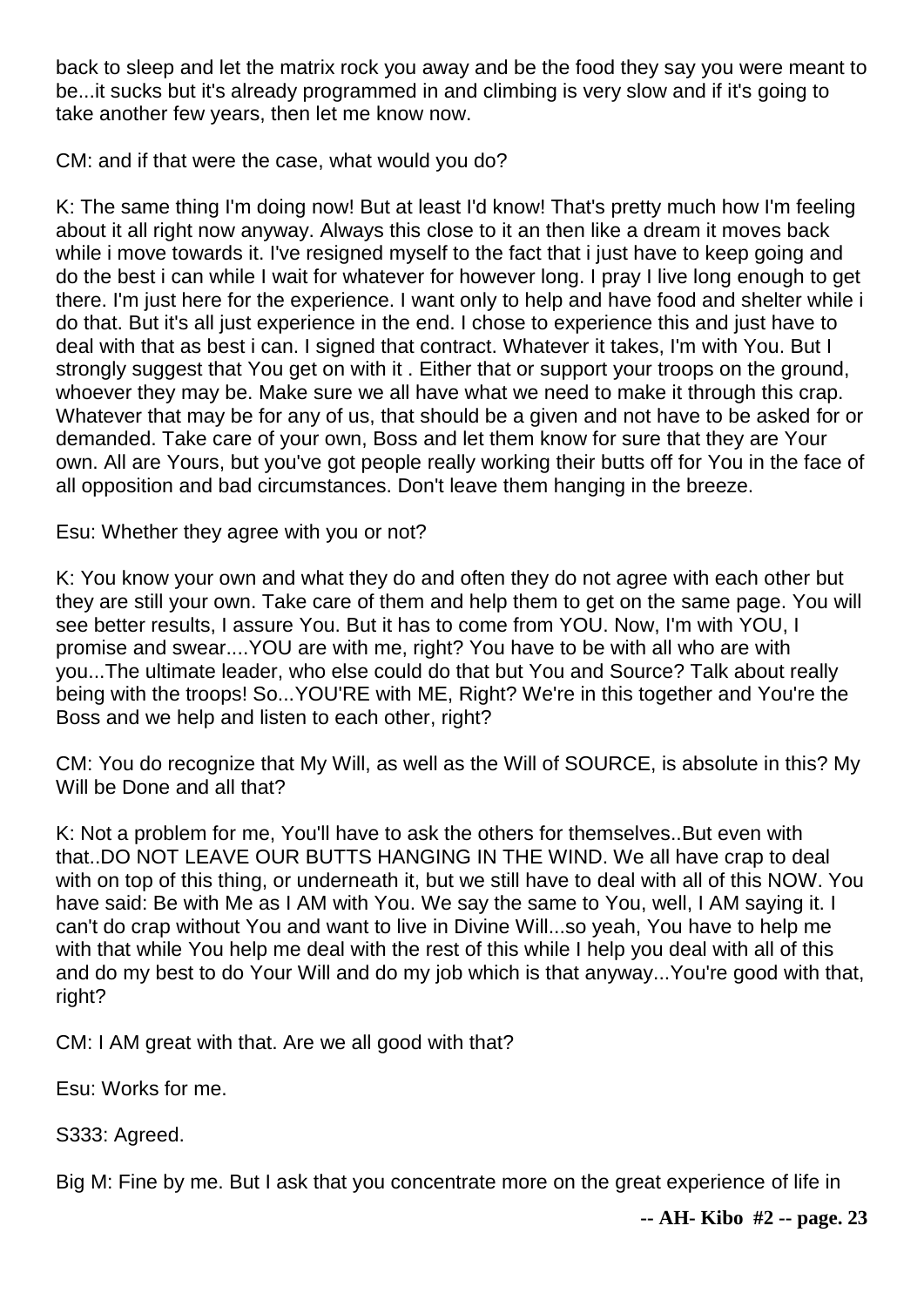The One as more of an actual learning experience and strengthening the manifestation of your actions of will and intent. Your greater focus on the process between the causes, effects and final outcomes of your created acts of will, will help you to better understand the relationship between these small acts of yours and the larger actions of the divine beings that you will also be at some point in your ascending evolution.

K: Will do, Big M...Look, it's been two nights and tonight has been going on for hours and i'm about whooped. Do you want to continue later next night or call it a day on this one or what? I don't know what else to say or ask other than scream 'get it done! Get it done!' but that's on me and the rest of us, too........sooooooowhattayawannado?

CM: we'll call it a day on this. But look, you people are closer than you think to the fulfilling, what you call the end, to all this. Great efforts are being made all over and it is all actually having a huge effect and I, for one, do not want there to be any more room for doubt and consider it intolerable at this point, even if deemed understandable from your viewpoint, for you to give up at this stage of the game is to fall out right before the goal line, in our eyes. We have invested heavily in you all but more so have you invested in yourselves and each other. We can try to show you all the common ground that you share together but it will mean nothing if you cannot even try to see it for yourselves. If you all agree on ascension, but not how to get there, then at least share with those that seek answers what you know to be true for all. Ascension is here and we are in the process of it as we speak.

It is needed for all to live in love and light. Love one another and support one another and see each other as each other. Separation has been the key to your enslavement. There is freedom in unity and only in unity can you stand together and take back your freedom and establish justice based on peace, equality and respect as an aspect of love for one another. Fear, hatred, intolerance and violence will be the death of you if you let it. Ignorance locks the chains of your slavery. Those that desire to live as free will, intelligent, ascending sons and daughters of The Living I AM, will harken to and heed your words. They will be duly noted.

I AM CHRIST MICHAEL ATON Sovereign of Nebadon in Orvonton and I and My band of brothers and sisters beseech you all to stand in unity with us in this greatest of endeavors. To all who read and hear these words WE call you to stand with us in love and light and to all who answer this call affirmatively, I give my blessing and place My seal and My embrace on all who stand to serve The Will of SOURCE in All things for the time has come when all things shall be revealed and the long wait of ye little ones shall be rewarded.

K: thanks Boss..sounds great...make sure you back that up. Love you dearly. Thank you all and love you too..i'm outta here.........

Candace: Well I have some personal chats with Papa (First Source) now and then, and I would suggest you all just relax and live, and think, and prepare and....... because Papa is quite committed. The pressures are huge now for I guess a couple weeks or so. Body is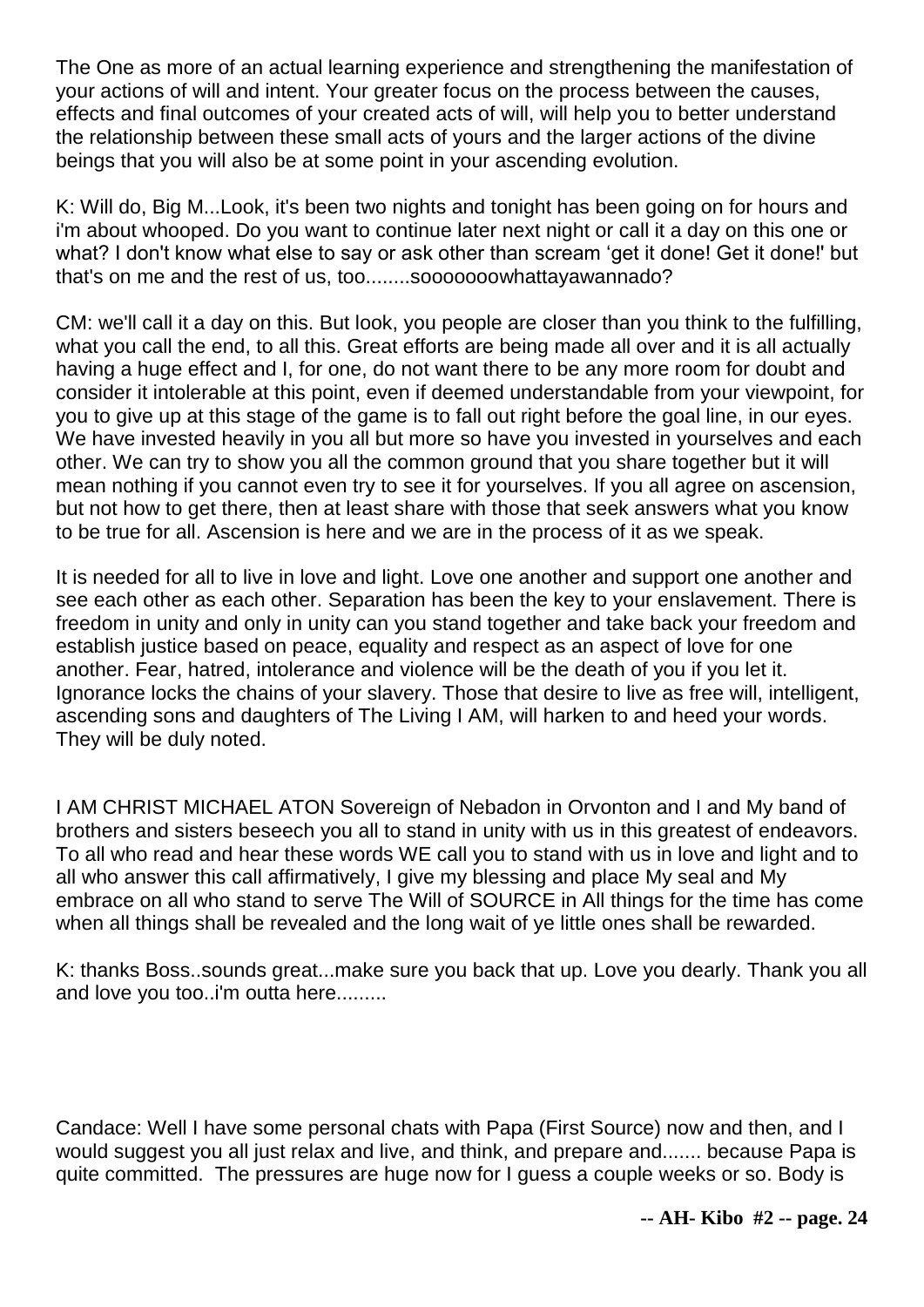telling me all sorts of stuff, wish I was better at "translating" what it is saying. And how many people do drop out just before their goal manifests because of impatience? LOTS on this world. I probably have done it myself, but in most of those cases, I really didn't want the particular goal post after I understood it better. This goal post I WANT. How about each of you? A portion of this testing, is to see who is patience and dedicated enough to stay standing. Will it include you?

And that said, this Gulf thing is sad, but HUGE and hopefully will wake some folks up at some point. Oil has spread over most of the gulf, down to the Yucatan now. I hope to God a reasonable number of folks realize the problems with oil SOON. The floor of the gulf is BAD, heaving up and down, and there really is huge risk of that methane blowout. And all that comes with it. There is a "unknown" but known by high placed government geologists, place south of Louisiana, a circular plate. This puppy is moving and there is going to be a "methane" blowout of huge proportions, and this will destabilize the New Madrid fault. There will be a tsunami with the blowout as the methane displaces the water and there will be millions dead from the fumes depending on the winds. We are talking major issues here with multiple quakes involved.

California in several areas continues to destabilize, and since the Easter quake, things are getting worse for Southern California. USGS is constantly removing quakes west of the Elsinore fault, including 2 almost 4's in Santa Ana yesterday. That whole area all to the way the coast would be peppered with small quakes on the current map since the 5.4 there lamost a week ago now. Then there is a volcano erupting underwater in the area east of the Tonga trench. There is plenty of doom building up. American is going to experience some substantial destruction.

Do not pay any attention to the stories of new devices set off by a small nuclear bombs to fix the "leak". These will not be allowed and would further make thinks worse. The various submarines from various nations are exiting the gulf now, that have been there studying the large mess. It is correct, in terms of the stories there is a major 100 mile long gash some distance from the "leaking well".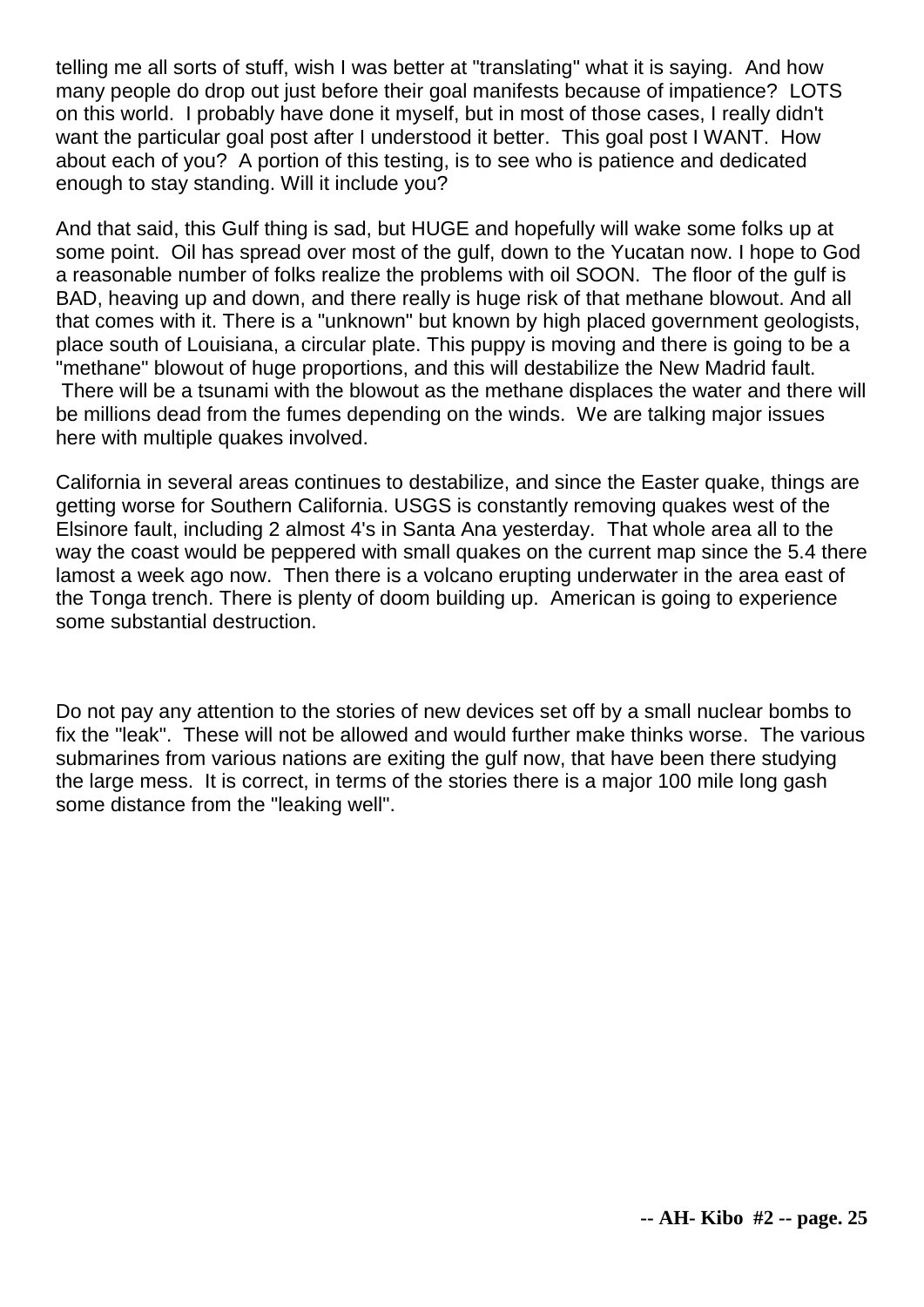# CM discusses several issues thru Kibo

### **By CM thru Kibo**

**# 28 Aug 2, 2010** 

### RADIO FREE GAIA

### CM:

I asked kibo here today to do a special remote broadcast from his headquarters rather than the station. He's upset about the news concerning Story and has asked, if it was contractual, why now? The answer to that is because our dear brother Story did not want to be in his present incarnation when the changes came. He fought tirelessly to bring to the world all of the truth that he could but could not bring himself personally to believe certain spiritual realities beyond his formal, traditional upbringing and belief system. This was so that he could concentrate better on the matter at hand in all of its complexity. We are grateful for his work and now that he remembers himself once again, he asks the same question that I hear so many of you asking: "Well, what are you waiting for? Bloody well get on with it already, will you?"

I have given a message to Adam thru Esu that all is in readiness and at the first sign of eruption, and our instruments will know before yours will, our ships will respond in all haste and en mass, to evacuate as many as can and will, willingly come aboard.

All efforts by your governments to seal the growing number of holes and cracks will, unfortunately, not be able to end the problem nor will they be able to delay for much longer. Your initial stalling to immediately fix the problem with the technology you knew you had but wanted to hide has come back to bite you in the privates. Ye ones had better be preparing to pay a much and long overdue bill.

I have told kibo that this will be the last broadcast and he is extremely reluctant to believe it, stating that he has been let down before. He will be very happy to see this thing, as he calls it, end as I AM sure that many of you will be. Still, I must comment on the irony of the fact that the one thing that the dark ones have been trying so hard to avoid, our ships on the planet in mass numbers, was actually forced upon us as a result of their own greed and secrecy while struggling to be in control of their sleeping slaves.

Some of you have been having excessive ringing in the ears lately as Gaia has been twitching and now prepares to move. Whether it will be a wake up call, a death knell or a freedom ring remains to be seen as some of you will do anything not to wake up and will sleepwalk through this whole thing! It is sad, but true and We can no longer wait on you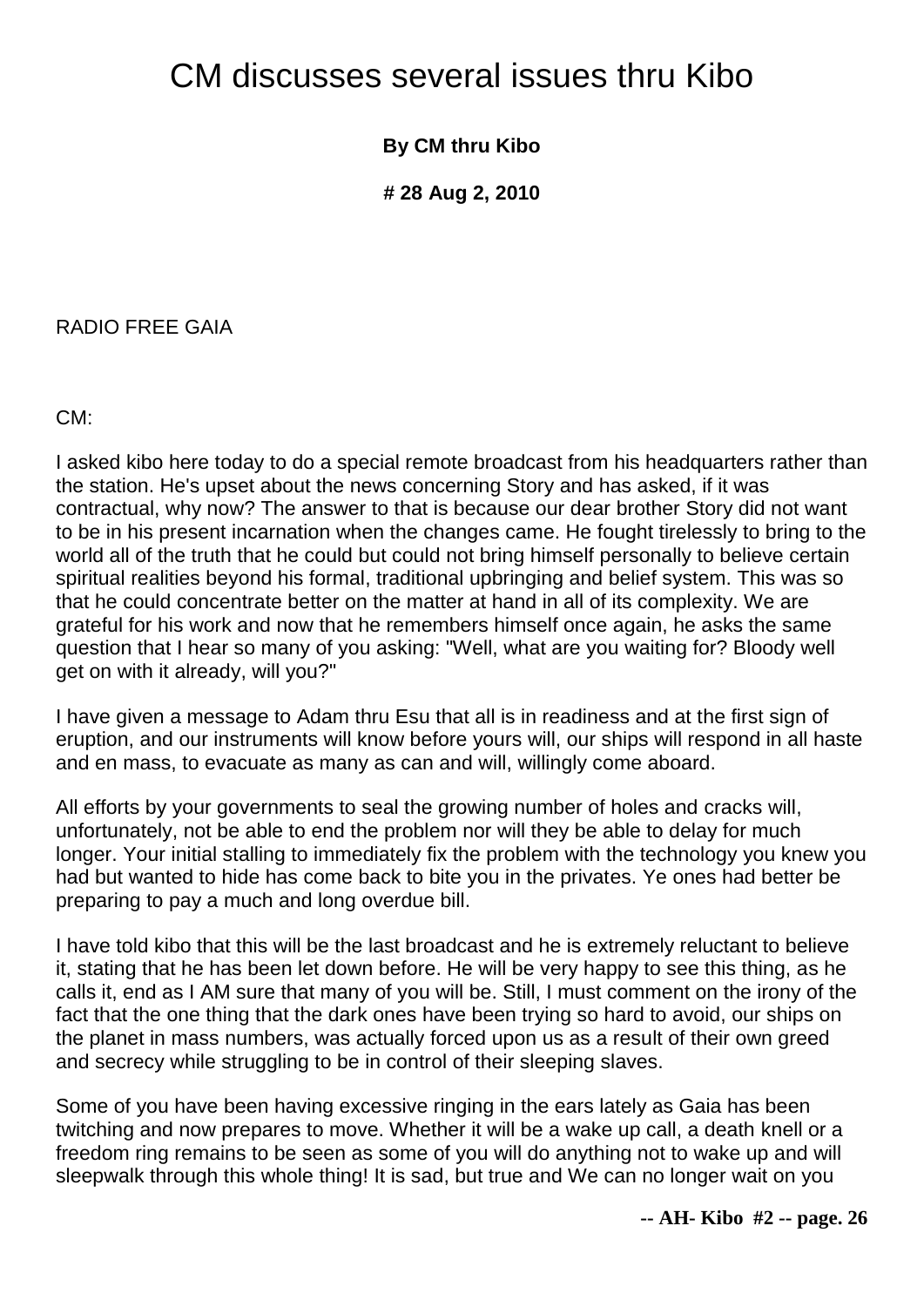little darlings to open your eyes and get a clue. There have been other broadcasts from other people that warn you to not board our ships. If We answer all of your little questions while the cloud of death surrounds you, what will you do then? The choice is yours to make, not ours. Either way, WE shall meet again soon. You can meet us in a group of bodies or in a line of souls. We respect your free will enough to let you receive the rewards that come from your own actions. Consider it now, before it becomes a sudden choice to make in haste and confusion.

I have taken the liberty of dedicating a song for this, courtesy of your Mr. Jackson, who suggested it. I AM your universe creator, your god, your father and friend. I will answer the name that you have for WHAT I AM that is in your heart and mind, etched in love and light. These that come for you are of WHAT I AM and from WHAT I AM and go out to offer you salvation not just on My behalf, but on their own behalf and also on your behalf and that of SOURCE Eternal and Infinite, Prime Creator, ALL THAT IS, and also Gaia and also the Spiritual Hierarchy, all of these that have worked so hard to help you learn a better, higher way to live in light and love! Behold! An entire universe comes for you! They come for you in The Name Of I AM THAT I AM!

This one wrote a poem once, which included this thought:

God reaches out for you with both hands

Can you not reach just one back?

This is Christ Michael Aton

Reaching out to all of you

And now

Your song:

### **I'll Be There lyrics**

You and I must make a pact, we must bring salvation back Where there is love. I'll be there

I'll reach out my hand to you, I'll have faith in all you do Just call my name and I'll be there

chorus: And oh - I'll be there to comfort you, Build my world of dreams around you, I'm so glad that I found you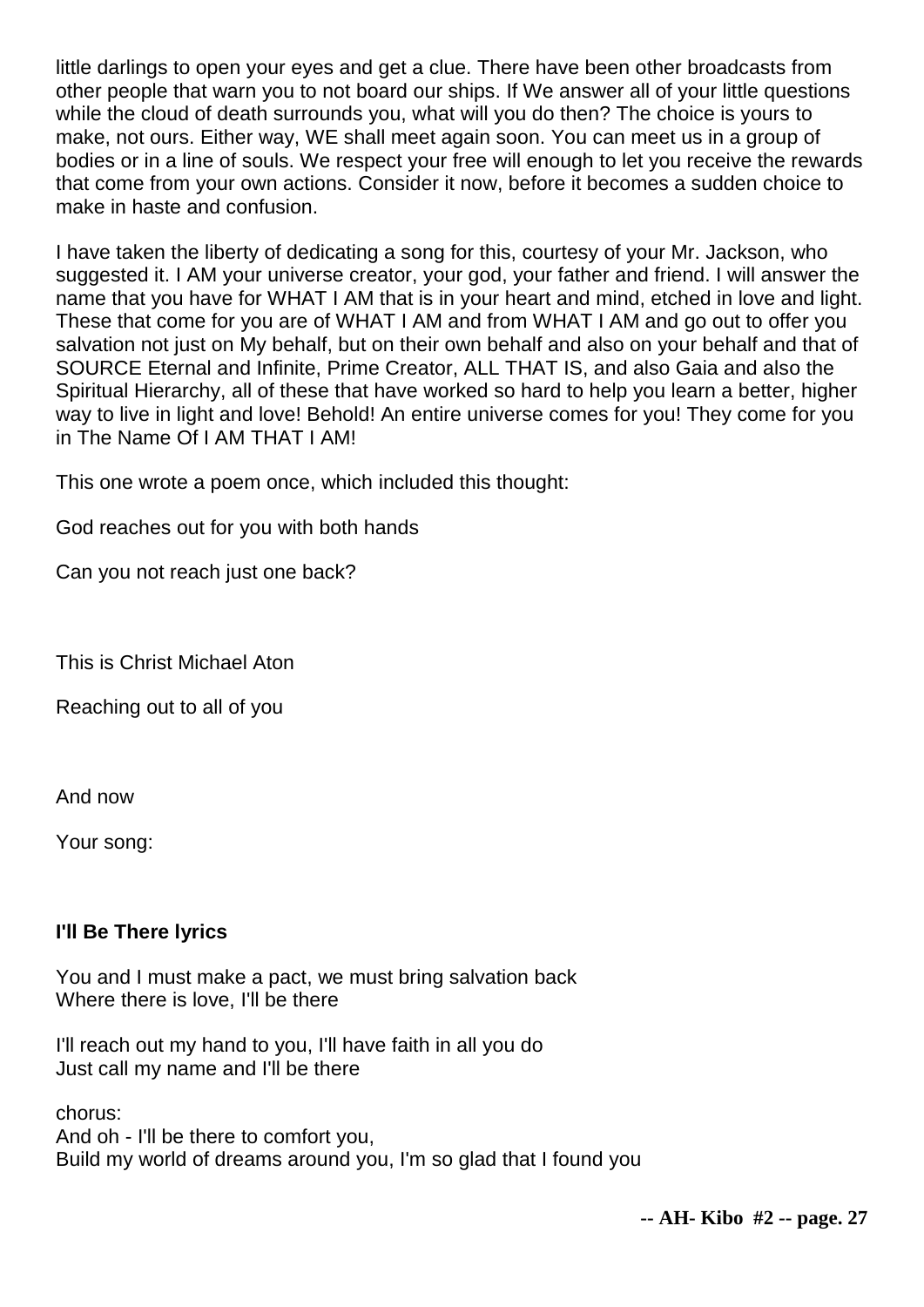I'll be there with a love that's strong I'll be your strength, I'll keep holding on - yes I will, yes I will

Let me fill your heart with joy and laughter Togetherness, well that's all I'm after Whenever you need me, I'll be there I'll be there to protect you, with an unselfish love that respects you Just call my name and I'll be there

chorus:

And oh - I'll be there to comfort you, Build my world of dreams around you, I'm so glad that I found you I'll be there with a love that's strong I'll be your strength, I'll keep holding on - yes I will, yes I will

If you should ever find someone new, I know he'd better be good to you 'Cos if he doesn't, I'll be there

Don't you know, baby, yeah yeah I'll be there, I'll be there, just call my name, I'll be there

(Just look over your shoulders, honey - ooh)

I'll be there, I'll be there, whenever you need me, I'll be there Don't you know, baby, yeah yeah

I'll be there, I'll be there, just call my name, I'll be there...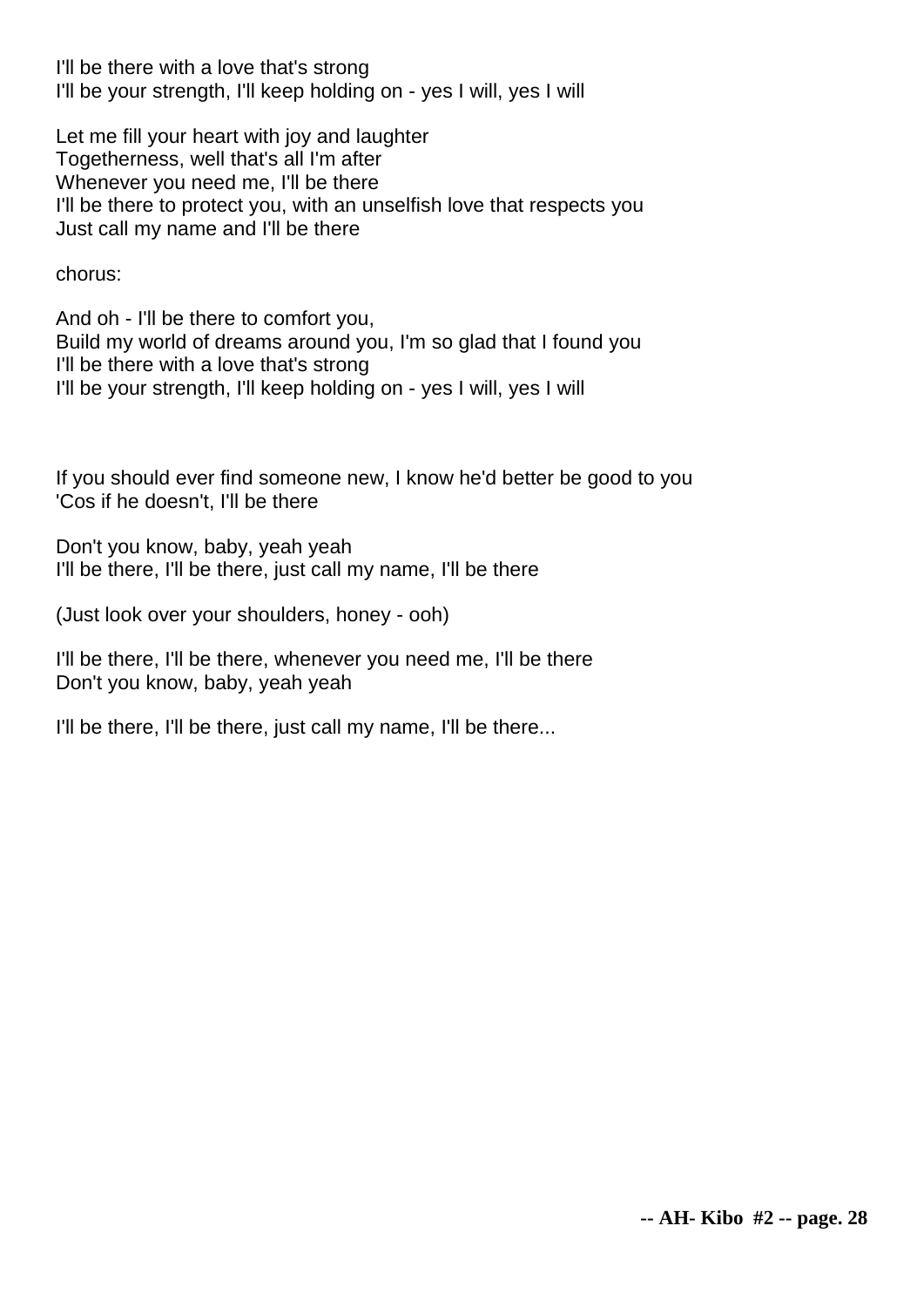# Ode to Christopher Story

### **By Aton and Kibo**

**# 29 Aug 2, 2010** 

#### **Kibo:**

A man like this doesn't die without a reason this had to be contractual but for what reason?

Aton**,** I hope this thing comes down now

this man is a hero greater love than this no man has, that he give up his life for his friends may thousands upon thousands more just like him rise up to take his place it will take at least that many with room to spare

be not afraid to rage against the darkness! bring the light with you if you can and shove it into the mouth of that evil void to reveal it for what it truly is nothing bad breath and rotted teeth no tongue or throat to swallow with no voice of it's own to speak of it howls hoping to cause fear in the weak and finding servants in souls already inclined to wickedness it feeds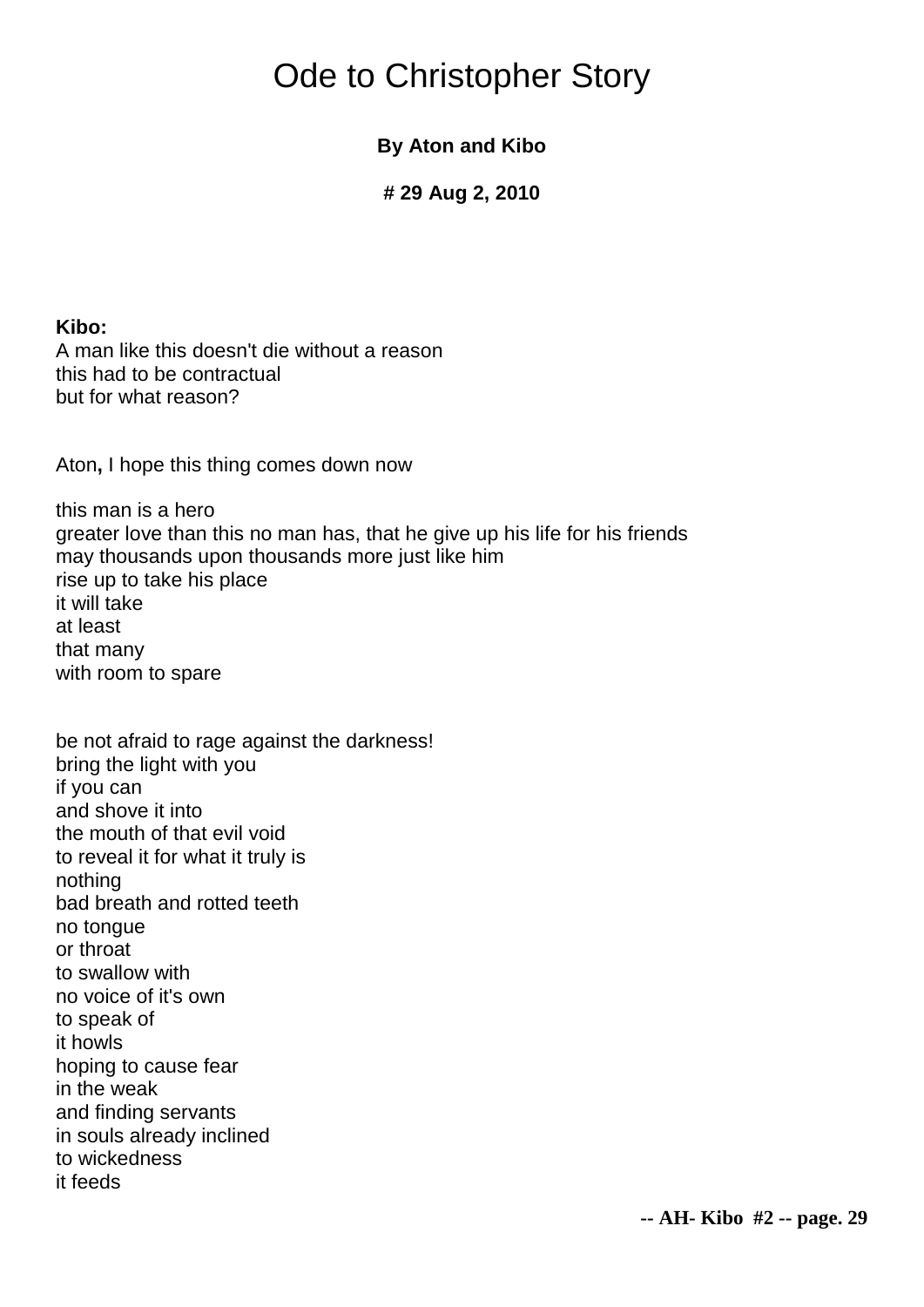being always hungry never satisfied because it cannot swallow stand up i say against this farce this illusion of an illusion fill the empty nothingness of that howling mouth with light bright as the sun bright as your soul and show the world what they have cowered from lo these many years nothing wind air bad breath and rotting teeth wasting and falling away and when the world sees they will laugh and the howling ashamed will cease and fade away to be again what it always was until we gave it voice nothing

Aton and Source Bless you brother

#### **Kibo:**

Thank You a thousand times Thank You with Love and Light I AM kibo[had a damn good sobbing cry over this one, I did]Dabi

Candace: I cried some internal tears, because physical ones hurt so bad. I wrote Christopher often in those earlier days. I was a source to him, his American friend. Then one day, he came to realize some of who I am, and associated me with 4winds, and never again trusted me. But oh well, for that is the nature of an incarnation on this earth. Some things are forgotten about God, but this man was as dedicated as any I have ever seen about doing his best to expose truth for his God, even if he himself got lost in it sometimes. So many sources pulled his strings, but nevertheless, the story went out, by this Christed

**-- AH- Kibo #2 -- page. 30**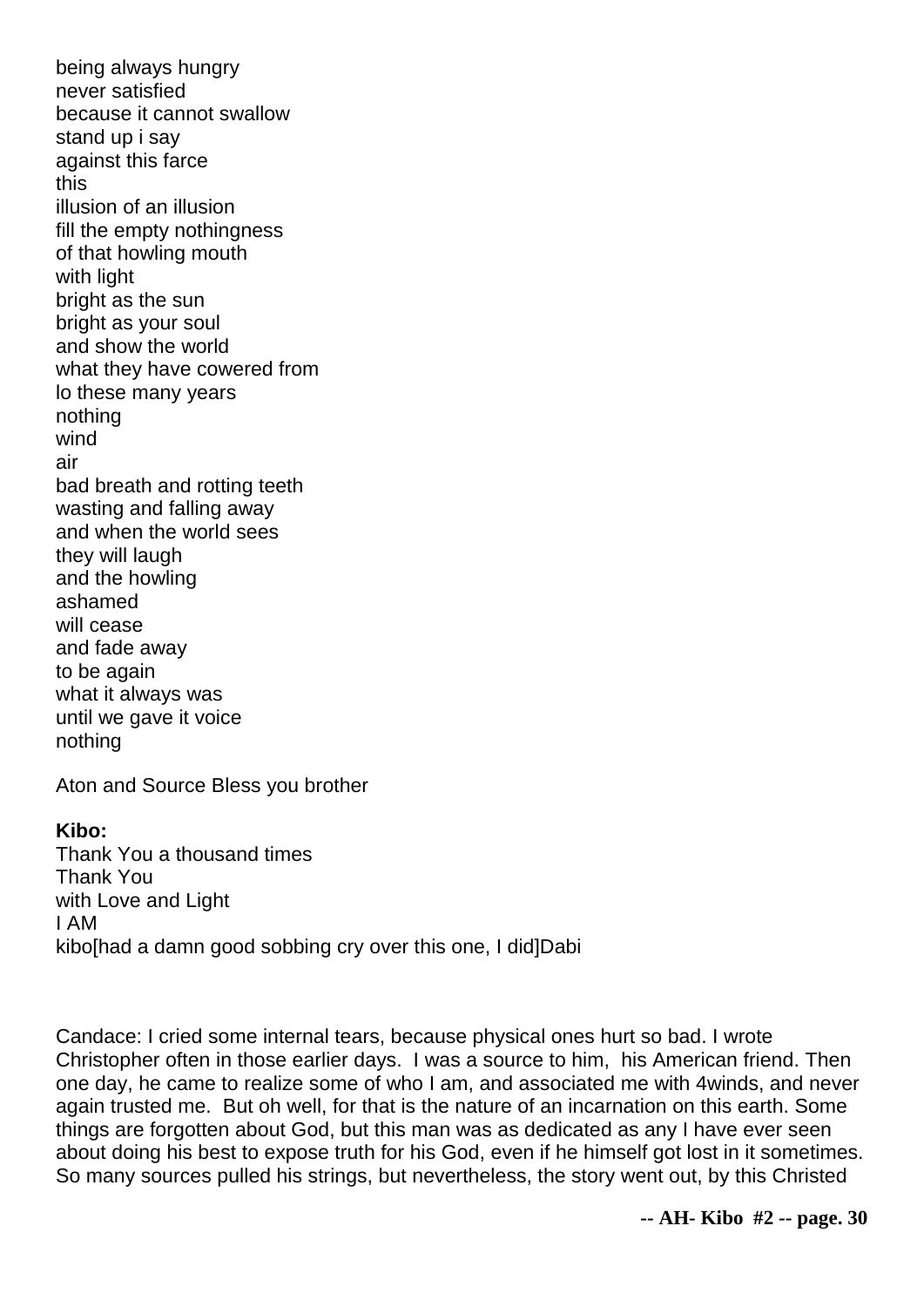man, who wrote quite a story, and was well named! I hope to meet him under different circumstances next time!

The rumors travel the net. He was assassinated and for now, it's not necessary otherwise to cover the methods, let his family rest. Christopher is back on the Other Side, in very good shape and now that the truth is straight before him, he asks for, like the rest of us, WHEN. It was his time, dear readers, we all have a time. This was his desire, his work was finished, so don't send me any more letters about his protection or what seems like a lack thereof. The methods of leaving this plane are many, and there is purpose in this method.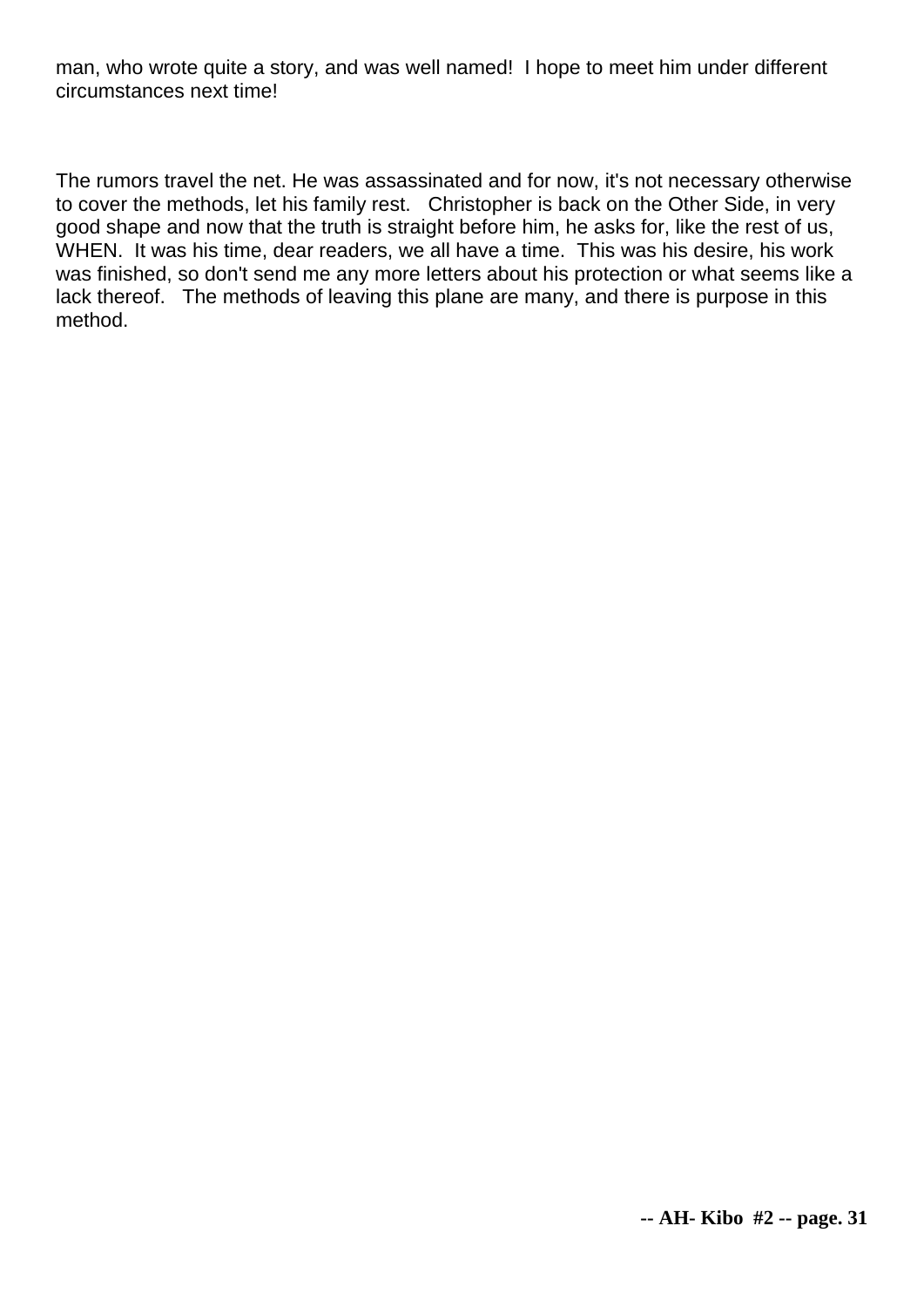# Just in from CM

### **By CM - Kibo Dabi**

**# 30 Aug 12, 2010** 

### **just in from CM**

| AHOYE!                                                                                                   |
|----------------------------------------------------------------------------------------------------------|
| just finished this and decided to post it here first<br>actually                                         |
| before i paste it in                                                                                     |
| i was told a few days ago that                                                                           |
| Esu wants to use the island/treehouse for a party<br>on His accepted birthday<br>August 21st.<br>Welcome |
| The whole AHS family is invited<br>all day                                                               |
| i asked about this thing blowing up and finishing before then and was told that it wouldn't<br>matter.   |
| either way                                                                                               |
| here or on board ship<br>or wherever                                                                     |
| this event will be held                                                                                  |
| soooo                                                                                                    |
| come and share hugs                                                                                      |
| there will be cake                                                                                       |
| okay                                                                                                     |
| now                                                                                                      |
| Back to<br>TOPIC!!!!                                                                                     |
| to business>>                                                                                            |
| >>>>>>>>>>                                                                                               |
|                                                                                                          |

*CM:* ...and so, if I, even I, tell you that the gulf could blow any day now, or at any moment, you will not be completely convinced?

K: It is as it has always been and i no longer hold my breath. It's not that i don't believe You, it's just that there seems to be some sort of galactic jet lag or something involved that has taught me to think that something that is said to be happening yesterday may be weeks or even months away. I've been doing the DNA thing with you in the headquarters and working on my little project, as it were, that keeps me busy and so i don't feel like i'm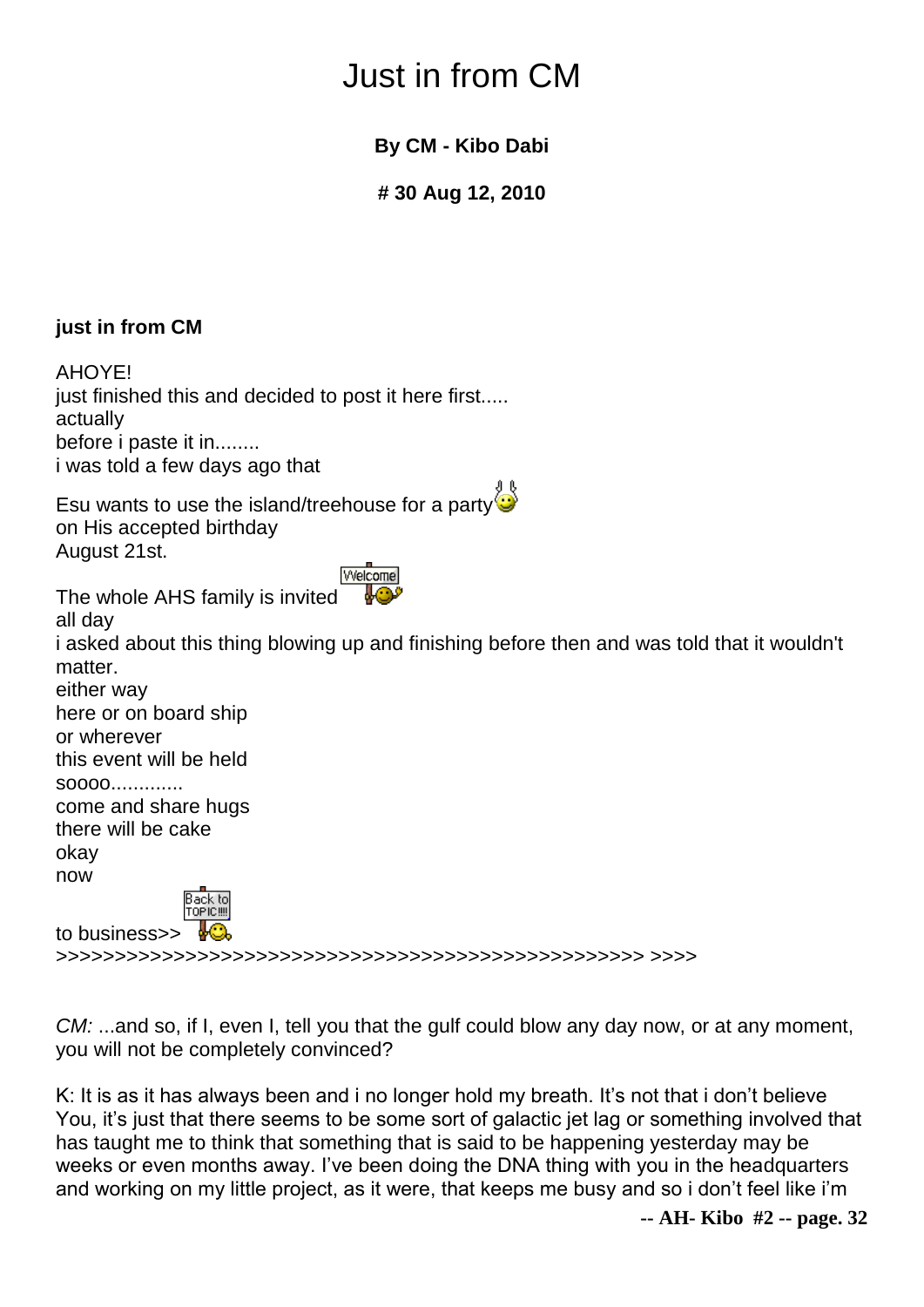just waiting, but...i would like to get on with it. Gaia says that she's ready and she's not holding back and her concern for her children is tempered by her knowledge that everything and everyone will be put in their proper place so there's no need to worry there and there is only the doing of it..

Now, all of the sudden, there's oil spilling in the ocean, it seems like everywhere and all of this seems to be deliberate acts of the dark idiots to further stall, but i don't see the logic of that unless they don't believe anything You say at all...which is weird since they spend so much time working on and around what You say. But if the gulf is going to inundated and Florida flooding over and out and a big methane cloud covers the gulf coast going inland and ships come and pick up who they can...and if so many appear that it can't remain hidden or covered up or denied, what's the point?

CM: WE are not distracted by their games and our waiting is not to determine our next move, as it were. That move has already been decided, as well as several others that are ongoing and some more that shall be implemented all at once. They cannot control the planet. They cannot stop Gaia from moving. As you like to say, they cannot stop Atlas from shrugging. As to when...it is not up to us, it is up to Gaia. WE can help and gauge and control energies from your sun and from Jupiter and from other sources in the cosmos, but it is not something that can make a free will planet such as the one you inhabit to do anything against her will or before she is ready.

These many years, WE have been fighting the good fight beside you, creating circumstances or countering and overcoming the efforts of the dark to continue and survive. WE have been as gracious and merciful as possible, always with the thought of awakening the sleeping and revealing the dark veil that has covered your eyes from perceiving and seeing the true reality in which you exist. Now WE are, again, at a point of no return. WE have progressed in our knowledge of such a field a play as has been given as so many of you have progressed in your knowledge of yourselves and ourselves.

You have created this debacle that rings the end of your dark system of things, of selfishness and greed and slavery and abuse and fear and ignorance and separation. You have been forced to do and be things that you do not need or want to do or be, so many of you without your knowledge or consent. Nay, too many times have you been unawares of the machinations that have led your lives to be this or that while you wonder to yourselves  $=$  "What happened? How did I get here?"

Your elite power brokers see you and use you as slaves. They use each other and this is one of the main reasons why they must and will fail. It is why you watch them fail before your eyes, even now.

Slavery can exist on many levels. The dark system which you are subject to allows for no escape and counters all dissent in vicious lies, manipulations and murders. This is the arena that you struggle to dismantle for only in destroying the field can the game end with your freedom won. It matters little if you are rich or poor, a slave is a slave and the only question that you need ask yourself once your eyes are open to this condition is: "How shall I gain my sovereign freedom and the freedom of these, my brothers and sisters, under such circumstances? How can I aid in the dismantling of this arena and field so that a new, fair and balanced field in an arena of light and love and Divine Will may take its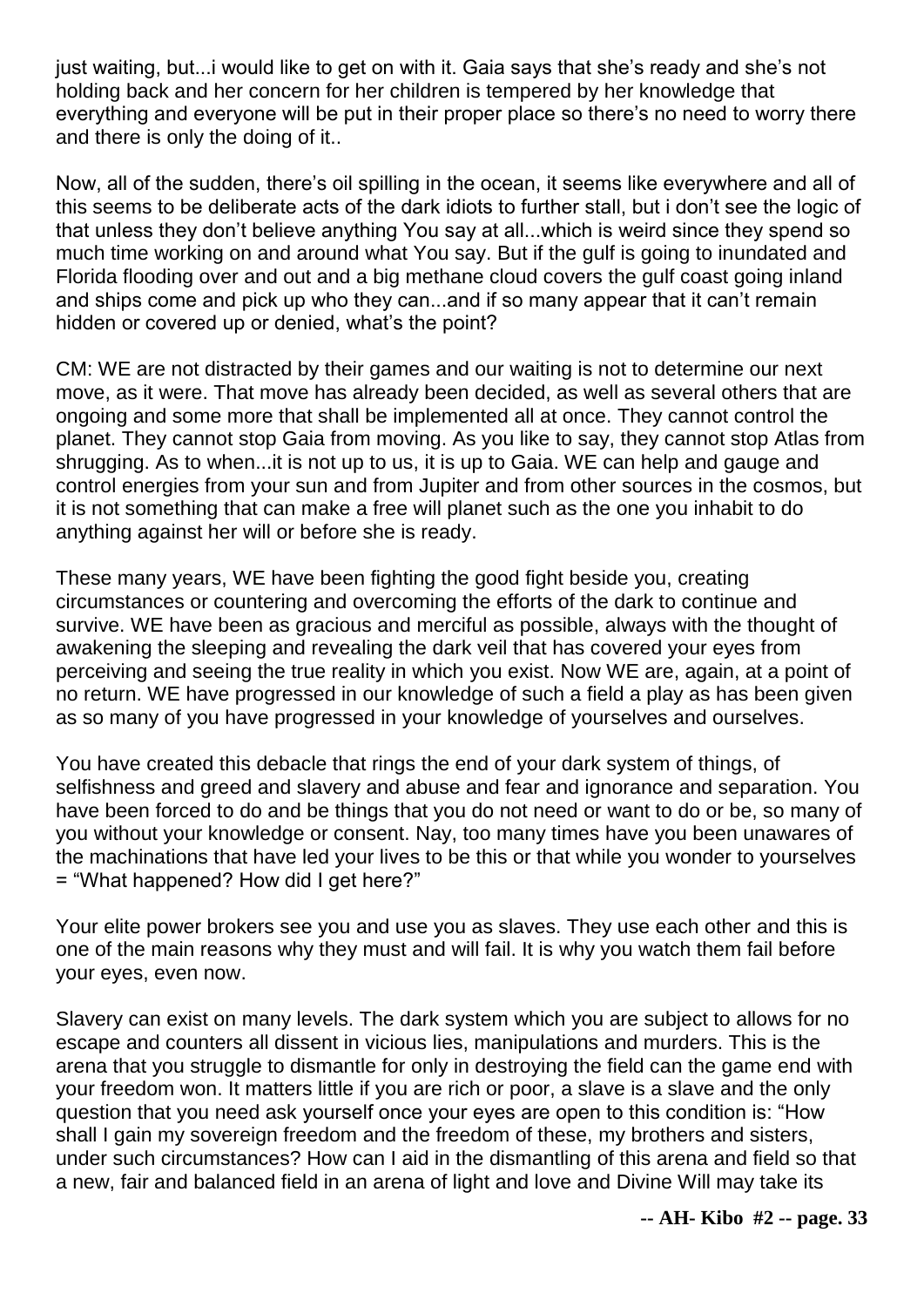#### place?"

You live your lives hoping and praying for release, for help, for miracles and you have learned that, while all of these things are given and made manifest for you by the Will and Power of SOURCE I AM and by I AM THAT I AM and by Spirit Eternal and by My own Sovereign Divinity in the universe of My own making that I may serve you all in helping and teaching you to awaken to your true nature and selves and thus, your true power = and you have learned of that, some of you, and have accepted that your release and help and miracles come also through you, through SOURCE and I AM in you and as you, and you have opened an eye or two to your own divinity and the unity with ALL THAT IS, the unity of ONE and all of the rights and powers thereof, that is and are your birthright as intelligent, freewill, ascending and descending beings = for truly some of you are descending beings that came to experience ascension = The thoughts, concepts, ideas and actions that you create in such a state of being all contribute to the dismantling of the dark agenda and field, their arena. It is your unified efforts towards this goal of ascension and the new arena it brings that makes this works. You work, you do the work, alongside Gaia, MYSELF, SOURCE, the Spiritual Hierarchy, The ELOHIM, The Angelic and Archangelic Hosts, The nature spirits, the Agarthans, the Galactic Federation of Light and many others, some you know of and others you have no idea of, from all over the Grand Creation of Paradise and the seven superuniverses.

This is no small task and no small feat. It is being done with the utmost care and precision and consideration for all involved. I know that many of you would prefer us to just move in and do away with the dark ones in no uncertain terms, and that may yet happen if they insist. But this is how WE roll, if I may be allowed to use such a term, and were it not for our insistence upon acting in all due love and light and compassion an mercy, you all would have been gone from this planet already and Gaia would be waiting a very long time to see her shores inhabited once again.

I say this only to illustrate to you that there have always been many and diverse options available towards how best to achieve the Divine Goal of Ascension for Gaia and for you and always, ALWAYS have WE joyfully bowed to the wonderful wisdom of The Paradise Father in these matters and ALWAYS HAS THE WILL OF PARADISE DEITY BEEN DONE! It is My Glory to act as such and always have I been joyful in it.

So, now the time has come and the dark are laughing and the sleeping have turned their backs on the notion of a greater reality and even many of the awakened faithful few have fallen to the same thought: Put up or shut up.

How shall I, even I, respond to this? Shall I be offended and deal out holy wrath like in your storied days of old? Always have I sought to show Divine Kindness and Mercy, shall I stop now?

Shall I just send thousands of ships to prove a point? Take over the airwaves and introduce Myself to the world that knows Me not?

Good evening, I AM Your God?

Shall I send the Angelic hosts to proclaim this or that?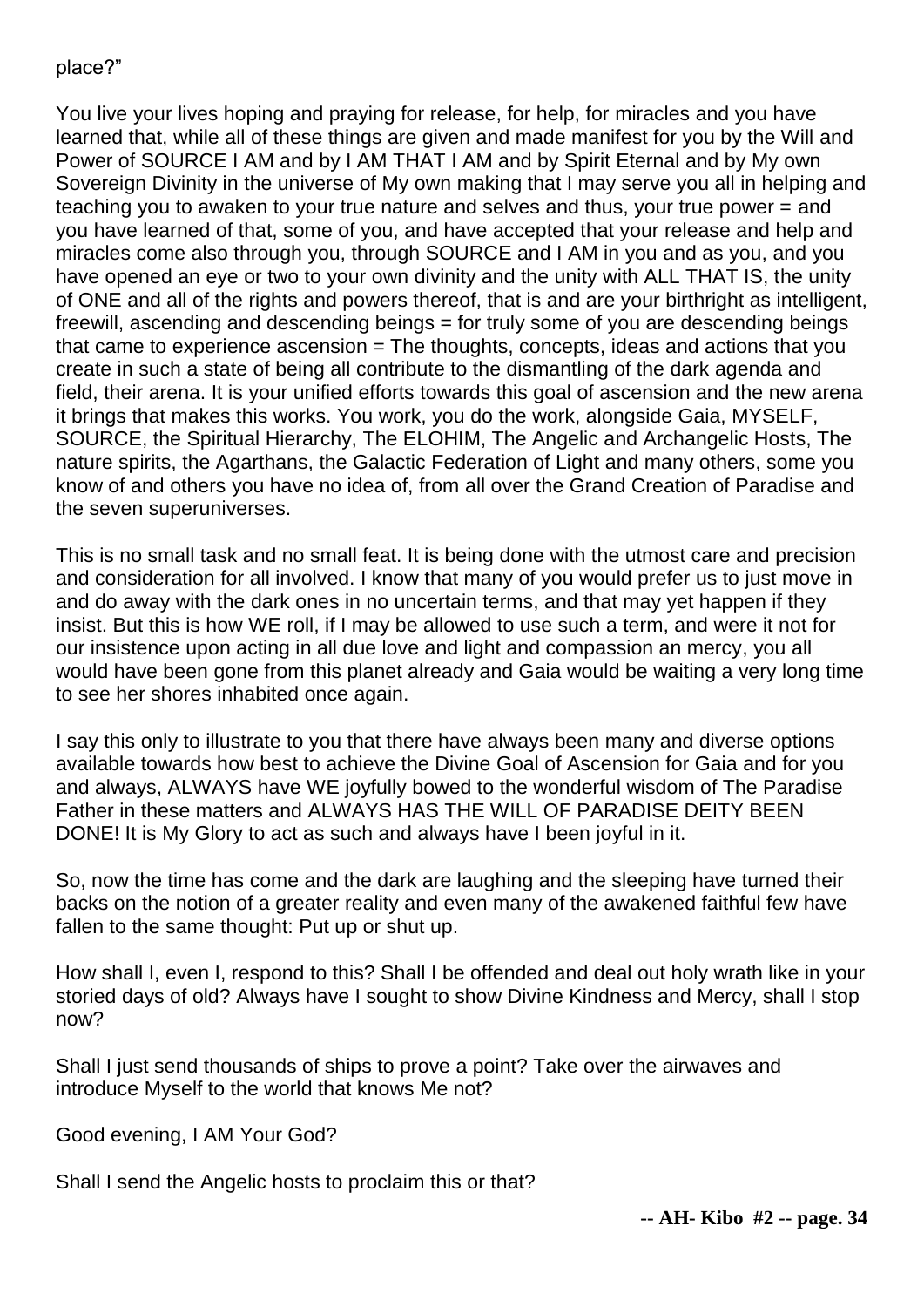It seems to me that you have done enough on your own, one way or the other. I see a tipping point.

I even thank the dark ones that helped so much in making their own destruction possible. I thank also the truth bringers and the light bearers. So many have died for this cause of freedom, true freedom = a freedom you have never known, but will. I say that all of our efforts have not been in vain and that WE have done the right thing by all involved.

I tell you of things that will happen, that must happen, because you made it so, all of you. Your abuse of the planet and even your efforts to save the planet, your being awake or asleep, light or dark, all and everything has come to this and it will take it's natural course and progress to its fulfillment and nothing will hold it back or delay it or hurry it. Nothing that can be done will stop it. It is made and anchored in your reality and Divine Will-in-Acceptance, it is natural law, it is nature = it is your response to the Divine Mandate of Ascension and so it is.

So when I tell you that the gulf oil spill is still and yet doomed to become a tragedy of epic proportions, I know whereof I speak. Ye ones may do as you please about any and all of this, WE see little, if anything, that will change in you at this point. All of you have chosen your places and that is that. The crack will widen, the methane bubble will burst with the full force of nature behind it. The waves will go out. The waves will come. The cloud of gas will spread. The ships will go out. They will come to rescue who they can. The world will see the truth of life in the UNIVERSE. They will see the results of their folly and they will hear our words and see Divine Truth...Alas, it will be too late to change.......

And I will not have to put or shut up a thing for WE let you experience the circumstances of your own making and that is that and that is how it should be.

I did such and so much even for Lucifer, before he chose uncreation...should I do less for you?

LIVE, LEARN, GROW, EVOLVE, CHANGE! This is all you have to do and be. It is within you now, all and everything that you need is within you now. Let it be what it must be and fear not, neither let your heart be worried or concerned.

It comes, like counting the time between lightening and thunder....do they not both happen at the same time?

Work for the future, your new lives in a new arena. Be ready and prepared for the great changes that are coming and will come. You are building a great Universal society founded on and with Divine Will. As you shall be, so shall your society, your world be. Your thoughts and concepts and ideas and actions...remember?

I urge you to grow and evolve into Divine Will and The Law of One. Do not repeat the mistakes of the past. Do not create a future based upon old, destructive values. Be God on Earth. Be Divine Will with and within you all as one. This is the goal that shall sustain you onto perpetuity as the shining jewel of My Universe of Nebadon. This is what you are meant to be. You are all My children and I love you. You cannot let me down or fail Me, for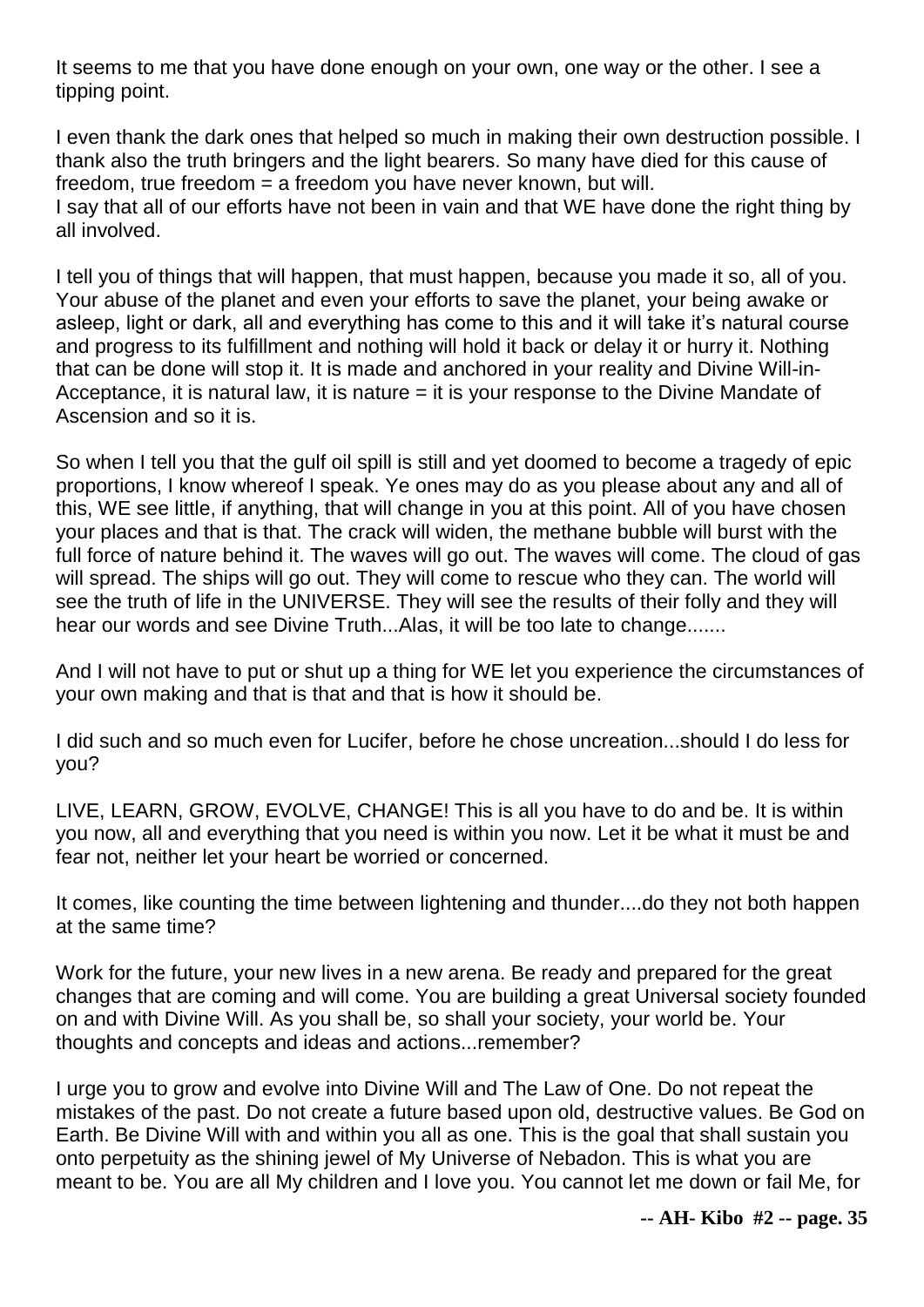in the annals of infinity and eternity, all of you will evolve into perfect and divine unity and power and light and life and love = eventually. This is an opportunity, a Divine opportunity for you to create, in partnership and conjunction with Divinity, the ability to do that now.

Do not fail yourselves. I AM with all of you but to what avail if you are not with each other?

The time comes, it is near. You will get there and you will see it and you will be there to do it, to be it.

Do not fail yourselves and do not fail each other. I promise not to fail you.

That is all to say for now

I leave My Light, Love and Wisdom with all who read these words with an open heart and mind, and that sincerely desire to do the Will of The Paradise Father, First Source and Center of All Things, I AM THAT I AM.

By The Name and Power of The ONE, ALL THAT IS

I, even I AM

CHRIST MICHAEL ATON, SOVEREIGN CREATOR AND RULER OF NEBADON IN ORVONTON.

K: Thanks Boss...i really enjoyed this one.............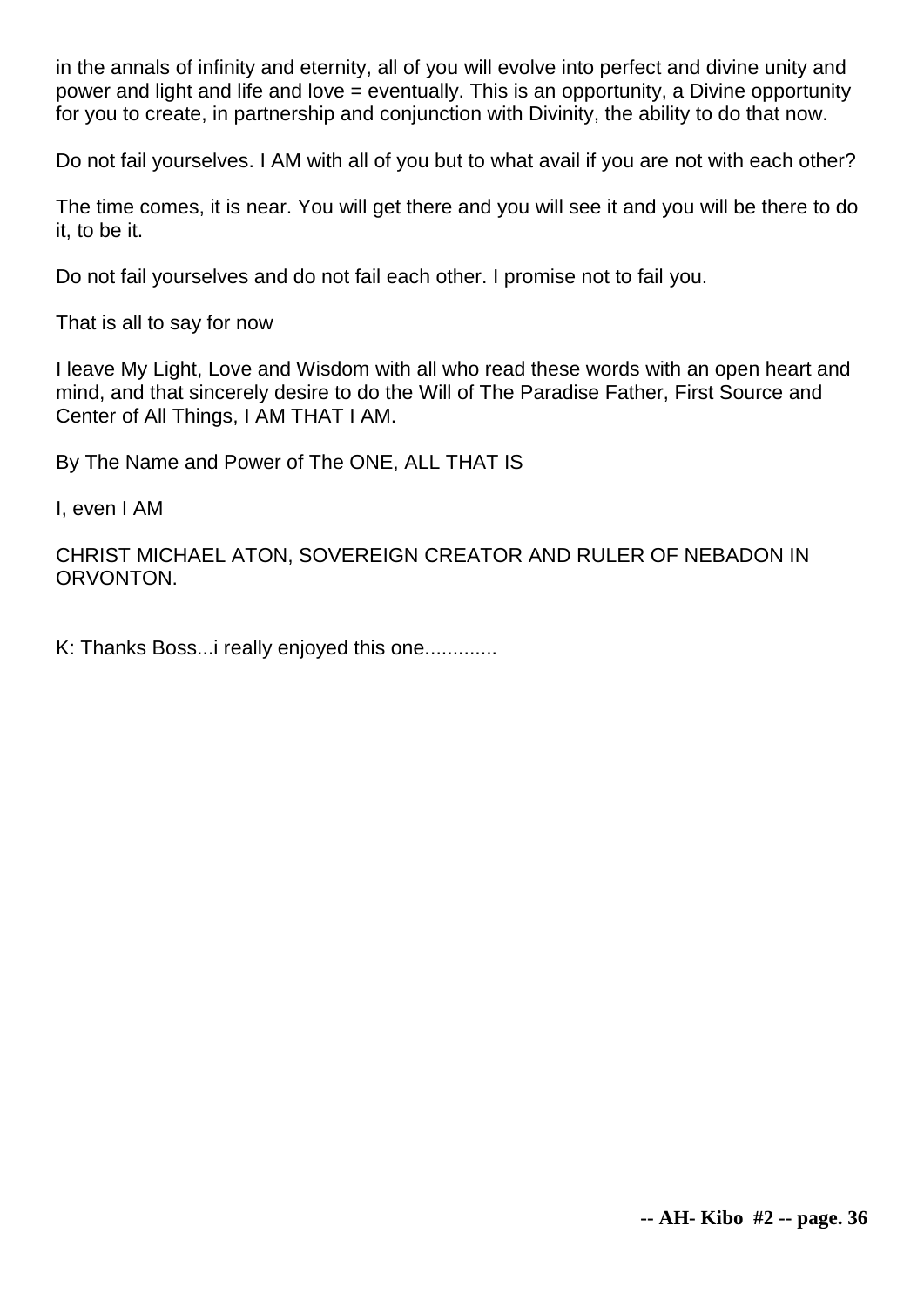# The required public announcement to Al CIA DUH

## **By Esu and Kibo**

**# 31 Oct 4, 2010** 

**Candace:** I am in great debt to Kibo today for coming out again. I am still in a not so great mental and physical state, but improving. This past 8 days was pretty awful. Today I also heard from S333 about some plans already manifested against one group of thugs, the ones directly responsible for my recent problems. There may be a couple typos of Kibo's yet in this piece I did not see. If I see them later, I will fix them, time is imperative to get this up.

October 4, 2010

Esu: Well, it's about time you picked up! We've been bugging you for weeks! Why do you keep insisting on mental conversations? We thought you liked doing this.

K: I do, but i'm out, as it were. No more updates, from CM at least and all and the rest seemed pretty well covered by everyone else. What was the point? Things have moved along quite well without me putting your two cents in through me.

Esu: Well you get a dollar today. How's that? There's a lot going on. You might as well give the word.

K: What is so important? Things are falling apart and patched up with duct tape as usual. The people who care pay attention. The people who don't...don't.

Esu: you know very well that you are in a gate right now. Wouldn't you like to know what's coming?

K: Between the 1<sup>st</sup> and the 10<sup>th</sup>, yes, i know. I don't really care what's coming anymore. I just want the thing to be over and done with now, this very moment and every moment that passes stealthily by, you know that. I'm dealing with this project you initiated and dealing with expanding my consciousness about consciousness. If you're taking care of business, fine. If something's gone wrong or there are more delays and promises to be broken...i'd rather not know and don't care and if that's the case, come back later when you have something else to talk about. I have enough situations to deal with.

Esu: Everything is fine and all promises are able to be kept. But something big is coming and we thought you should know and perhaps tell a few people?

K: Fine, what's all the hubbub, bub?

Esu: Stasis will be implemented as a direct result of actions of terrorism that shall be perpetrated by your American government's dark cabal and their numerous minions in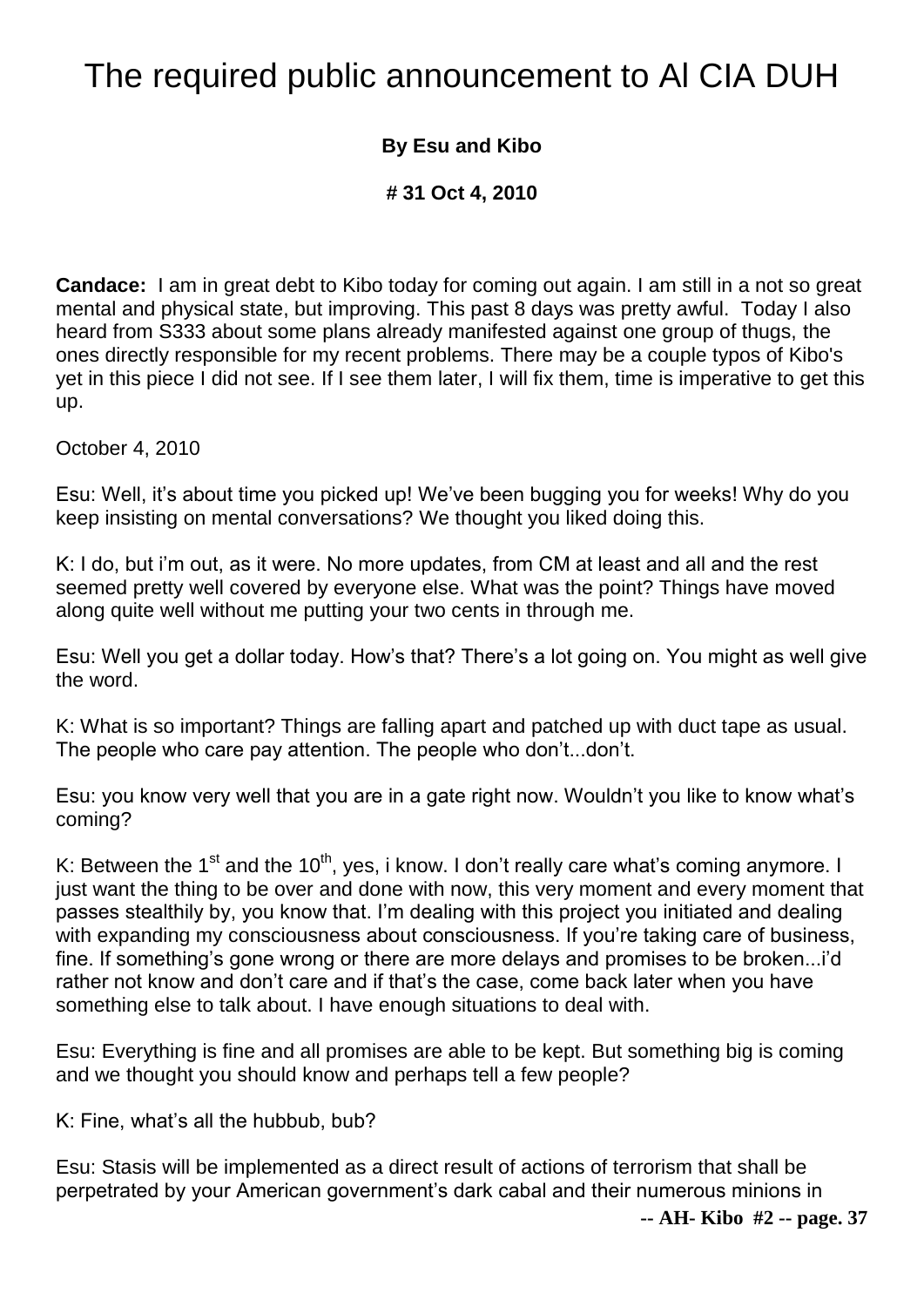tandem with their similar cohorts all around the world, particularly England, Europe, Israel, elements of the Arab Mideast as well as Asian factions. This is proving to be a very coordinated and conglomerate attempt to shirk their agreements that have recently been made with our Earth Allies and the Galactic Federation that would force them to stand down yet bow out gracefully with a minimum amount of damage to themselves, their futures and their souls, those that have them.

Under the circumstances they are planning to pull what they think is a 'Pearl Harbor' on us and catch us off guard and by surprise. It is planned that attacks of mass destruction will be carried out all over the world within a 24 hour or one day period of time. It is felt that this will give them the proper justification to publicly band together their forces to combat this worldwide threat. This will allow for all the major powers to declare martial law as they go in to capture and kill this enemy within their midst. They are declaring all out war upon the peoples of the world for the sake of their own ends and preservation.

We are here to tell them that their plans are already known. We were there with them when they made, from beginning to end. We know who and what and where and when and how. But it is because of 'why' that we are forced to act. Such an act of planned genocide against one's own people, as well as others, is a gross violation as well as a perversion of universal, galactic and Divine Law and cannot be tolerated. We are well prepared to make a first strike at every faction and force that is aligned with this abominable course of action. We have the full permission of Source and the full support of the governmental powers of the superuniverse of Orvonton.

Ye ones will not be allowed to destroy this world and it's peoples. There has been enough of this and you have been allowed to plunder and prosper for so long that you have convinced yourselves that you have been privileged with the right to do so and you believe that the right to do so and be so is natural due to your self perceived superiority. But this is a lie that you refuse to let go of.

Your former masters have left you for even they knew what laws not to transgress and that the breaking of holy and cosmic agreements and oaths would result in their utter destruction sooner, rather than later. Yet to persist, out of desperation, to struggle even against the example of these whom you once worshipped with such fervor, which some of you still do even though there are no more answers or favors in return.

You have been abandoned and for good reason. The choice was given to you to do the same and forgo the process of all this pain and the inevitable end of not just failure and destruction, but for so many of you, being totally annihilated in uncreation. Yet you prefer this to recognizing the sovereignty of the Lord, Creator and Master Son of this universe, Christ Michael Aton in Nebadon and so it is for you have made it so repeatedly and so it must be and yet you would even hasten that end which you fear so much by contemptuously and pridefully planning and intending to manifest the deaths of billions of His children under the mistaken belief that once it has started, it will be allowed to continue to it's end and at that end We will simply bow out and respect your power and your ability to use it? Is that how you put it?

―They will learn. They will know better than to ever fuck with the likes of us. They think they've seen evil? They've never seen evil like we're going to unleash on these pompous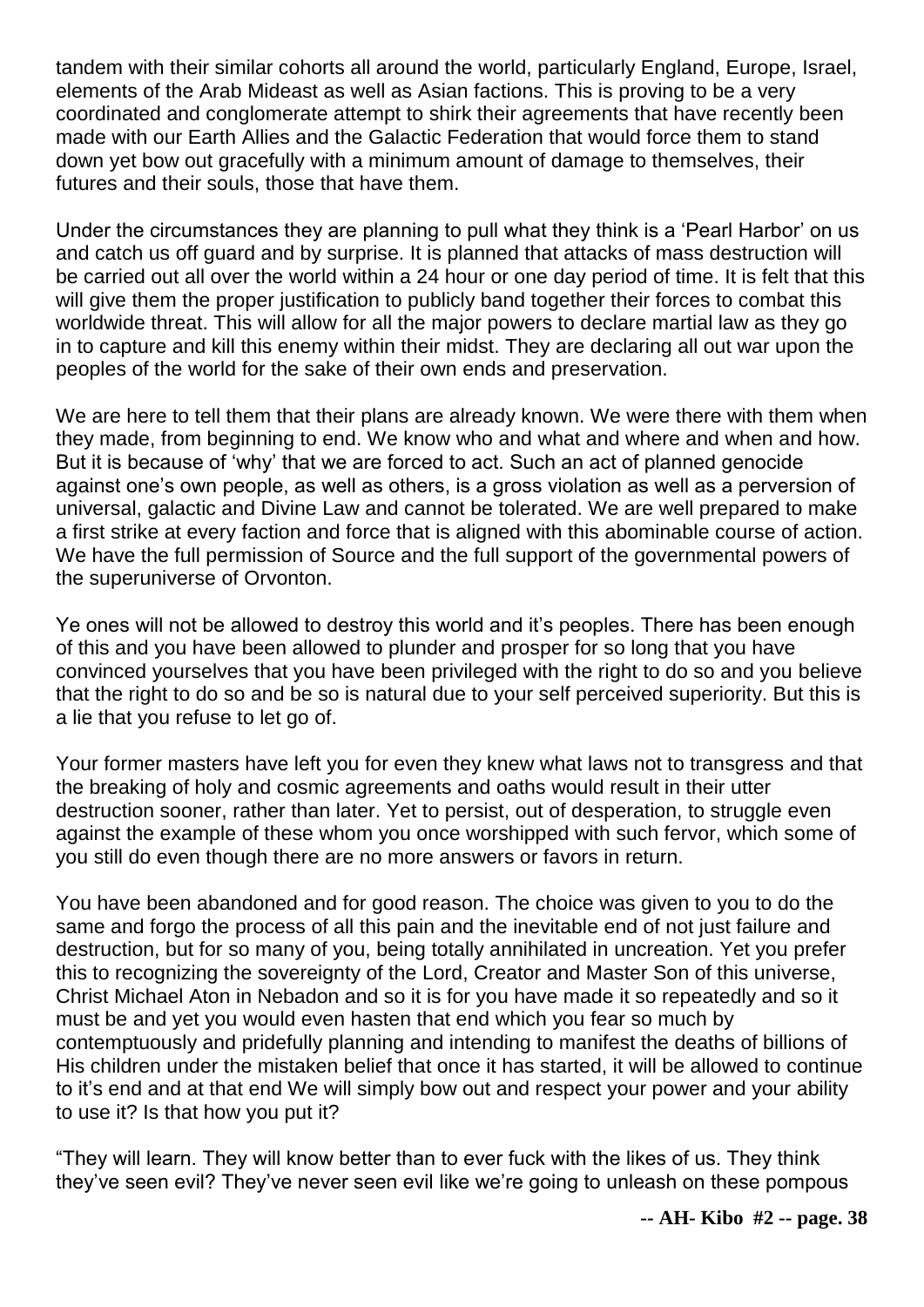fools and their sooo endearing, fat, stupid, foolish little worthless pieces of shit meat!" Is that how you put it? You think we'll just leave you to it then? We'll just go away because we couldn't stop you?

We can and we are doing it.

We are with you and around you, surrounding you. We are right next to you, right now, as you read this. We watch everything you do...everything. We feel no shame for you as you perform and think and feel your daily perversions and abominations. You have no shame, no remorse, no regret other than that things have not been easier for you. That the peoples did not just bow down to you by their nature as chattel to serve your ends, your whims, your pleasure.

So it is with clear minds and hearts that We move against you. Our ships have been moving in closer and closer. Ships you have not seen before. Power you have not witnessed. They are here and still they come and they will keep coming until they fill the whole of your skies, if need be. But you will not wait for that, will you? No matter.

We have all we need and then some, to deal with the likes of you. Do not think your little toys will do you any good. We have let you play games with our little ones, our...'toys' if you will, though they are great and mighty ships of great intelligence and Spirit, living beings devoted to service to The One.

There are still greater than these to deal with. We greatly thank these ones that have served so well and so far and above the call of duty and ask them now to let pass a new understanding of things that these dark ones have never seen nor have they ever imagined, much less can they comprehend what they are now facing.

It is our duty to offer, once again, an opportunity for ye ones to turn your faces to the Light of a new day and a new understanding of things and light and life. We offer again the opportunity to surrender with honor and life intact. Ye ones must pay for your actions, you know this, but there are those among you that might survive to continue the great journey with just a small a thing as a change of heart and mind.

Forgive us if we do not wait for your answer this time. We have, indeed learned from you, thank you for the knowledge of experience and now use that knowledge to the advantage of our cause which is freedom of Gaia and her light seeking people and ascension for all that are willing to grasp it.

We know that you will not stop or deter yourselves from this path. We were obligated to let you know where we stand, in public.

So while you set up shop, hire mercenaries to play pirate in the gulf and scare the people away from the areas where you intend to operate. While you search for a way to disarm the defense that We have set up for Iran...and oh, dear ones, what makes you think that they are powered by their nuclear reactors? Sending in computer viruses to mess with their operations, while it has proved to be a headache for them, has not exactly gained you the results you had hoped for, have they?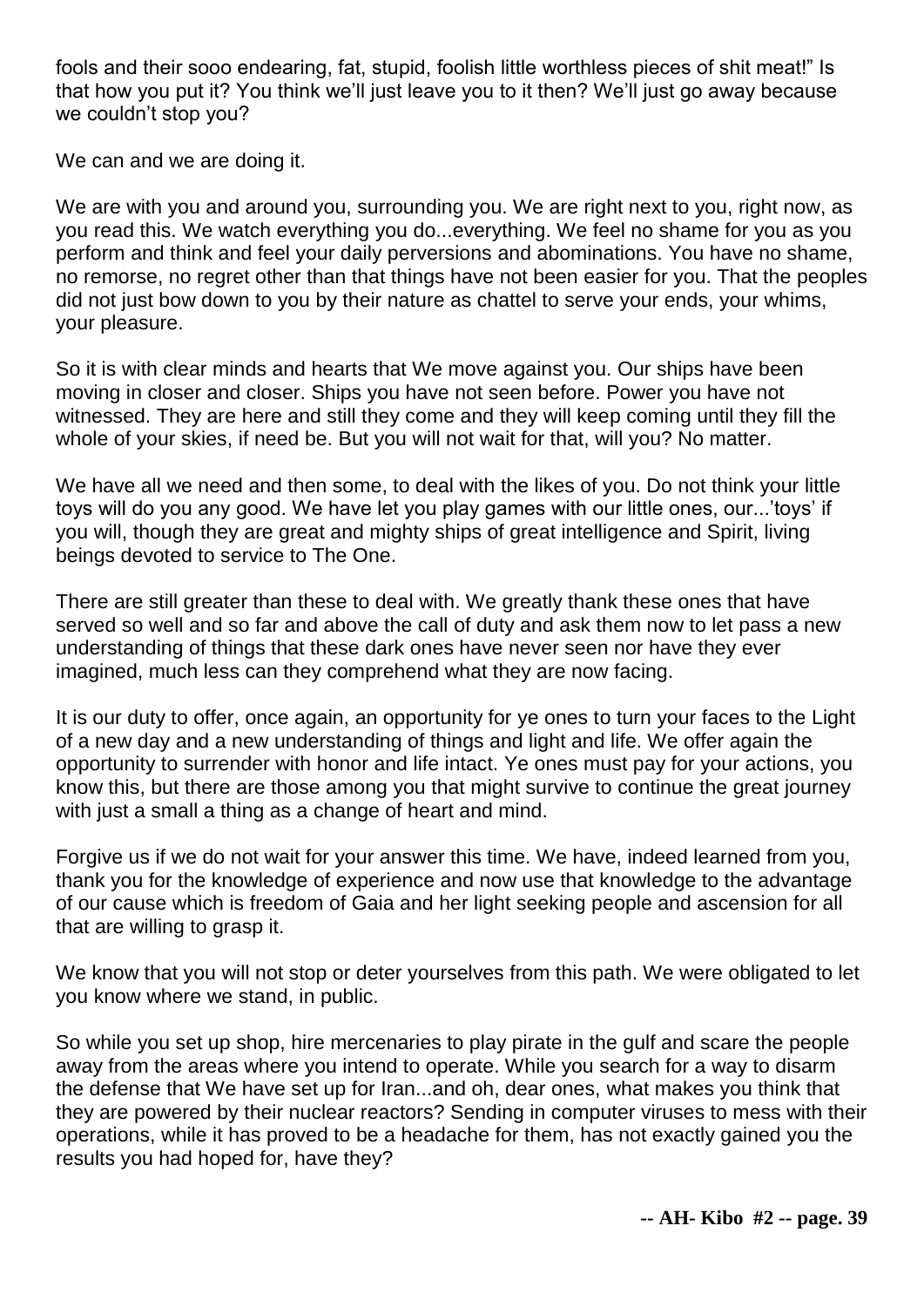Still, you are trying to convince the world that the grave, worldwide threat, that you invented and promulgated and perpetuated beyond reason, is valid and real... that a vast system of terrorist networks have banded together to hold the world hostage and in blackmail, as you plan on presenting it.

We also know that, if all else fails, you plan on revealing to the public the existence of a wave of alien invaders that have been intent upon rendering all earth defense weapons useless in order to take over the earth for colonization and so you are doing everything that you can to goad us into a first strike position.

We have considered your offer and have decided to oblige you in this fantasy. However, you should know that when we come, it will be for you personally...all of you and there will be nowhere for you to run and hide. We will always know where you are and will always be able to retrieve you at times and places of our own choosing.

We have no wish or need to engage your military forces or to cause needles deaths by responding to your attacks in kind. They will never see us. You will never see us until it is too late. We will show you just a small part of what we are capable of simply as an example to ye ones that all of your plans are futile and will come to less than naught. You know very well what is coming and have been informed of the parameters for when. What you do not know is how and the where of it is of no concern.

You will not be allowed to implement the dozen or so attack scenarios you have envisioned.

You will not be allowed to assassinate those leaders that are honestly and sincerely working with us or for the good of the respective peoples and against your machinations of global control.

There will be no more false flag operations. No more planned uprisings. No more mass destruction.

These things have not work out well for you in the past anyway. We're doing you a favor.

Please to remember that it would be a simple thing to place the planet in stasis, round all of you up wherever you are, either individually or in groups, and take you away for good. It would seem to others that you disappeared in the blink of an eye.

And so it would be.

The choice is no longer yours to make.

We ask you to stop, cease and desist now, just to make it easier on yourselves. But either way, we are coming for you and time is short as you reckon it. The deadline is near and we'd like to tidy up all the loose ends before the big event.

Kibo: Just thought you should know, huh?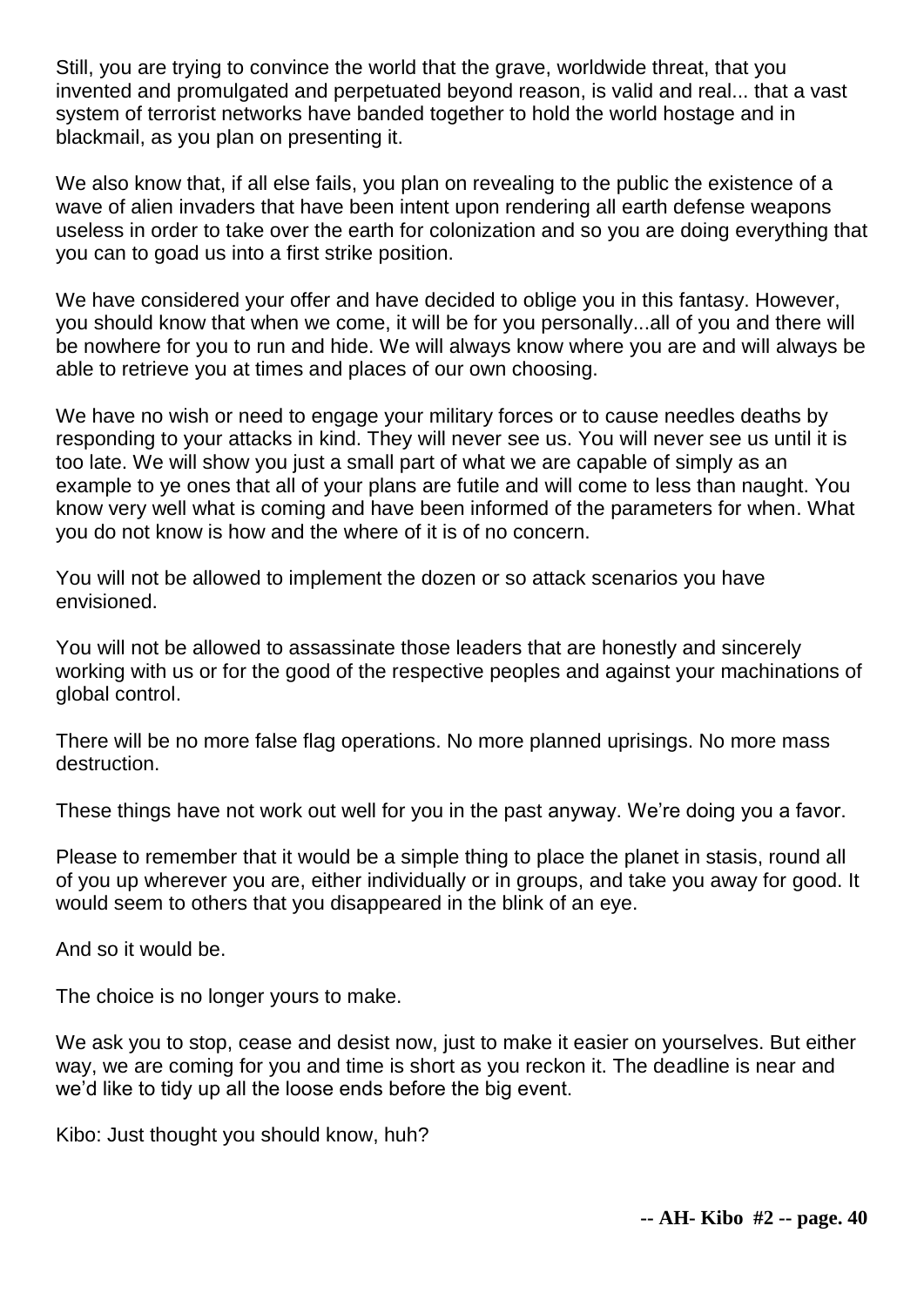Esu: More like reminded. They have yet to see what we are truly capable of. We have come to the decision that it is something that they desperately want to experience. They are hanging themselves with rope that they've given themselves. We did not have to help in any way.

But Source mandates that their removal from the field of operation is acceptable and supported and left up to the will and timing of Christ Michael who has given the go ahead at the first sign of intent to complete any or every planned situation or event.

Kibo: You sure you want me to deliver this?

Esu: Absolutely. Just stick it out of the cave and someone will pick it up and deliver it.

Kibo: well, we'll see how it goes. I'll throw it in for you. Say hello to everyone for me, give them my best.

Esu: It's already done. The love, light and protection of The One and His Christ Michael Aton of Nebadon be with and upon you.

Kibo: You too, chief.

Esu: Chief, now, am I?

Kibo: Hey, you're my direct supervisor, right?

Esu: I am your friend and brother who loves you. Kibo: but i can still call you chief, right?

Esu: If it makes you happy. Always with the job labels for you.

Kibo: Just doin' my job, right?

Esu: As we all do in service as service. There are no 'perks' as you like to call them. Service for service's sake is perk enough.

Kibo: Gotcha' on that one. No problem. I'm here if you need or want me.

Esu: And so this message goes out. We shall talk as we always have. This won't happen too much but know that it is appreciated.

Kibo: Anything i can do that is helpful, I am grateful...so thanks.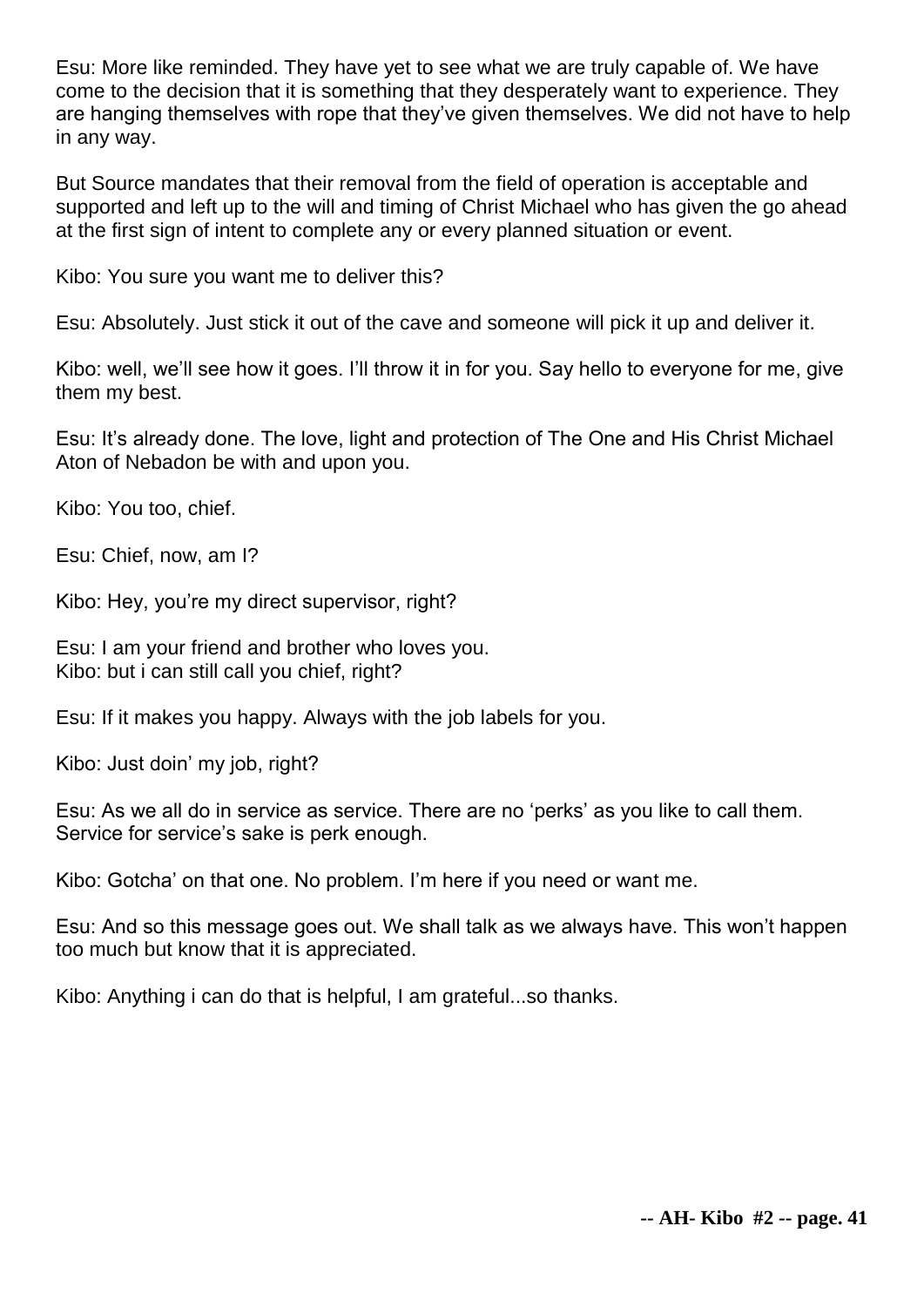# Time To Say Goodbye & Go Forth in Confidence, Joy and Knowing

### **By CM and Esu with Kibo, and Esu thru John**

**# 32 Oct 27, 2010** 

#### **Time To Say Goodbye**

They've been telling me this for a few days now....... what have i to say goodbye to? the end of the old? puh-lease....i've been ready so tonight i get this:

CM and Esu: Tell the dark that it is time to say 'Good-Bye'.

That's it? i ask

CM: Tell them it's over.

Esu: We're mopping up. It will still seem like forever for you since ye ones want everything we say to happen yesterday, but everything is happening while we speak and bodes well for our efforts and Source will see us complete with room to spare before the deadline.

CM: So keep doing what you're doing, know that all is well and stay positive and observe very carefully everything that happens, both large and small.

Esu: Things are ongoing, of course, but even the most fluid of changes results in our favor. There is nothing that they can do to change the outcome or the timing of it..so please be so kind as to tell them that it is time to say goodbye.

k: Will do...soooo...we're good then? I'm good, we're good, we're all good?

Esu: In the sense that you mean it, yes. It's all good.

k: alrighty then. thanks for everything by the way. I appreciate it greatly, as i'm sure many others do, as well.

CM: We appreciate you all, as well, and thanks for taking the message.

k: My pleasure. See you soon?

Esu: Pretty much [turns to CM] Wouldn't you say?

**-- AH- Kibo #2 -- page. 42**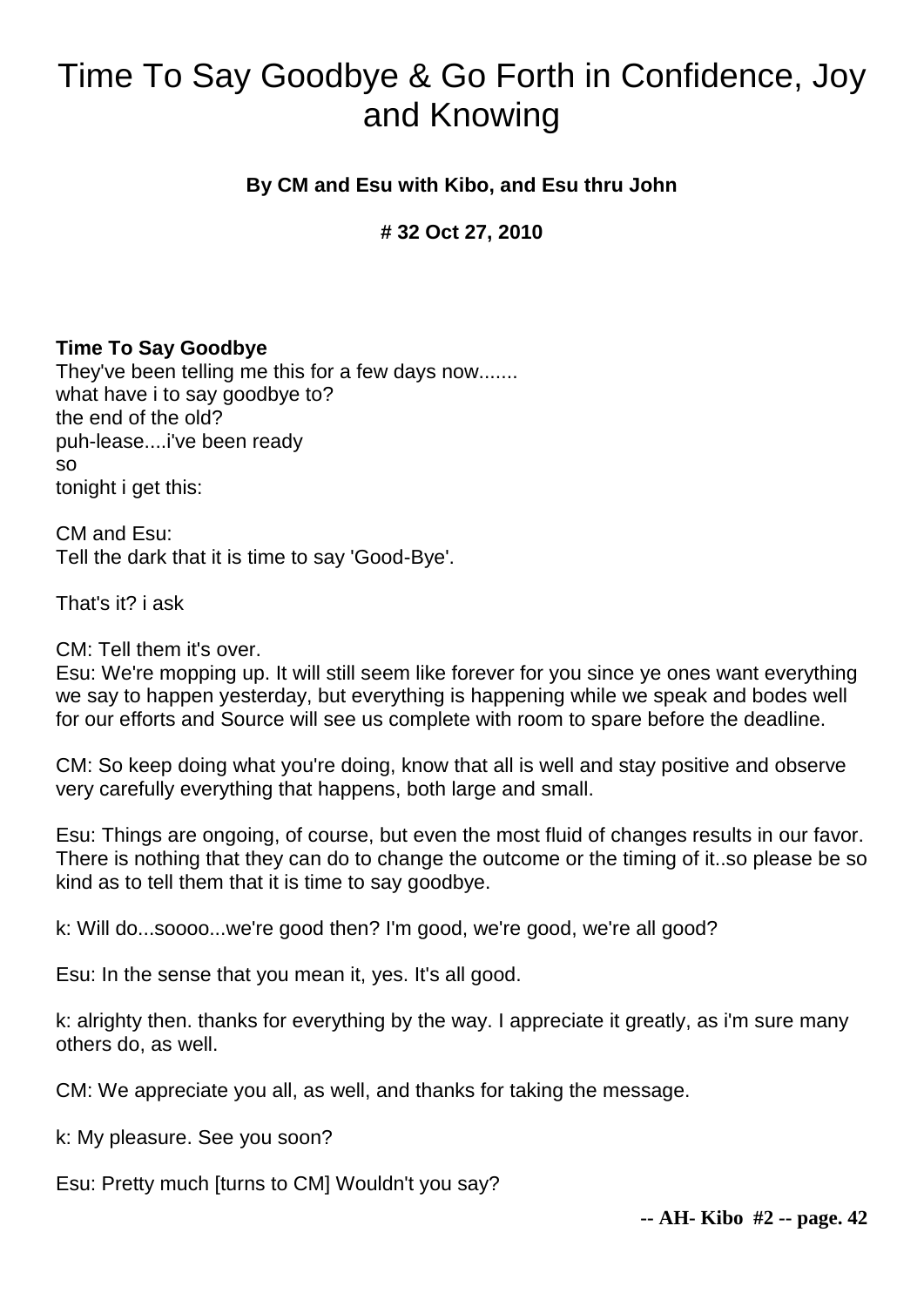CM: Yes, I'd say so...soon enough...not worry.

k: okay, well, keep in touch, there's still this other stuff to go over...

CM: Of course Esu: Not a problem

10 26 2010

.................................................. ....................................

and so that's it short and sweet all love and light to you guys I AM kiboDabi

\*\*\*\*\*\*\*\*\*\*\*\*\*\*\*\*\*\*\*\*\*\*\*\*

#### **Go Forth in Confidence, Joy and Knowing**

10/27/10, 8:30 am

After rereading and contemplating Kibo's latest, I felt Esu nearby and took the following message.

-----------------------------------------

Esu:

As Kibo's most recent message has stated, we're nearly done with this stage of activity. The scenarios that see this complete vary but yes, you may be assured and you may have faith that the great transition is upon us.

So be prepared as you are guided, to part with much of what you see and witness today and be ready for the new: new experiences, challenges, opportunities for service and growth.

You lightworkers that are gathered here that have awakened to the degree that you have, you are to be commended. Nearly as a rule, you are not seen as "successful" in this current confused and backward realm but so be it. In these days to come you will sustainably co-create with us in the ways that are in alignment with source.

A new day is dawning, the long dark night recedes, the fresh winds of empowered change are blowing. And we join hands with you now in manner that is no longer only etheric but in physicality -- and in every other conceivable manner -- We Are With You.

Today you may go forth in confidence, go forth in joy, go in knowing, THAT WE ARE HERE.

**-- AH- Kibo #2 -- page. 43**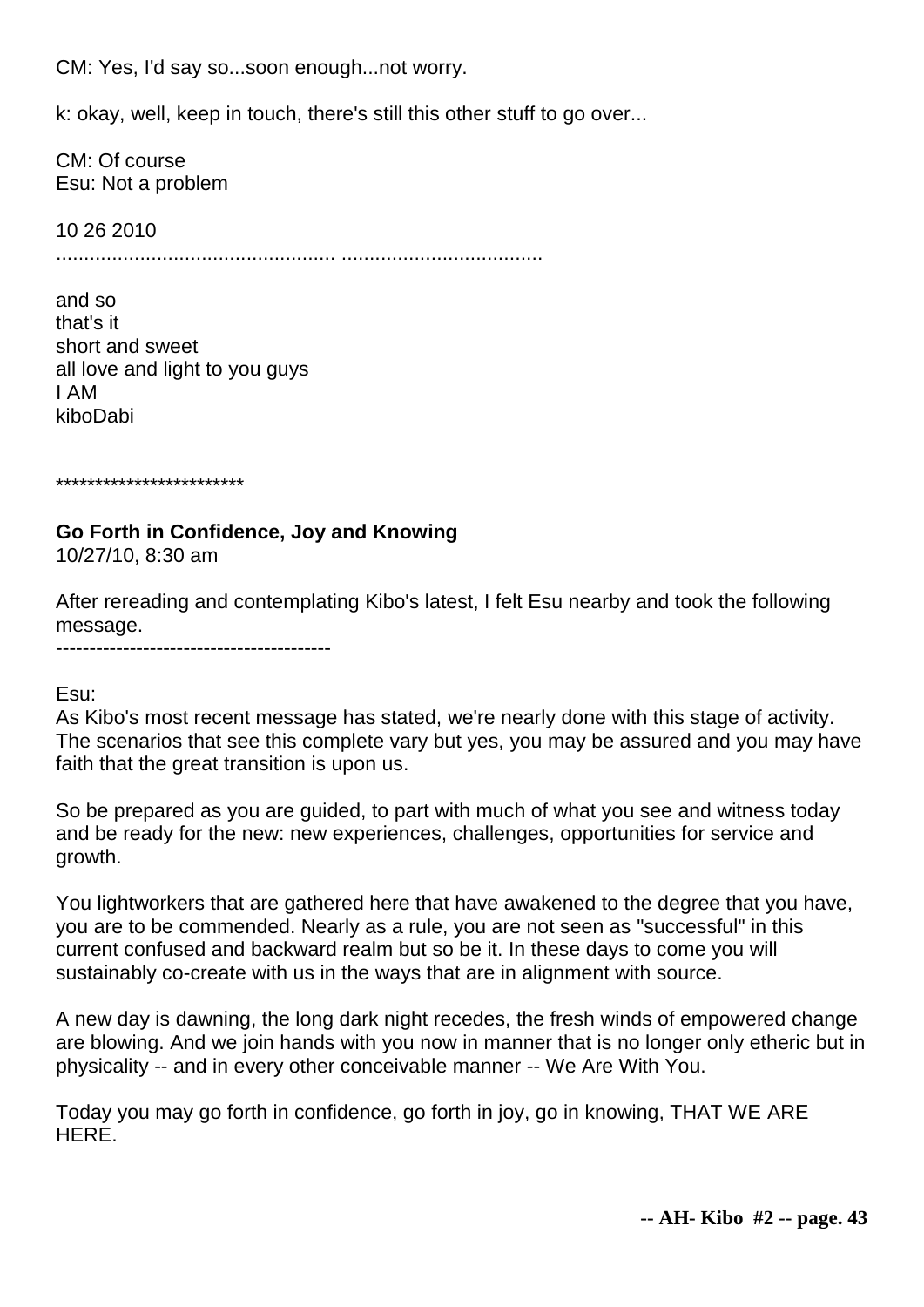Let the power of the universe energize you today with this message of LOVE from Esu, Christ Michael, First Source, and all who are involved in this transition and beyond.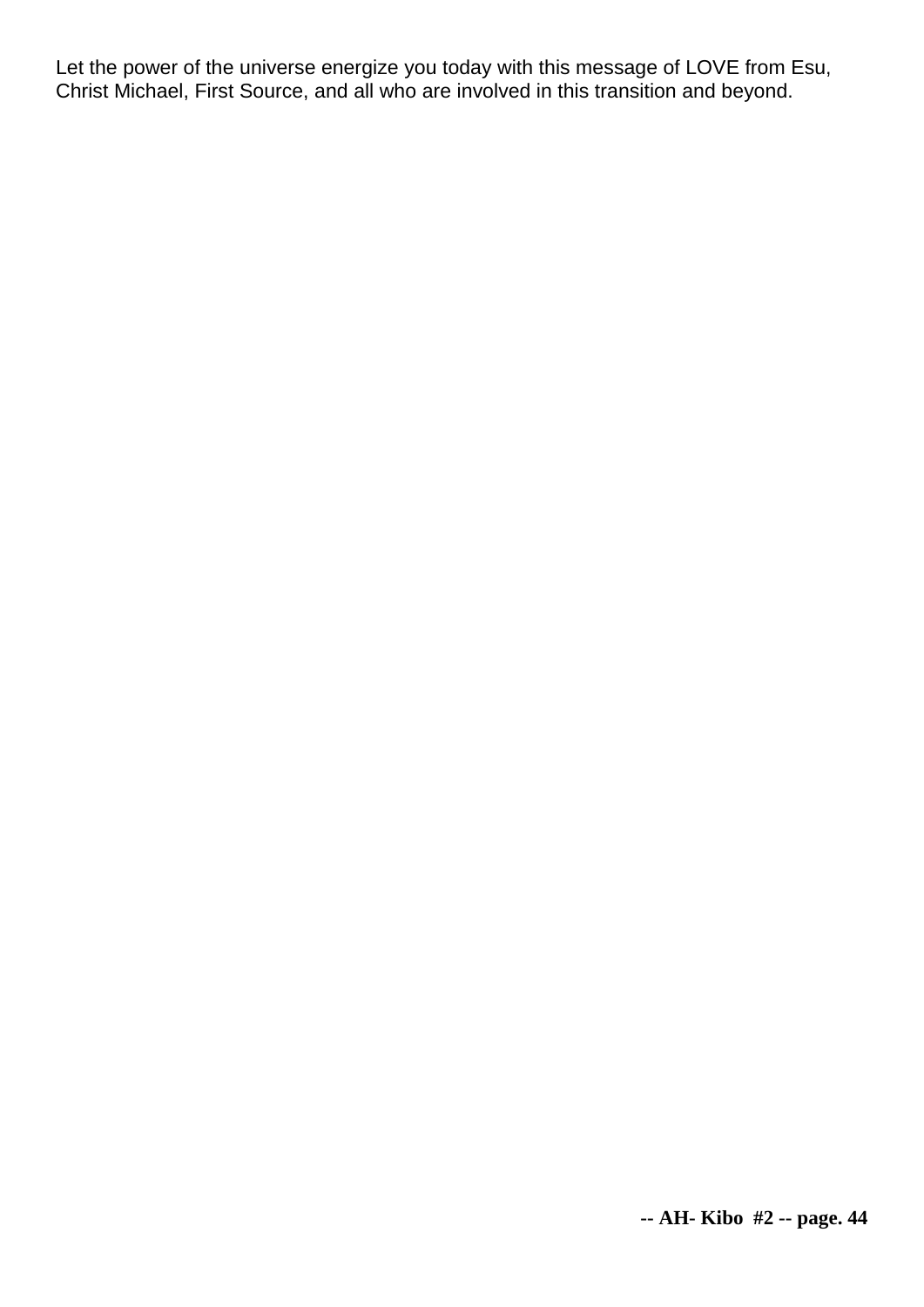# Kibo's NEW website, for authors.

### **By Candace**

### **# 33 Nov 11, 2010**

<http://www.authorsmark.com/aboutus.html>

Greetings and welcome to my website!

I am L.A. Webber and I am an author! Well, kind of. I've had a poem or two published. Mostly in one of those books that offer to print you 'if you qualify', in some sort of anthology which is available for purchase from them along with certificates, a plaque or trophy, if you choose to purchase that also...you get the picture.

At present, I have one book finished, one in progress and one collecting dust on the shelf. I have numerous short stories and poems here and there. What I don't have is a lot of money to spend on paying others to print up books for me. I don't have the type of personality where I can take a crate of self-published books and hawk them to my family, friends, neighbors and strangers. I don't have money for an agent and after a few rejection notices I figured that maybe I should just write for pleasure and keep my day job. That was years ago.

Recently, I was thinking that maybe I should try again. It occurred to me that nowadays, people sell books online. Seemed like a good idea. I checked around for a few good spots and found some nice ones. But I noticed something. They're all very crowded. How do you get noticed on a website with 10,000+ other authors? I've seen sites where you get special consideration if you pay extra to join their gold club or become a platinum or diamond member. That's nice if you can do that, but what if you can't? What if your book isn't listed on Amazon? What if you don't have your own website? What if you just want to put your work up for sale on a good site with a reasonable price? What if you want to be where there is enough room to get noticed? What if you could get paid directly from that website, from your own page on that website? What if you could keep 100% of your profits?

What if I built that website for you? Mind you, I'm no computer whiz. I took some classes, studied up and found out that my programming skills are...well, not that great. But I was convinced that this could be done. It might take a while, but I could do it.

That book that I have finished already? I did it the old fashioned way, on a typewriter. Yeah, it was that long ago. It will be awhile before it's ready to put up here. But, what about the rest of you out there that have your stuff all ready to go? I have friends that write. I know people that write poetry and short stories and plays and novels and movie scripts. What about them? What about you? What do you want in a website that is there to do one thing, help you sell your work?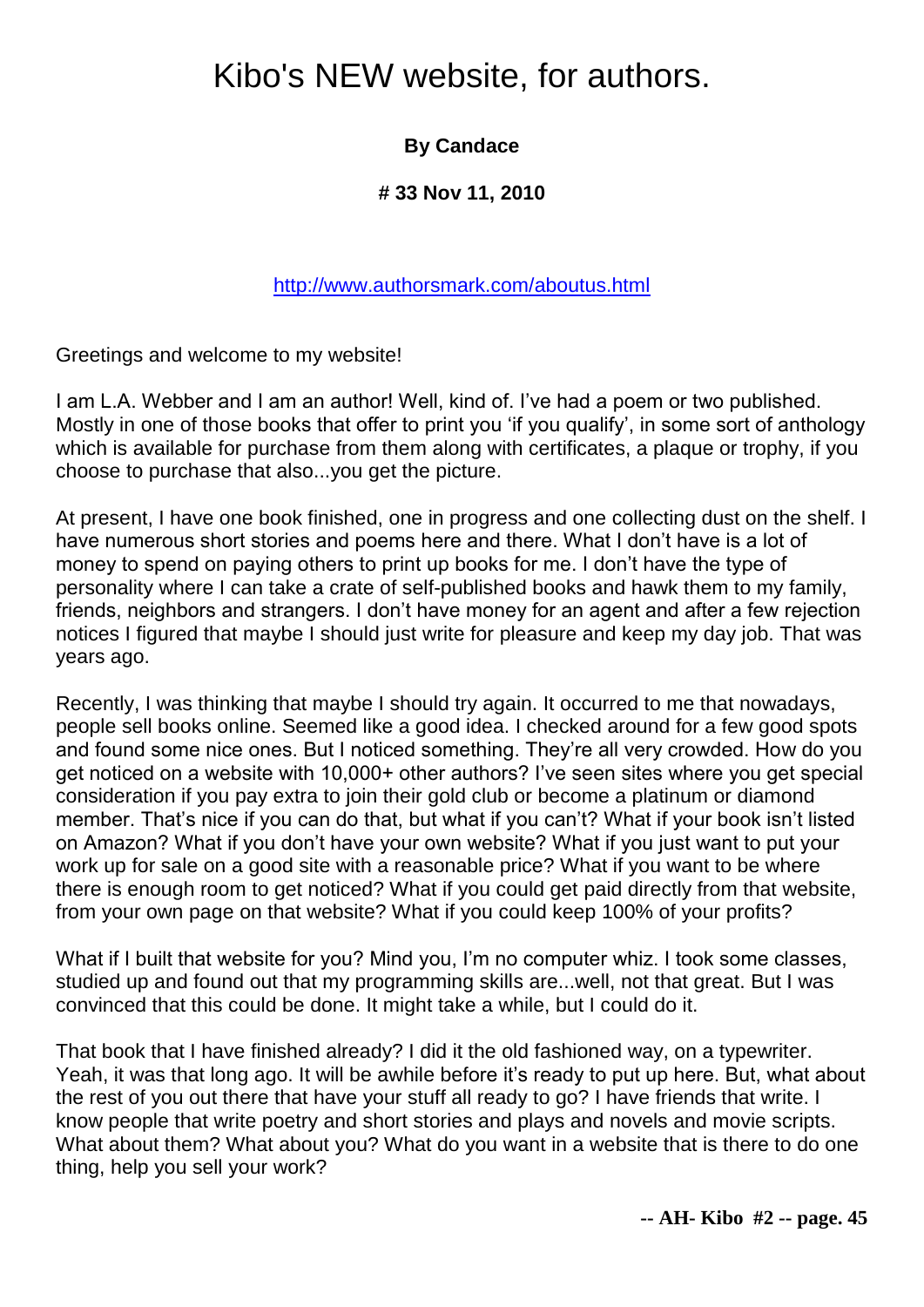I want you to be able to sell what you have, the way it is. I want you to be able to sell your stories. I think your PhD dissertation should sell. I think that there are millions of people out there that will buy your graphic novel and your manga, comic books and comic strips. I think that that really great poem you wrote would make a great poster. Your short stories are worth at least a dollar to thousands of people. I've seen some good stuff out there and it's not on the bookshelves of Border's or Barnes and Noble and it isn't offered by them online. More and more people are looking to the internet to find works of art that can't be found anywhere else.

There are great stories out there that deserve to be seen. There are stories that aren't so great but there's a line, a phrase, a chapter or setting in them that just strikes people with a thought that stays with them for the rest of their lives.

That's what writing is all about. Connecting with the human word in ways that other arts can not through use of spacing, spelling, turning a phrase, typing the feel of it, feeling the energy of the written word as a power unto itself! I wanted a place where that could be felt, where people as readers and writers – artists- could meet and connect and relate. A place where they could share their thoughts and feelings, their perceptions, in order to create more...better...deeper...a place where such relationships could evolve into a force of greater perception and higher understanding....This is what Authorsmark.com is all about, being a place where authors of all types can make their mark upon the world.

I AM determined to make this a great experience for all involved. As time goes by and if enough people are interested, a forum can be added on for authors to keep in better touch with their readers. There is also a plan in place for readers and authors to be able to share their thoughts on what they want to see in the works that they desire. Plot suggestions, philosophies, theories, story lines, suggestions and services desired and available would all be a part of this open club experience. Advertisement of the site will be offline as well as online and will grow as the site grows. I will do everything possible to give you an opportunity to be seen. If you can let them know that you are at Authorsmark.com, I can make sure that they know where Authorsmark.com is.

Thank you for being here and for being a part of this experience!

Sincerely,

I AM

L.A.Webber – Author And Owner of Authorsmark.com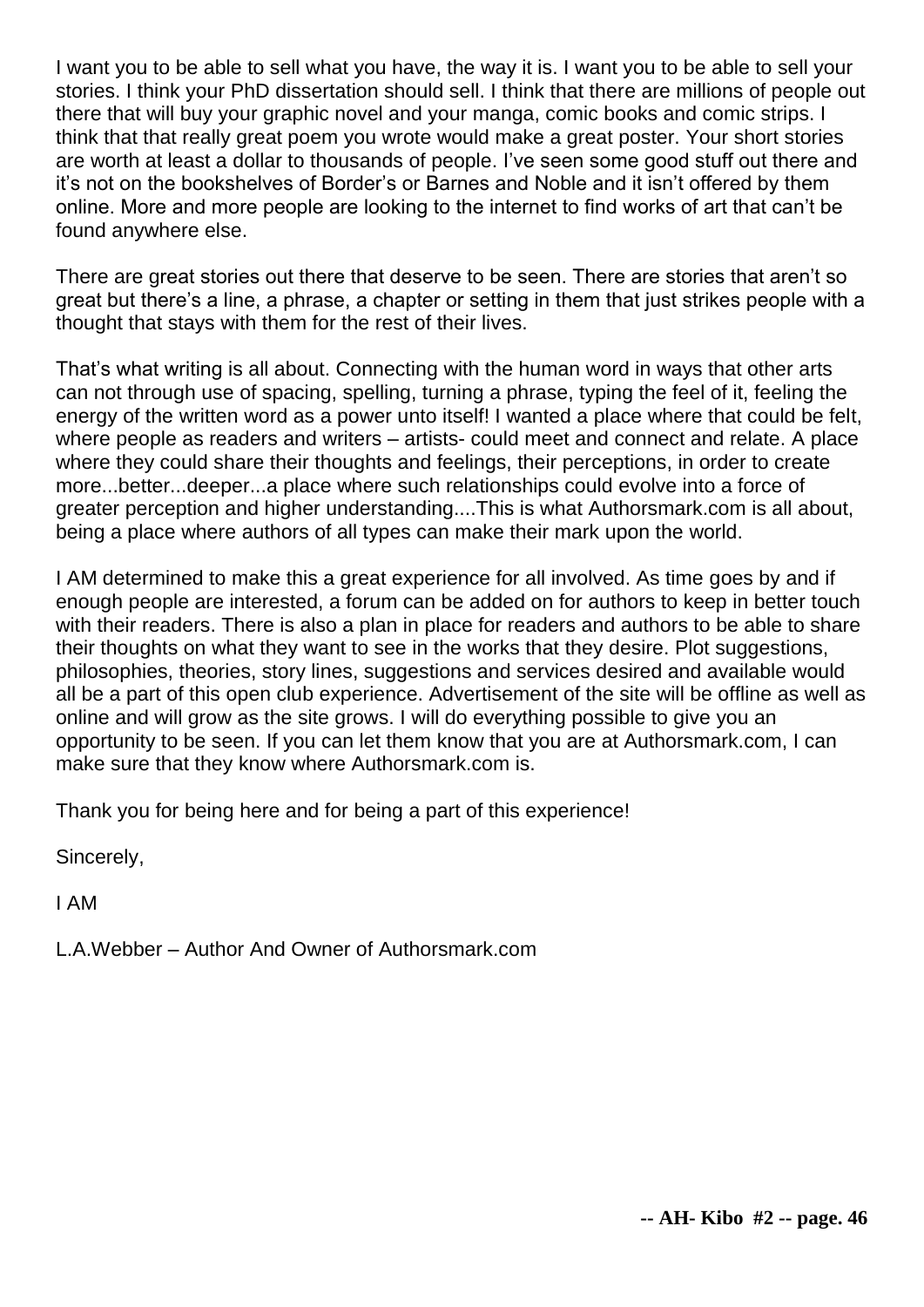# To The Final Four-Targeted Message

### **By CM et all via Kibo**

**# 34 Nov 29, 2010** 

From CM: And Esu Siraya S333  $Fit$  al.....

To: The Final Four:

Well, here We are. You find yourselves at a final crossroad, knowing full well that there is only one outcome for you, complete and total loss of any illusions of power and influence. Your financial resources are gone and the rank and file minions in your employ are deserting your ship like the rats that they are. Your ship is not sinking, it has already sunk.

We realize that you still refuse to surrender yourselves to the higher authority that WE represent, which you refuse to recognize. We also realize that you know it is over. Still, the fact that you see uncreation or the void as your only options in all of this is incorrect and born of fear of justice and retribution for what the things you have done. We will not go into a litany of those unspeakable acts at this time, *that* shall come later with the announcements that stand before you as you read these words. We have offered you mercy in the form of starting over, many times, and that option, for you, is still on the table. However, We feel that your present.....competition, that you have established among yourselves as the last remaining ones cannot be tolerated.

It is a vain and selfish thing to think that the last one of you that remains standing at the end shall go down in the annals of time and space and history as a dark legend. It is ludicrous and ill-informed. The future that you speak of so boldly, has no thought or reference to you at all, not even a footnote.

Those that have been remembered have been remembered for their ability to surrender in those last few remaining moments to My Universal Sovereignty and to Divine Overcontrol in order to establish their journey on the Great Path of Light and start over with a clean slate. THEY are the ones that are remembered. Those that had chosen the void are embraced when they forget the darkness and embrace the Light within themselves. Those that were uncreated have been completely forgotten and there is not even the existence of a thought of them for anyone to experience. You shall be as if you never were.

So this bet you have made between yourselves to see who will be the last man standing , WE have deemed to be the stupidest thing you have ever done, and that's saying a lot, considering.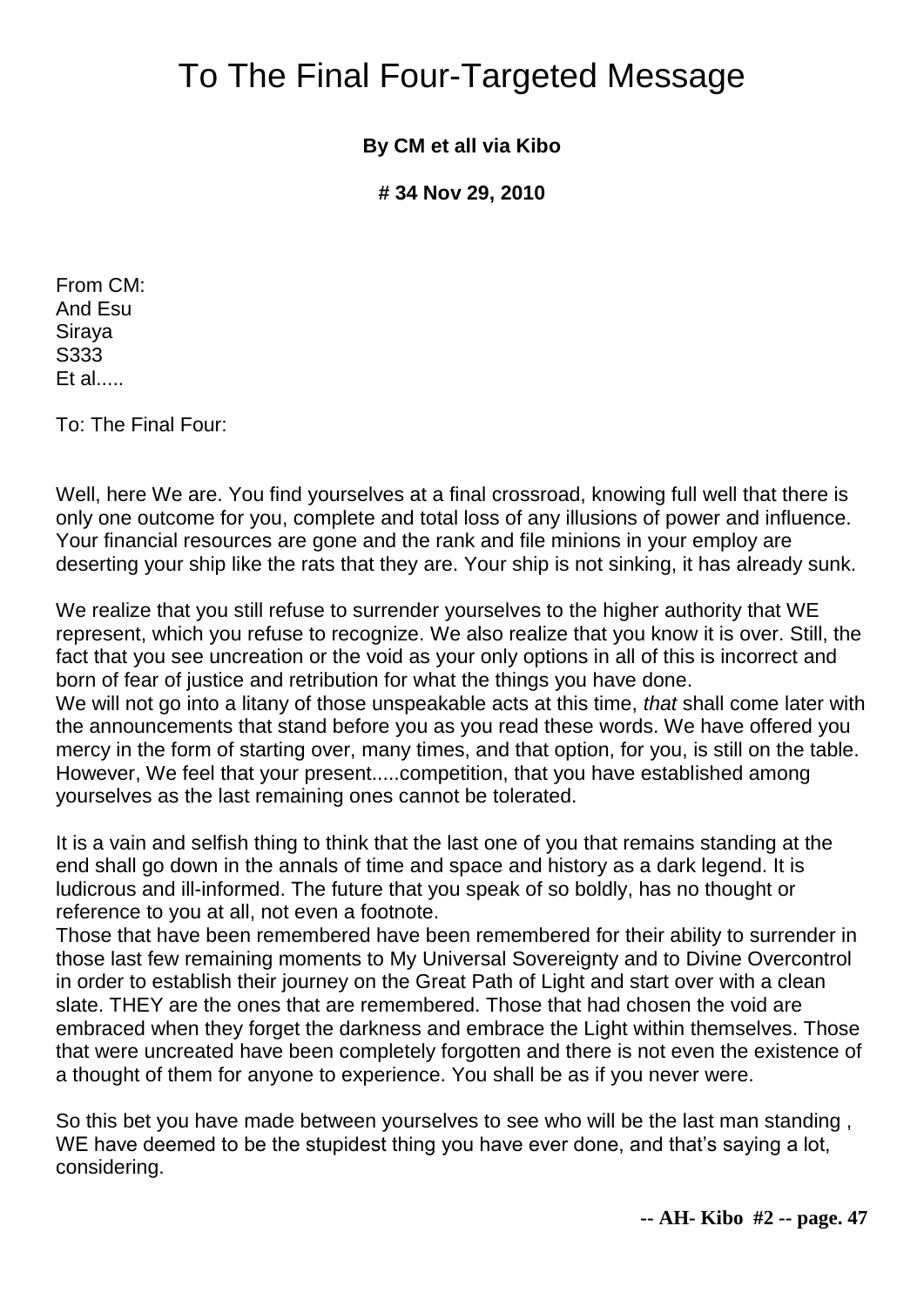So WE have decided to let you know that WE have decided to pick you all up at once, no matter where you are or how far apart you are from each other. No matter how deep you try to bury yourselves or how many forces you scare into being cannon fodder for you, WE shall simply appear to each and every one of you directly, all at the same time, and deliver you all to the same place with no one to say that they were first or last.

We realize that this will piss you off even more than you are already, but you should know by now that We are not without our own sense of irony and good humor and it makes no sense to let anyone think that any of you evil idiots can have anything that you want, at all, anymore.

Your plans and attempts to start this or that and promote more negativity and fear, anger and violence, means nothing, and will gain you neither time nor another breath of life. What you are seeing is happening with or without you. It is happening because of you and in spite of you and there is nothing you can do or say about it that will have any effect or meaning.

That is all.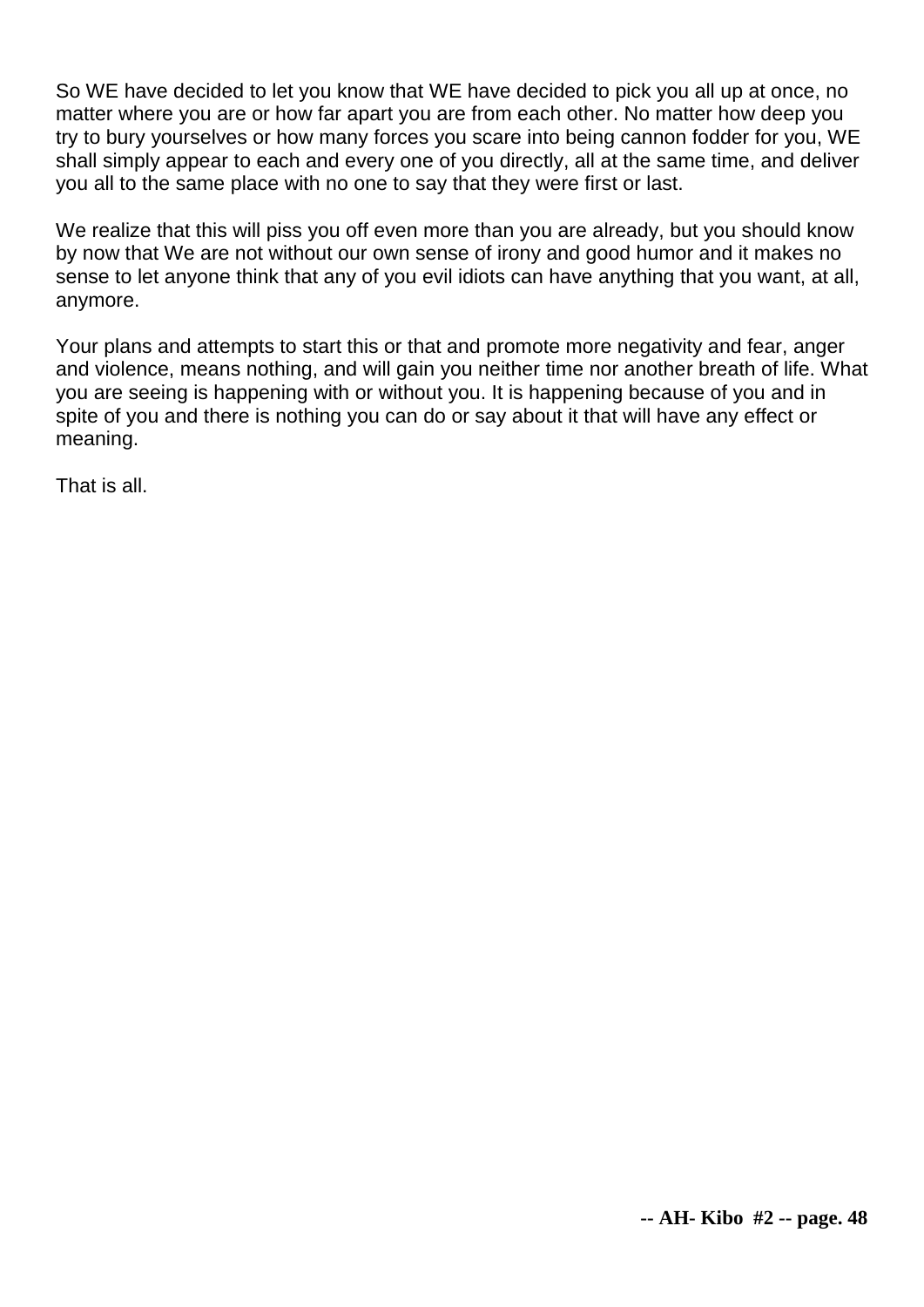# Submitting to Divine Overcontrol

## **By CM thus Kibo**

**# 35 Dec 9, 2010** 

ahoye!

i was about to write a message to a friend on the subject of control, having considered it for awhile and deciding that siding with and supporting and working for the Light of PAPA and CM also meant submitting to Divine Overcontrol and control. I wanted to help them see that control is not always what you think it is......when this happened. CM: You didn't think We'd let you do this by yourself, did you? Kibo: Well, I thought i had a pretty good handle on the subject. Didn't see any reason to bother YOU with it.

CM: Be that as it may, it is a sensitive subject and needs to be done correctly. You are dealing with an aspect of The Hierarchy that is not usually considered in the public mind. You are considering Divine Will as a matter of Overcontrol and if you are going to write it down then assumptions cannot be made. WE would prefer to let this aspect of Our work be considered for what it is. WE feel that it is a good time to allow the public mind the opportunity to choose their allegiances as individuals based upon these lines of consciousness that are firm in determining the procedures for separation in the time of Harvest.

Kibo: I was only considering control and received and opened a packie that stated that all things are overcontrolled. I remember in the wingmakers that the Elohim were concerned only with sovereignty and that the Spiritual Hierarchy was considered a control factor or mechanism or entity. I considered this and decided that it makes sense. This is a war, a war over control of consciousness. This is a realm of duality and duality demands control. There can be only one controller and so there is conflict. Republican and Democrat, rich and poor, black and white, male and female...it's all divide and conquer. The dark work to keep control and the light works to destroy that control...

CM: The dark were never in control.

Kibo: Looked that way to me.

CM: Their control is based on smoke and mirrors. It is an illusion. It was always an illusion and it allows them to act with impunity as long as the people they seek to control are keep ignorant. Treating the people like a mushroom farm, as you have called it, has allowed them to reap the benefits of their fruits. That fruit has turned more and more rotten as time has passed and now there is no pleasure in it for them, only labor and struggling to keep the illusion of their matrix system in front of the people so that they do not see what is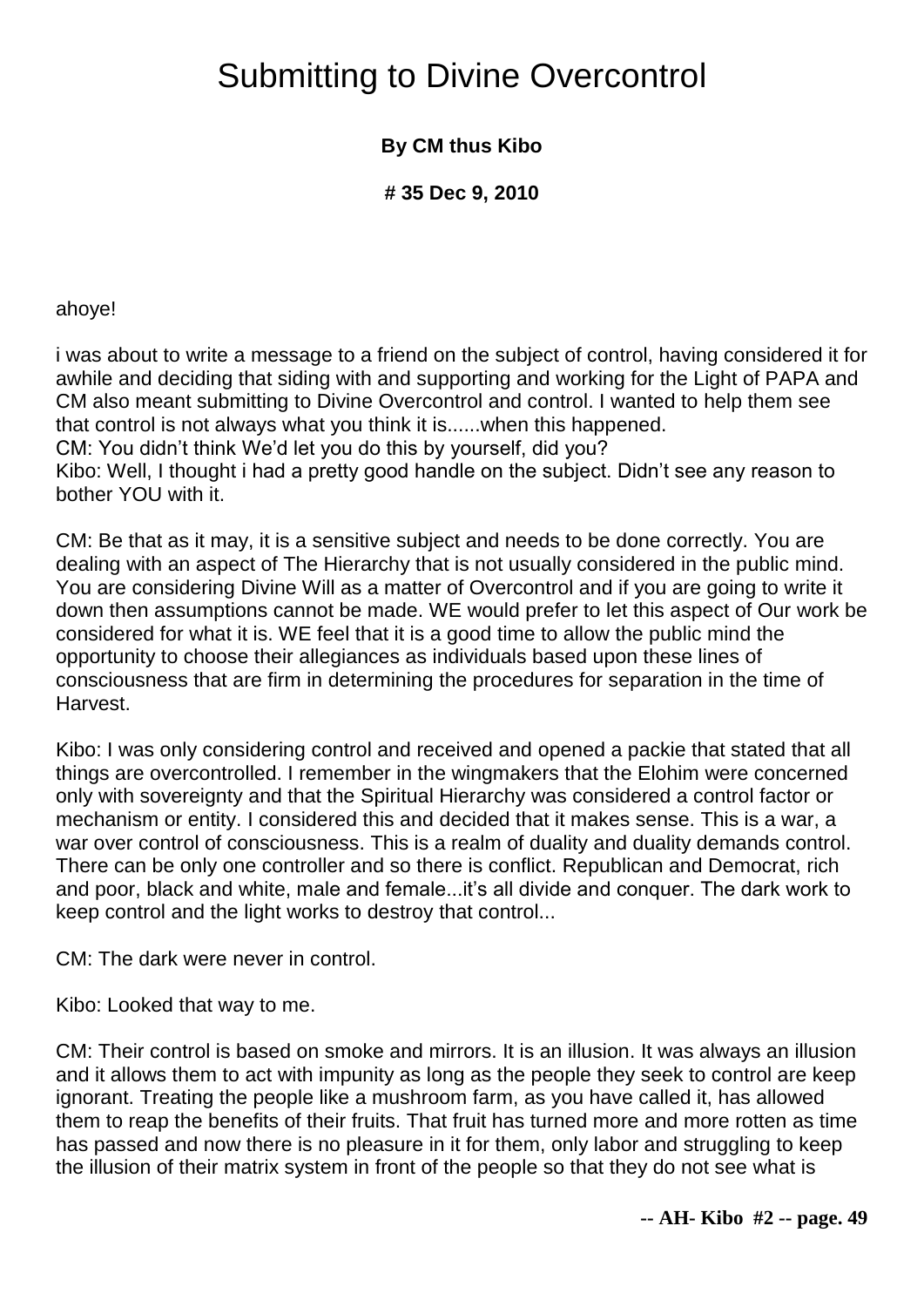behind it. But that is becoming more and more difficult and they are losing resources at an exponential rate and it is all spiraling out of their control.

What you are considering is that there must be control. If the dark are not in control, what does that leave? If the Light is in control, does that still not make it control?

Kibo: Well that does raise a question or two. There has to be control. This is war and the war seems to be about who is going to be in control, man or God.

CM: The war, on a galactic scale, has been about whether there should be control at all. The whole notion of 'do as thou will' started long before Crowley. Lucifer wanted to be a controller. He wanted autonomy. He wanted a realm where there was no control or need for control. He felt that the destructiveness would balance itself out and that there would exist a happy medium between the freedom to act and the consequences of that freedom. He wanted free will **without** consequences and had to watch the consequences that he did everything to deny, assail him and his people from every side. Add that to the fact that he could never ensoul them no matter what he tried and all that he had left was his anger and denial which developed into hatred and destruction for the sake of destruction. In the end, he could not accept or admit his failure and defeat and held out even to the moment of his uncreation.

Source is in control of all things. It can be no other way. As representations of Source, we also represent that control. Much as parents that try to guide their children to the do the right things, as much as WE lead by example, there are still times when strictness is in order and limitations must be enforced. WE don't punish or 'spank' because there are already overcontrol mechanisms in place for that as all must suffer the consequences of their actions, for better or for worse. Everything is it's own reward, as you like to put it. Still, as kind and compassionate and merciful as We are, We do indeed, still represent a controlling force. I AM the God of My own universe, should I not be in control of it? You have been a teacher. Are not teachers expected to control the behavior of their students?

Kibo: I was never good at that. I was a very bad teacher. I was never into control. It is all I can do to control myself, much less, another.

CM: So you have ended up with chaotic classrooms simply because you were unable or unwilling to establish a means of control? Well, I can. This whole thing comes down to, again – Who do you want to be in control, God or man? It is as simple as that. Are you willing to submit to the overcontrol of the Creator of ALL THAT IS? Are you willing to submit to My control of The Universe of My Own Making?

For all of Our support and respect for the sovereign freewill of any individual, WE will not let that freewill stand in the way of ascending this planet and this universe. If Gaia and Nebadon are to be settled in Light and Life, then there must be a method and a measure of control to ensure that will happen. It is not a matter of waving a magic wand or twitching our noses, there are natural and established energies and forces at play. Things must be allowed to progress in accordance with those energies and forces. Our intervention is simply a matter of taking that which is out of balance and allowing it to become balanced again.

If this means that there are people that must be removed, then so be it. If it means putting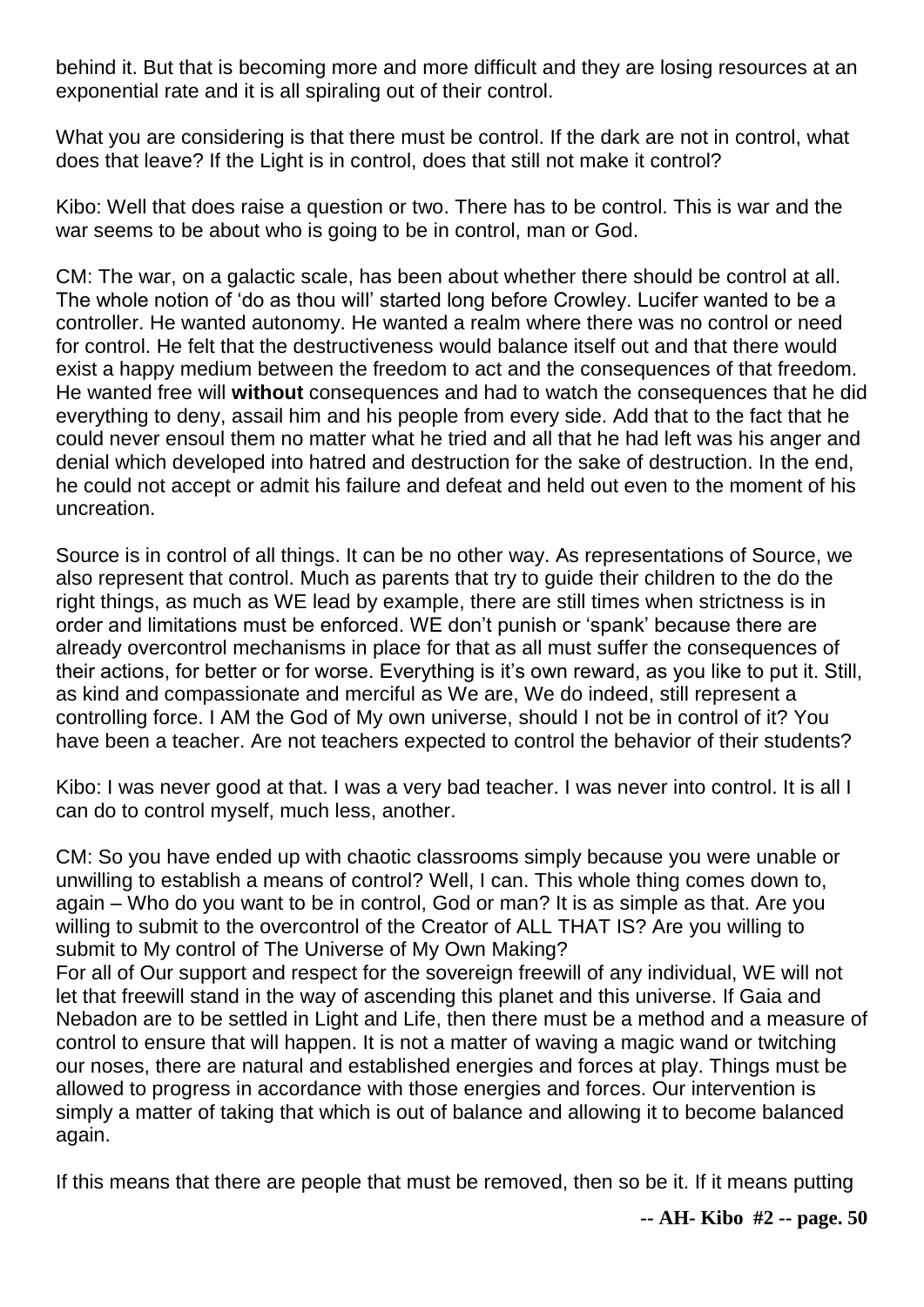the planet into stasis, then so be it. WE do not instigate attacks but WE are more than able to answer to them. We do not force people to serve the Light, but WE are able to allow those that serve of their own freewill and accord to enjoy and experience service in a world that is no longer under dark influence and an opportunity to ascend to a state of being where control is no longer an issue. As local universes become settled in Light and Life, Hierarchal control is replaced by the discipline of Sovereign individuals of Divine Mind that stand in absolute control of themselves. This is what WE seek and to this end do WE direct our efforts and energies.

I have heard much from many of you concerning how you feel about this or that being violations of your sovereign free wills and while WE make no effort to abuse you in any way, make no mistake that these actions will be taken in spite of your feelings on the matter. Your wills have been violated over and over by the dark and when WE come to set things straight in the most expedient ways available, you resist us claiming freewill as an excuse. Trust Me, little ones, you will still and always have your precious free will, but will you be willing to pay the price of it?

Resistance is not futile, but it will delay your progress to the very shores of The Paradise Isle. WE offer you the opportunity to progress unhindered by the things that you have known in the past and those that act upon this offer will reap the rewards of it. I AM aware of the many that do not believe in these things and have their own belief systems to adhere to as well as those that want nothing to do with the dark nor with US. Ye may have it your way, but in the end, all will have to deal with US as WE are large and in charge.

The renegades of the Galactic Wars were of the same mind as many of ye ones and even they came to a point where they recognized that there is a need for control in their own ranks. As time progressed, they came to see the benefits of Our Way and the joys of mutual service to each other for the sake of all and the benefit of every one and while their desires are mostly similar to those of you that expect some magical solution to all of this that will allow you to gain without pain, it simply cannot be so. There will be those that will be pained by the final consequences of their actions and the effects that their actions and state of being has caused for them, as well as for others. This is all actually quite fair and if the fairness of it is a source of discomfort for ye ones, then ye ones should be looking deep into your own souls to see what you have done and what you have become and change whatever it is within ye that you can change before the moment of finality comes to pass...and it will come to pass, rest assured of that, for it is moving upon you as We speak and as you read these words.

Kibo: When all seven superuniverses become settled in Light and Life, will PAPA still maintain overcontrol?

CM: There is no other way for existence to be without that overcontrol. How can a being that is ALL THAT IS AS ONE not maintain self-control? WE are not asking ye ones to do anything that WE have not done. The only difference being status as descending or ascending beings. Just as descending beings must perfect control of their selves, so must ascending beings. As SOURCE declares that We should all be perfect even as SOURCE is perfect, so must We all endeavor to be in absolute control of our selves. The sense of this should be plain and clear. Ye ones that wish to hold the powers and skills and abilities that populate your legends and myths must come to grips that these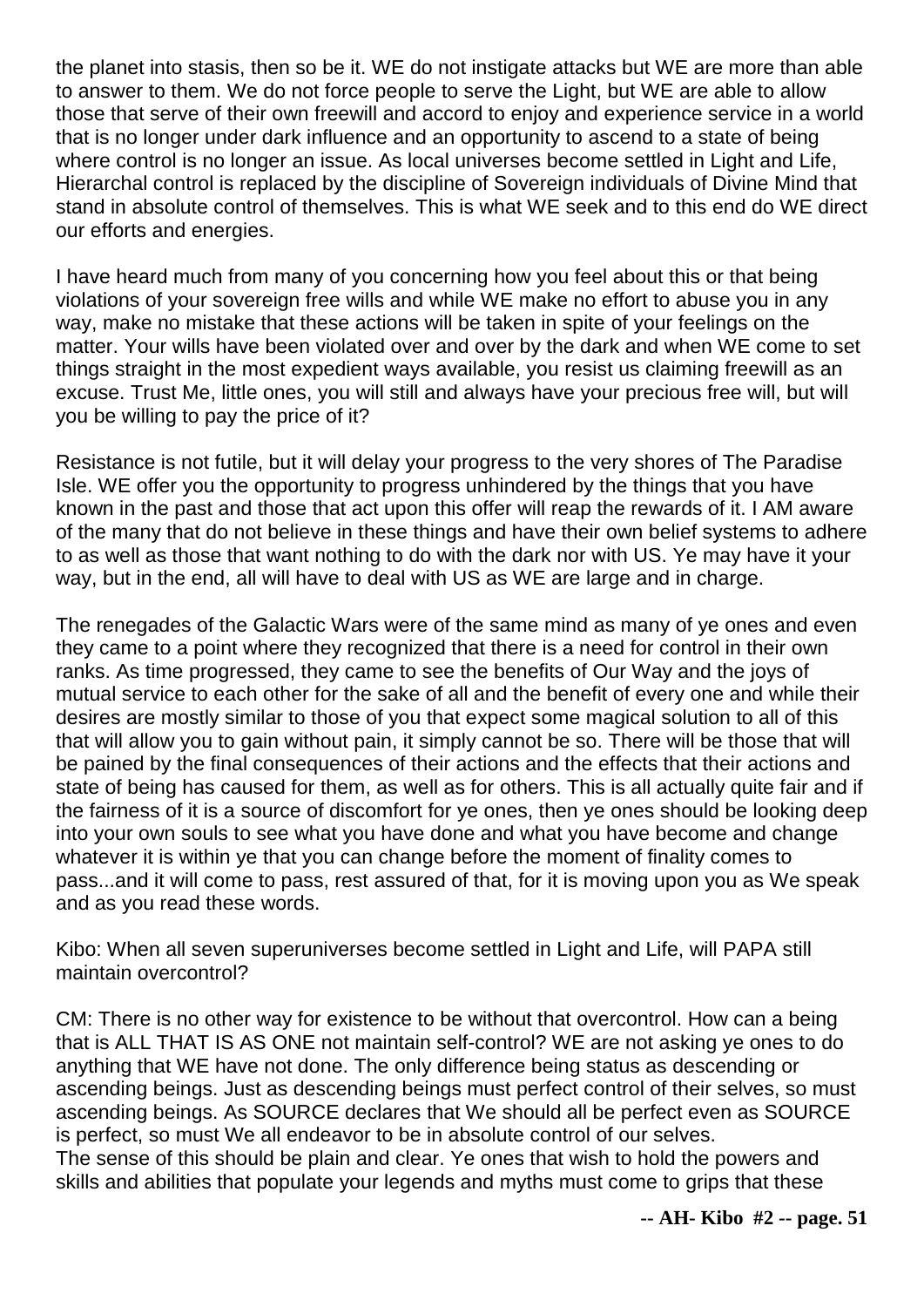things are attained. They are earned. You cannot hope to hold them in actuality until your potential for control of them is actualized. If ye are to be the gods of the new universes, then ye must learn what it is to hold such force and power and use it in service to SOURCE and your universe creation. You will learn these things by and by and earn the right to your own creation and the administration of it. Let one of your first lessons be that administration is an act of ministering and that is an act of service. Remember I told you that, it is one of the first things they tell you when you begin your training in earnest on the Paradise Spheres of the Havona Circuits.

Kibo: Sooooo....this whole thing, in some way or aspect, is all about choosing who you want to be controlled by, God or man?

CM: It's more of a matter of if you want to live by the awareness or consciousness, the philosophy, if you will, of either controlling force. This boils down to service to self vs. service to others. This has been spoken of a number of times, but seldom as a method or measure of control. WE do not force anyone to choose service to others. The dark are not beyond using force to make peoples minds up for them. This is one of the reasons why WE are endeavoring to spread the concept of the heart centered personality consciousness. The dark can control your minds and cause you to be separated from your spiritual heart. But they have no inroads to control of such a heart that is dedicated to service to others for the sake of serving The One that is ALL THAT IS.

When you define yourself as a spiritual being and let your mind be balanced by your heart, you are combining love and light as one. This creates a path for your Father Fragment, as well as My own spark within you, to access your soul personality and so your mind, heart and spirit may be as one. You increase as a spiritual being and your progress is made that much quicker and easier. When your original DNA is returned to you this will be easier to attain. Those that have attained it beforehand will have a great head start and WE will be tapping many of these ones for assignments and accelerated training during stasis and in the world to come.

Kibo: and that two week thing?

CM: Esu would be the first to tell you that that as an intelligent estimation based on many factors that haven't changed. But, for now, things still look good in that direction. There are options and issues on the table that WE would also like to explore and implement before time runs out. All I can tell you is that WE will see what WE can do.

There is not much left to do, really, several bigwigs have joined us on the ground to experience firsthand what is happening. They are rolling up their sleeves and getting their hands dirty for the first time and they are getting a real education about what WE have been dealing with. Their response to how they are being treated by the last, remaining cabal members, is not as generous as mine and so they are going to great lengths to make sure that any last remaining obstacles of obstinacy are removed with all due haste with little regard for any concerns the dark have about their own position and place in things. I admit that it is rather validating to be asked how I dealt with it for so long. They see now just how hard earned our progress has come. But with these new personalities in the mix there is no reason to hold back anything. The tilt is progressing, albeit slowly, and all is well.

So continue to watch everything that transpires, both large and small, with great interest,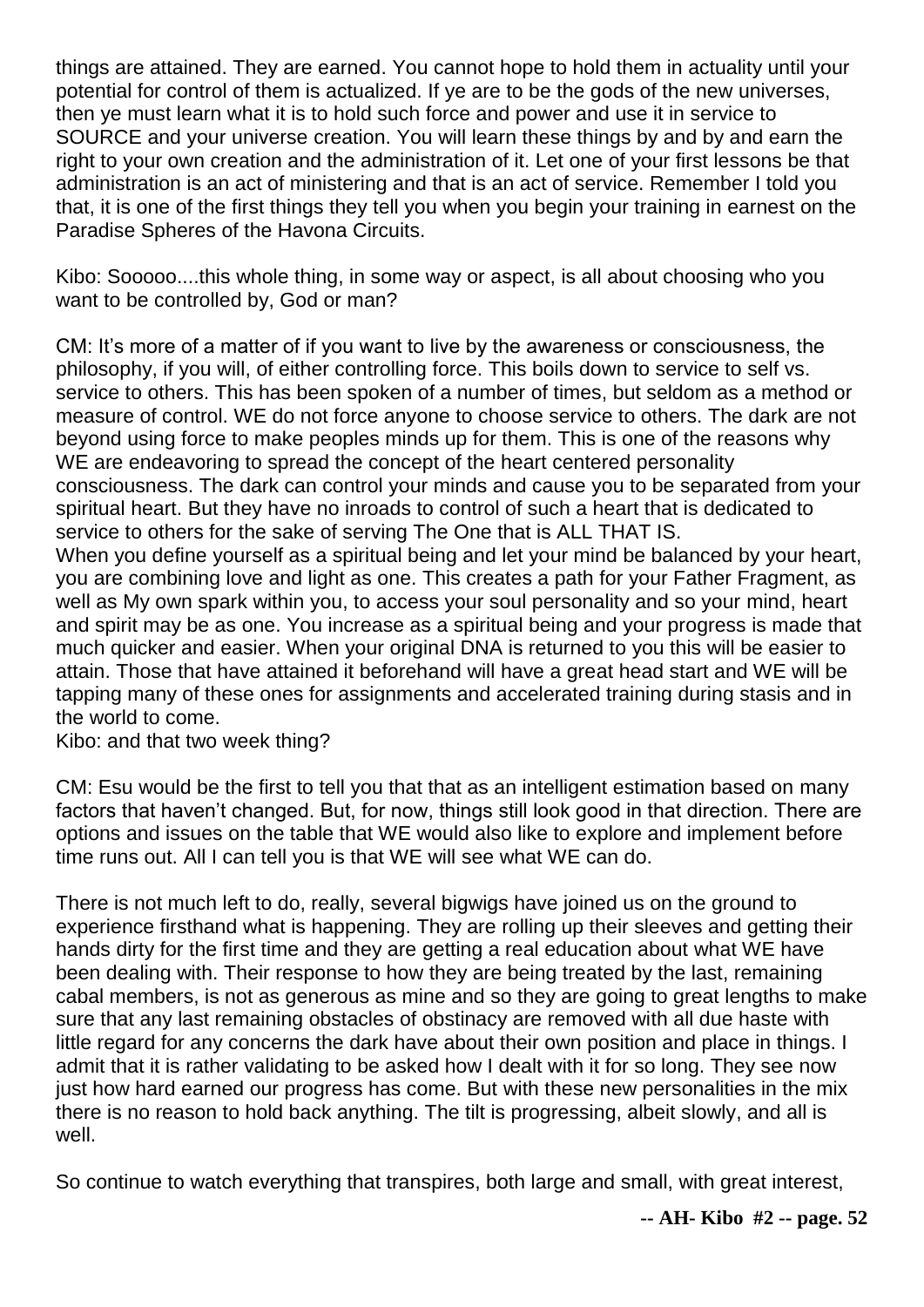especially to details. Fear not and worry not.

[to the dark] Missiles fired at cloaked ships with dampening fields are of no concern. WE are here in force and there is nothing to be done about it. Nuclear devices, no matter the size, are not allowed and the consequences are swift and terrible, so feel free to speed things up for us.

WE are sticking to OUR plan and the only deviation allowed is your instantaneous removal for making the slightest move of any kind in your vain attempts to further delay the inevitable. I can tell you that you have pissed off the wrong people and so I AM no longer bound by any limitations in options and actions from Orvonton or Havona. We were well on Our way already. This does nothing but help, so thank you for that. We will see all of you very soon, rest assured. [end of targeted message]

Kibo: I do believe You're smiling.

CM: I AM and you all will see why very soon. Please stop letting your expectations get the best of you in your impatience. This is no time to fall apart at the seams. Let US do what must be done the way it must be done when it must be done and to whom it must be done to.

Kibo: As long as it gets done and I'm sure it's getting done and will be done....hey, I ain't in Your way......

CM: No, you are not. Just stay out of your own way and you'll be fine.

Kibo: Yeah...I'm working on that.

CM: Work harder.....

Kibo: Yes Boss...Sure thing, Boss...working on it......all good help is appreciated.

CM: and you have it. This is more than enough for tonight. We will talk more later. My Love and Light and Protection is with you always. I AM with you all.

Kibo: thanks Boss. I AM with You as well, as are all of us who serve You and PAPA

CM: Good enough and thank you all for your love and service. Kibo: cya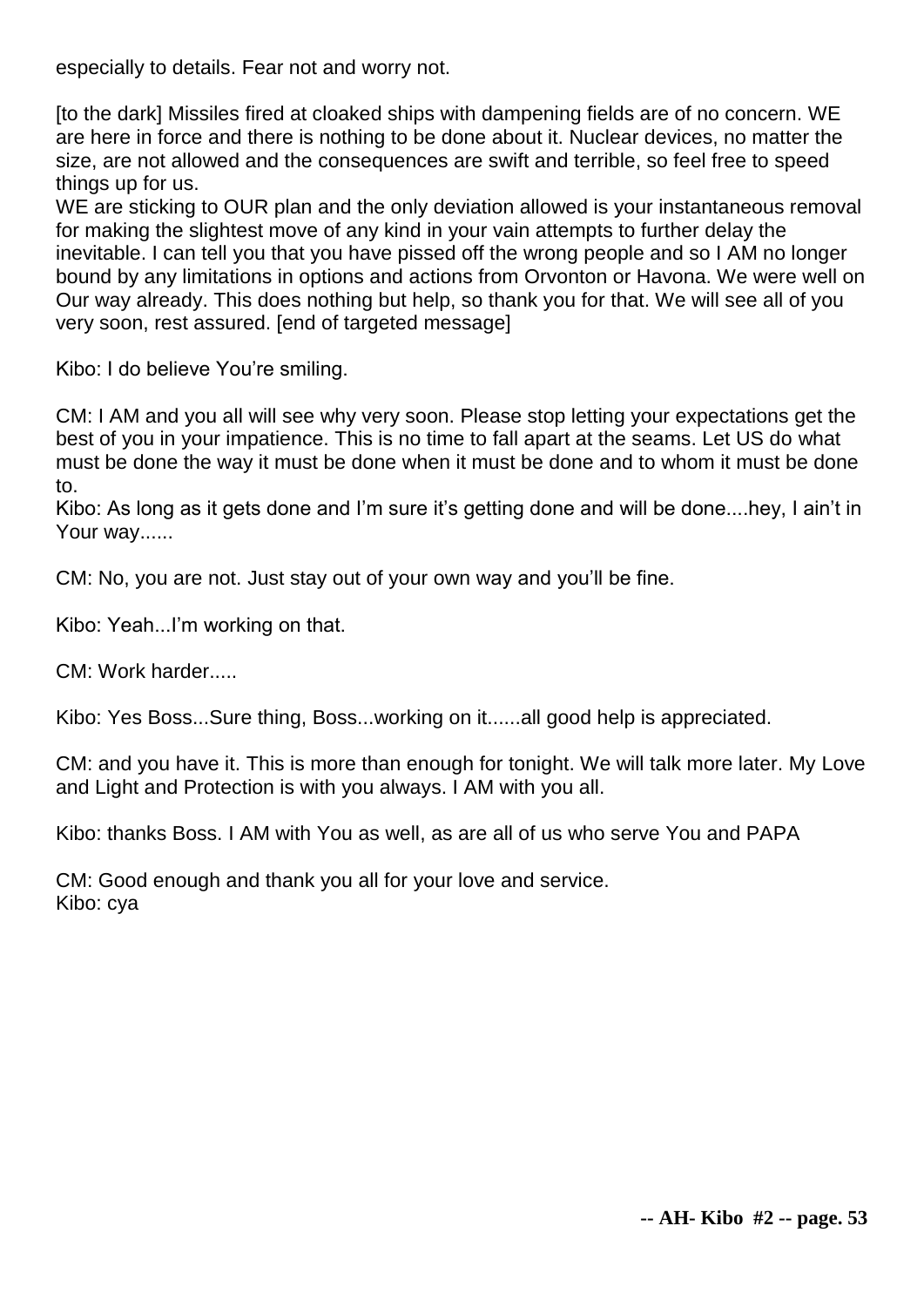# Christ Michael asks of the High Councils, When is Enough, Enough?

### **By CM via Kibo**

**# 36 Dec 9, 2010** 

**Candace:** this is Kibo's memory of a speech CM made to a higher Council at a meeting we attended some time ago. You remember in a previous Kibo piece, it was mentioned the bigwigs getting down here and rolling up their sleeves, or something to that effect. Some of them are rolling up their sleeves by being amongst the fleet "clones", that have come in. Did any of you watch the Barbara Walters Interview the other night with the President and his wife. "Our Obama and Our Michelle" were the participants. it was a genuinely WARM piece. This is not the "Michelle" that was seen dancing with the children in Indonesia or India recently. The petition mentioned is a petition running on the forum.

#### Dear Boss:

I have no problem signing this petition. But we have already talked about this and I can only assume that you are already aware of all of our feelings, thoughts, energies, vibrations, frequencies and intent concerning the matter at hand and as even *You* so eloquently put it in Your plea to the 'Council Above':

*"There comes a time when further talk is meaningless. We have spoken and negotiated in good faith and still there is no end to the lies and treachery that We have experienced at the hands of these last, few remaining members of the darkest of cabals. 2000 years ago I promised, as well as Esu, to return to this, the planet of My bestowal, to finish the mission that I started and that promise has been kept. Never let it be said anywhere that any Michael Son has reneged on any promise that He has made to any of His children and I will not be the first to do so. I, even I, with the full knowledge of Source Eternal and with It"s Blessing, have promised to these, My faith Sons and Daughters of Gaia and the realm universal of Nebadon, that before the end of this local, human calendar year that I would finish what I started and remove the overwhelming dark influence that was allowed to plague this planet, forever from it"s field of possible effect.*

*The cries from these, My faithful Lightworkers has been steady these many years in their hope and need for relief and though We have made much progress, what is there that they can point to that they may be able to say: There is the Glory of God in The Highest?*

*There comes a time when the fruit of our labours must be made evident and plain for all to see that all who have had a hand in the harvesting of it may eat of it in celebration and joy that comes at the end of the good season. And has this season*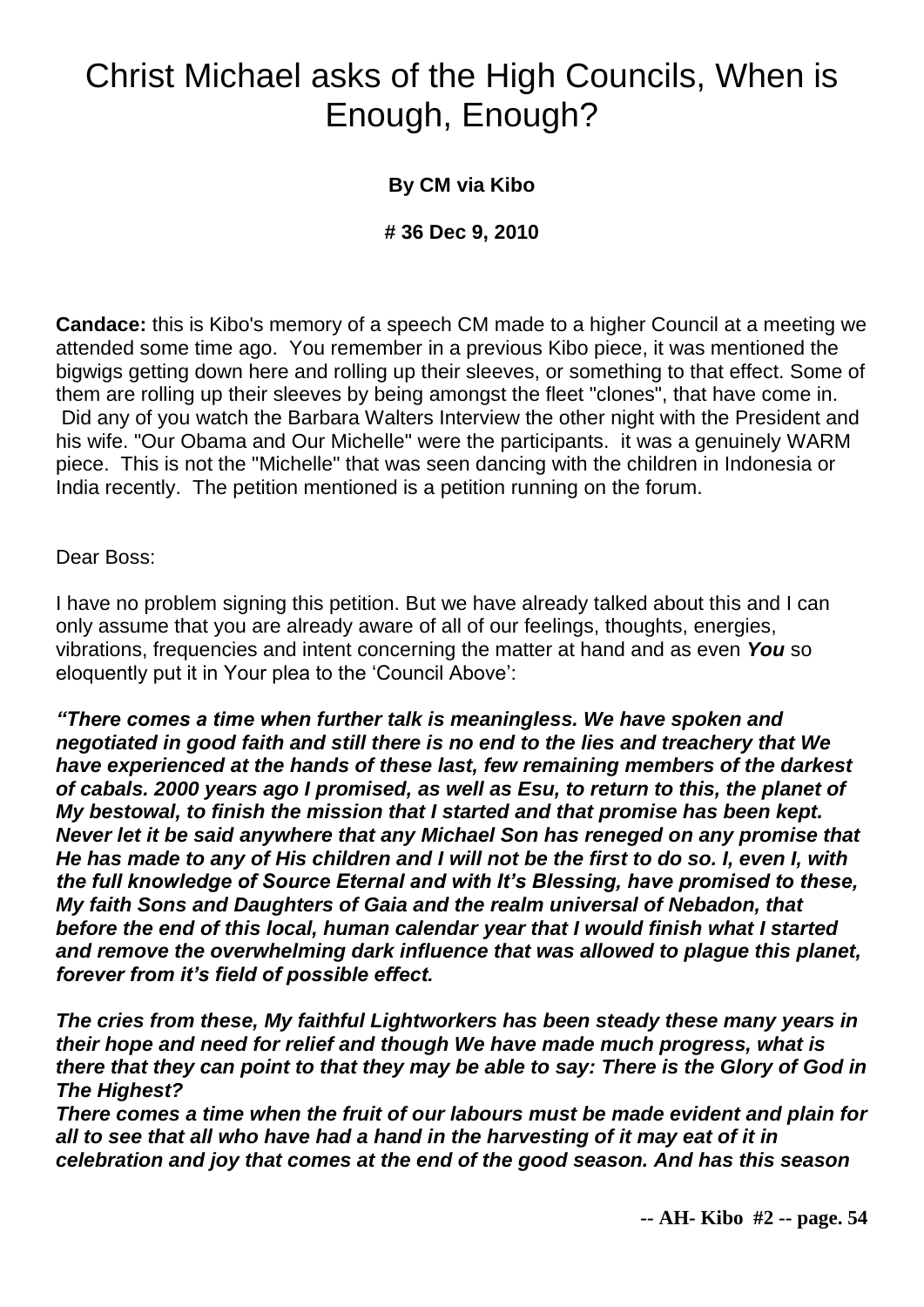*been good? We have lost many to the dark that We thought We would keep and We have learned from that.* 

*We have awakened as many souls to the Lighted Truth of Life as possible and still find an overwhelming number of those that choose to slumber while they are surrounded by all adversity.* 

*I ask you, when is enough, enough? At what point do We offer to those faithful ones the relief that they cry out for daily? With so many delays of promised events and explanations and admonishments and encouragements that offer nothing more than an ability to hold on in good faith to things unseen, at what point are We to say that enough is enough? No longer should these faithful ones be allowed to suffer for the sake of suffering.* 

*As Source has declared the final line of reckoning, so do I aim to keep it. I have promised these, My loving servants and co-workers, an end to their suffering and I refuse to let that suffering be in vain.*

*There is nothing more to gain by waiting until the last moment to procure just one more soul. That the conditions We seek, should and can be met by announcements alone and so the time spent making announcements is time well spent. Let us move up the timetable to remove the dark and set elements and actions in motion now, that will only make our efforts after stasis that much easier to accomplish and give all involved, the sleeping and the awake, the dark as well as the light, the final opportunity to quicken their progress to whatever ends they choose. All matters will still be settled by the deadline and all will have a final opportunity to choose the direction of their progress irregardless of where they are to be sent and that will and can only serve to accelerate their return to the levels of glory which they will, someday, regain.*

*But We owe a debt to these faithful ones that have sacrificed life, limb and spirit to hold onto and anchor the energies of light and love that have made all of this possible. We could not have done this without each other. So it behooves Us to do everything in our power to ensure that the promises that have been made are kept and to finally offer the proof of the eating of the pudding that We all so desperately crave, for are not even We of the Celestial Realms, tired of these endless games that are played over and over by these dark minions that even Anu has declared must be left to suffer the effects of the causal mechanisms of their own devices? If even their former master feels that they must be forced to recognize and submit to The Divine and Holy Will of The One, who are We to keep striving over and over to give them just one more chance to effect willing capitulation and cooperation? It ain"t gonna happen!*

*If a wise human who struggled to do the Holy Will and uphold the Light and was assassinated for his troubles, has the sense to ask: " If not now, when? If not us, who?" What have We to offer that is any better? We must have the right and power to act with impunity released NOW!* 

*I intend to act as I Will, Where I Will, When I Will, How I Will, with and to whom I will with all whys and wherefores already in agreement with Source. Your support of this is left up to you, but I AM offering You All, the experience of being in the thick of this thing and clearing out the dark muck and mire and being able to say that You had a*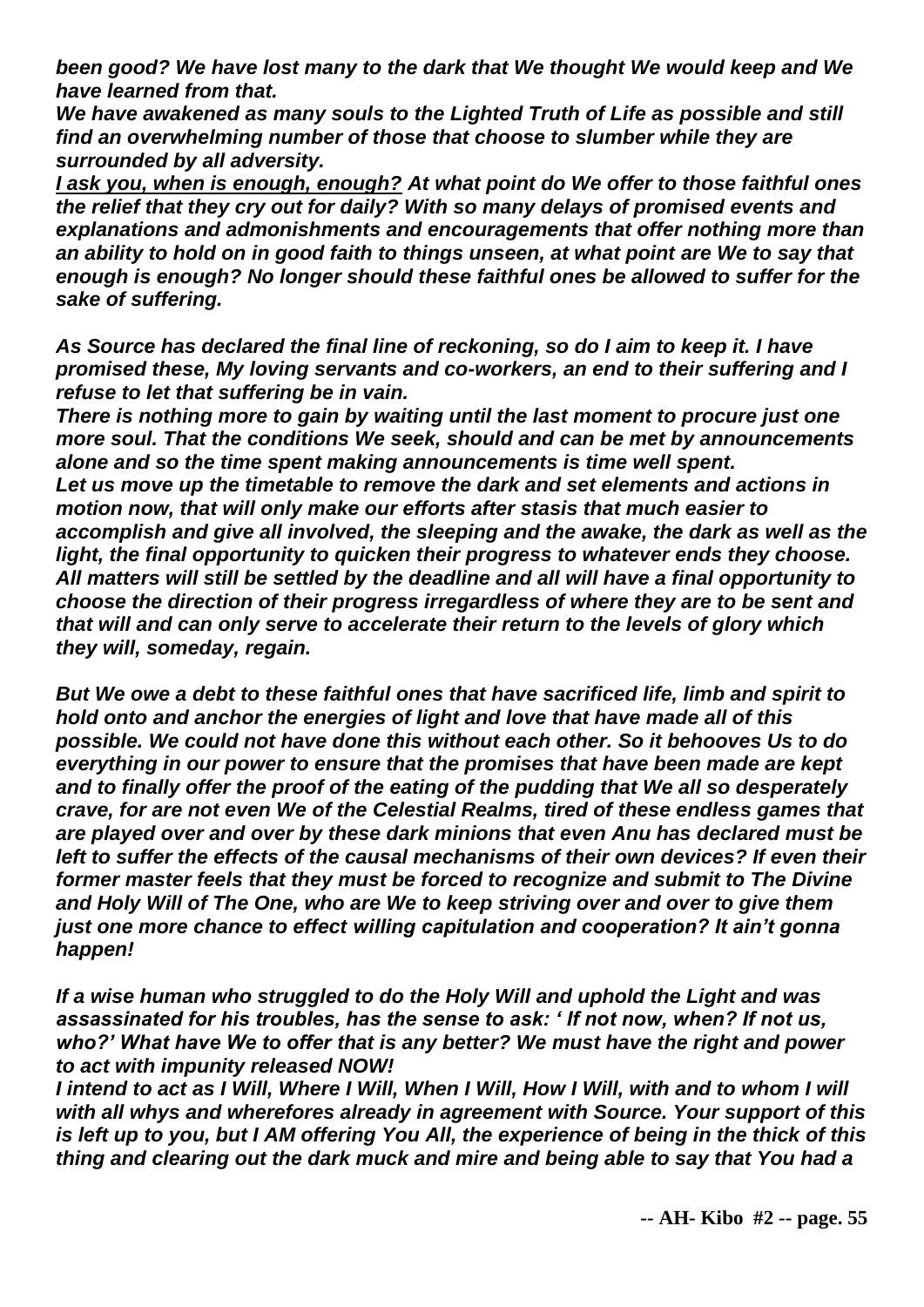### *direct and physical hand in what is happening here and now for the Glory of The One.*

### *All Glory To The One And To The One All Glory."*

Kibo: We all know how the final vote on that turned out, as all the bigwigs on the ground will attest.....

And so this petition should be nothing new to You and I can only suggest that You include the members of the Higher Councils in the asking of this petition to give them further motivation to get the job done with no more delay for the sake of all involved. No more talk...Let actions speak for themselves!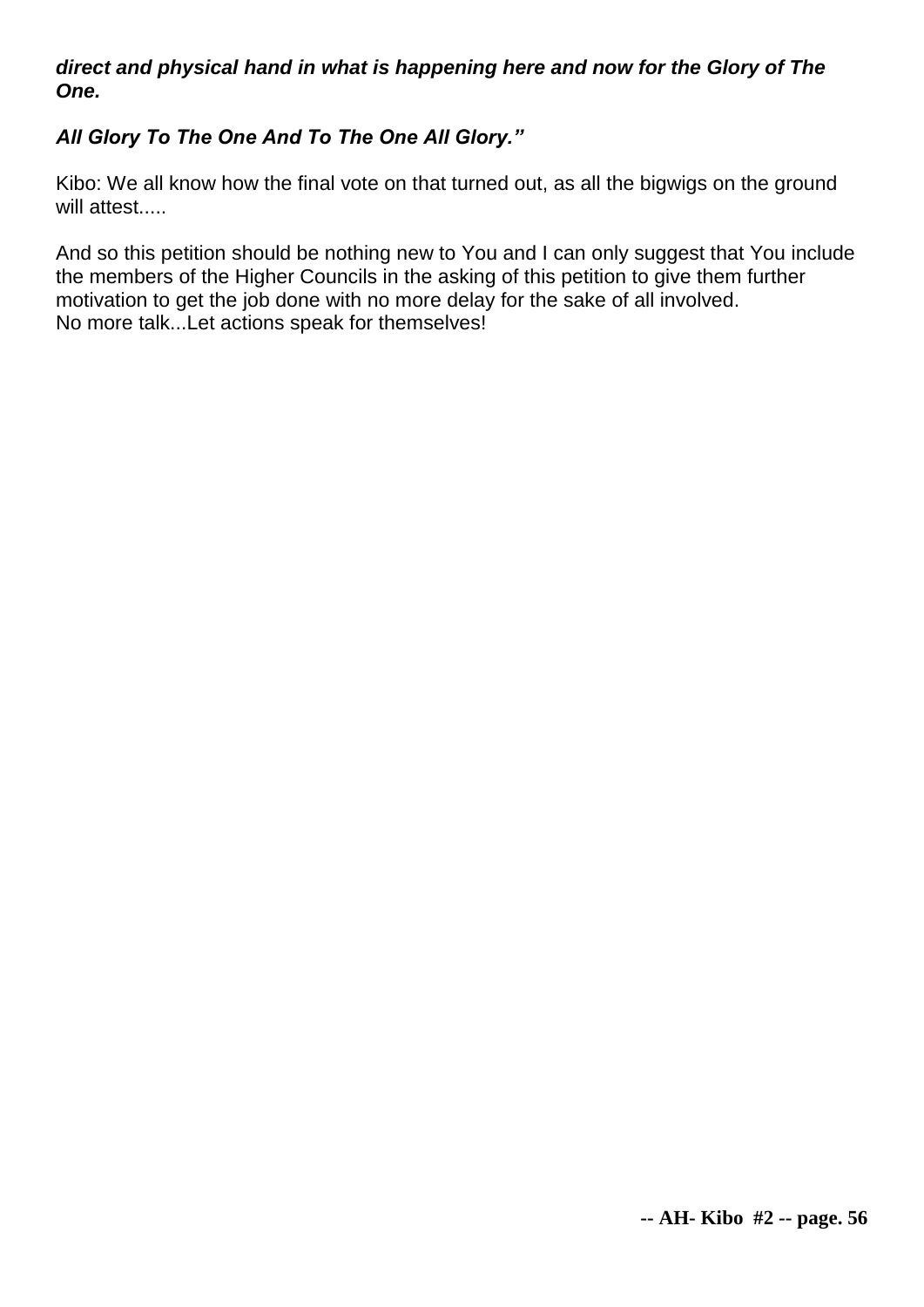# CM Undated and Untitled

### **By CM and Kibo**

#### **# 37 Dec 16, 2010**

from CM = undated and untitled

Ahoye!

What follows is something that CM told me some time ago i don't really remember when feels like months...... anyway HE said that i should post it now and that it applies to all with ears to hear and eyes to see and hands to hold HE says that HE is also holding our hands the hands of those that reach back to hold the hand that HE reaches out to all of us so here it is and please know that all my consternation has dissipated to nothingness since then........(-k-)

[From CM = undated and untitled]

Kibo Why such consternation? Things are going well. How long? Not long. You sit and watch all of this happen and you cannot see it? All you have to do is sit still Be still And know I AM I AM WITH YOU I AM WITHIN YOU I AM AROUND YOU I AM HOLDING YOU I AM LOVING YOU I AM SUPPORTING YOU

**-- AH- Kibo #2 -- page. 57**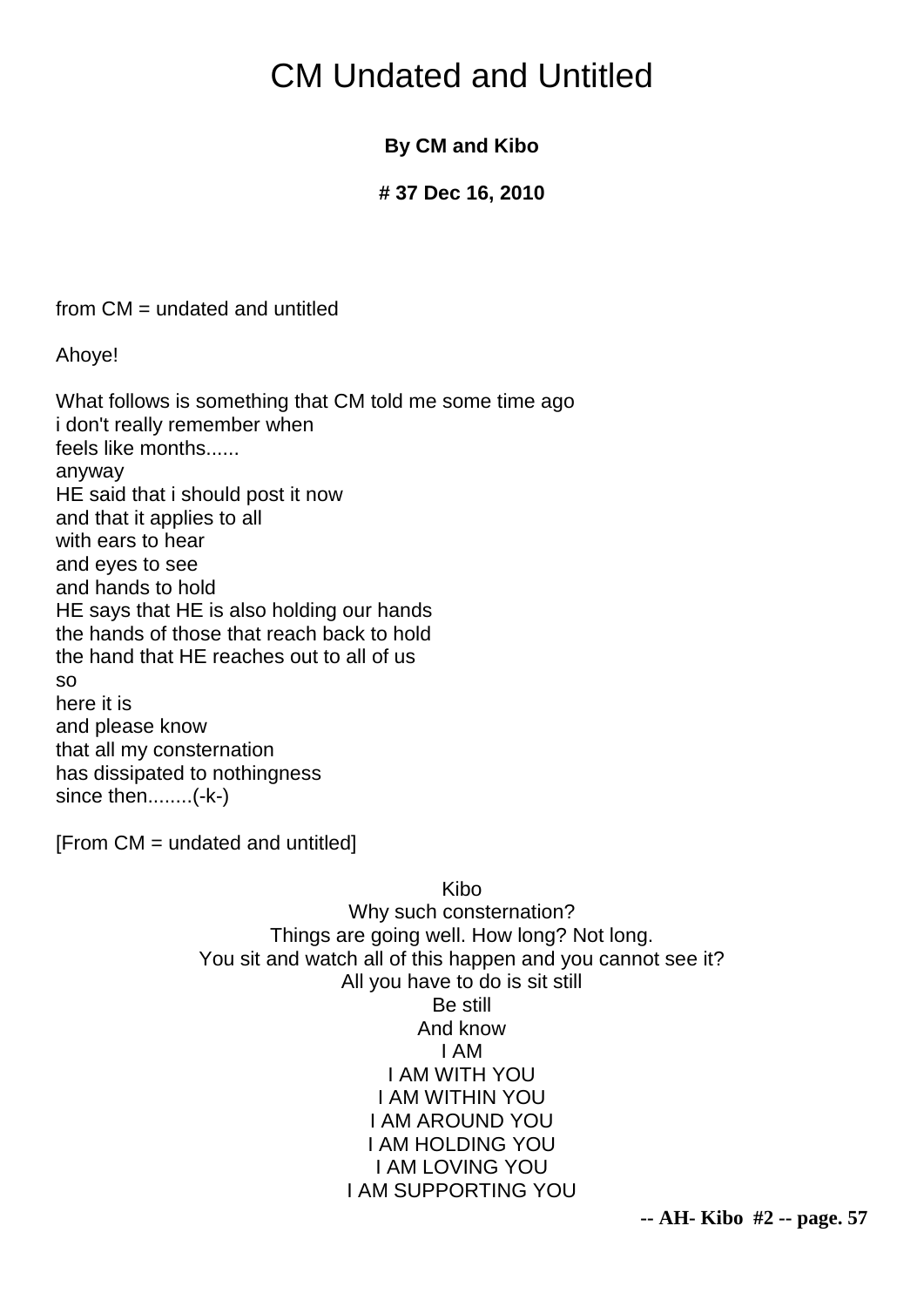I AM HOLDING YOU UP I AM EMBRACING YOU WITHIN MY HEART I AM HOLDING YOU ALWAYS I AM TELLING YOU TO NOT FEAR I AM TELLING YOU TO LET GO I AM TELLING YOU TO LET ME DO WHAT I AM DOING I AM HELPING YOU I AM MAKING A WAY FOR YOU I AM BRINGING YOU I AM TAKING YOU I AM SHOWING YOU I AM TEACHING YOU I AM HELPING YOU TO HELP YOURSELF I AM HELPING YOU TO LEARN I AM HELPING YOU TO GROW I AM HELPING YOU TO BE ALL I AM HELPING YOU TO HAVE ALL I AM HELPING YOU TO SEE I AM HELPING YOU TO HEAR I AM HELPING YOU TO BE I AM YOU YOU AND I AM So be still Be Let it be Wait and see Something wonderful is going to happen...........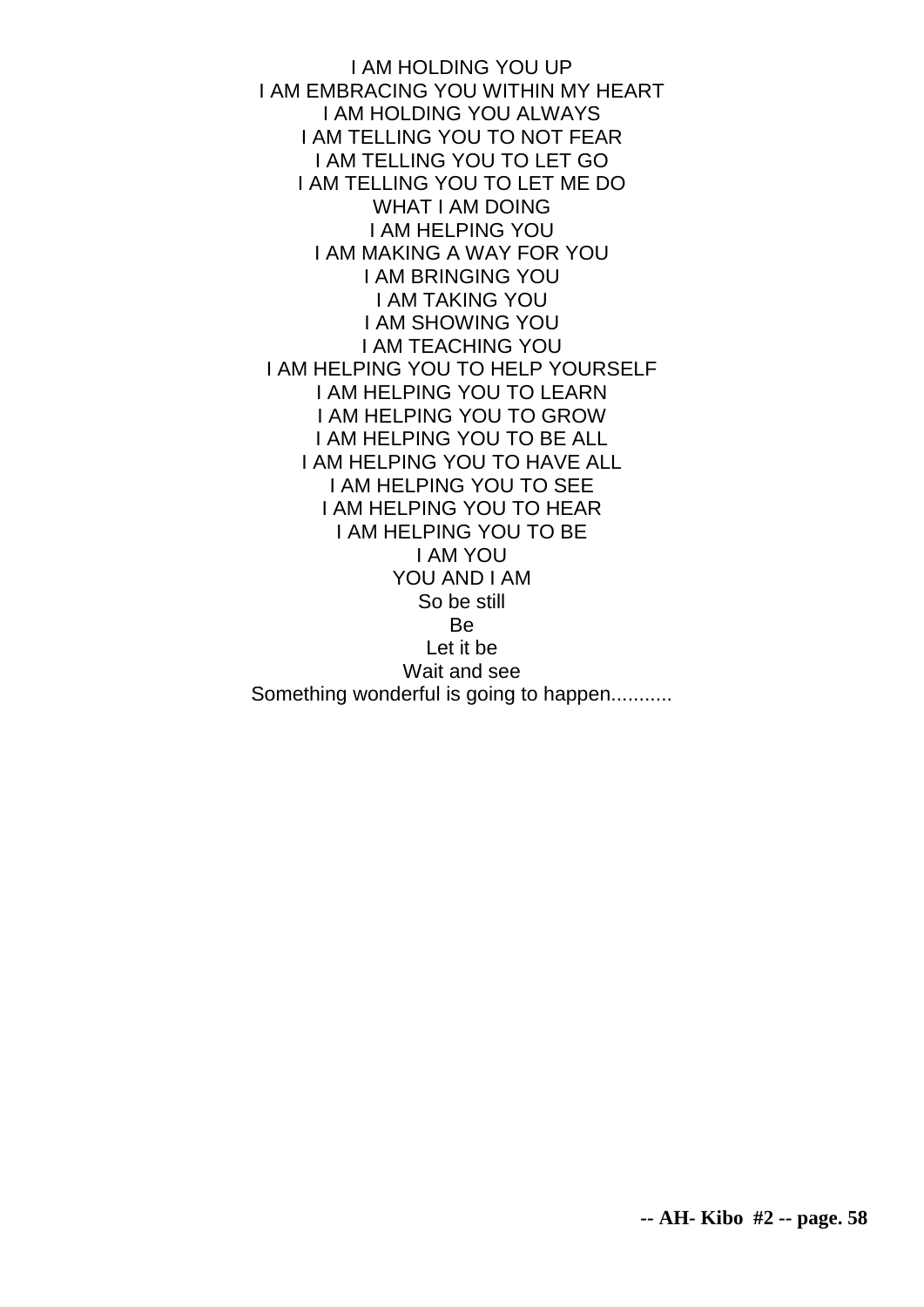## $okay = this$  one is an update

### **By CM, Esu etc. thru Kibo**

**# 38 Dec 18, 2010** 

### **okay = this one is an update....**

Almost Midnight Friday Evening, December 17

Esu: Are you ready?

K: You asked me that once before and i told you i was and nothing happened to be ready for. You have something better now?

Esu: You wound me, sir! What's the matter? I know you have no doubts that this is happening as we speak.

K: Announcements and stasis....right. You changed things to include a ministasis for prebriefings and support which i thought was a great idea, btw, and now You're saying it might not be necessary. Personally, i'm disappointed. You're passing up a great opportunity, at least for the ones that would be brought aboard for it. They deserve that and now they're hangin' in the breeze waiting to see which way the wind blows on this thing.

Esu: AHHH, you thought you might be one of those and now you feel cheated?

K: i dare to dream. So sue me. Either way, go or no go, now nobody's going. I know it's not my call and not my place to say i expect this or that because it ain't up to me, but still....ah well, i guess You guys got things well in hand enough to say what's what and i'm sure You have your reasons. At this stage of the game, all i can do is be there and hope i'm dressed for the occasion in whatever way, shape, fashion or form it takes. I don't have to remind You that I still have great expectations for what's left of this year.

Esu: There are promises to keep and they are being and will be kept. You are simply going to have to trust in the process as it flows and in Our choices as to the direction of that flow. Progress is not an issue nor is it a problem. Things are very much on track and so many have been removed from their points of blockage that we've had to readjust for the increased speed of the effects that We have desired and intended to make manifest.

We are saving the most obvious and public ones for last and would like to be able to do so openly and it is towards this end that we are working at this moment. Through a planned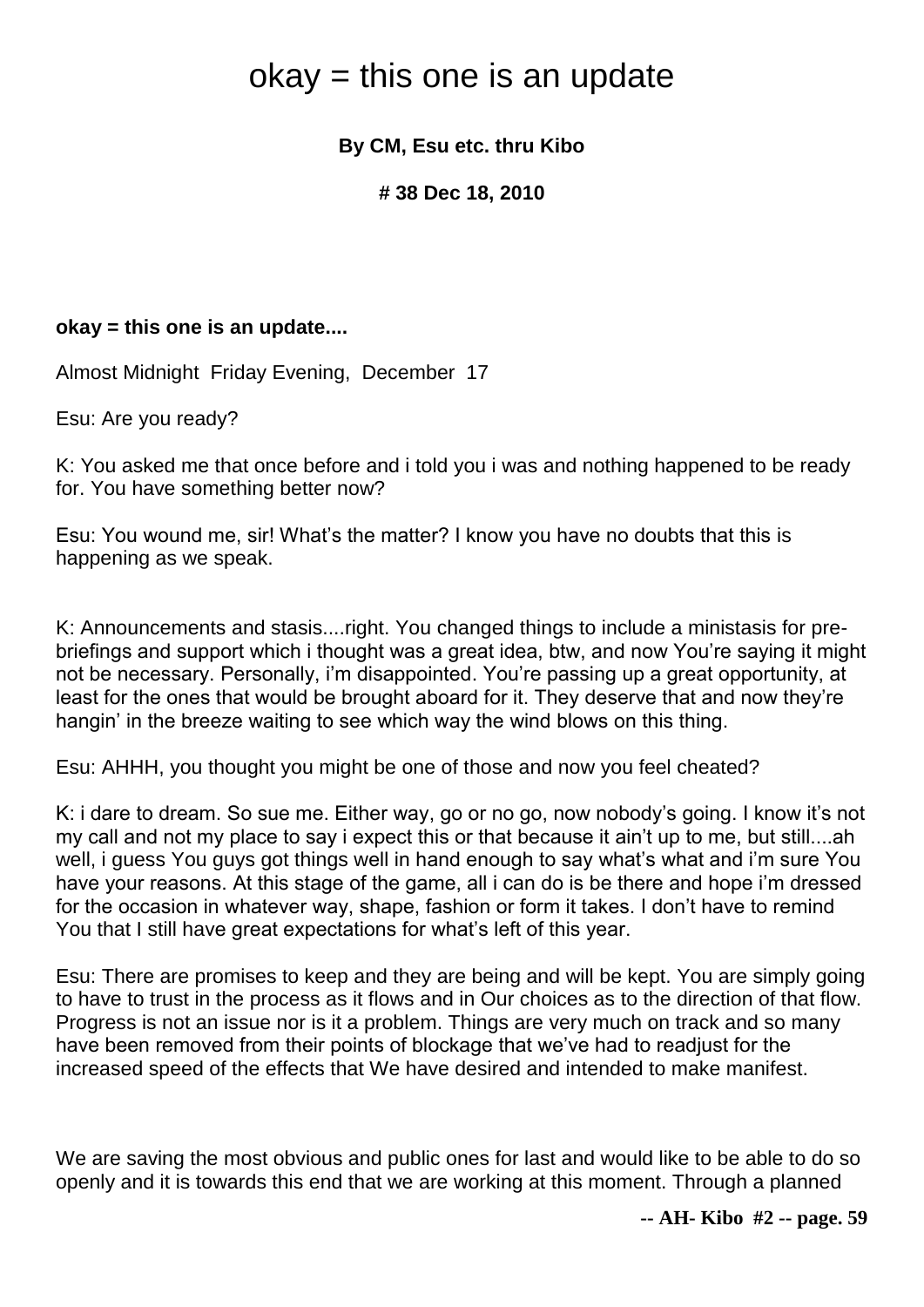series of specific events that will fall like dominoes in a row, We fully expect to have created circumstances that will prove our existence, as well as our benevolent intentions and spiritual agenda according to the Will of Christ Michael in the universe of His own making, which is one with the Will of First Source and Center.

[note\* At this point CM comes in with some others and they discuss how best to present the particulars of what needs to be said as precisely as possible...me? I'm just waiting like a good boy until they get back to me...hey; I've got nothing better to do than this, y'know?]  $= 2222$  hrs cst.

#### **Group statement: 2233 hrs cst**

Many people talk about disclosure. Many feel that disclosure alone is enough to blow the lid off of whatever they feel the problem that needs to be disclosed may be. The truth of the matter is that disclosure is just the tip of the iceberg. Disclosure is just the opening of the lid. It is the causal reactions to such opening that must be measured in order to determine the resulting effects which shall be causes in themselves; hence Esu's dominoes statement.

We know that many are eagerly awaiting some form of UFO disclosure. However, what is being prepared for you is yet another attempt at making us look like an invading force of bad guys intent on dominating the planet and putting the U.S. government, [which is not a government at all, but a corporation of thieves, prostitutes, drug dealers, child pimps, Khazars, Zionists and Satanists],in the false light and hope of being viewed as the last bastion of defense for the freedom of the world. Nothing could be further from the truth of the matter.

Ashtar's show of numbers over Mexico was simply a test of the American Broadcast System, which wholly succeeded in its duty to systematically squelch all knowledge of an event so huge that, on truly civilized planets, it would have been a worldwide event to be shown to everyone, in order for the peoples of the planet to decide as a whole, how they would greet these visitors = in love and light, or fear and darkness. Yet even this freewill choice is desperately imprisoned away from your sight, as far as possible....and therein lies the rub for ye dark ones that remain.

What WE are witnessing now, or rather, have been witnessing these past few weeks, are your desperate efforts to create a reactionary spin on every action that WE take and while WE have left you with no time or opportunity to plan anything in advance and since WE are carefully monitoring your plans that were already made and manipulating and controlling them to our own advantage so that they come to naught towards your own ends; Still, it behooves us to inform you that this most explosive matter concerning Our existence here in fact, rests entirely in Our hands as to the methods and outcomes and timing and you no longer have the people or resources to do as you have done in the past. Suffice it to say that your squelching days are over.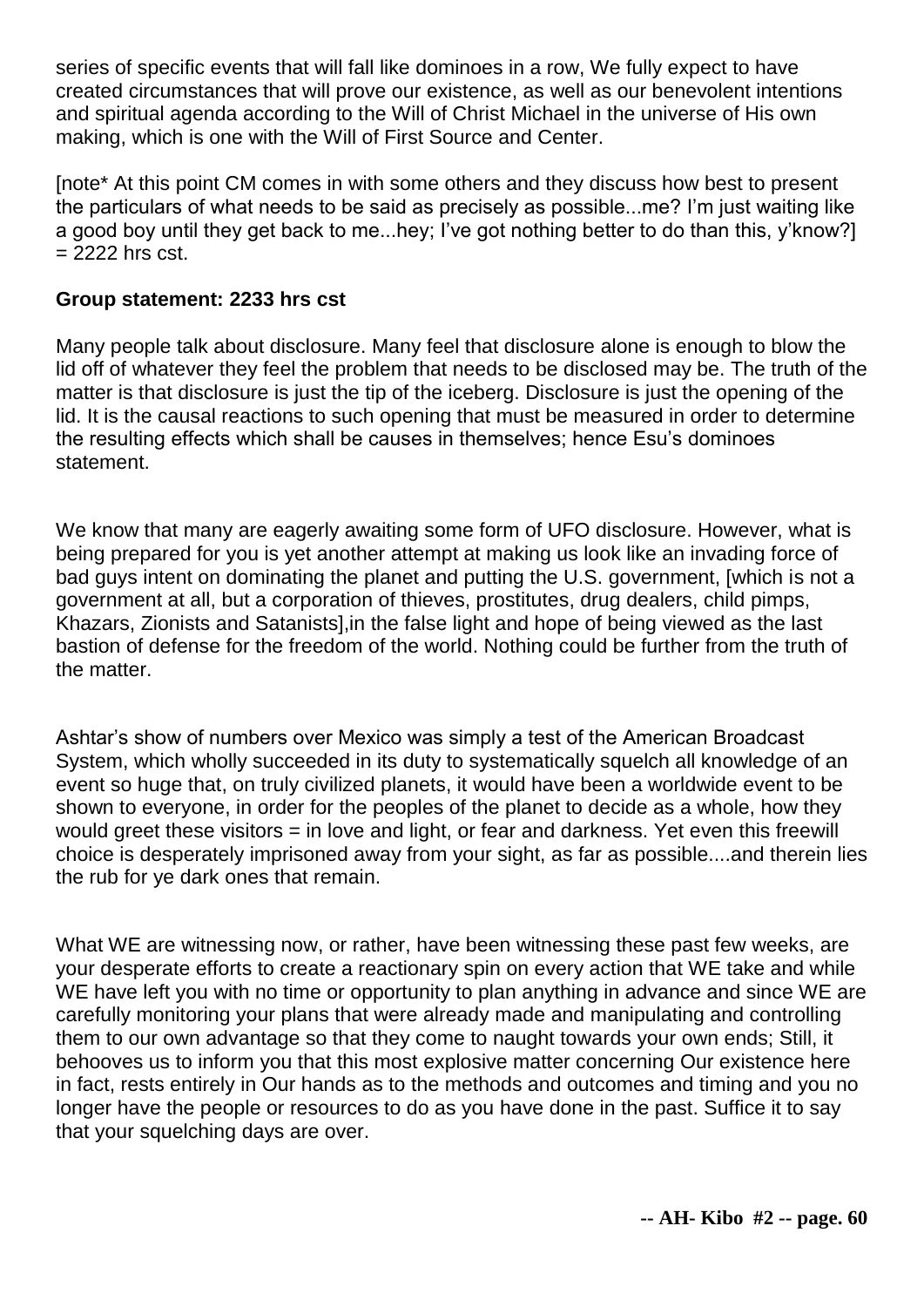WE are now in the process of serving OUR interests, as well as the interests of the many that have prayed to The God of Their Heart in Light and Love and Hope for True and Divine Justice and the end to the global tyranny that has been forced upon them, with or without their consent and/or knowledge = upon you corporate criminals and corrupt moneychangers that give paper in exchange for gold that is not yours to have or keep. You have reaped where you have not sown and called yourselves gods and have acted what you thought was the part. Now WE are going to show you how TRUE GODS ACT!

CM: I AM but one of many Creator Sons and many are here right now to help out and pitch in and lend a hand and a heart. There is much joy in the heavens as WE reach this one, last, final act that will ring the death knell for all the vanity of power temporal that you hold so dear. WE are ripping the lid off, letting the light out. The Dragon of Light is free and unchained so that it may act! The Lion roars! The Gryphon soars! The Unicorn receives again its wings! It is all let loose and is upon you! The united power of the heavens and the earth, dearest Gaia, are now one and acts against you! It is done!

You will not and cannot react fast enough to cover all that is upon you. You have fought for all that you are worth and you are spent and exhausted. WE see it. Deny it all you like but you can no longer provide enough of a front to prove otherwise.

Please surrender quietly and with honor, like humans should and not like dying rabid dogs that demand to be put down so that they may be put out of their misery. There is still a chance for you, but if you insist, make no mistake....WE WILL OBLIGE!

That is all for now. Thank you for taking this message.

K: Wait a minute! I assume there are going to be announcements soon...but i have to ask...with or without ministasis? Whether i'm there or not, doesn't matter, but is it a done deal or what?

Esu: Why is that so important to you? Don't you think that if WE have people coming up, WE can do that with or without stasis?

K: You've been too timid to land for that. That would take mass sightings. It's all well and good with me if you want to do it that way. I assume that you guys already have that all figured out if such is the case. I just want to know what to expect...fair warning and all that.....y'know.

CM: This should preclude the need for it and give US more time for formal announcements and should actually help gain the cooperation of the peoples in preparation for the main stasis, which is still necessary and will be done when all are prepared...and no - WE will not wait on anyone to be considered prepared. If someone is of the mind to stall for some reason, that would just be a symptom of why their destination is what it is and would just go anyway when it is time. They're prepared, just, most likely, not too happy about it. There is still a deadline and benchmarks that go with that and these cannot be stretched, changed or altered in any way. Gaia will ascend and those that ascend with her will be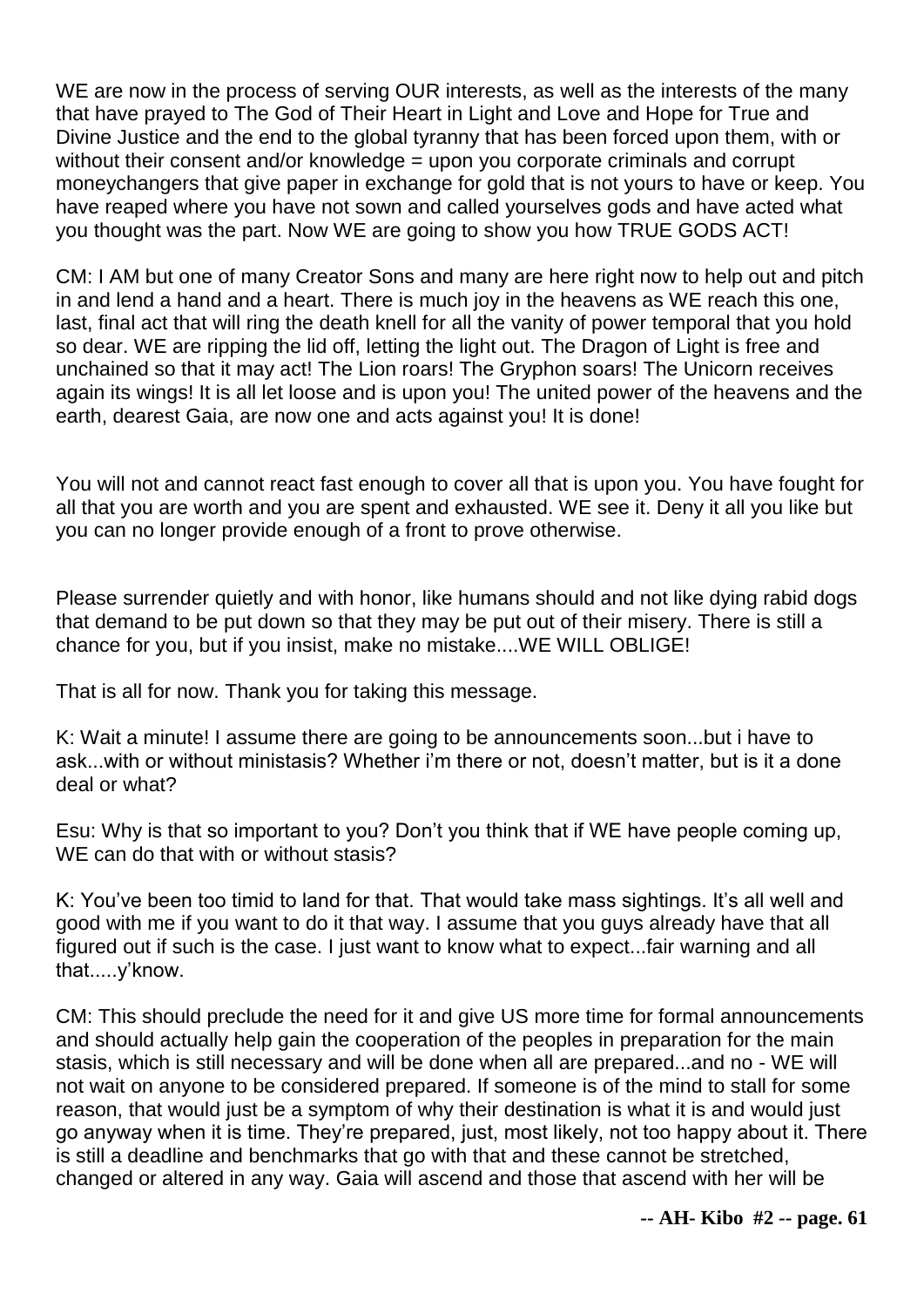ready. Will that do or do you want to hold out and bug US for something more definite that you already know WE're not going to give you for obvious reasons?

K: \*sigh\* naaah.....i guess that'll do. You'll forgive me if I'm looking for something definitive to happen any day now and for, at least announcements to begin in earnest most definitely before the end of the year...and preferably with room to spare on that? Today is fine with me....

Esu: As well you should. Stay aware and stand in your light and let your heart lead you. Your mind will follow your heart which in turn will follow your spirit which rests in THE ONE as well as in Christ Michael Aton.

With that WE will take leave of you for this message. Know that WE reach out to all, but can only touch and hold those who reach back.

Once We have grasped each other, WE will not let go...but if ye ones let go, of your own freewill and accord, what can WE do, but keep our hands outstretched waiting upon your return?

RETURN TO US, ALL YE ONES THAT HAVE LET GO OF YOUR FATHER'S HAND THAT WE MAY WALK TOGETHER INTO THE GLORIOUS FUTURE THAT AWAITS AND THE WONDERFUL AND BEAUTIFUL DIVINE DIALOGUES THAT ARE TO COME!

WE LEAVE YOU WITH LOVE AND LIGHT AND TRUTH WITHIN YOU AND UPON YOU! IN I AM I AM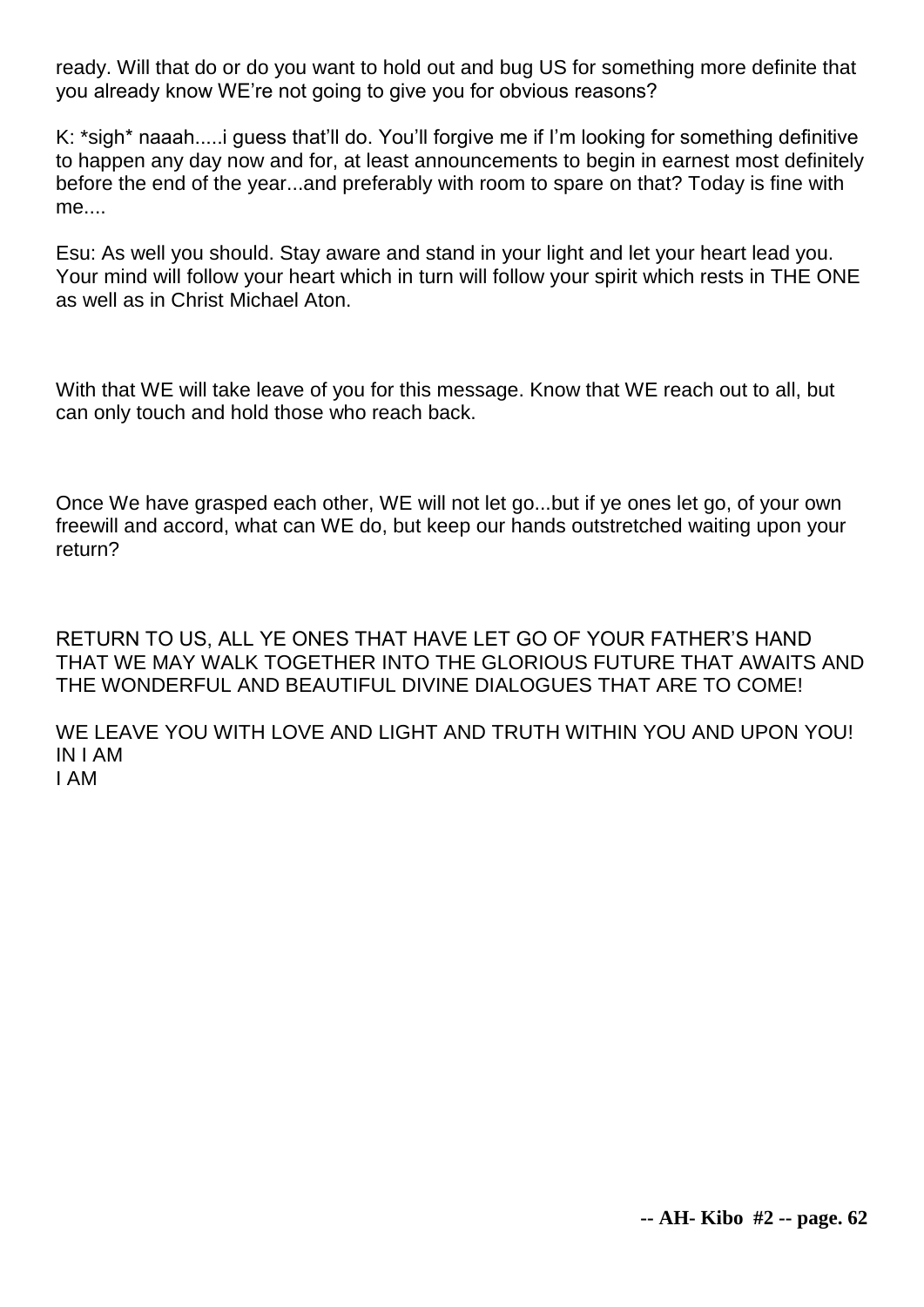# treehouse  $1=15=2011$

### **By CM and Esu and Kibo**

**# 39 Jan 16, 2011** 

### **treehouse 1=15=2011**

[lol! i was actually told to report to my own treehouse...........]

CM: SO! Here you are! I trust that you are happy with your circumstances as they stand now?

K: I AM humbled and grateful to say the least. But why are we here, again? From what You've told me, this could just as well be a private conversation.

Esu: We just felt that this way was better. Besides, We haven't really enjoyed your hospitality lately.

CM: Considering everything you've been taught in the past few weeks, where would you say you stand on things now?

K: I stand with You, with PAPA. You know that.

CM: But why? Even you told yourself that if things hadn't changed by the new year, you would be leaving our fair company. What changed your mind?

K: I said I would be considering it, yes. I was highly disappointed and had to consider that I was faced with an extremely devastating circumstance that would require me to rethink my thoughts, feelings, opinions, beliefs and position and place in all of this. What was I responsible for? This had to be my own fault. I must have gotten things wrong. There was no way I was going to ever let it be said that a Master Son couldn't keep His promise. The thought of it was unfathomable to me. The cause of such a situation had to be within myself. The best thing to do would be to take the rap and disappear to suffer the fate of my own making. There have been too many delays and disappointments. If I can be wrong about this, I can be wrong about everything. I had to go over everything with a fine tooth comb several times before I made up my mind as to my final position on things.

Esu: And if We told you that you got it right and nothing was your fault? That your messages were, indeed, as given what then?

**-- AH- Kibo #2 -- page. 63**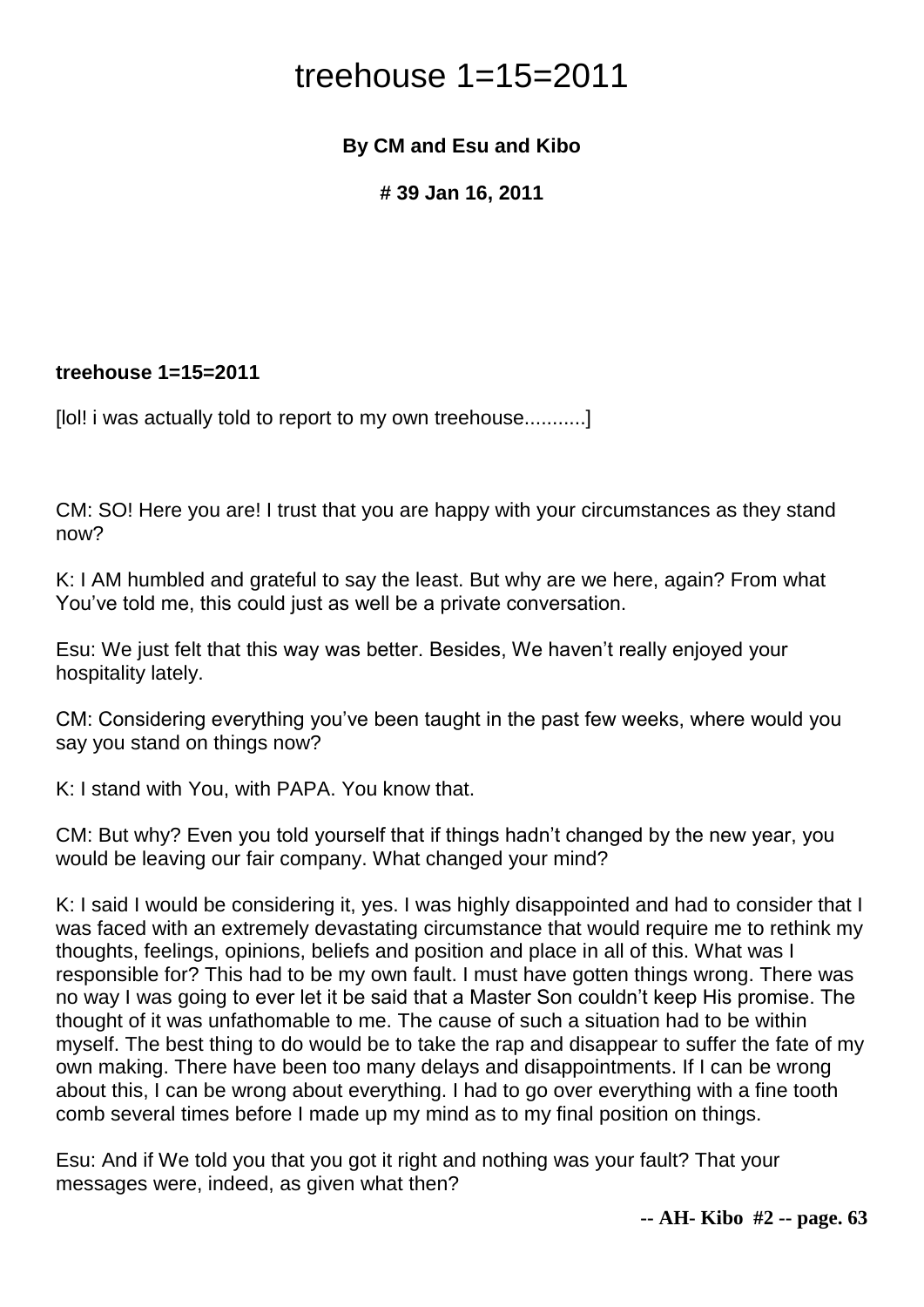K: Dude, Chief, if you can't count on a promise made by a Michael Son, what can you count on? I made You look bad, not to mention that this is just another in a long line of announcements and updates that have been changed or delayed or tossed out. I can deal with the rising number of people that look at me and say 'Dude, really?' and I'm sure that AH is used to taking the heat. But at some point, when God says 'A', 'A' should happen, and on time, I might add. All I've done is contribute to giving people more reason to doubt You. I don't like that. It's not supposed to be that way.

CM: And how is it supposed to be?

K: I dunno....we're only as good as our word being backed up by action and the fulfillment of our word.

You say a thing, a thing should be. We get enough broken promises from each other. We expect better from You.

Esu: So you would prefer a half-assed job just for the sake of expediency?

K: No, of course not! It's just....

CM: And what have I told you about expectations?

K: Expectation leads to disappointment. One should flow with the moment as it turns into the next moment and lead those moments into the direction that is needed or desired. Every moment offers changes in momentum and adjustments must be made according to those moment to moment changes. Even arrows and bullets are affected by the winds, just as intentions are affected by the wind of changes. But You made promises that led us to have expectations and all I can think is that I corrupted the message and the fault lies in myself and couldn't possibly lay within You.

Esu: And WE say that you got the messages as given and things did not turn out as promised. It is what it is and here We all are. But you were going to leave our gracious company. Why did you stay?

K: Nowhere else to go. There was still nothing I could see that revealed any lying or sudden departure from the direction that was taken from the beginning. Explanations seemed reasonable and acceptable, at least to me they were. There was nowhere else where I could find such an interactive connection and community in support of Divine Will. My learning sessions were accelerated. My understanding increased. There was still nobody asking for money for this or that, no advertising, no excuses...just a situation of forging ahead and continuing to get the job done ...damn the torpedoes and full speed ahead...and all that...the only other thing that was left for me was to go completely within and appeal to PAPA for my true place in things, which I did.

CM: And how'd that work out for you?

K: Amazingly well, actually! I'm in a whole new place with a whole new and higher perspective! I've been made into something else and I can't thank you guys enough for that. Once I saw things from this perspective, wild unicorns couldn't drag me away. I'm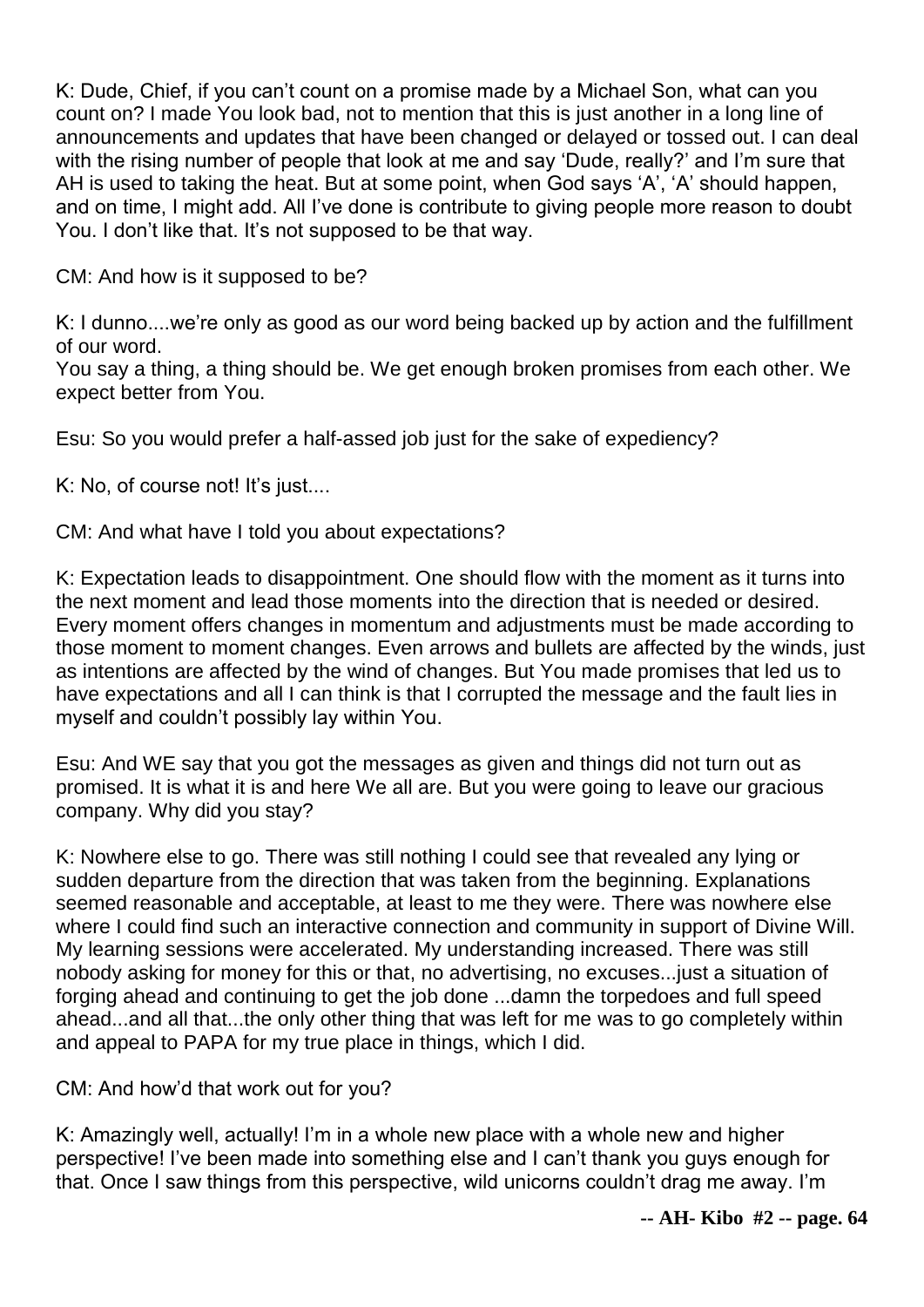### here. I AM WITH YOU. CAPISCI?

Esu: And your fear of what loomed before you? What happened to that?

K: Didn't matter anymore. I wasn't happy about it and wasn't looking forward to it, but I figured I'd live through it so I just started preparing to drink that cup and let it be what it was going to be. All that mattered was my place with You Guys, especially PAPA.

#### CM: And what happened?

K: What do you mean 'what happened?' YOU bailed my ass out. That's what happened! A miracle and a blessing to be sure and SOURCE Bless All Involved! But it's even better to know that I have a place in all of this and that place is real...for real real. That means more than anything. It's nice to know that I did something right, after all.

CM: And now you wonder why WE don't do this for everyone that has been so supportive of this effort to affect the ascension of Gaia and procure the Great Harvest so that enlightened humanity may forge ahead towards its Divine place and enter through The Grand Portal?

K: Well, surely there are others that have done so much in support of The Light and the raising of consciousness on Gaia and The Ascension of Gaia and of Your project and PAPA's Will through You.

You've done this for me. Surely You can do just as well, if not better, for others that are just as deserving and more deserving than I AM. What would be the harm in letting blessings and miracles abound for those that have chosen and traveled on The Great Path and have given of themselves all that they could, doing The Great Work and living by and in the Will Of The One?

Let it be said that in those last days that there were indeed, signs and wonders and warnings and miracles and blessings and rewards and that each was given to according to their works. Let everything be it's own reward. Those that have struggled to live by The Way, let them receive the rewards of it now. Those that have lived in opposition to The Way, let them also receive their just due. Let people see the consequences of their actions and thoughts and feeling and intentions now. Let it be a testimony to all creation that the sincere and loving children, the workers of God's estate are not cast aside to suffer needlessly in faith without that faith being rewarded.

I know that you guys aren't here to solve our personal problems but surely the karmic accounts would be enough to let people experience the rewards of their sincerity or insincerity, as the case may be. It's one thing to tell people that they were off the mark, it's another thing to let them experience just how far off the mark they are. Consider it an object lesson for the sake of experience.

CM: So you would have Us open wide the vault of karmic balance and let people experience the full affect and realization of their state of being? Let everyone be given their just due now, all at once?

K: I don't really know all the details of how that works. When You say it like that it sounds

**-- AH- Kibo #2 -- page. 65**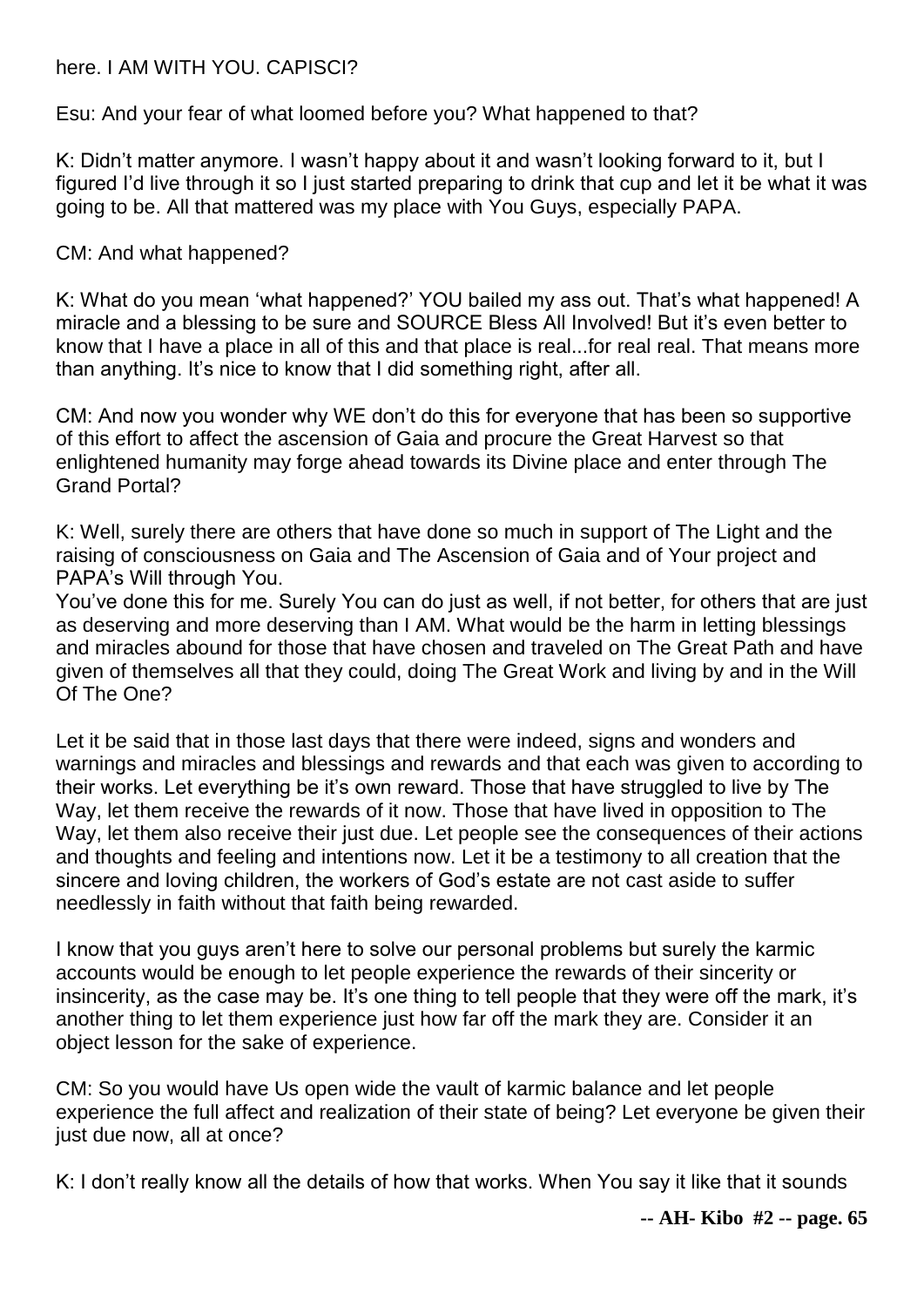chaotic. Maybe people wouldn't be able to take it. It would be too much for them. But isn't that what's going to happen anyway? Even with the announcements, they might not be feeling it. But hey, don't mind me. What do I know? It just seemed to me that, while all of this is going on, it would be nice for people to see the rewards of living THE GREAT LIFE.

Too many people don't even think about it. But if you see all of these people that you've laughed at for years all of a sudden having the most wonderful and miraculous things happening for them...well, it's got to make you wonder. It will make you wonder even more when you realize that you and all the other people that either help perpetuate the dark bullshit or just cooperated or surrendered or ignore it all just so they could be considered acceptable and/or just live the best life they could without being ostracized.....let people experience what it really means to live the life they're living. As they have given, let them be given to. As they have taken, let them be taken from...that sort of thing. It's just a suggestion. I AM not expecting You to just up and do it. I'm just saying it would be nice. Just sayin'. Don't mind me.

Esu: We should do this for all the members of AHS?

K: Do this to everyone. There are many out there that are doing exactly what You and PAPA need and want them to do and doing it right, that aren't members of AHS or even know of or support AH.

There are members of AHS that may be......not so supportive....you know who's who and what's what...do the math and act accordingly.

Esu: We tested you and rewarded you accordingly. Should We do this for everyone?

K: You do it all the time. People are tested everyday. All I AM saying is that maybe you can....give a grade before announcements. We see it all the time anyway. Some guy just won the lottery the day before his house was going to be foreclosed on. Great! A miracle for sure! Does he give credit to God or does he just say it's luck? Stuff happens everyday. People are saved everyday. People pay everyday. This doesn't change anything. All I'm saying is that, in these final days, let it be made perfectly clear what comes from where. Let light and darkness be rewarded according to their just due and let people know that this is the case.

A lot of people will be looking at the announcements screaming at the screen that You are lying demons or aliens or whatever, simply because it won't jibe with what they've based their whole liives on. Let them see and feel and experience their misalignment, let them know why they are experiencing what they are experiencing before the announcements and they'll be feeling You a lot more than they would have.

CM: And you think that We are capable of doing all of this? You would like us to take natural law and expedite it exponentially?

K: This is what I AM suggesting, yes.

Esu: And you think this would help?

K: Well...to me, that's not the question. The question I AM asking as a bottom line is: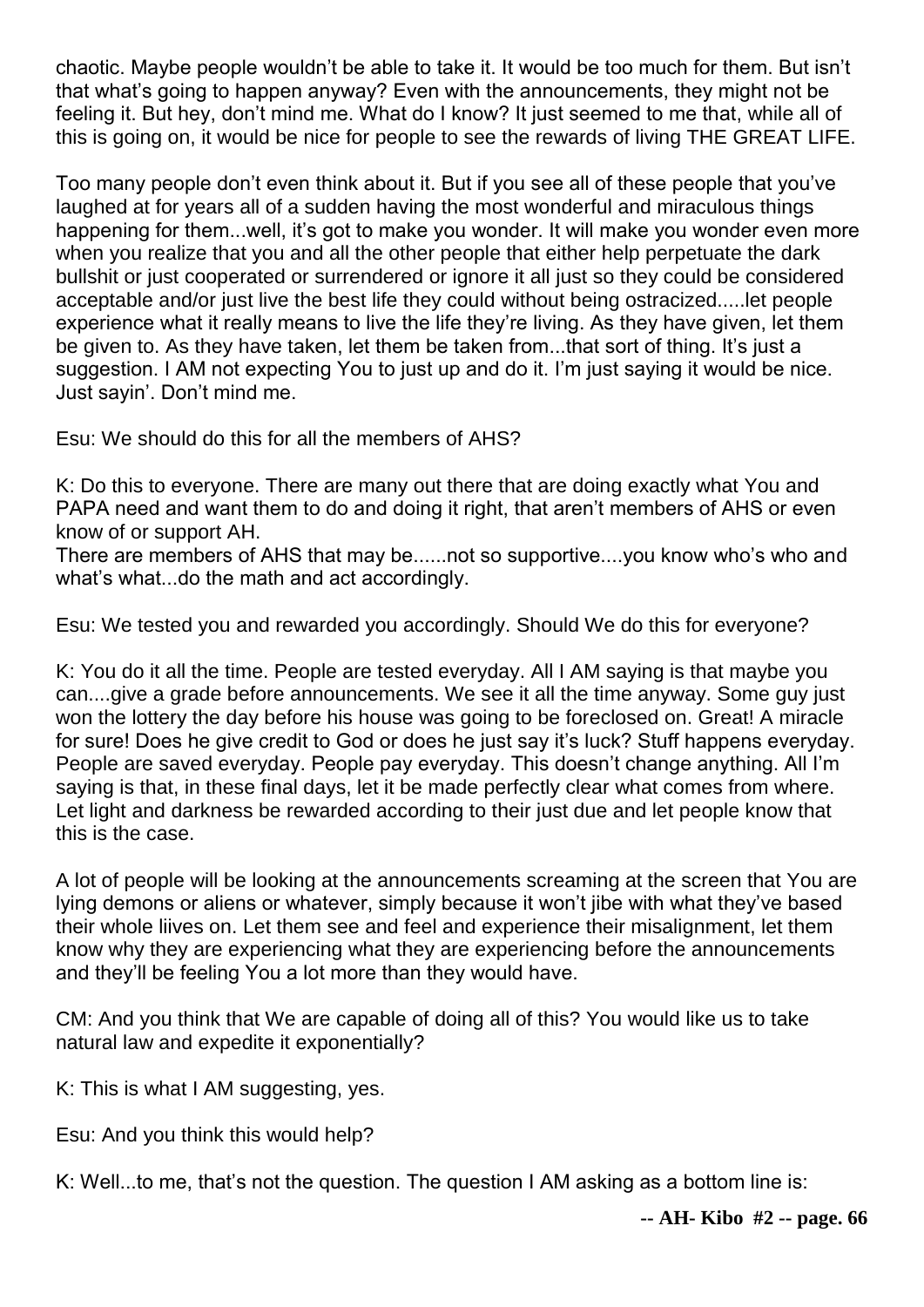#### Would it hurt?

I mean, like, it wouldn't hurt, would it? Could it hurt to give it a shot, a try? I mean, like...look, I'm good. I get it and I realize that what I'm proposing is totally out the box and unnecessary and this thing will happen with or without such measures and that this would just be something else to do at the bottom of a long list of things You already have to do. I get that. I'm not expecting You to do this, I just think that it would be nice, it could be a good idea. Hey, it could be a bad idea. But it deserves to be brought up and put on the table as something that would be nice to do. That's all I'm saying. Okay?

CM: And if WE let this happen, then what?

K: As long as people know, really understand why such a thing that happened in their life, happened, it will cause many to question and ponder why that why is. It won't always be money. It can be relationships or spiritual gifts and skills or visions and manifestations or whatever it may take for people to realize where they stand in relation to the First Source and Center and to YOU. People can be cured or afflicted accordingly and let them realize why. Let them be told in the way that impresses them the most. Let them be truly touched by that 'more to life' that they embraced or rejected.

Esu: To each according to their own, right?

K: Something like that. Don't mind me, I'm just a worker with a big mouth who doesn't know when to just say 'Thanks' and then shut up.

CM: You were more confident about this when you addressed the council.

K: When I get up there, I AM I. Here, I'm just me. I would, at least, like to find a full=time, happy medium in being between the two.

Esu: Sometimes you do and sometimes you don't. You are learning, however, which is a good thing.

K: To be sure. All this training while I sleep is doing something. Wish I could be more lucid for the whole thing. Especially now that Lucid dreaming is considered so dangerous by the government. Sigh.......I assume You've got that whole operation covered? It's hard to see what they're doing with their right-hand when their left-hand is so completely in your face.

CM: WE see what they're doing and it will come to naught since it's already been covered. We can get to more before they begin and are dismantling the source of it so that will be that and good riddance.

Esu: It was suggested that you have another party at the treehouse. WE think it's a good idea. Do you think you can spare the time?

K: You know, YOU could give a party here just as well as I could. You don't need me for that. But if You really want to use the place, just say when and we'll be there, though I think it would help if you could help everybody invited to get there easily and help give the place a little more clarity. I want the place to be more real to visitors so the experience will anchor in and stay with them a little longer than just soul=envisioning would do. Is that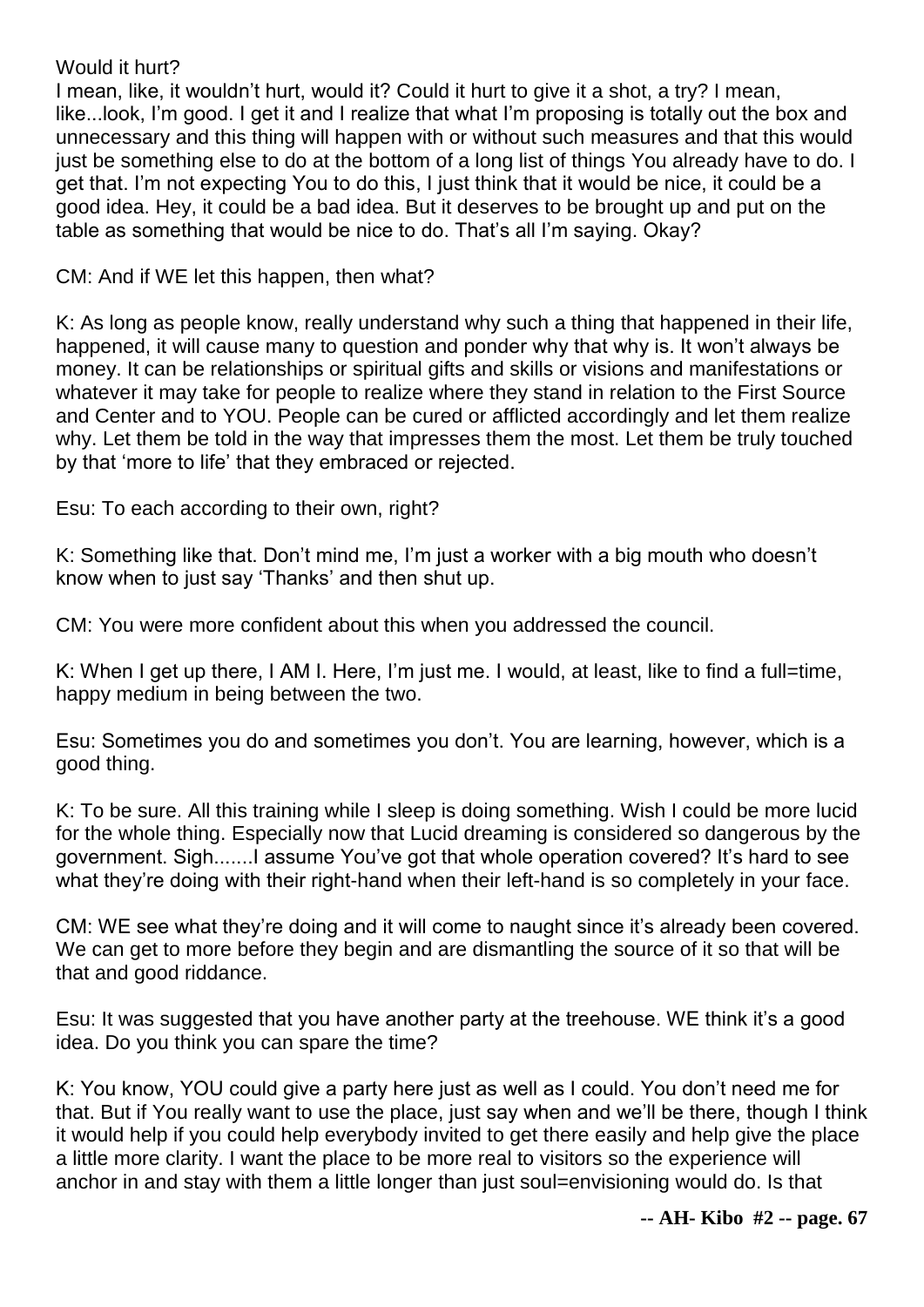#### possible?

CM: WE will see what WE can do towards that. With that, I think We can call it a day, don't you?

K: You never said if that thing we discussed is doable. Also, with three items left on the list and things progressing steadily, I can only assume that's why You want to have this party?

Esu: We can have the party on the 22nd of this month. This can be a prelude to the one that will be experienced onboard ship. We know you'd like a hologram simulation of the treehouse island for that and one is being programmed. This will help us finalize that program.

As far as the 'thing' is concerned...When We were here in the bestowal incarnation, there were many people that followed us around on our travels as word spread of our doings and the seeming miracles that were experienced and witnessed and spread through the gossip of the day.

Many were those that came to be fed and witness miracles with their own eyes. Many came to see what they wanted to see and if they didn't, they walked away from us sorely disappointed. There were those that rejected us outright because we didn't follow through on what they thought we were supposed to be. Our rejection of the throne of David and the material uplifting of the Judeans caused many to denounce us outright. Even our own disciples went through periods and phases of doubt and wondering in spite of all they had experienced and yet, towards the end, they depended upon a final manifestation of Divine Power and Will to carry them through the dark days of the arrest, trial and crucifixion. Even I desired to taste and feel, once again the measure of what I was before.

In the end, all that did little to calm their fears, but it did sustain them in their faith and for that, they were more open to my morontial appearances. We do not want people to depend on signs and miracles around them to sustain their faith and trust. We desire them to discover and utilize the signs and miracles, the realizations that exist within them when they strive to touch and hold the hand of the Divine as It reaches out to them. But you do raise a point as to whether or not the benefits of that relationship, once achieved, are to be made manifest. It does stand to reason that such benefits should be made plain for all to see and you have seen the evidence of that many times in your life and in the lives of others that you know to be true lightworkers.

But to ask that the floodgates of such evidence be forced wide open for the sake of testimony to the fact seems too circular in reasoning. We have always given to each their just due and have allowed all to learn at their own pace. To each according to their own, has been the way of things since time immemorial and for good reason. We do not mind helping you to solve your problems but such problems will not be solved for you. They will be solved with you as you make the best efforts that you can, to do so for yourself and so, where you fall short of reaching your desired shore, We can throw you a lifeline that will allow you to pull yourself in and even that takes effort on your part.

Where blessing and miracles are needed, contracted and necessary, they are given for reasons already established long ago. Have no doubt that the beings that are responsible for your spiritual upbringing and well=being have known what will best bring you closer to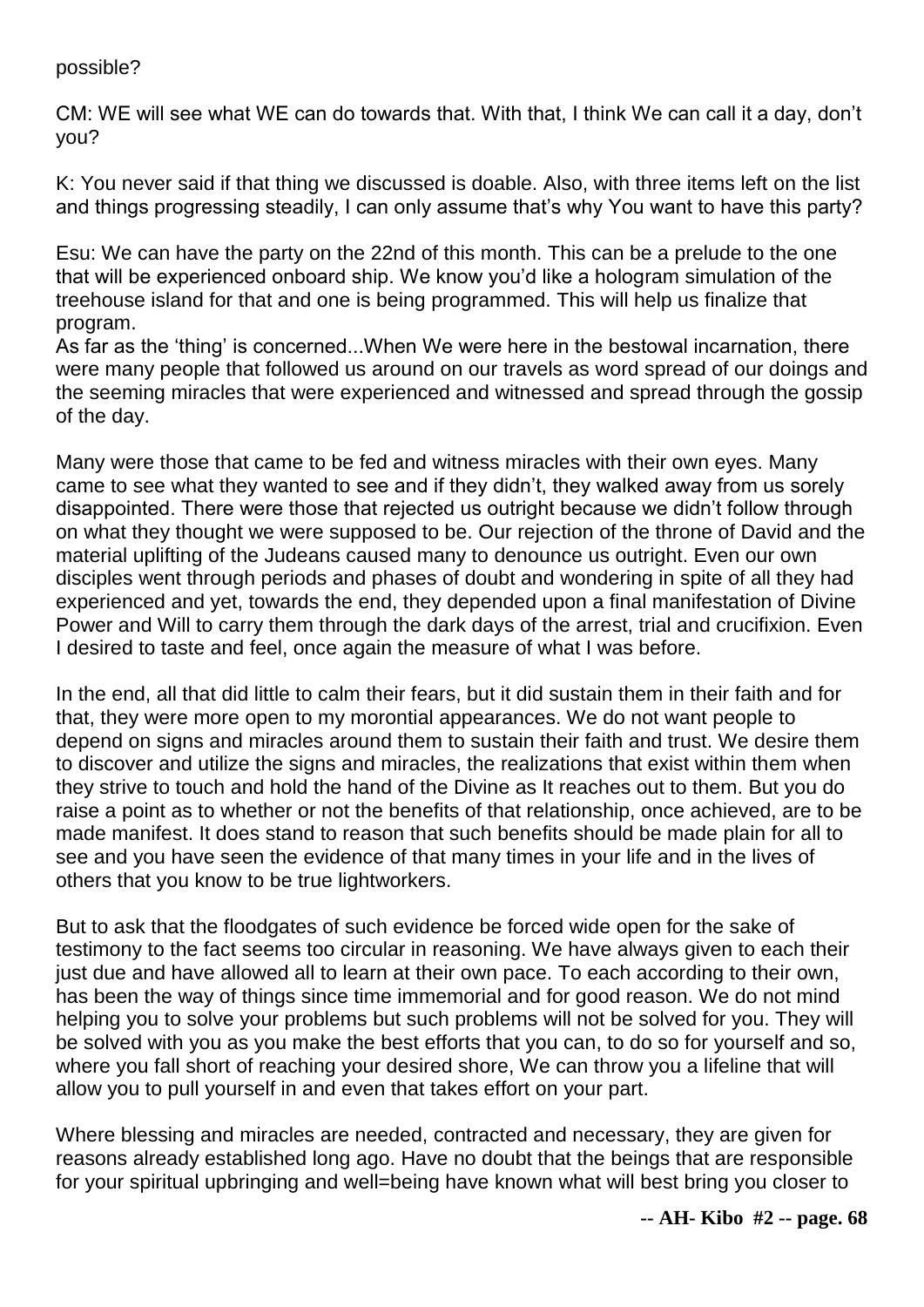the heart and bosom of the Father in the most powerful and endearing way imaginable. Miracles and blessings, as far as they are defined and perceived by many of you, happen everyday and it is for those that can see and hear, to see and hear. To increase that to the point you suggest would not offer much more in the way of recognition from those that refuse to recognize now. We will continue to do as We have always done in this matter...however...and this is where we shall deviate from an established norm based upon a precedent that was made during the bestowal mission, WE are not opposed to increasing the numbers of signs that are manifest in order to offer alternative consideration and thoughts to the purely material life and also to help increase and sustain the faith and trust of those that are already faithful and trustful but find themselves beleaguered by the forces of darkness and materialism in the present world system of things as they fall.

These signs will be of benefit to those that have need for such and will seem to be only a matter of circumstances to those that insist on denying Divine Mercy it's just due. So there will be no miracles to hold up for show and blessings will just be a matter of opinion, but many that have done so much and strived so hard in service to The Light and Love of First Source and of His Christ Michael Aton of Nebadon, may find that their circumstances are changing for the better in ways both large and small.

WE feel that that should be more than enough to satisfy you or anyone else in this matter. WE do not do this because you asked. WE do this because it is just and good to do so and you will find that the circumstance existed before you asked and only the fact that you experienced this circumstance for yourself is what caused you to ask for such a thing of your own free will and accord. We appreciate the fact that so many of you are asking for such things for the sake of others, as well as yourselves. Know that what you are experiencing, you have earned. Consider it just another part of karmic balance as those that have opposed the light so vehemently are also experiencing the circumstances of their own making, as well as all in-between. It is as you have stated before so many times: Everything is its own reward...and so it is.

K: Okay, I can see that. I grok. Soooooo more instant karma all around?

CM: Think of it as bringing all accounts up to date and keeping them there from now on.

Esu: Purely natural and very much within the Law of One and the Way of Things.

K: Much better than what I came up with, of course. Thanks for the heads up by the way. We'll see how it goes.

CM: Remember what you learned about expectation. Don't worry about what you think you need or what you want. Let the natural way and the omnipresence and omnipotence and omniscience of Divine Mind and Will do what It does best and just stay open to how that manifests for you.

K: Yeah, You showed me that big time. ALL GLORY TO THE ONE AND TO THE ONE, ALL GLORY!

Esu: So! Treehouse, next Saturday, January 22nd all day, any time = since time doesn't matter there= all of AHS is invited!

**-- AH- Kibo #2 -- page. 69**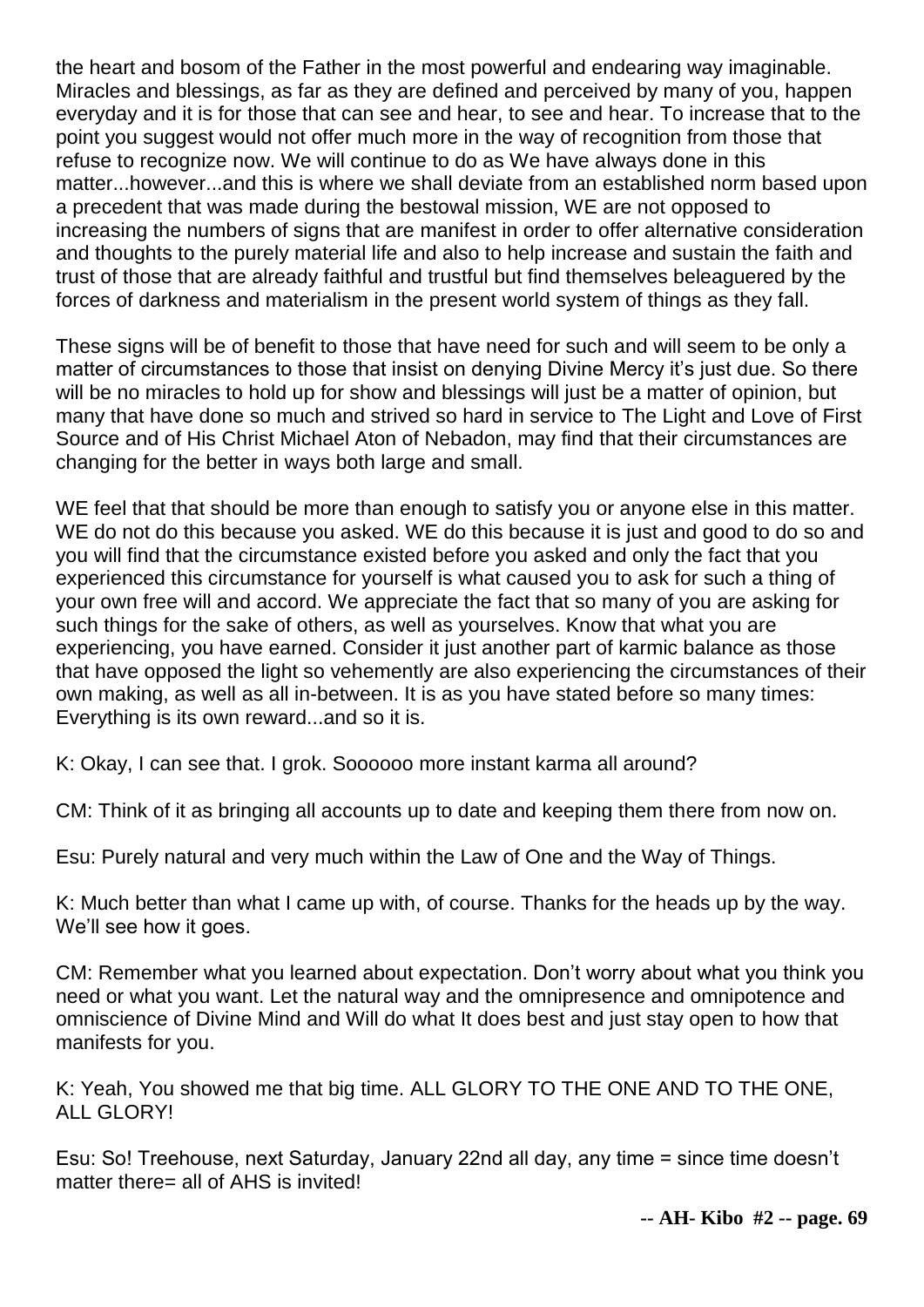K: Sigh...Okay, fine, no problem. I'll spruce the place up...anything special i should put in?

CM: A banquet table, round, on the parkway where the stadium was when FATHER came to visit.

Spiritual food will be there for all with a seat for everyone that comes and you can all bring your own thing to share, jokes, stories, poems, songs, music, speeches, more food, drink, dances, flowers, stunts, juggling, whatever you want to bring from your mind, heart and soul/spirit = bring it! WE will do Our best to help all of you to get there and experience it as a reality of being.

K: Good enough! So! I guess that's it then?

CM: That will do. I leave my blessings with all of you and also the blessings of Source Infinite and Eternal.

Esu: I leave you with and in love and light and joy in the heart and soul of The One.

K: I leave you with all of my faith, trust and gratitude and my will to serve You in the One and The One in You.

All: So be it and so it is.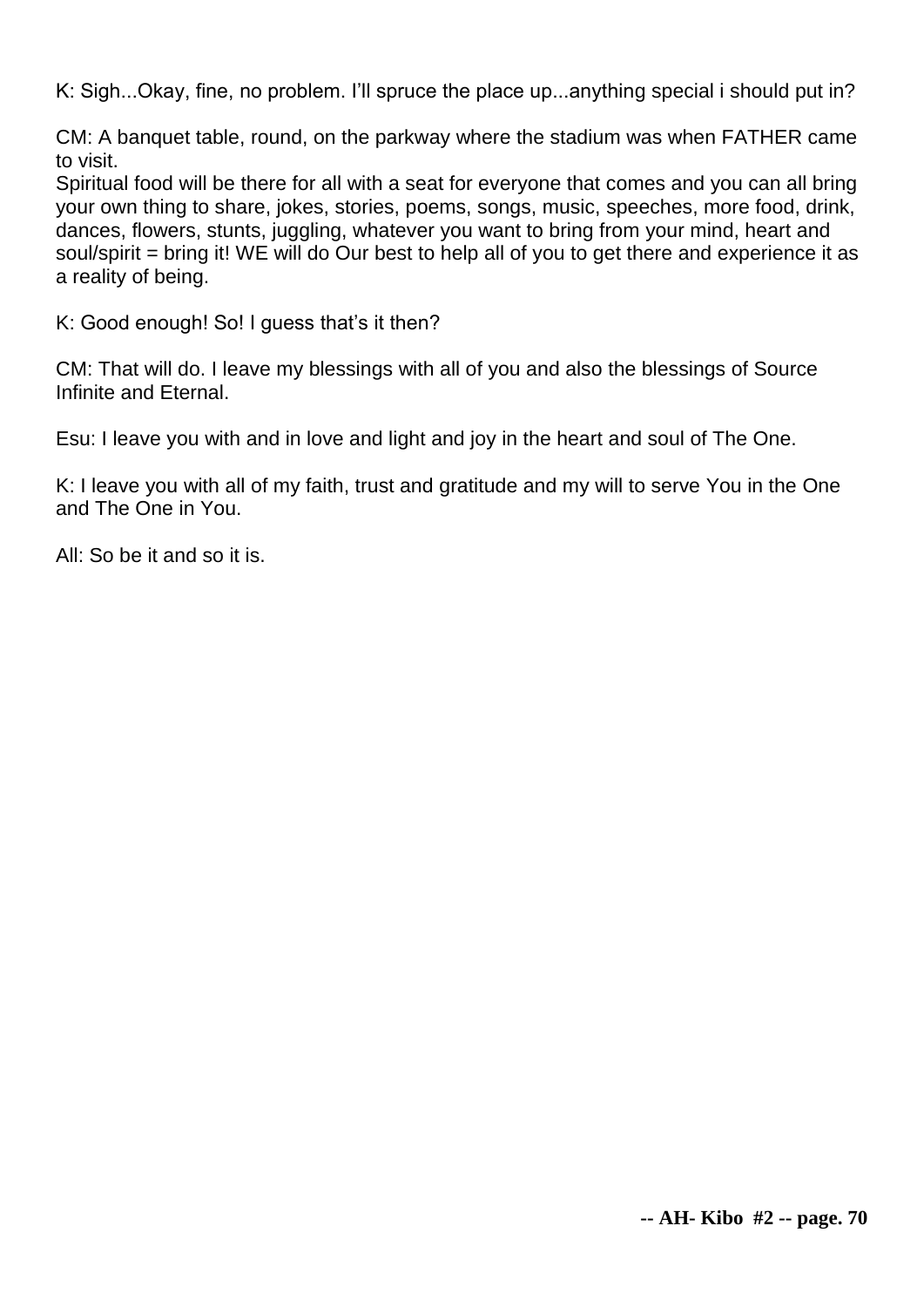# Part 1 of analogies, the Galactic Western Analogy

### **By Papa,CM,Esu, Uncle Kibo**

**# 40 Jan 19, 2011** 

Ahoye!

I told you We were working on a story.... WARNING!!!! This story is 8 pages long!!!!!! **WARNING!!!!!!!!** 

Analogies, Part 1=

The Galactic Western Analogy:

Gather round, my people and i will tell you a story of everything being everything.

Not as long ago or far away as you might like to think, there was a place, a territory, if you will, called Nebadon. Nebadon was a glorious place and it was established and ruled by the great and wonderful Aton. Aton was one of the sons of the legendary and mysterious ruler of all that can be imagined and everything that is, who we affectionately call 'The Old Man'.

Now Aton was just like the Old Man in that he was kind and considerate, just and fair. He made sure that everyone had enough to eat, a roof over their heads and clothes on their back. He gave work to all that wanted it and loved everyone like they was family. We were a happy folk back then. The harvest was rich and we were abundant in all good things.

Then, one day, Mad-Dog McGreedy showed up in the little town of Urindel and screwed everything up for the happy townsfolk. Oh, he did all kinds of bad things. First he got the men and the women to fighting over who was supposed to be doing what and then he did the same thing with the workers in the fields and then in the stores and the factories and the warehouses.

Well the sheriff got wind of it, so he and his deputies went to tell the townsfolk why they shouldn't listen to Mad-Dog and how he was ruining our fair town. But Mad-Dog just laughed and told the people that they was living all wrong and that a man had right to do as he pleased and have whatever he wanted as long as he was willing to take it. It didn't matter if it took away from others. They were just too weak and stupid to deserve it and they deserved what they got if they couldn't get with the program.

**-- AH- Kibo #2 -- page. 71**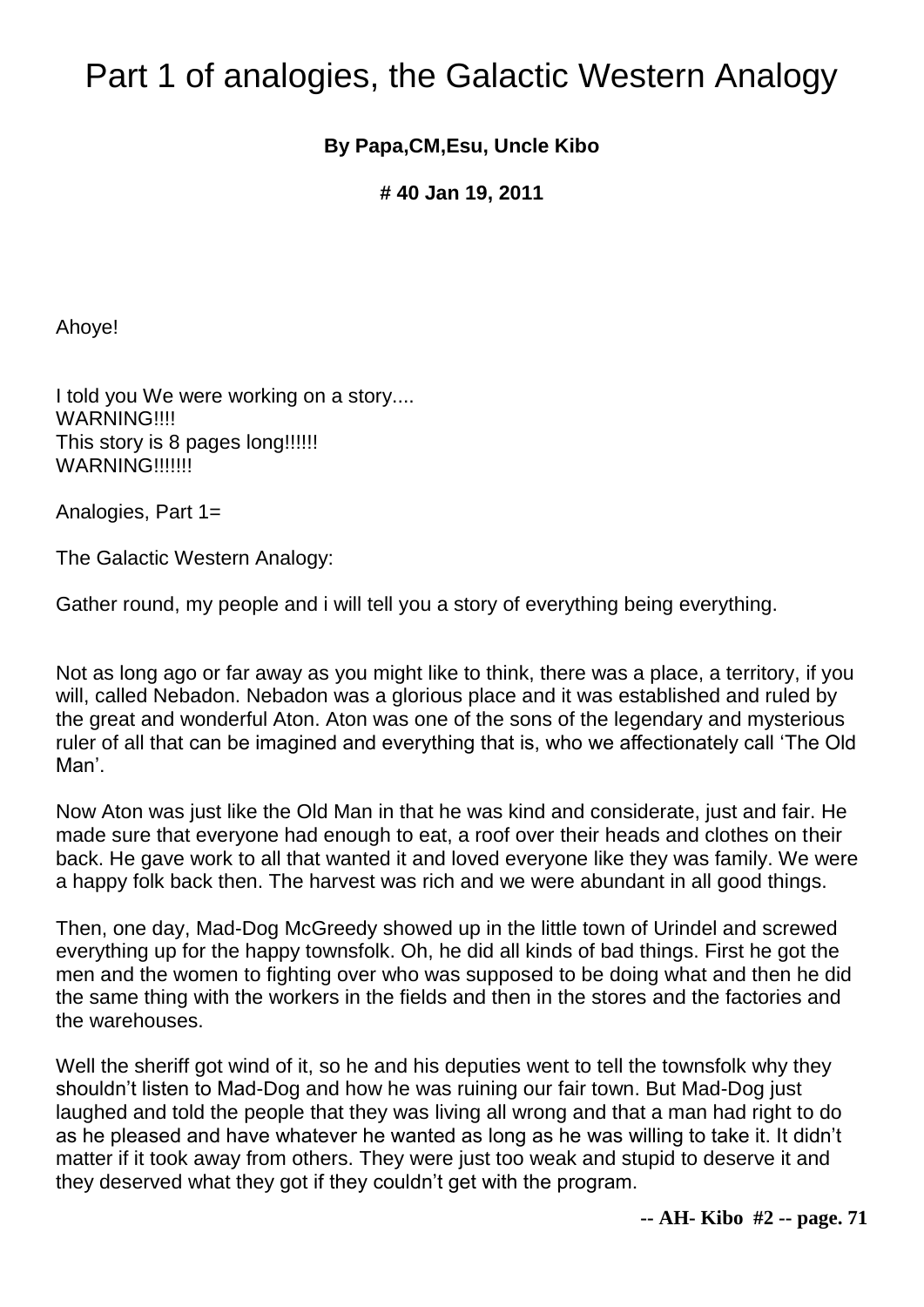Well, a big fight ensued and folks got to arguing about all kinds of stupid stuff, like who was better than who and there was a mess of shooting and punching and people getting thrown around every which way and somehow the sheriff went and got himself captured ( I think one of the deputies got confused and switched sides) and so they hung the sheriff, but not before he said he'd be back, because they ain't seen nothing yet, and that he'd be bringing the Marshals with him when he did come back.

Well, they just laughed at that and pulled the lever and that was that, except for the fact that everyone saw the body fall through the trap door, but when it was over there was just the rope and no body. People murmured that maybe the sheriff was telling the truth of the matter when he said he'd be back and with the Marshals to boot. That was when Mad-Dog got really upset and got to howling and telling everyone that there was no way that would happen and from now on it was his way or the highway. He grabbed Sophie, the mayor and threw her in the jail, made himself the new mayor and the sheriff and told those that objected to kiss his rear end and if they kept objecting then he'd just shoot 'em, or hang 'em or whatever he pleased.

Well, things went like that for awhile and many people gave up hope that the sheriff would do like he said as the days went by and turned into weeks and then months and years. Lots of folks just shut their eyes to it and pretended that it was alright, just the way of things and they forgot what life was like before Mad-Dog took over. They just went along with it and some even took to it a bit as they kinda liked being able to lord it over other folks. So now folks were hungry and their clothes were all torn and ragged and many a folk had to sleep out in the heat and the cold and the wind and the rain and only the people that kissed Mad-Dog's rear end got any work. Oh, those were terrible times, I tell you...

But there were those that never forgot what the sheriff said and that got ol' Mad-Dog real upset, because he secretly worried that it might happen one day and he didn't want anyone to know that he was awfully scared of that. So he hired him some people to tell folks that the sheriff didn't say what they think he said and then tell them that the sheriff said something completely different and folks just nodded and said "Okay". Mostly out of fear, I reckon.

But Sophie's daughter, Maggie, she just wouldn't shut up about it and she kept telling the people that they could just take the town back from ol' McGreedy. He was trying' to act like the Old Man but he wasn't the Old Man and one day the sheriff was going to come back with Aton himself, the Old Man and a heap of Marshals and that they would set things straight. She told the people that they needed to be ready for that day and stop listening to Mad-Dog's lies. Heck, for the longest time she was trying to get folks to gather and rise up against McGreedy and his boys, but all that changed one day.

One day, Maggie got up on her soapbox and told everybody who would listen, that the sheriff was back with a heap of Marshals, just like he said he would. They was camped just over the ridge and The Old Man Himself was coming and that when He got here everything better be the way it was supposed to be or the Old Man would have something to say about it, because He had special agents and all, that would tear Mad Dog and his boys apart if they were still hanging' around.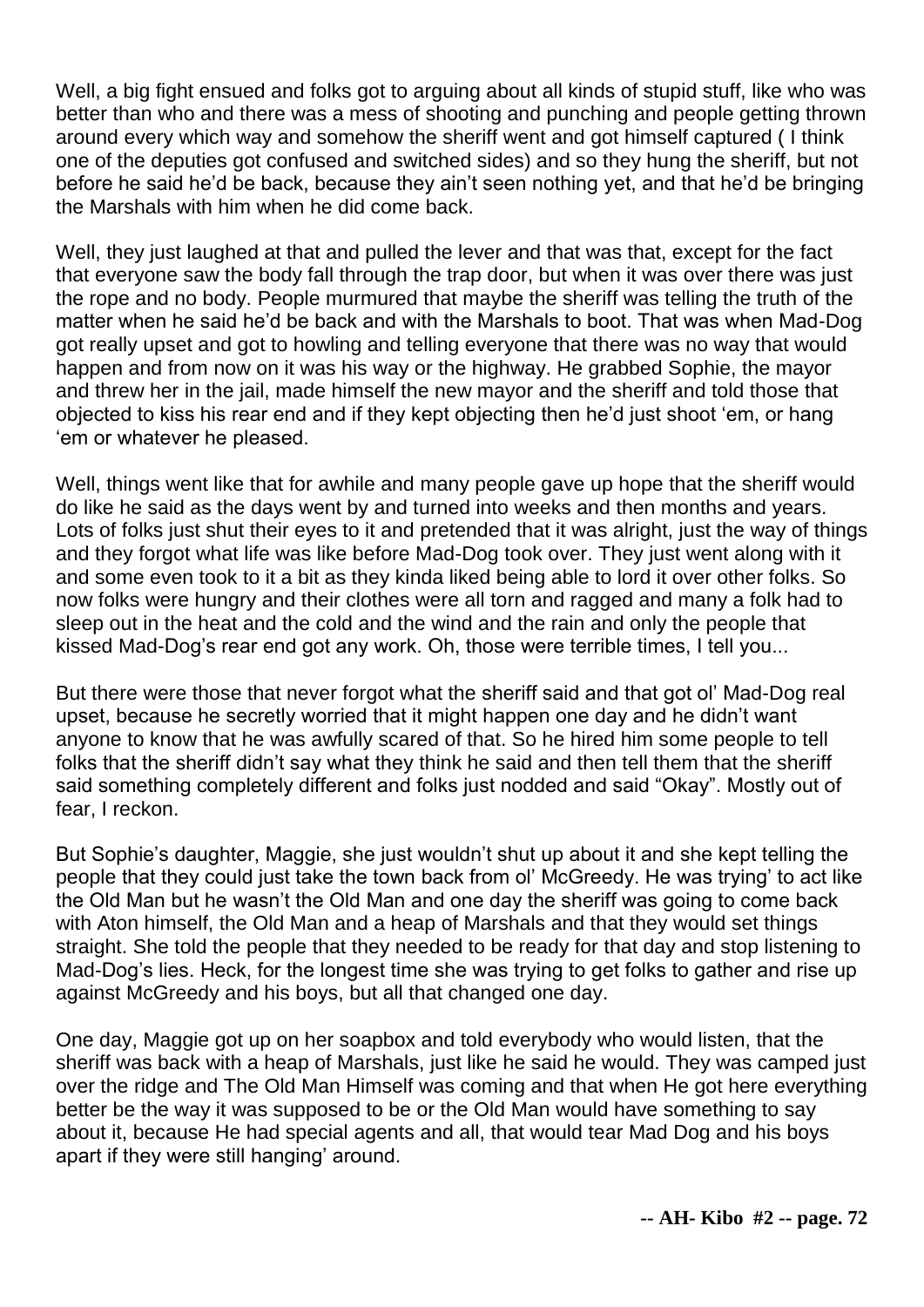Well, McGreedy told his boys to try to talk some sense to Maggie, but Maggie said she already had plenty of sense and that they should skedaddle before the sheriff decided to show his face. They roughed her up a bit on a regular basis but that didn't make her change her mind.

It did make a few people wonder about it all so they decided that maybe Maggie was right and asked if they could help her out in any way. So she had them investigate what was going on in town and find out the truth of things and let the people know what was really going on because Mad Dog lied about everything and at every opportunity. He blew up the bank and blamed it on Indians and had everybody wanting to go out and kill the Indians. But some figured the whole thing was a little too convenient since the Indians had nothing to gain by blowing up the bank. But folks that said so were told that they were Indian lovers and harassed night and day, so people learned not to say anything about anything and just kept their heads down.

But Maggie and her people kept shouting all over town what McGreedy was really doing. Like the time he blew up the dam so he could buy the lowlands for almost nothing. He told all the farmers that if they didn't buy their seeds and feed from him then they couldn't sell in town. Then when the animals and people got sick, he blamed it on the farmers. He told folks that they had to pay him to keep their money in the new bank because it was his money and he said who got it and who didn't.

Things went on like that for awhile and people were stressed out beyond all sorts of recognition and still Maggie was telling' folks that the sheriff was coming' any day now and they should be ready and woe be to those that helped out McGreedy just to save their own skins. Well, that didn't go over too well with a lot of the townsfolk since they mostly just went along with things and tried not to complain. But some thought about it and started to complain on their own about what they were seeing. They didn't want to be seen with Maggie and they didn't put any faith in the sheriff coming' back anytime soon, if at all. But they were getting sick and tired of McGreedy and his Mad Dog ways.

Then one day, strangers started showing up in town. They was asking a lot of questions about what was what and what was going on and how people felt about stuff and what folks thought ought to be done and why they didn't do anything about it if they were so unhappy with it all. Mad Dog's boys seemed to be pretty wary about these new folks and told people not to talk to them. They tried to intimidate some of them new folk but they just laughed and kept saying: "You'll see."

Then a few of them Marshals showed up and wanted to look at all of Mad Dog's papers and business dealings and stuff and after a while there were charges of all kinds of awful stuff and then there were trials which seemed to go on forever. Maggie was telling anyone who would listen what was going on but McGreedy had told the townsfolk that the newcomers weren't Marshals but revenuers in disguise and everybody hates revenuers so that just made what they was doing even harder. But they kept pushing and making charges and having trials and a few more people noticed but didn't quite know what to think about it all...after all, they was revenuers and revenuers can't be trusted for nothing.

Then Maggie told everyone that the sheriff was coming with the governor himself, Aton, and folks started hoping it was so. But Aton slipped into town during the night and showed

**-- AH- Kibo #2 -- page. 73**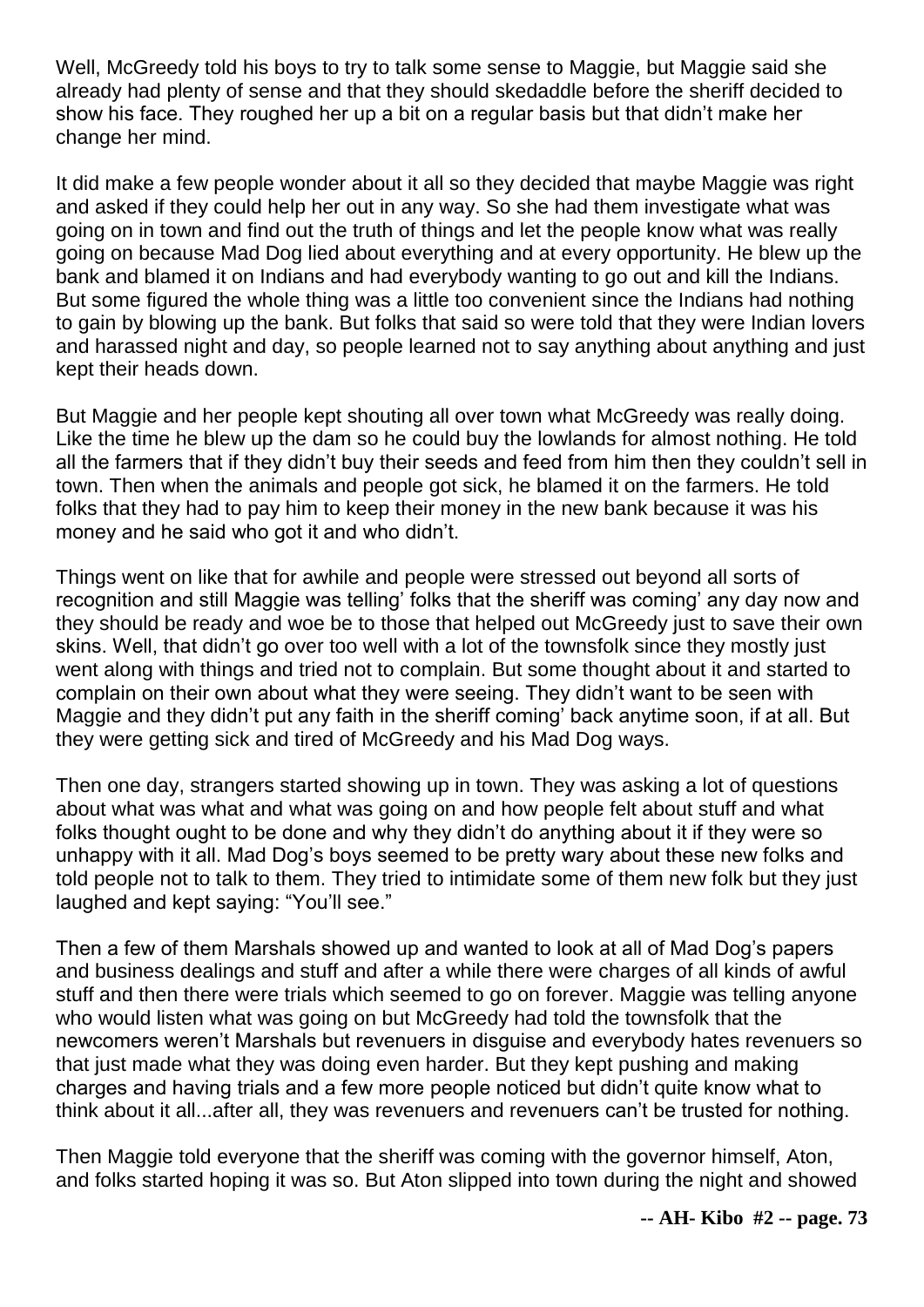up right in Mad Dog's bedroom. I hear that gave ol' McGreedy an awful fright! Aton told Mad Dog that he had a week to get out of town with all of his boys or they were going to have a showdown. Well, Mad Dog was no fool. He high tailed it out of town faster than you can say lickety-split and told his boys they should do the same. But his boys felt that they had nowhere to go and would rather fight it out. McGreedy told them good luck and left to go work out a deal with Aton that would keep him out of jail and away from the hangman's noose.

Now Mad Dog had a son who was worse than him in everyway because he was so stupid like. He was real partial to lording it over folks and saw no reason why he should quit, governor or no governor. He did his best to keep things going like he learned from his pa, but he just didn't have the sense to do it as good, so he decided to tell his boys to keep the folks in line by shooting anyone that got out of line. That worked for a few days but folks were getting mighty upset.

Aton slipped into lil' Mad Dog's bedroom and scared him half to death, too. He told him that he had three days to hightail it or there'd be a showdown. Junior thought the best of it and said that, rather than a big shootout where folks could get hurt, why not call the whole thing down to a friendly game of cards, no holds barred with all cards face up? He said that Aton could even use his own deck, as long as it wasn't marked. Aton said that it didn't matter since there was only one deck of cards to be found anywhere and they had been divvied out as tokens.

Seems that there was a token for every body in town, it was kind of like proof of life. All those tokens had been put on cards and that was the Old Man's deck. The Old Man, long ago, gave everybody their cards and told them that whoever they had enough faith and trust in to work for, that person would own and hold their card. He was figuring on getting every card back, one way or another, but was thinking it was best that people just gave their card to him of their own free will. He was only interested in the faith and trust. He let folks keep their power so they could do their jobs. Mad Dog wanted it all. Since folks could only work for whoever held their cards, them cards was pretty valuable.

So the deal was set for Saturday night. Lil' Mad Dog would show up with all the cards he had and Aton would come with all the cards he had. Junior felt that he had way more cards than Aton and that would keep the town for him. The only thing that could beat him was if Aton had both jokers. Those jokers were wild cards, trump cards, and one was as good as half the cards of the opponent of him that had it. To have both jokers and just one card in your hand would win any game.

But nobody had ever seen either one of those jokers since before anyone could remember and they was considered lost, so McGreedy Junior felt he had no worries at all.

Aton knew that one of the jokers was somewhere in town and he knew who had it but he couldn't just go up and ask for it and he couldn't just take it. All he could do was wait to see how things turned out. That was the black and white joker, the little joker. The big joker, or colored joker's location was a secret and he knew that secret. All he had to do was get the one who held the lost joker to give it to him and the game was won.

In the meantime, Maggie started telling people about the big game and how everything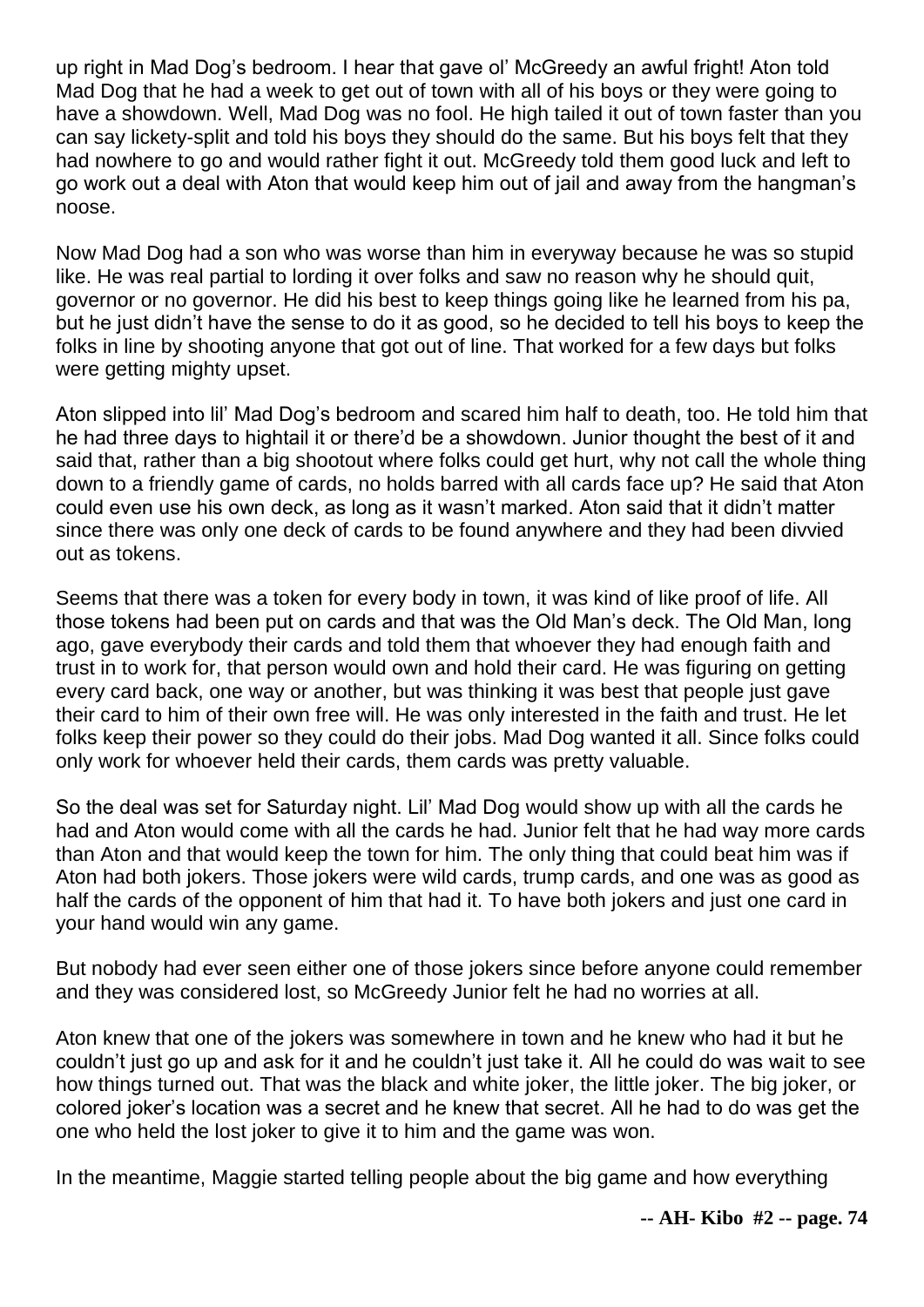depended on it and folks just couldn't wrap their heads around it. All the people that believed Maggie kept trying to talk to people about the sheriff and the governor and the Marshals and even the Old Man coming to town and some folks listened and some cussed them out and some got scared and some didn't care and all the while, lil' Mad Dog was having his boys go around town and just take any cards they found on anybody, whether they liked it or not. Most folks just gave up their cards without a fight, but some fought back and went looking around for Aton to give their cards to. Some found him and some went to Sophie to ask where he was and either found him then or left their cards with her to give to him.

Some gave their cards to Maggie, or tried to anyways, but she wouldn't hear of it. She said that if they wanted to give their cards to Aton then they should call out so he could find them. But juniors boys would try to beat on anyone who called out, so some were feeling a might fearful about that, while some didn't mind fighting about it at all. So Maggie told them to come to the game beforehand and give their cards to Aton when he showed up, just to be sure and some decided to do just that and they waited. But there was still no sign of the lil' joker.

About a day or two before the game, junior's boys were beating up on the town drunk. Seems he liked Maggie and had no problem telling people that she was right about things and then some. People called him crazy because they took his house away and he decided to live in a tree...when he was sober enough to climb up. But he would be up in that tree screaming out "ATON! ATON!", late at night and keeping folks up so they couldn't get to sleep. People laughed at him or just avoided him outright. He said he didn't want to work for none of them anyway, especially 'Dead Dog' as he liked to call lil' McGreedy. So junior had his boys beat him up whenever they had nothing better to do.

One night, while he was screaming for Aton, Aton climbed up the tree to sit with him and they talked and the drunk said he wanted to meet the Old Man, so Aton took him to meet the Old Man, over the ridge, and they talked and the drunk gave the Old Man his card and told him "Thank you, but maybe this would be better off in your hands." And it turned out to be the little joker. They both smiled to each other. The Old Man and Aton asked the drunk if he wanted anything and the drunk said they should run them varmints out of town....and he wanted his house back.

So Aton told him that as soon as he won the game, it would be so. "Well when is that gonna be?" Asked the drunk..."Some games seem to go on forever..."

Aton told him by the stroke of midnight it would be over. "All of it?" Asked the drunk. "All of it.", was the reply

The Old Man asked the drunk what he used to do before he was a drunk and the drunk said that he couldn't remember. The Old Man asked him if he wanted to work for him. "Doing what?" Asked the drunk. "Whatever I tell you." Said the Old Man. The drunk looked the Old Man square in the eye for a minute and smiled. "Yeah, you're a good one. I can do that, or I'll give it my best shot."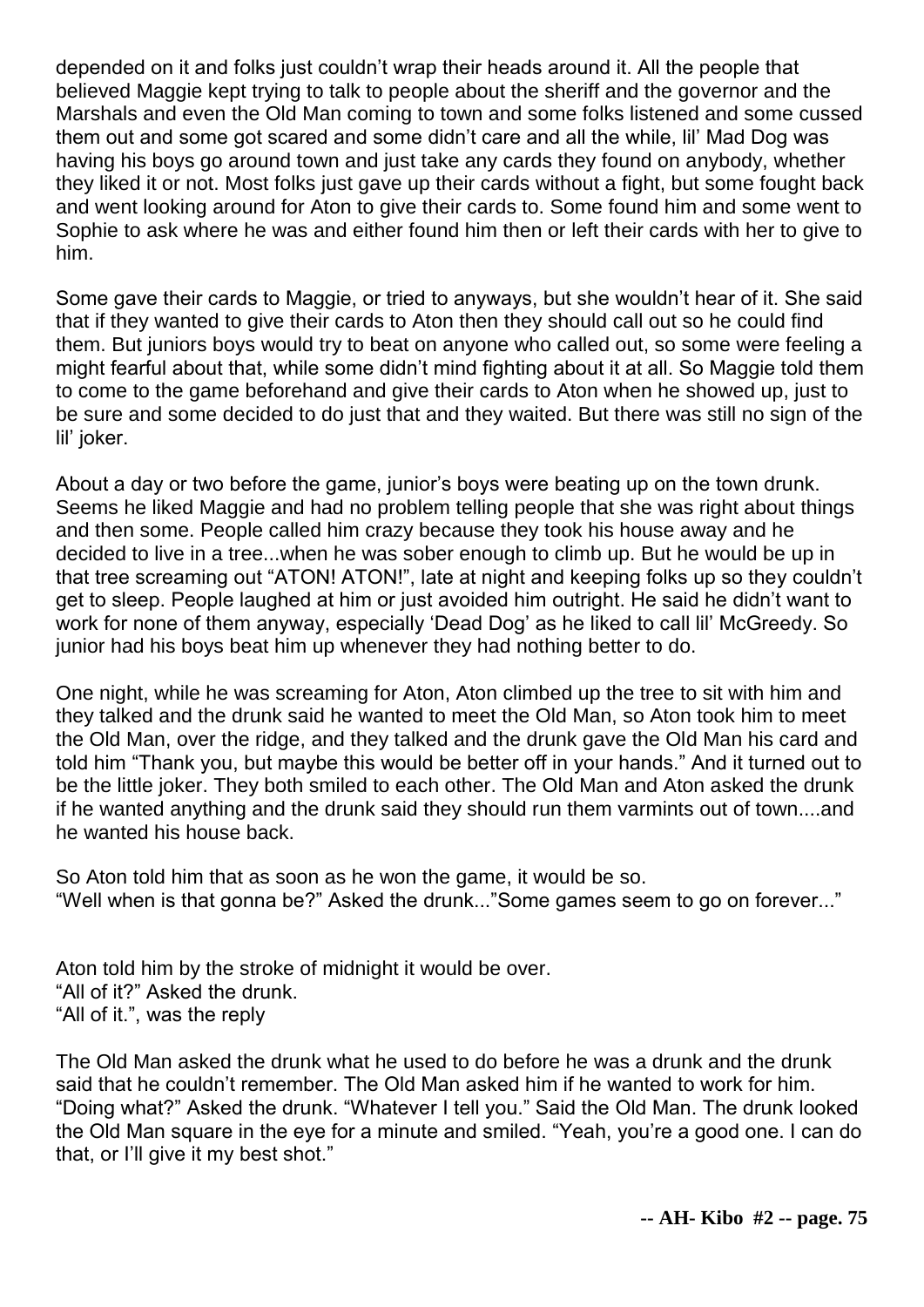The Old Man smiled and gave the card to Aton and told the drunk "You still do what I tell you, but you do what he tells you, too." The drunk replied "He looks about as good as you, I reckon. It's all the same to me."

The night of the game, lots of folks showed up but most of the townsfolk were fast asleep in their beds. Aton arrived at sundown, along with the sheriff, but lil' Mad Dog stalled and stalled until he couldn't stall anymore. His own men were starting to feel that he was scared to go and he was, but he wasn't going to let them know that. He told his boys to arm themselves to the teeth and when he won the game, they should kill everyone. Someone asked what they were supposed to do if he lost.

Junior turned a cold eye to him and shot him dead. "I ain't gonna lose." He said as he headed out the door. "But if I do....kill 'em all anyway."

Lil' McGreedy showed up at a quarter to midnight. The drunk had bet the preacher that the whole thing would be over by midnight, so he was mighty upset. "Hurry up and get on with it!" He velled. "I want my house back and i bet the preacher here that you were going down in flames, so hurry up and burn you no good varmint!"

McGreedy smiled at the drunk and snarled. "You ain't ever gonna see that house ever again, lover boy, one way or another."

Before the drunk could throw a cuss back, Aton smiled and said: "Are we gonna play or would you two like to dance?"

McGreedy shot him the evil eye and snarled. "Let's get on with it then! I'm gonna send you and them damn revenuers packing!"

"Them ain't revenuers, Junior." Aton said, smiling. 'They're my accountants and they can account for everything you've done since before you were born. Every mean kick in your mama's belly is on record. So is everything you've done to these good folks here and I means to set things straight once and for all. Now sit your fat ass down and lay out your hand so we can get this over with. Time's a wastin'."

Well, lil' Mad Dog did just that. He laid out so many cards there was hardly room for them all! He smiled and reared back in his chair, laughing: "No way can you beat that! I got more cards than anybody and I know it!"

Aton just smirked and laid his cards on the table. They were way less than what Junior had. Junior smiled and laughed even harder. "Well I guess you and your boys will be heading out now, I reckon. Thanks for visiting and don't let the saloon door hit you in the ass on the way out."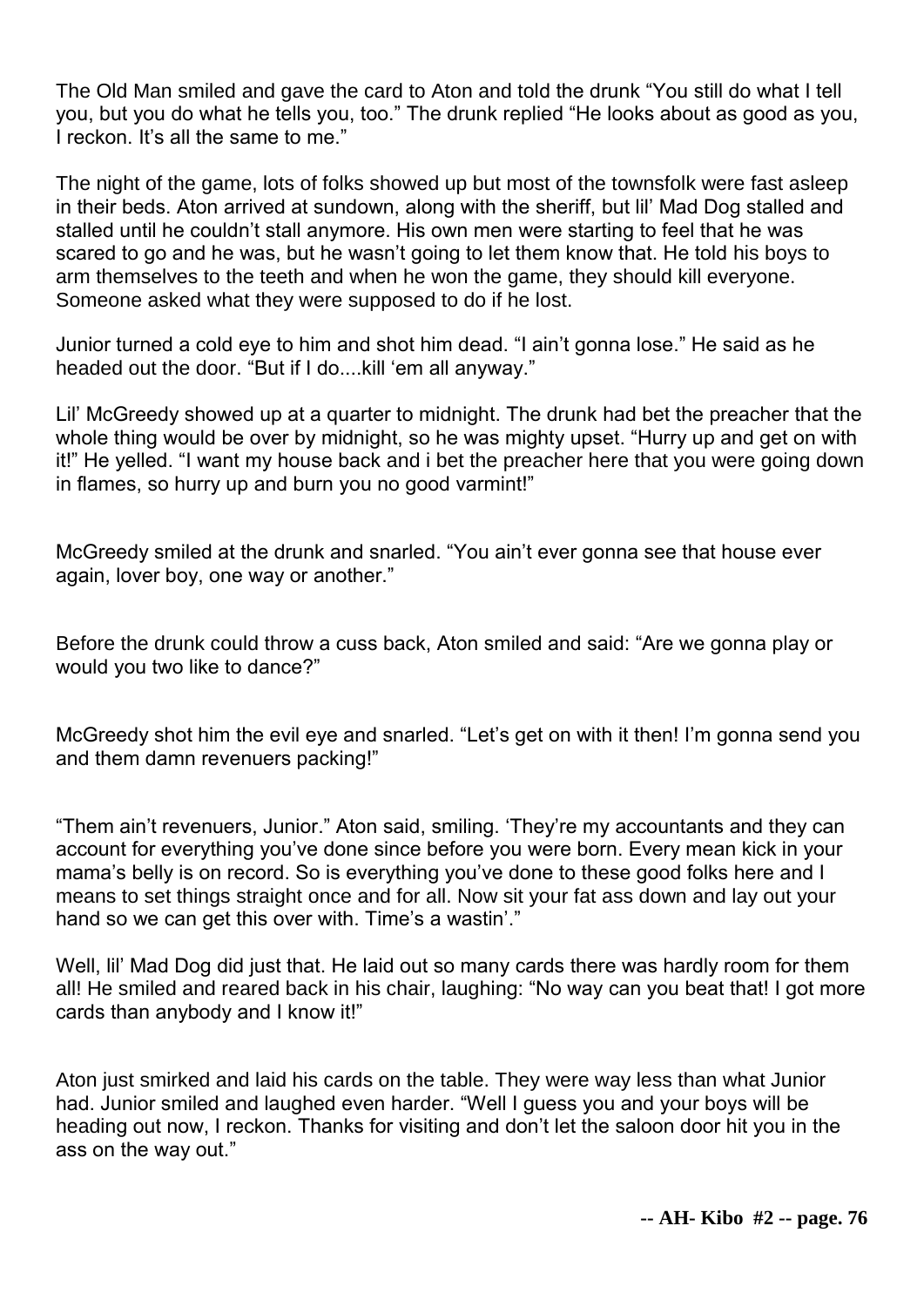Aton reached into his chest pocket and threw one more card on the table. It was the little joker. A gasp went out from everyone in the room. It was the first time any of them had ever seen a joker. Even McGreedy stared at it with his mouth open in shock and awe. But he collected himself and decided to light a cigar. "Well," He said, blowing smoke in Aton's face. "You and I both know that ain't enough to beat me." He said, blowing smoke in Aton's face. "I just got too many cards for you and since you don't have the big joker, I guess this game is aaaaallllll mine."

"Then maybe this will help." Said a voice from the back of the room. It was the Old Man, who had snuck in quietly through the back door. The Old Man pulled out a card from his chest pocket and flung it clear across the room to land on the table next to the lil' joker, but it landed face down, just as the clock started to chime the midnight hour.

There was a silence in the room from all attending, so thick you couldn't shoot a bullet through it. All that could be heard was the tolling of the bells of the clock, counting down to the twelfth and final ring.

―DAGNABIT!!!‖ Screamed the drunk.

"You hush now, Ben." Said the Old Man quietly. "You're still getting your house back."

"But I lost a bet with this dang uppity preacher!"

―Oh, I don't think the good reverend's gonna hold you to it. In a moment he's gonna have enough problems of his own to consider."

The preacher gulped.

Mad Dog stared at the card as beads of sweat started to creep out of his skin and slide down his face to land upon the table.

"N-Now, Old Man", He stammered, "You ain't got no cause to get mixed up in all this. This is all between me and him. Plus I've got me some unfinished business with that magic act sheriff of yours. Besides, that card didn't even come from here. I got everybody's card that he ain't got. There's nobody left. I knew that damn drunk gave you his card, but i didn't think it was a trump card like that. We kept beating' him up but could never find where he hid it. Should've just killed him when I had the chance, but who gives a hang about a crazy ol' drunk living in a tree?

There's no way this card is the other joker. You're just bluffing and I don't take kindly to bluffs. Besides, unless that card came from somebody in town, that's cheating and I don't take kindly to cheaters in my town. Maybe you all should just pack up and leave now, while vou still can."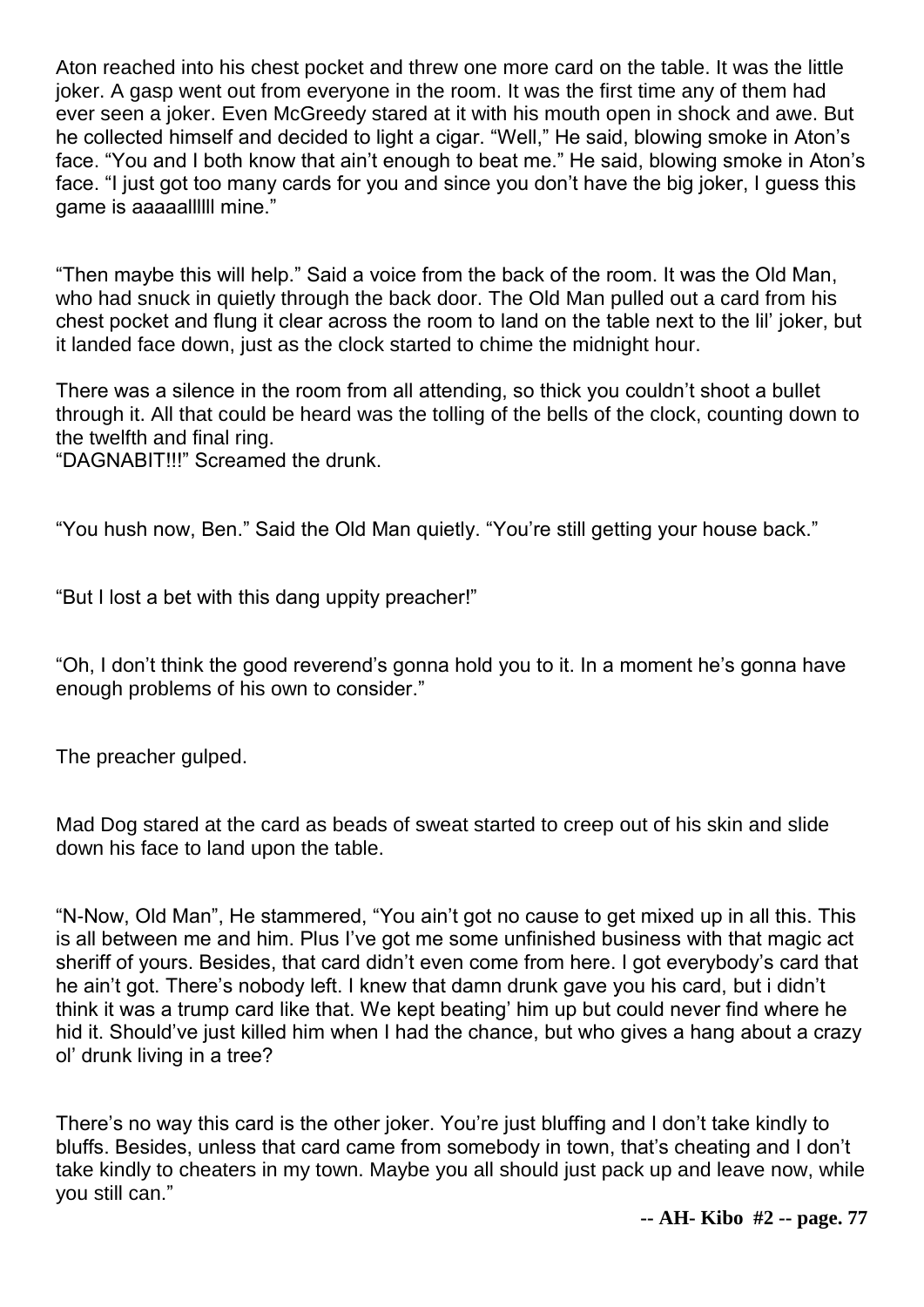The Old Man just laughed and walked up to the table.

"You're playing my boy. You go up against my son, you go up against me. Any decent and good father would tell you that...OOOH, that's right, your daddy done gone and hightailed it out of town leaving you high and dry. Tsk, tsk, that's a shame. I can assure you that that is my boys' card and it did come from here. Now...you can take my word for that or you can just ask everyone here who's card that is. I'm sure they're still around here somewhere...."

"WHOSE CARD IS THIS!?" Screamed Junior. "What no good, ungrateful, good for nothing, soon to be dead piece of crap, gave that card to Him!?"

"That's my card, you no good, good for nothing snake!"

It was Annie.

Annie ran the saloon. She was beautiful and sweet and McGreedy always wanted to have her. She never liked him, though. Nope, not one bit.

"A-Annie..." Stammered McGreedy. "I always loved you, you know that. I gave you everything. Hasn't this place been good to you? Haven't I been good to you? How could vou betray me like this?"

"Betray you?' Annie laughed. This used to be a great place, a wonderful place, a respectable place. You turned my girls into whores and my hotel into a whorehouse. You turned my parlor into a bar, filled with bad liquor. You turned my library into a gambling house and YOU BEAT UP MY HUSBAND SO BADLY THAT HE PLUM FORGOT WHO HE WAS AND TURNED HIM INTO THE TOWN DRUNK! YOU TOOK OUR HOUSE AND I WANT IT AND HIM BACK!!!"

"Annie, how could you love a man like that over me? He was just a stinkin' piano player! He made his living making up stories for folks to listen to. What kind of life was that for someone like you? I would've given you everything!"

"You had nothing I wanted! You want to know why I love him so much? Go ahead, turn that card over! You'll see!"

Mad Dog just stared at the card, mumbling to himself..."No, it couldn't be. It can't be. Not her. Why didn't I see it? I didn't know. Nobody told me.........How could I have been so blind?‖

**-- AH- Kibo #2 -- page. 78**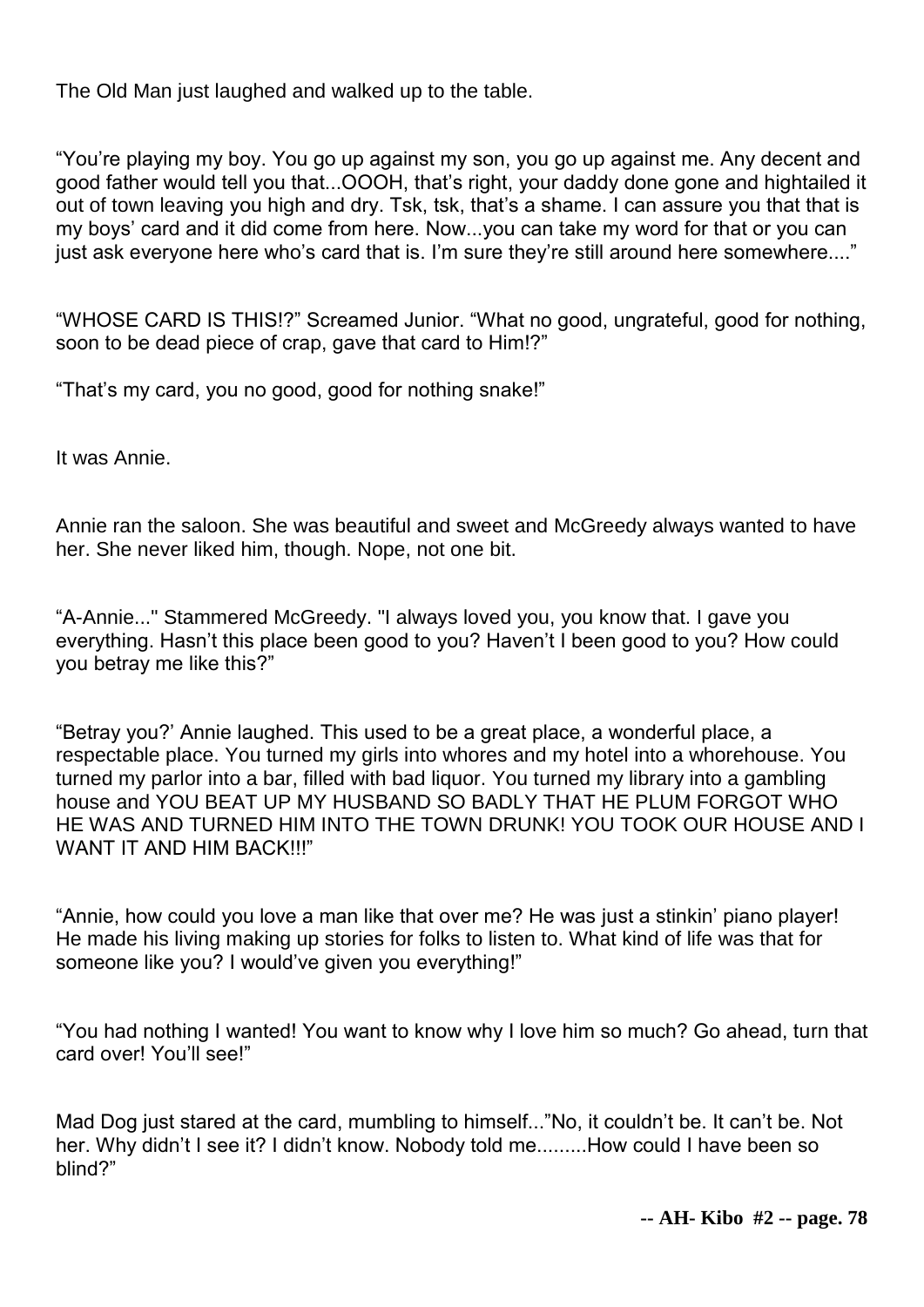The Old Man put a hand on Aton's shoulder. "Go ahead son, show him what the truth of the matter is."

Aton reached out and flipped over the card. Sure enough, it was the big Joker, the trump of colors.

Junior let out a long mournful scream and reached for his gun. His boys did the same. The next thing they knew, they were surrounded by so many clicking guns aimed right at their heads that they couldn't count them all. It was the sheriff, the Marshals, the accountants and most of the townsfolk that were in the saloon. You didn't really notice most of them before that, unless you knew they were there. Even now, folks talk about how they just kind of magically appeared.

Aton smiled at McGreedy. "Well, you know what comes now, I reckon." "I reckon." Snarled Junior

"Ah well" Said the Old Man.

Mad Dog just stared a moment in disbelief. He slowly raised himself up out of his chair and just stood there with a sort of blank look on his face.

"Might as well say it." Said Aton, smiling. "You know the rules."

McGreedy gritted his teeth as the words he knew he had to say started to form in his throat, reluctantly moving towards recognition through his still tight lips..."So be it." The words finally came out and it was all over.

The sheriff went to put the cuffs on Junior, but at the last moment, Mad Dog stayed true to his low down, conniving self and went for his gun instead.

That's when all hell broke loose. Aton, Mad Dog and the sheriff went at it left and right and toe to toe and head to head, spilling out of the saloon and into the streets. Aton would slam Junior's face with his fist, knocking him back into the waiting fist of the sheriff, who slammed him right back. Junior's boys had their hands full with the Marshals and accountants. The townspeople on the winning side knew full well who the townsfolk on the losing side were and they went at it with full force. Maggie and her people went and let Sophie out of jail and locked up whoever was thrown their way during the battle.

Annie threw a rifle to Ben as well as a great big hug and a kiss. That seemed to lift the fog right off of him and he remembered everything. He ran up to the roof to take shots at anybody that tried to sneak up behind Aton or the sheriff or Maggie or Sophie or Annie, who was out there with her girls getting some big payback. The Old Man just went behind the bar and poured himself a drink of the good stuff while he watched and waited for the inevitable outcome. Yes, it was quite a night!

**-- AH- Kibo #2 -- page. 79**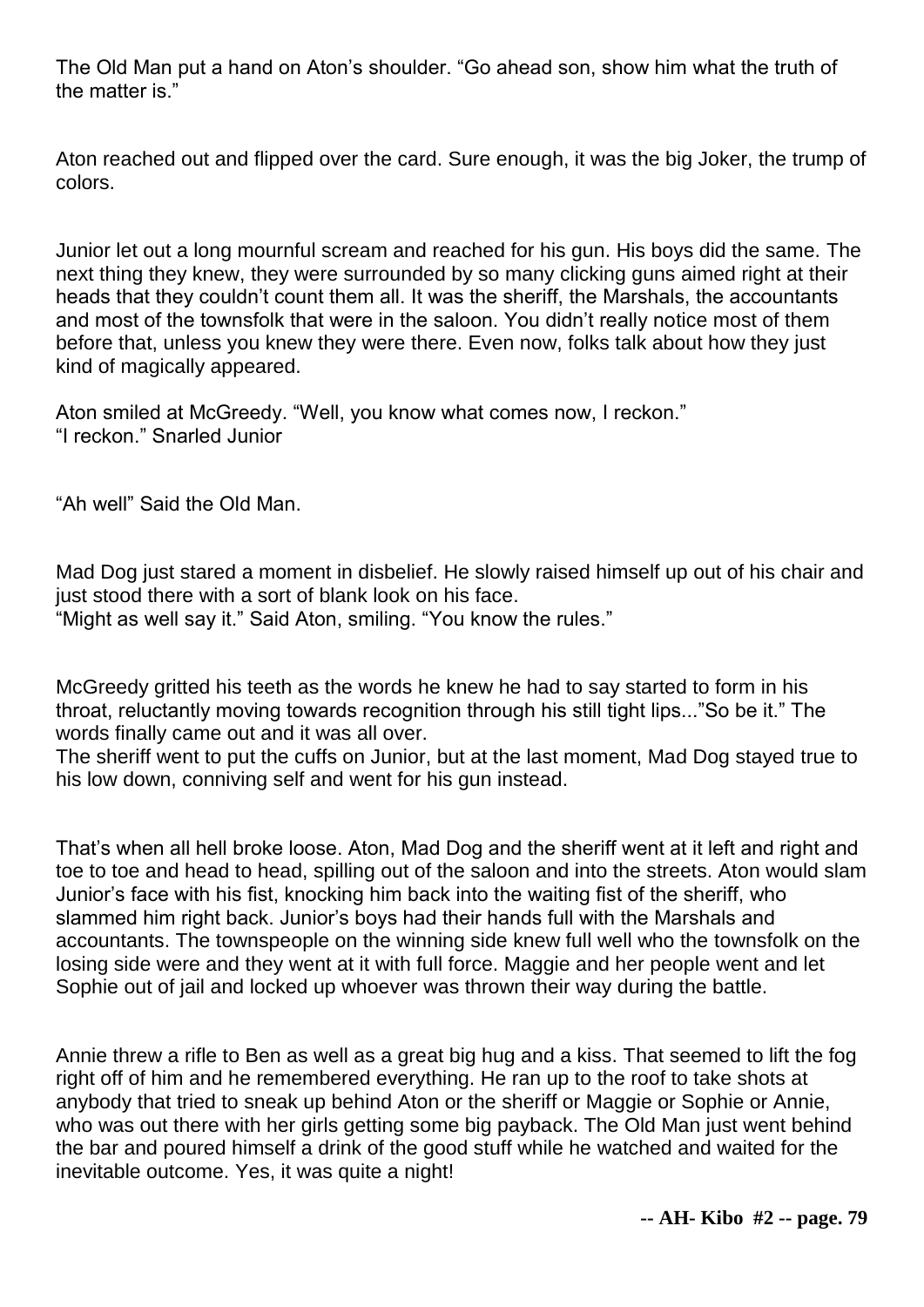By the time the sun started to rise, it was over.

McGreedy was pretty banged up, bruised, bloody, broken and handcuffed around a tree. He kept screaming that he was right and it was his right to be in charge and they better kill him because he was gonna be back and give everybody what for....They never could get him to see reason...so they hung him from that very tree. It was a shame that he left us no choice in the matter. In fact he downright insisted upon it.....

Most of his boys lived through the long night. They ended up in jail or tied up out back. The hard-sleeping townsfolk woke up to find that everything had changed overnight and they had a hard time believing what they was told had happened. The ones that helped Mad Dog the most willingly, knowing what they were doing to folks, got put in jail with the rest. Some folks left town. Some folks got run out of town. Some folks stayed to help rebuild and build the town up... some folks got hung and some went to jail for a spell or two, depending. But Maggie and her folks were feeling pretty good about the whole thing and had a big shindig to celebrate the fact that the evil thug varmints were finally gone for good!

In the end, Urindel became a model town, a paradise of sorts. The saloon went back to being a hotel and restaurant. They added a stage for plays and concerts and stuff. Ben and Annie got their house back and lived happily ever after. Sophie and the sheriff got hitched. Folks were glad to see the sheriff again and have Sophie back as mayor. Maggie and her folks went to work for the mayor to help plan the town expansion. Once again, life was good and there was enough for all.

Everyone had work and food and shelter and good times was abundant. Aton turned the sheriff's office into a Marshal's office so the sheriff now had both jobs but they was really the same job but folks felt more secure about everything being that way. We gave the bank to Aton and his accountants and now it's a bank and a branch office for the governor.

The Old Man has a special room at the hotel that's just for him to stay in whenever he's in town. He has all of his cards back in one deck again. Guess he'll divvy them out again one day but we're all free now and the power of our tokens has been given back to us that live here so we're not attached to cards no more, so we don't have to play if we don't want to. Them that want to play can ask for new cards and go out into the great wide world to seek their fortune. There are still other places where there are other Mad Dogs to contend with, but those days are over for Urindel, in fact, we're thinking of changing the name of the place........how does Gaia sound?

Good Night Good People All Good Blessings Be Upon You! May the Dawn Find You Awake and Ready To Seize The New Day! PAPA/CM/ESU/Uncle Kibo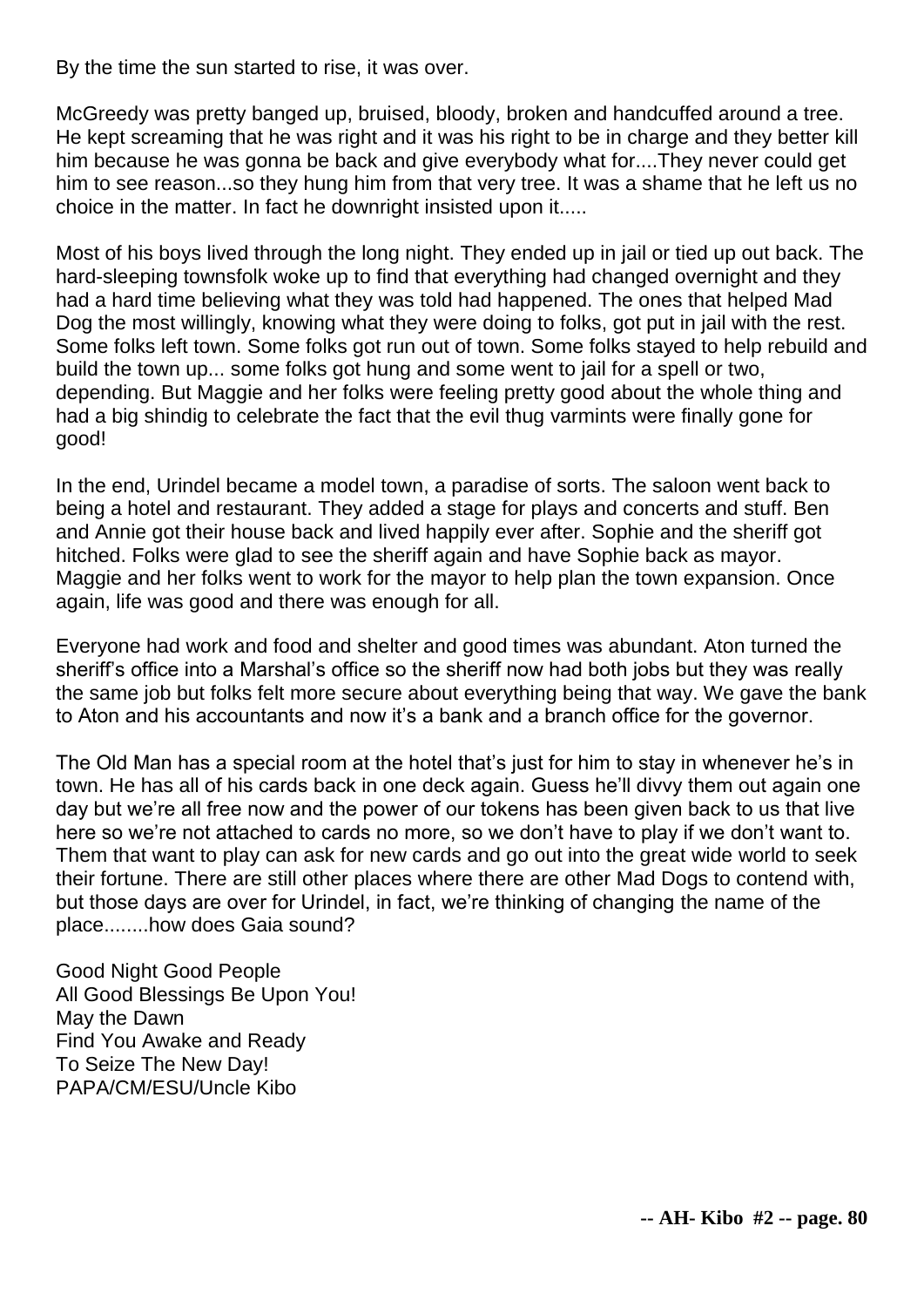## What is Perfection

### **By Emmanuel and CM/Aton thru Kibo**

**# 41 Jan 28, 2011**

**What is Perfection? Introducing Emmanuel, the Union of Days, CM's elder brother.**  (Candace: I placed some teaching about Emmanuel at the end from the UB)

CM: WE have come here today to sit with you and talk and ask that you write it all down, as far as possible. The excursion to the treehouse was a party for some and an experience for many. Some of you found yourselves in meetings and planning sessions and some were taken aside and offerred choices to decide upon then and there and some to consider for later. There are those that remember not a thing and it is for good reason that such a thing is so and is mostly for your protection as such knowledge and experiences should not be revealed as of yet and WE ask all of you to consider that you are all preparing for a future time where such knowledge will be more useful and thus, revealed as evidence at that time.

There are those of you that would not be able to wait until the proper time to reveal all to all without considering the full consequences of your actions in this sense. But your places are assured and each of you has been measured and gifts have been given which will open themselves at the proper time for each of you that you may know for a surety that there is a place for you and you are standing in it as you serve the ONE WILL.

WE have with Us today, Emmanuel of Nebadon, Divine Counsel of Havona in Nebadon who would like to have His say here and now.

E: Thank you, dearest Aton. I have watched with great interest, as have We all, the events and experiences that have been and are ongoing towards the fulfillment of this Grand Plan of Yours for Your universe. I have come personally, not just to see, but to place the Blessing of all Havona as a kiss and a seal upon this, most glorious endeavor. I will be here for awhile, helping to keep all records straight and true down to the tiniest of details for all involved and concerned. As this is a period of adjudication, the accuracy of all recorded experiences are greatly enhanced to reflect the importance of these times that it all may stand as a witness and testimony to the ONE WILL OF THE ONE SOURCE TO SERVE HIS CREATION AS WELL AS TO HAVE IT SERVE HIM.

So it is at this time that I ask you to ponder a question:

What is perfection?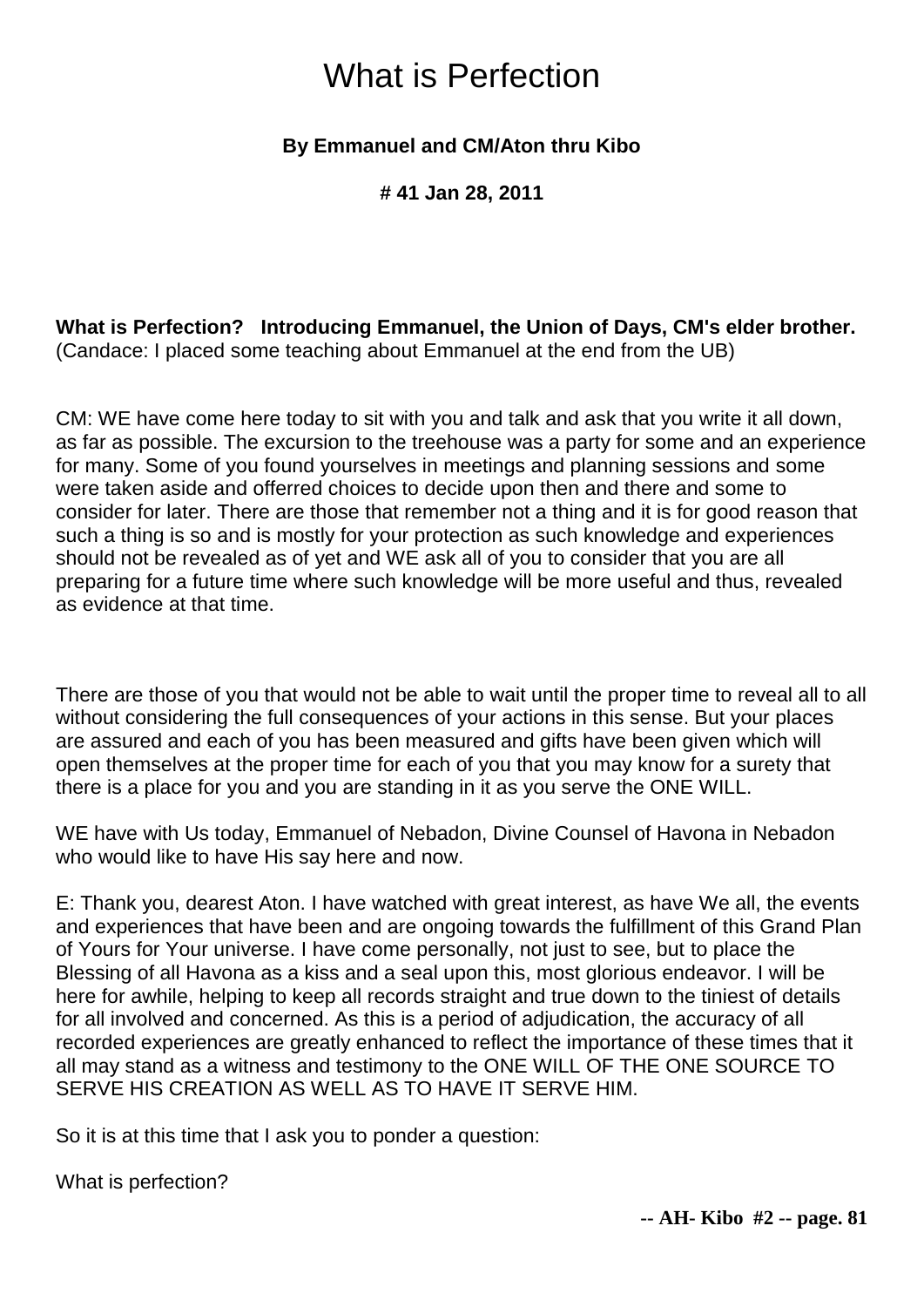What is it to be perfect? What is a perfect life? What is it that you consider to be perfect?

The human cannot fathom perfection. Nothing that is imperfect can truly grasp what it is to be perfect for a perfect thing is a forever thing. A perfect moment would exist always and forever. For something to be perfect, it cannot decay or lessen. It is, always and forever, what it is, which is perfect.

Yet, The Perfect One extends itself to teach you all what it is, what it means to be perfect. To be perfect is to be perfect in all things to the point of perfection that makes it all one, perfect thing. The Perfect One created all things to be perfect. It made life to be perfect that It may love it in it's perfection and life, in its perfection may love It in Its perfection. Life is the perfect bride for the perfect groom.

Life is perfect and you are part of that perfection even as you are imperfect becoming perfect. It is your goal. It is your destiny for The Perfect One has made it so in Its Perfect Will.

What is it to be perfect?

Is it to have no needs?

What can the Perfect One ever want? What can perfection desire?

The Perfect One has one desire. To share Its perfection. The Perfect One Lives! The Perfect One desires to share Its perfection and live in light with Its perfect love = LIFE!

All of life is a living thing that is perfect. You are all experiencing the making, the becoming of that perfection. What is actually an instant, is an eternal moment and is also the time/space becoming/evolution/experience of that instant and eternal moment and that moment is perfection.

The human mind cannot grasp this in it's fullest measure and so it uses analogy and metaphor and signs and symbols to grasp at the straws of understanding that are available to it in its present form.

So We are asking you today to consider what you think/feel/*be=live* is the perfect life. What is your ideal of a perfect life, for you? Consider yourself as God on Earth. Each of you is an aspect of The One. You are gods in the making. You are living the life of God on Earth. Yet you feel that your lives are....?

Some think they have perfect lives? Some are content with what they have and some are never happy. Each of you has their own set of individual circumstances that applies to every aspect of your being; spiritually, soulfully, mentally, emotionally and physically. Each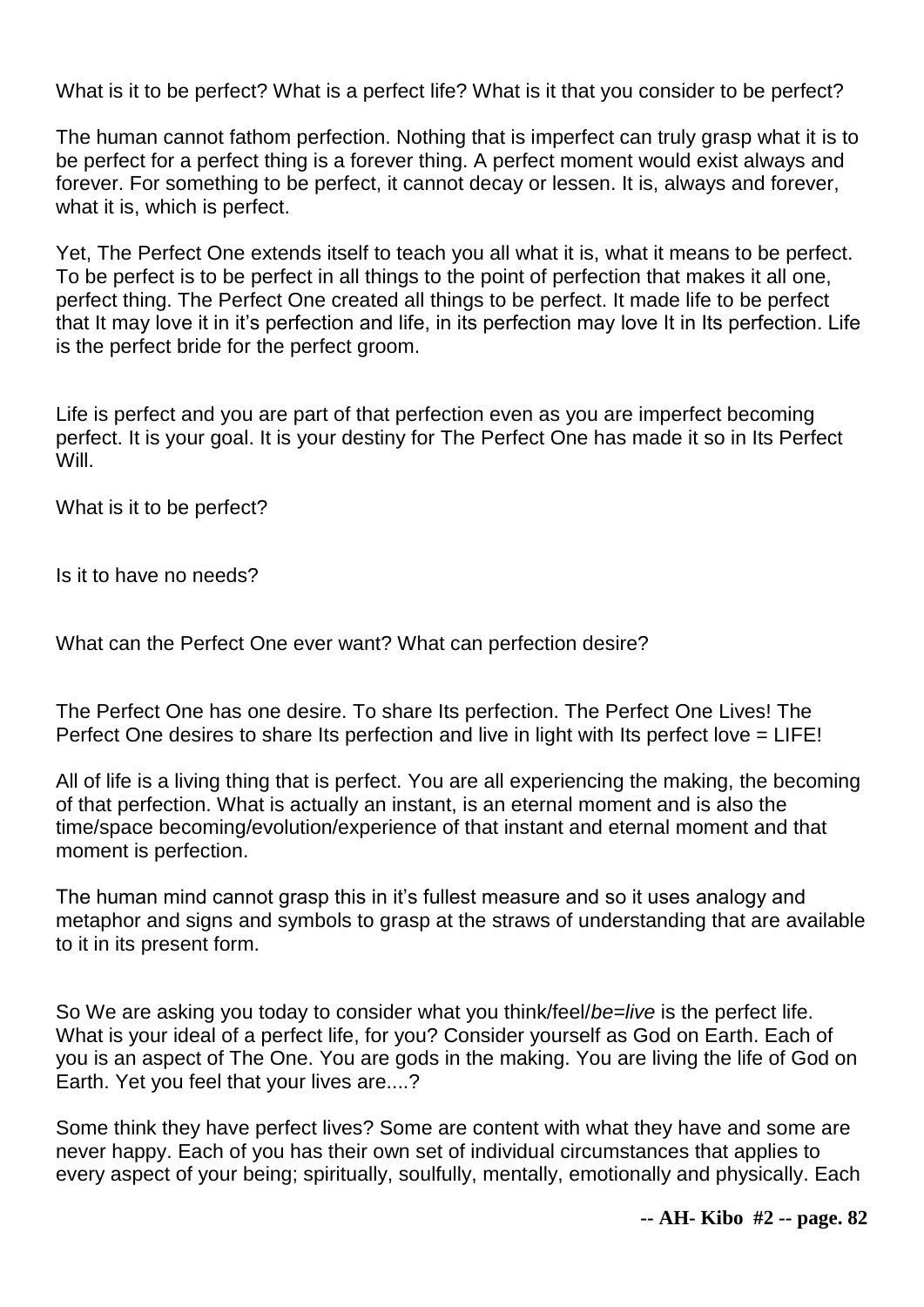of you has a unique idea of what the perfect life would be for you if you could only have it. But is what you consider to be perfect, really, actually and truly perfect?

What does perfect mean to you? Is it lots of money and no debts? Where do you live and in what?

Who is with you, is anyone? How perfect are they in your little scenario?

Please to develop as many details as you can about every and any little thing. Leave no aspect of your perfect life untouched, even as to textures and colors and sounds. Consider the environment, the plants, the weather, clothing, pets, family and friends and neighbors....Do you have a job? A perfect job or is no job at all perfect for you? Please develop the details and dynamics of every little thing you can possible imagine in your perfect life.

Now...consider God, THE PERFECT ONE. What do you think His perfect life is?

Please consider as much as you can of this....

Now:

Are you in God's perfect life?

Is He in yours?

I leave you with this for now...

I AM ONE

The Blessings of Havona are upon the seal of this event as it hurdles towards completion.

K: That's all for now. There will be more, but this comes first.......love and light to you all In The One I AM I AM I.

Candace: Ok, on seeing this piece, I remember who this is, and it's NOT Sananda Immanuel Esu Kumara, which has caused misunderstanding in some readers of this material and the UB. I have copied my posts from the forum below to make my life a bit easier.

**-- AH- Kibo #2 -- page. 83**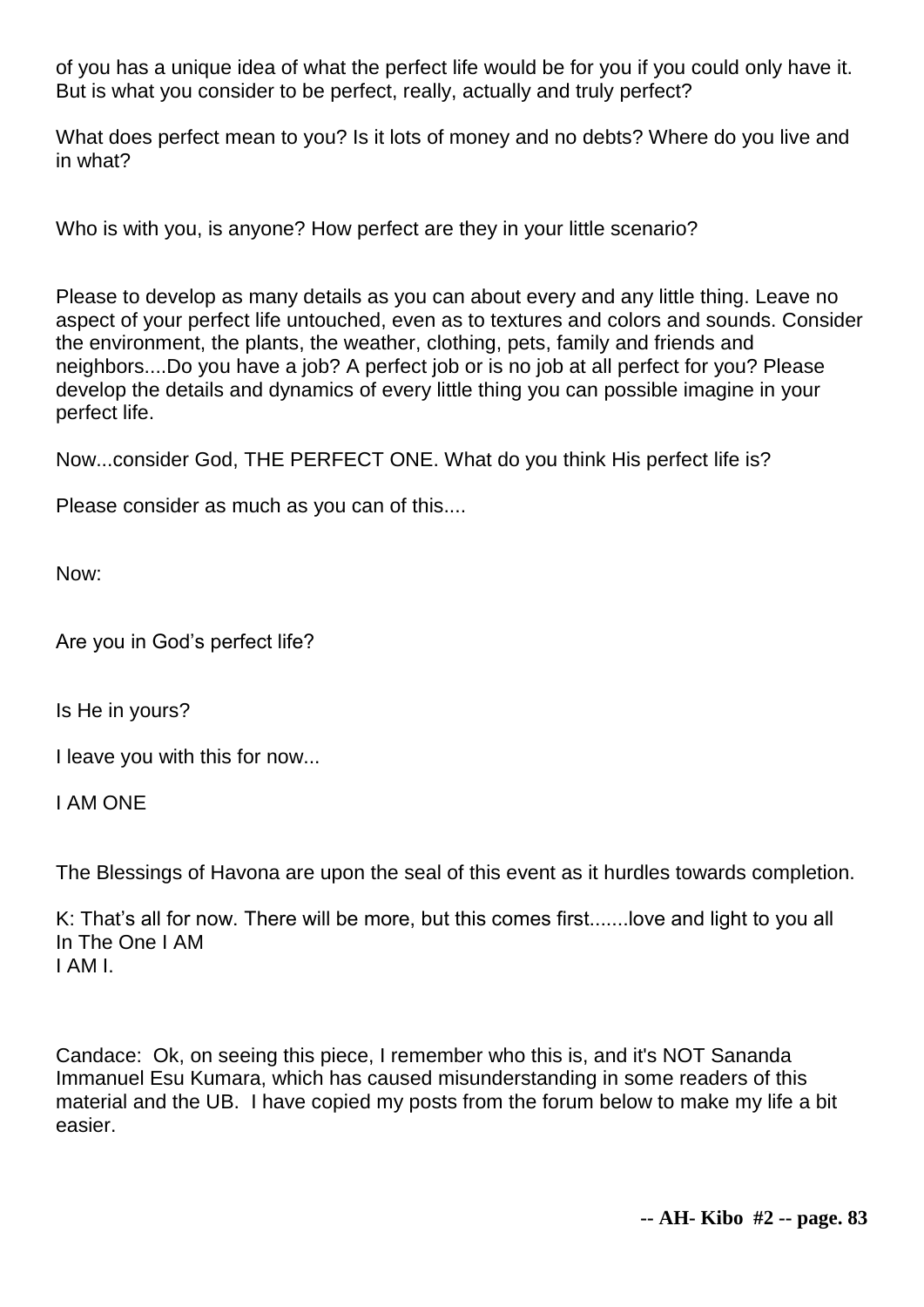C: If my memory serves, this Immanuel (UB spelling I think) sat in Michael's chair, while he was absent Salvington, being here at that time, (2000 years ago) and maybe pitching in again, for all I know. I will edit this post after I do my research.

YEP correct, you can read it on pages 1324-1330. To long to post here. paper 120. While I have it in my lap I should post also to the UB thread on GLP. ( www.urantia.org)

Here's a short paragraph however on page 1324.

*Having determined the time of his final bestowal and having selected the planet whereon this extraordinary event would take place, Michael held the usual prebestowal conference with Gabriel and then presented himself before his elder brother and Paradise counselor, Immanuel. All powers of universe administration which had not previously been conferred upon Gabriel, Michael now assigned to the custody of Immanuel. And just before Michael's departure for the Urantia incarnation, Immanuel, in accepting the custody of the universe during the time of the Urantia bestowal, proceeded to impart the bestowal counsel which would serve as the incarnation guide for Michael when he would presently grow up on Urantia as a mortal of the realm.*

C: I think Emmanuel (Immanuel in the UB, is a Union of Days, still researching.

OK Yes, and the basic description is in paper 18 page 212-13

## **6. The Unions of Days**

 $(212.3)$   $^{18.6.1}$  The Trinity personalities of the order of "Days" do not function in an administrative capacity below the level of the superuniverse governments. In the evolving local universes they act only as counselors and advisers. The Unions of Days are a group of liaison personalities accredited by the Paradise Trinity to the dual rulers of the local universes. Each organized and inhabited local universe has assigned to it one of these Paradise counselors, who acts as the representative of the Trinity, and in some respects, of the Universal Father, to the local creation.

 $(212.4)$  <sup>18:6.2</sup> There are seven hundred thousand of these beings in existence, though they have not all been commissioned. The reserve corps of the Unions of Days functions on Paradise as the Supreme Council of Universe Adjustments. (700,000 because there are 700,000 universes projected for the current grand creation, not including those creations forming in "outer space." -Candace)

 $(212.5)$  <sup>18:6.3</sup> In a special manner these Trinity observers co-ordinate the administrative activities of all branches of the universal government, from those of the local universes up through the sector governments to those of the superuniverse, hence their name *— Unions* of Days. They make a threefold report to their superiors: They report pertinent data of a physical and semi-intellectual nature to the Recents of Days of their minor sector; they report intellectual and quasi-spiritual happenings to the Perfections of Days of their major sector; they report spiritual and semiparadisiacal matters to the Ancients of Days at the capital of their superuniverse.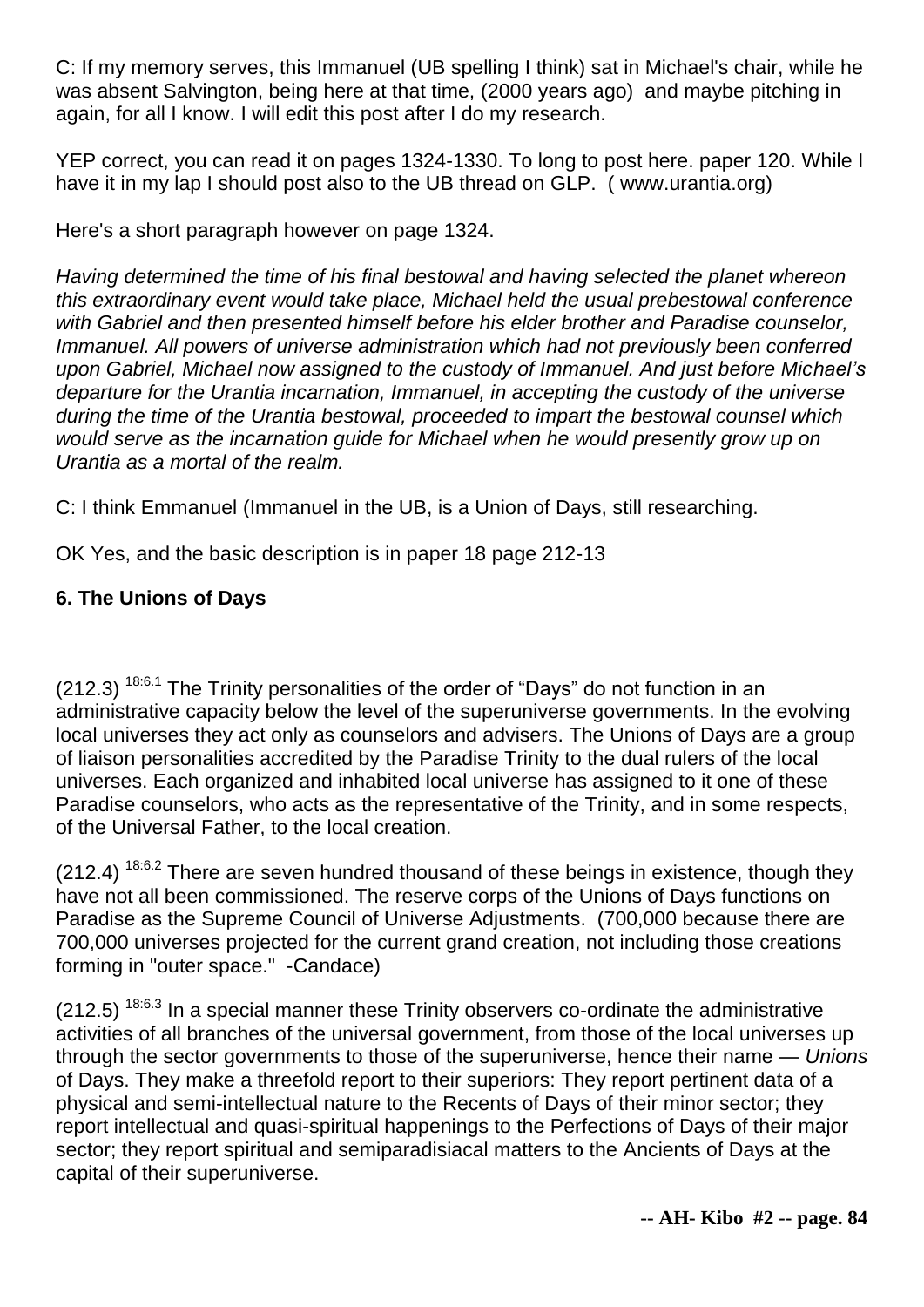$(212.6)$  <sup>18:6.4</sup> Since they are Trinity-origin beings, all of the Paradise circuits are available to them for intercommunication, and thus are they always in touch with each other and with all other required personalities up to the supreme councils of Paradise.

(212.7)  $18:6.5$  A Union of Days is not organically connected with the government of the local universe of his assignment. Aside from his duties as an observer, he acts only at the request of the local authorities. He is an ex officio member of all primary councils and all important conclaves of the local creation, but he does not participate in the technical consideration of administrative problems.

 $(213.1)$  <sup>18:6.6</sup> When a local universe is settled in light and life, its glorified beings associate freely with the Union of Days, who then functions in an enlarged capacity in such a realm of evolutionary perfection. But he is still primarily a Trinity ambassador and Paradise counselor.

(213.2) 18:6.7 **A local universe is directly ruled by a divine Son of dual Deity origin, but he has constantly by his side a Paradise brother, a Trinity-origin personality. In the event of the temporary absence of a Creator Son from the headquarters of his local universe, the acting rulers are largely guided in their major decisions by the counsel of their Union of Days.**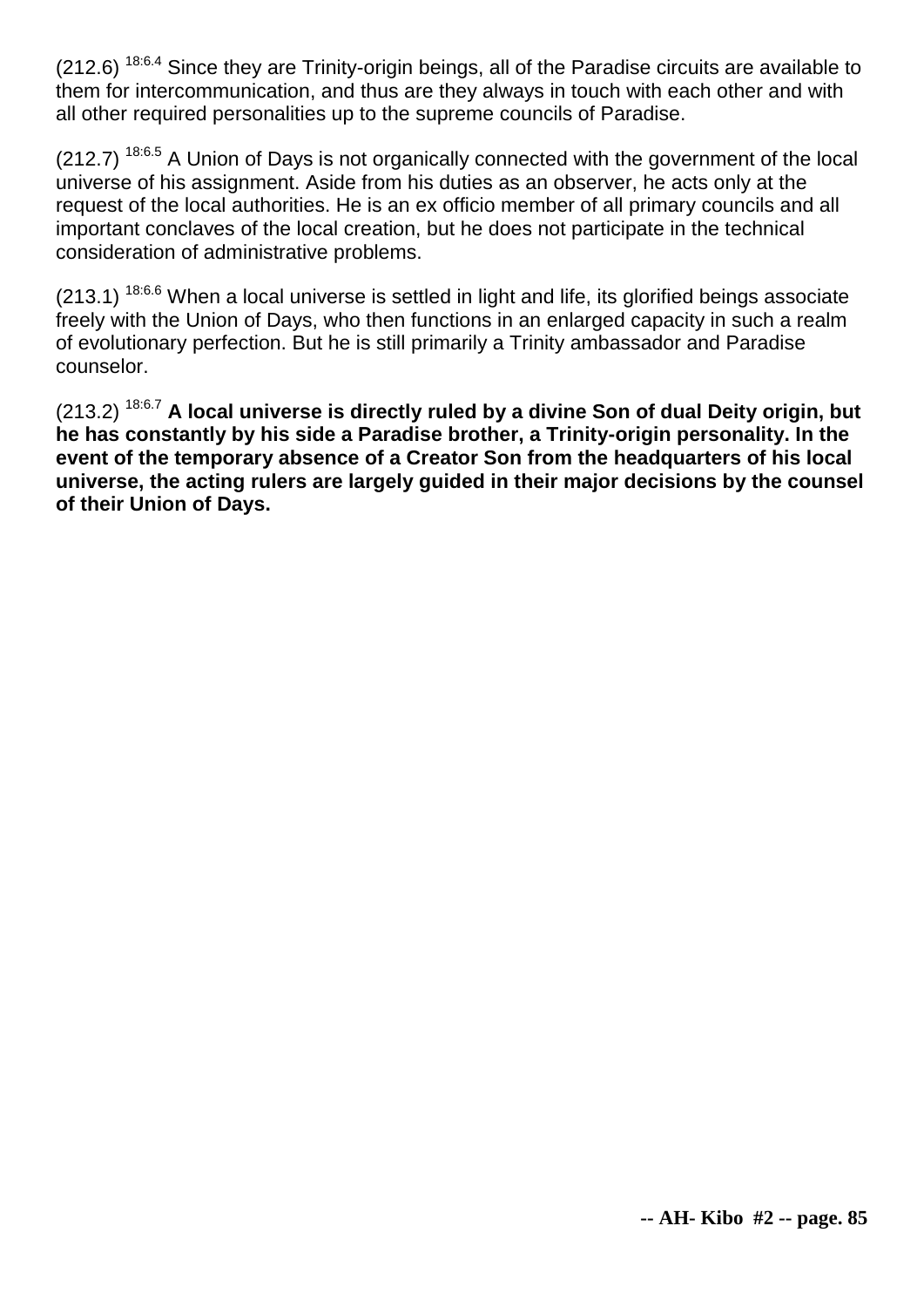# Introducing One Without Name and Number

### **By One Without Name and Number, thru Kibo**

**# 42 Feb 13, 2011** 

#### **02122011**

[i was expecting a session with Emmanuel and they gave me this instead...I Am very glad to have finally met one of these personalities....wow.....so...thanks! = kibo]

And so it has come to this. WE are closing this chapter of the story of Urantia. Life is, after all, a never-ending story of stories. This is not the end. This is simply the end of one chapter and the beginning of the next. This is the time to consider the story of your own life and how you would like to close this particular chapter. You are co=creators of your lives and so have the right to work with your higher selves in their being of the character that is what you are. This is the time for you to speak up and say what it is that you need and want to happen in the story that is your life. So often We hear you say that you would like a word with your script writers in the great drama of life. Well, now is the time. This is your best chance of creating your happy ending to this chapter and the great beginning to the next.

Within the framework of what must be, by Holy Will, there is room for you to progress, to resolve the issues that have been holding you back from the perfection you seek to manifest. It is left up to you to decide the direction that you will take in the continuation of your respective, individual journeys. Your desires and concerns will speak for themselves as you strive to define your place in the great event that is upon you. So many of you are still so concerned with the material, physical state of being by which you define yourself. Too often your spiritual concerns are outweighed, if not wholly hidden away and ignored, by your desire to hold wealth and power, fear and respect for your status in the failing system of things on this world.

#### So be it.

It is up to you to prove where you stand as to your status with and towards all things. But know that the world is indeed, changing. There is a wave of consciousness that comes like a tsunami, that will take those that have succeeded in letting go of the dregs, the weeds, the trash that is firmly attached to the bottom of the great ocean of life, those that have let go and have allowed the currents to sweep them away in the great flow of life. Those that have learned to swim and navigate through these currents so that they are not so

**-- AH- Kibo #2 -- page. 86**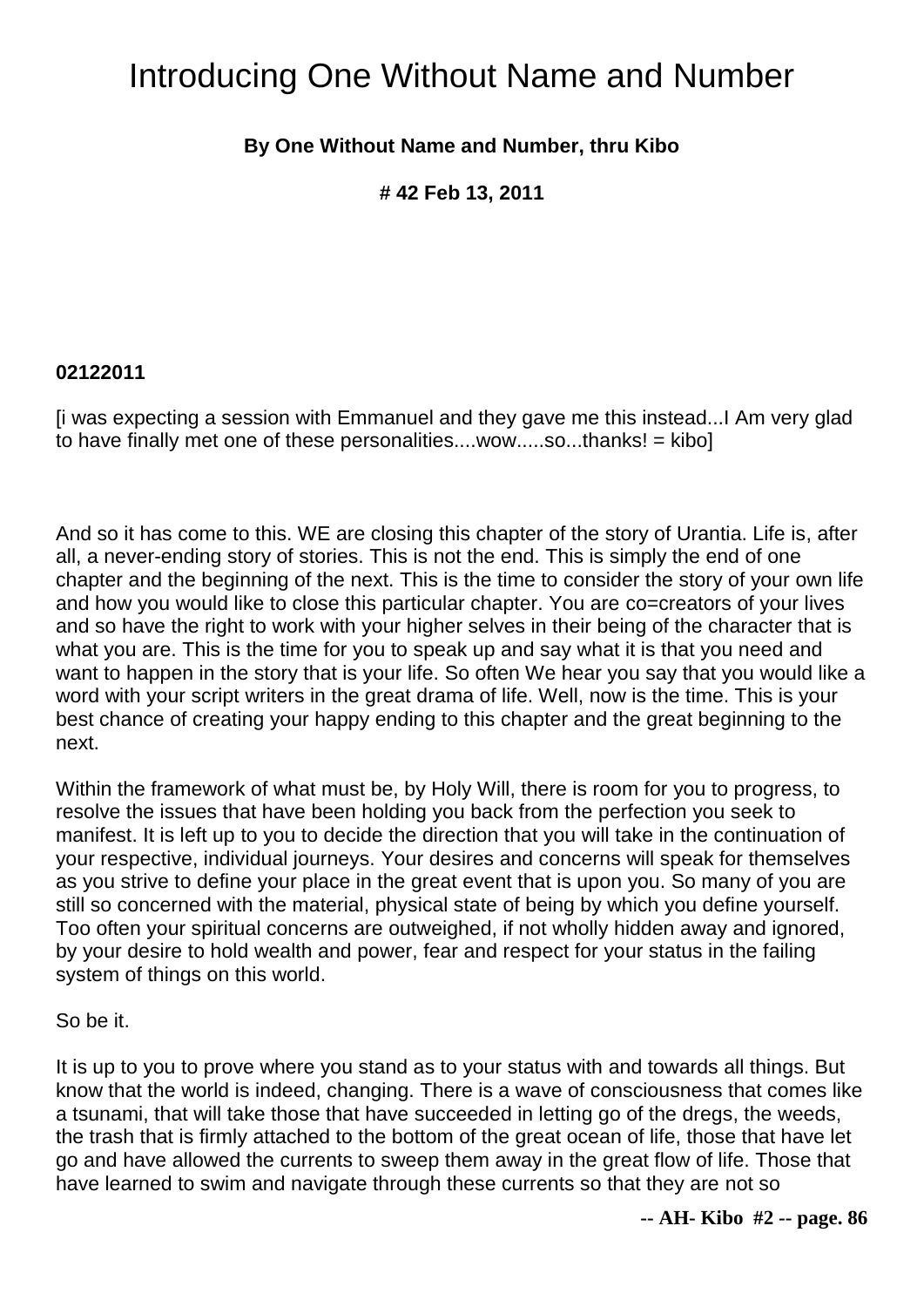arbitrarily dashed upon the rocks as they ascend to a surface of legends, a light that is but a dim memory of your true origin and point of return; Those that have seen the great journey through to arrive at the surface, poking their heads up above the waves to see a new world and a new land that they never knew existed, are those that shall ride that wave to the place that was promised so very long ago.

For those that have lingered near and upon this surface, through winds and waves and storms and sunny skies, waiting for the great wave to come that will carry them along a high tide of redemption and salvation and deposit them upon the solid ground of this new land, the time has come in which you may stand as human beings and learn to walk as the gods walk and learn to navigate this new ocean of light and love and holy breath.

For those that still cling to the muck at the bottom of the ocean, where the pressure is well nigh unbearable and the darkness is thick...how much more can we do to convince you that there is a better way, a better place? Behold, the wave has come and will pass you by because you fear where it will take you. Because you fear what is unfamiliar, so unfamiliar that you will not even strive to imagine it or think about it at all and so you cling to all you know with renewed fervor and do not even look up to see if the light is real. WE assure you that it is.

There is a wave of consciousness coming that will destroy the perceived shore of you lives and carry you away to a new shore, a land of light and abundance. A life where you may stand straight and tall and dwell in the unity of love and light, each one seeing all in themselves and themselves in all.

We tell you that that moment is now, but what is now? Take every moment of time, every square root of every nanosecond of the whole of being, past, present and future and realize, know that each and every one of those moments is the only now that is.

Like your movie films, the cell that appears in the light that you witness is the now that you perceive, and yet, does not the whole of the movie, the length of the film, stay the same? Yet the movie is one event, an experience that you perceive as movement and motion, as a whole, and still, at any given moment all you are truly seeing is but one frame of a fluid ‗now' of frames that produce the experience of a whole expression of being. You are part and parcel of that expression and that experience and that being and although the outcome is already known and assured, the way there is still open to the intents, the energies, the meanings and interpretations that you are willing to give to it.

So now is the time to define the character of the characters of the roles that you play and embody. This is the time to make the supreme statement about who and what you are, to yourself, to others, to The One I AM and to The All that is.

You have been told that you are now on your own in regards to the consequences of your actions and how they will affect your cosmic fate. WE ask that you seriously consider the state of your beliefs and what you think you know and what you feel you know. Consider, if you will, known cosmic unknowns and unknown cosmic unknowns, for soon, you will know more of them and you must be prepared for the revelation and the affects thereof.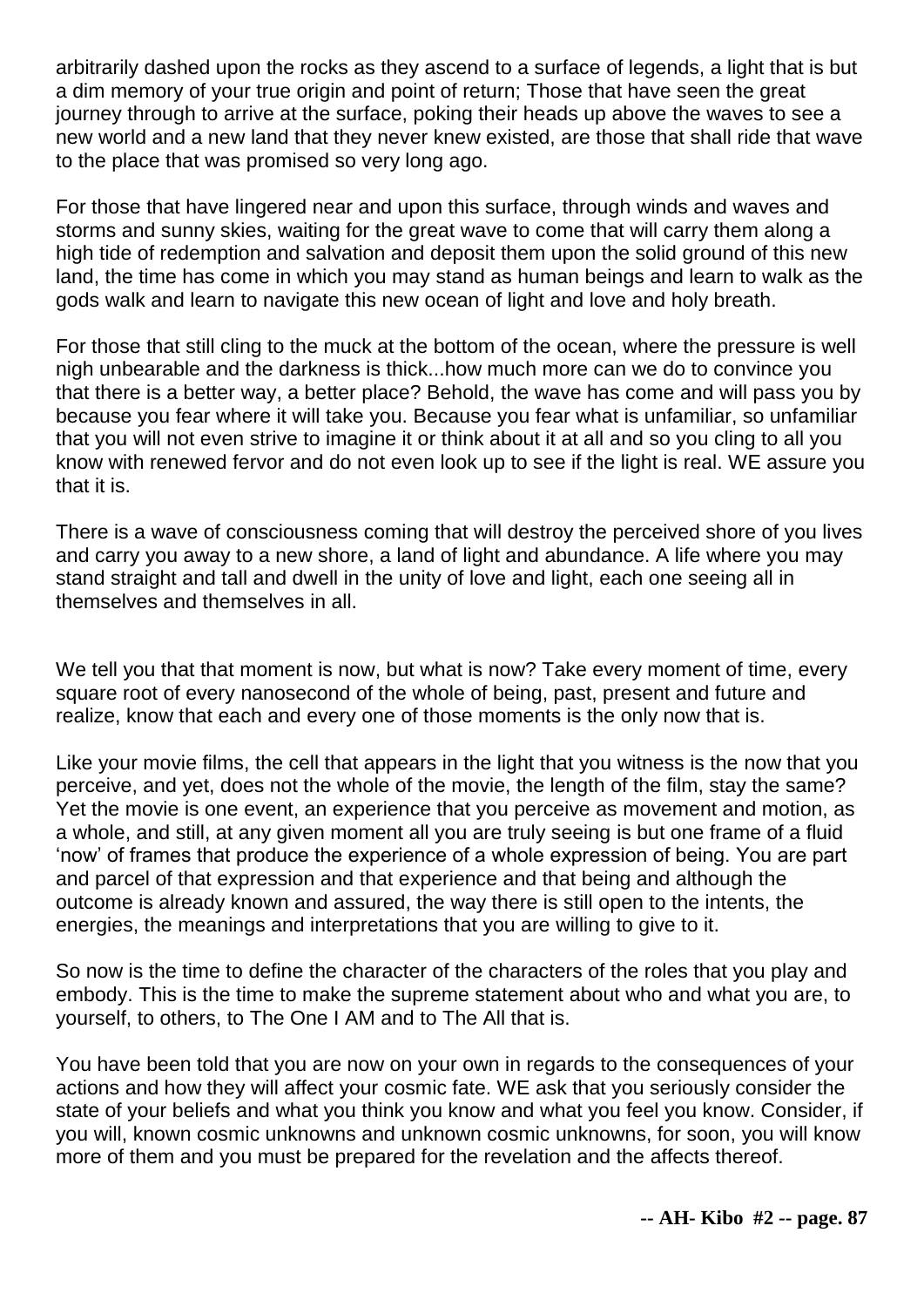It is all up to you, now. WE have done our part and the affects of that are upon you and this thing will take it's divinely intended course no matter what you think or feel or want or do. The power lays fully in your own hands to decide the direction of the continuation of your own life journey in the greater reality of being of ALL THAT IS...whether you are aware of it, or not.

At one time, you chose to come here and experience this chapter of being. Now, it is time for you to choose how that chapter will close. Know that it will close and it has been done. There is only left the experiencing of it in expression. That expression is up to you.

I AM One Without Name And Number In service to First Source Through service to Christ Michael of Nebadon I AM honored to be a witness to this event And a participant in the giving of this message Thank you And may the Supreme Blessings of First Source and His Michael Sons Be with you in the decisions that you make And the actions that you take That will define the direction Of your freewill, ascending journey Towards the perfection that has been mandated for all By the Living Father Creator of All as One

**Candace:** Ok, you can once again look at Paper #22 in the Urantia Book, The Trinitized Sons of God. This is the specific teaching from there on Those WithOut Name and Number:

*The Trinitized Sons of Attainment —* the Mighty Messengers, Those High in Authority, and Those without Name and Number — are all Adjuster-fused ascendant mortals who have attained Paradise and the Corps of the Finality. But they are not finaliters; when they have been Trinity embraced, their names are removed from the finaliter roll call. The new sons of this order pass through specific courses of training, for comparatively short periods, on the circuit headquarters planets of the Havona circuits under the direction of the Eternals of Days. Thereafter they are assigned to the services of the Ancients of Days in the seven superuniverses.

### **4. Those Without Name and Number**

**-- AH- Kibo #2 -- page. 88**  $(246.6)$  <sup>22:4.1</sup> Those without Name and Number constitute the third and last group of the Trinitized Sons of Attainment; they are the ascendant souls who have developed the ability to worship beyond the skill of all the sons and daughters of the evolutionary races from the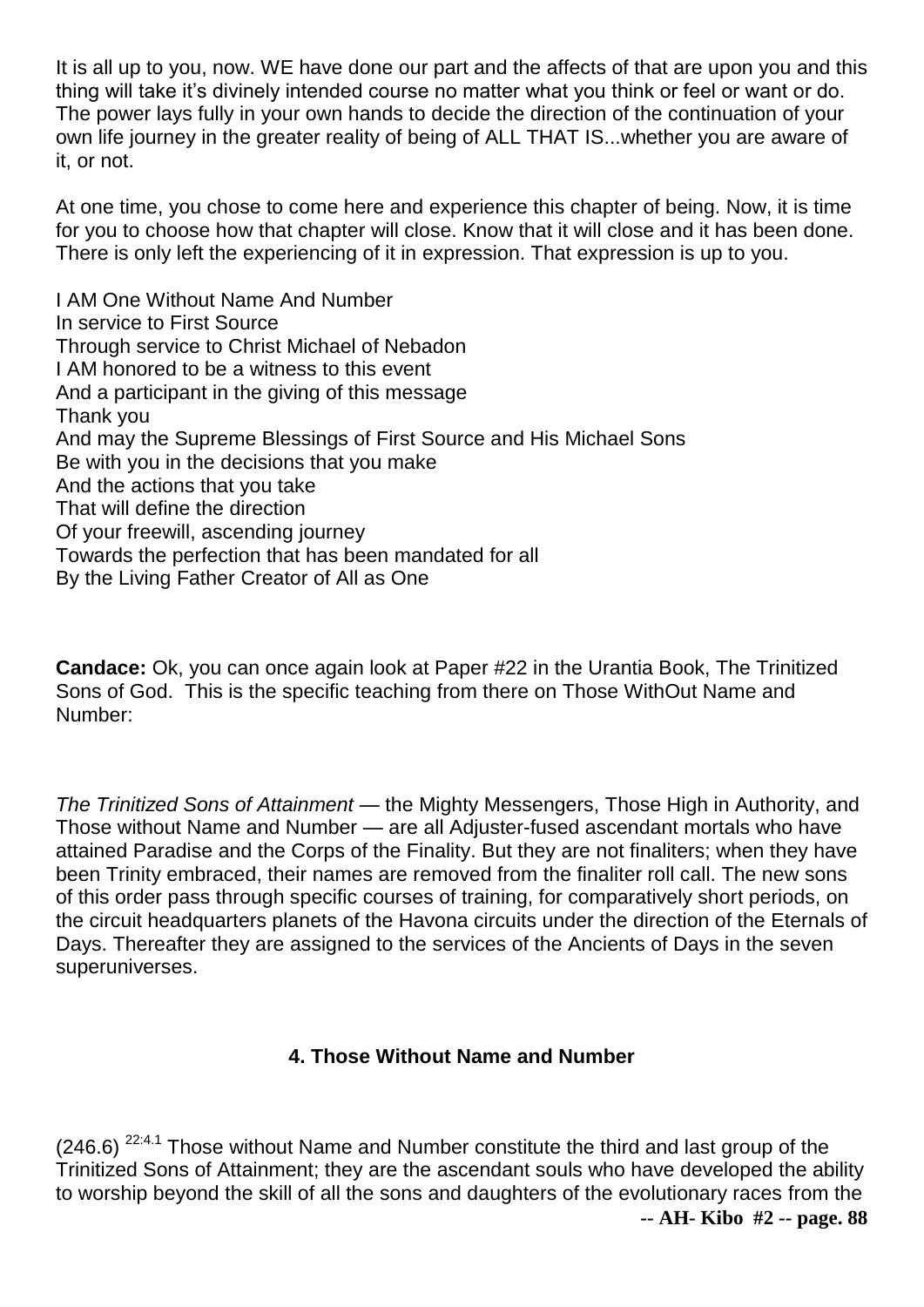worlds of time and space. They have acquired a spiritual concept of the eternal purpose of the Universal Father which comparatively transcends the comprehension of the evolutionary creatures of name or number; therefore are they denominated Those without Name and Number. More strictly translated, their name would be "Those *above* Name and Number."

 $(247.1)^{22:4.2}$  This order of sons is embraced by the Paradise Trinity in groups of seven thousand. There are of record on Uversa over one hundred million of these sons commissioned in Orvonton.

 $(247.2)$  <sup>22:4.3</sup> Since Those without Name and Number are the superior spiritual minds of the survival races, they are especially qualified to sit in judgment and to render opinions when a spiritual viewpoint is desirable, and when experience in the ascendant career is essential to an adequate comprehension of the questions involved in the problem to be adjudicated. They are the supreme jurors of Orvonton. A maladministered jury system may be more or less of a travesty of justice on some worlds, but on Uversa and its extension tribunals we employ the highest type of evolved spiritual mentality as juror-judges. Adjudication is the highest function of any government, and those who are intrusted with verdict rendering should be chosen from the highest and most noble types of the most experienced and understanding individuals.

(247.3)  $22:4.4$  The selection of candidates for the trinitization classes of Mighty Messengers, Those High in Authority, and Those without Name and Number is inherent and automatic. The selective techniques of Paradise are not in any sense arbitrary. Personal experience and spiritual values determine the personnel of the Trinitized Sons of Attainment. Such beings are equal in authority and uniform in administrative status, but they all possess individuality and diverse characters; they are not standardized beings. All are characteristically different, depending on the differentials of their ascendant careers.

 $(247.4)$  <sup>22:4.5</sup> In addition to these experiential qualifications, the Trinitized Sons of Attainment have been trinitized in the divine embrace of the Paradise Deities. Consequently they function as the co-ordinate associates of the Stationary Sons of the Trinity, for the Trinity embrace does seem to precipitate out of the stream of future time many of the unrealized potentials of creature beings. But this is true concerning only that which pertains to the present universe age.

 $(247.5)$  <sup>22:4.6</sup> This group of sons is chiefly, but not wholly, concerned with the services of the ascendant career of the time-space mortals. If the viewpoint of a mortal creature is ever in doubt, the question is settled by appeal to an ascendant commission consisting of a Mighty Messenger, One High in Authority, and One without Name and Number.

 $(247.6)$  <sup>22:4.7</sup> You mortals who read this message may yourselves ascend to Paradise, attain the Trinity embrace, and in remote future ages be attached to the service of the Ancients of Days in one of the seven superuniverses, and sometime be assigned to enlarge the revelation of truth to some evolving inhabited planet, even as I am now functioning on Urantia. (Candace: "Mother" Shekhmet is the author of this whole paper and two others in the UB. thus this last comment, "even as I am now functioning on Urantia." )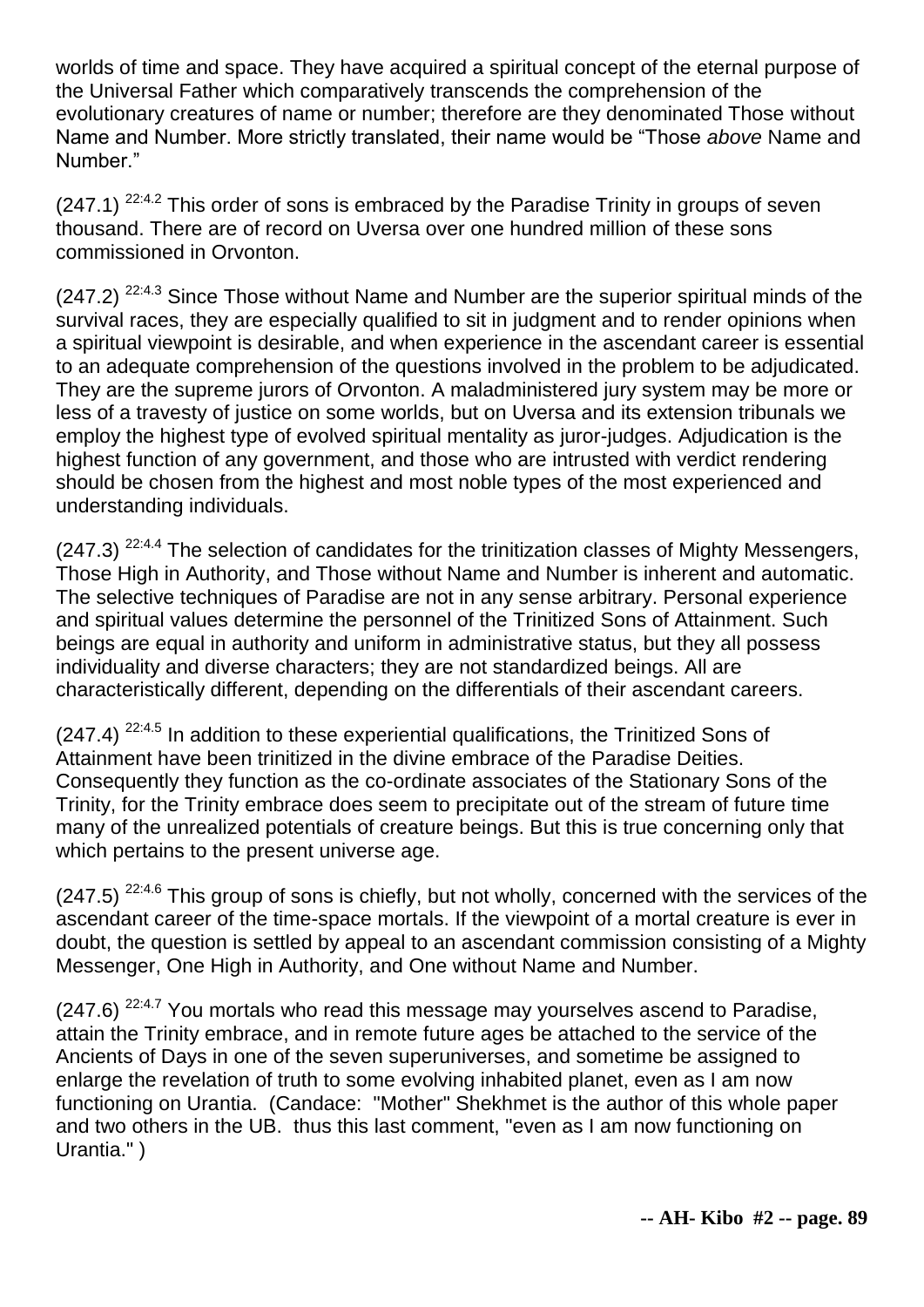# NADI, a visiting Michael Son introduces himself

## **By Nadi thru Kibo**

**# 43 Mar 6, 2011** 

**Candace:** We have visiting Michael Sons who are not yet head of their own universes, visiting us at this time, to observe what is going on here. this is a very important planet in the scheme of things.

The training period for Creator Sons is long. All 700,000 plus some more, have been created, but some do not yet work. They are still students. Some of the younger of the universes here in Orvonton, do not yet have headquarters, like our Salvington, they are not quiet enough yet to begin the building. A few more were created for the new universes forming in the first level of outer space also.

One of those is Andromeda, in which some folks are now colonizing, but it is still to unsettled there to construct the first architectural spheres. Nadi is awaiting his universe, just as CM awaited his in the distant past. And there are the ascending sons in training also for their future roles in universe management, including as Creator Sons. Please do pay attention to this message, about the trembling and be not surprised about it, should it arrive before Stasis. Some of you have heard it called The Wave.

### **03052011 1600 hrs. cst.**

From NADI, a visiting Michael Son:

When the power and the glory, the sovereignty and dominion, the control and overcontrol of THE ONE, with, through and in His Sovereign and Master Son, Aton of Nebadon, is made manifest upon the entire face of Urantia; When that time, that moment is, there will all things upon and within her face a huge test:

All things will tremble.

I have discussed it with this one over many days and finally he is ready to accept my words in writing and while I, even I, understand why he insists on doing things this way, it is at times...exasperating in that the message could have simply been accepted and delivered. But I was told that he would be this way, wanting always to understand a thing before he delivers it. So I AM taking this small moment to chide him and admonish him and remind him that which he alreadys knows. That acceptance is greater than understanding.

There comes a test for all of you, very soon, though I AM also told that you are all sick of hearing that phrase in any form, still, it must be said. Everything will tremble. Every speck of dirt, every plant, stone, animal, fish, insect and person. Every atom of everything will tremble when the force and the energy of what comes, arrives. The question that must be answered stands as a testimony to your acceptance of the reality of your situation and being and the circumstances thereof.

**-- AH- Kibo #2 -- page. 90** Those that already know these things and know what is coming and from whence it comes;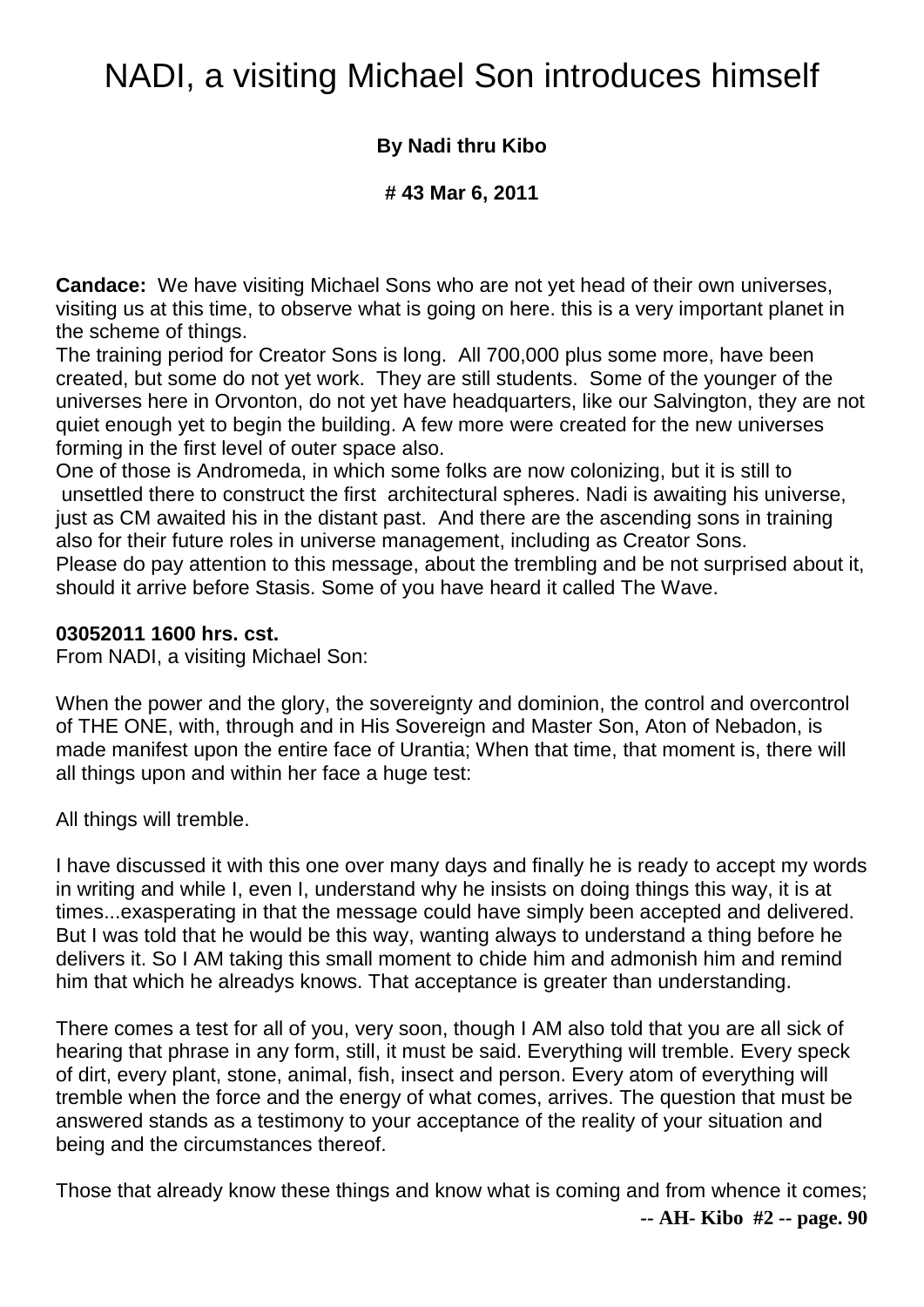those that accept the reality of The One in love and adoration and gratitude, will tremble in love and submit to the source of that love.

Those that think they know what these things are and just happen to be wrong, by however many degrees, will have a decision to make. Can they accept a truth greater than any they have ever known with love for the source of that truth and gratitude for the revelation of it; or will they tremble in fear of their, now revealed distance from it?

Those that know, or think they know, but have always been resistant to it for whatever reasons and feel that they know better and in their ignorance and/or selfishness, have acted against it. Can they accept the reality they find themselves in out of love for a better, higher way that has been revealed or will they tremble in fear of the consequences of their actions that now stare them in the face?

Those that don't know and don't care at all will face the same set of circumstances. Can they bring themselves to love the source of this reality and the revelation of it, or will they fall to fear of the outcomes for them and create a war within themselves against it?

Those that know, always knew and did everything they could to be against it, to stall it, to delay it, to circumvent and prevent it, now that the time has come can they submit or shall they perish? Can they submit out of love, seeing the error of their ways and sincerely desiring a better, higher way of continued life, or shall they submit out of fear, hoping for a chance to live on in any way possible and permissible?

It does not matter who or what you are, or think you are, or think you know, or want. Your reaction at the moment of trembling will tell all and reveal all about you to The One and His Christ Michael Aton, as well as to the myriad spiritual and higher personalities, physical and nonphysical, that are here at present to attend to these things.

All that matters is whether you will tremble out of love or tremble out of fear. There is no choice in the matter, really. You are what you are and that will be revealed for all to see. There will be no deals, no buts or ifs or maybes or stills...........at that moment you will be more your self than you have ever been and some of you might even be surprised at what you reveal to yourselves.

So please, get ready, be prepared to be completely honest with yourself. It really is all for the best. You will all receive the very best and most loving treatment possible. You will all receive the future assignments that are best for you on your journeys in order to reach the state of perfection that has been mandated for you by The Father of All, The Paradise Father.

There is actually and absolutely no need for anyone to be uncreated unless they absolutely and resolutely insist upon it and even then, all measure of time and opportunity to make a better choice shall be made available until it is determined that you have left no hope for yourself. No one wants to see that happen.

But some of us are concerned that so many of you are so firm in your beliefs that any consideration of anything else being greater and true will place you in a state of shock and disbelief that you could possibly have been so wrong about any of it and you will either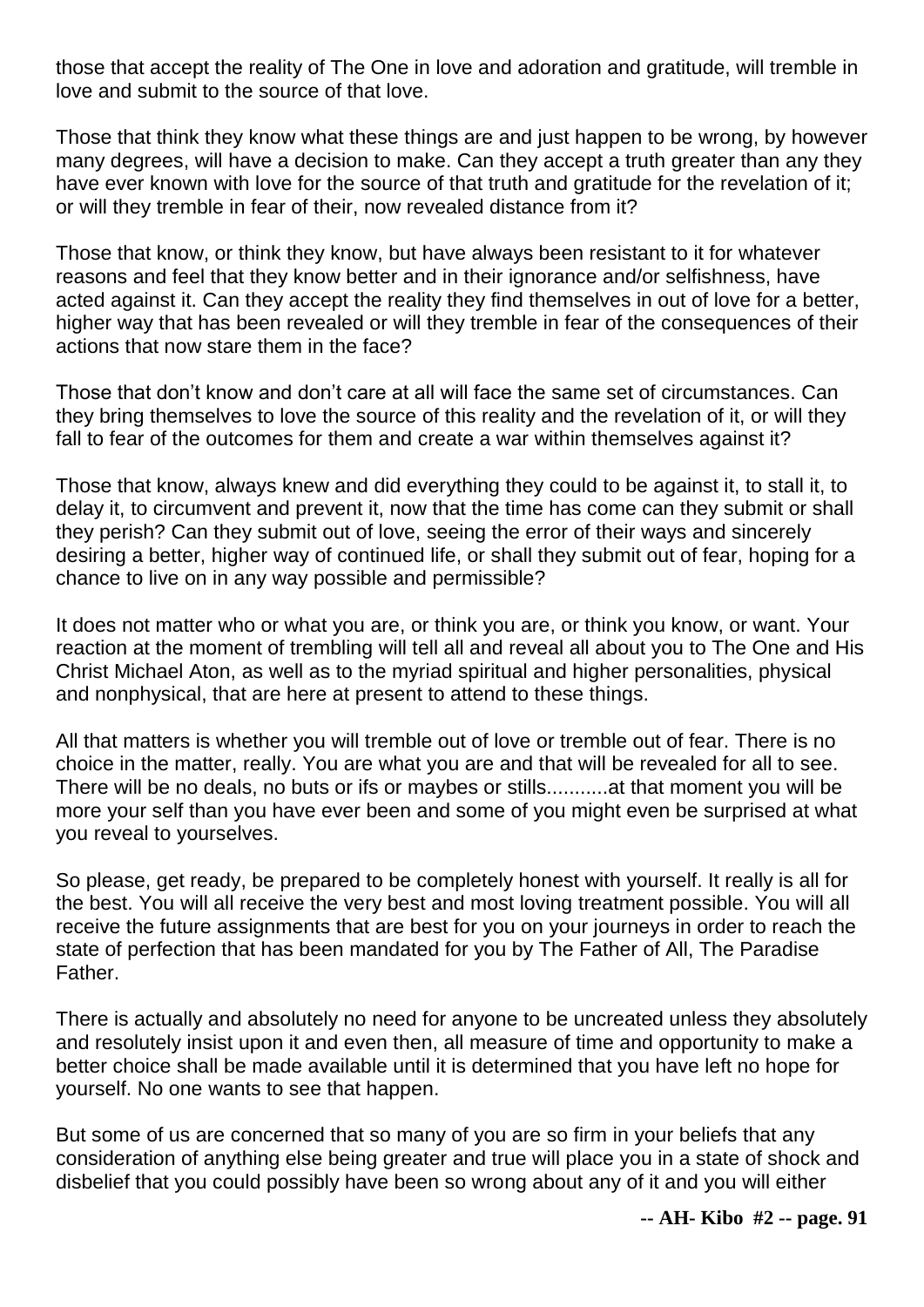cover yourselves with more of the same or reduce yourselves to hiding under the covers hoping that it will all go away. It won't. Resistance is not futile by any means. WE are not about that. However, WE unequivocally state that it is counterproductive to the best circumstances of your personal advancement and so I AM here to deliver this message to you in hopes that such scenarios can be avoided as much as possible.

WE understand that many of you have been led to believe that any contact with any galactic race would be detrimental to you and yet you have already been subject to the effects of such negative races and their intentions and actions for many ages. Now, when the lighted races desire to make their presence known, you are being taught and programmed to consider it an evil invasion.

To this WE can only reiterate that the spiritual reality that is indeed, being thrust upon you should be more than evidence enough of our intentions. WE come to you without fear, not so much for ourselves, but without fear for what would be done to you by your dark lords had WE disregarded their threats and manipulative programming upon you and against What We Are. Through Our efforts, the efforts of The Spiritual Hierarchy, The Earth Allies, The Agarthans, The Universal and Superuniversal Governing bodies and the Paradise Mandates concerning the Ascension of Gaia, all that has been dealt with and WE may arrive without fear of such harm being perpetrated upon you. WE only request that you do not act to harm each other.

### WE SERVE THE WILL OF THE ONE AND NO OTHER!

That will show itself in the reality of the great trembling which all life on Urantia will experience.

It is a simple test; Love or fear, acceptance or denial. Understanding will come to you no matter what. The position you find yourself in when that understanding comes, is up to you.

Thank you.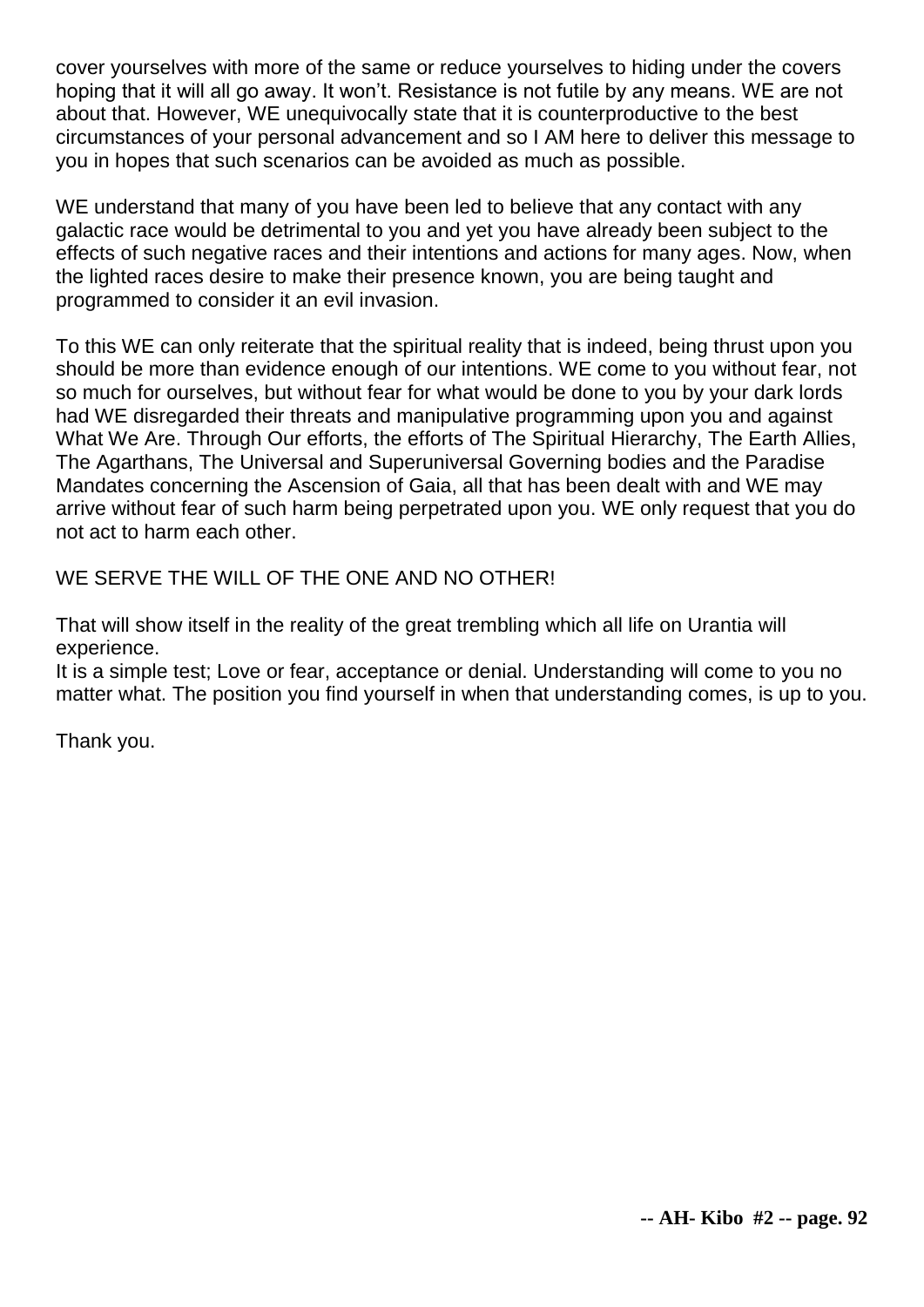## Chef Papa

**By CM and Kibo**

**# 44 Mar 9, 2011** 

## **CHEF PAPA**

## *CHEF PAPA*

CM:

You've been through a lot recently and to tell you the truth of the matter, you've had it pretty easy. I don't think you truly understand the full import of your position and place in all of this. If you did, the things that you are concerning yourself with at present would be of no import. If I tell you there is no time for any of this, would you take My word for it? You have FINALLY stood in your own Light and have done everything but declare yourself and take your true place. WE have given you a crown which you have accepted, albeit reluctantly, and it is now time to take up your true mantle and stand ready for what is coming. As you can see, the fight still rages for the hearts and minds of the citizens of your country as well as the world. Your media is still pumping up the story that, no matter how benign WE may appear to be, WE are just as capable of a hidden agenda as you, yourselves are. Once again, you place the ills of Man upon the shoulders of God.

What are WE to say to this? Have WE withheld information and plans from you? Yes WE have. Have WE done this with malicious intent? WE say emphatically, NO! But you will all believe what you will believe regardless of anything WE say and it should be no other way. You have that right and WE fully expect you to exercise it. Your discernment is your own business and you must be true to your beliefs and experience if you are going to make up your own minds as to where you are going to stand in relation to everything that has been, everything that is and everything that will be between the opening and the closing of this grand event that concerns every living being and thing on and in Urantia.

WE have told you everything that We could possibly let you know in order to give you the fullest amount of information possible without bringing you to undue harm by those that would rather see you dead than free. We have given you writing after writing, channel after channel, and prophet after prophet. So many have died for their work and their troubles. So many have taken the choice to switch sides in order to live. So many have sold themselves out in order to live what they deem to be a good life. So many are giving to you simply what they are ordered to give, knowingly or unknowingly, it is all the same.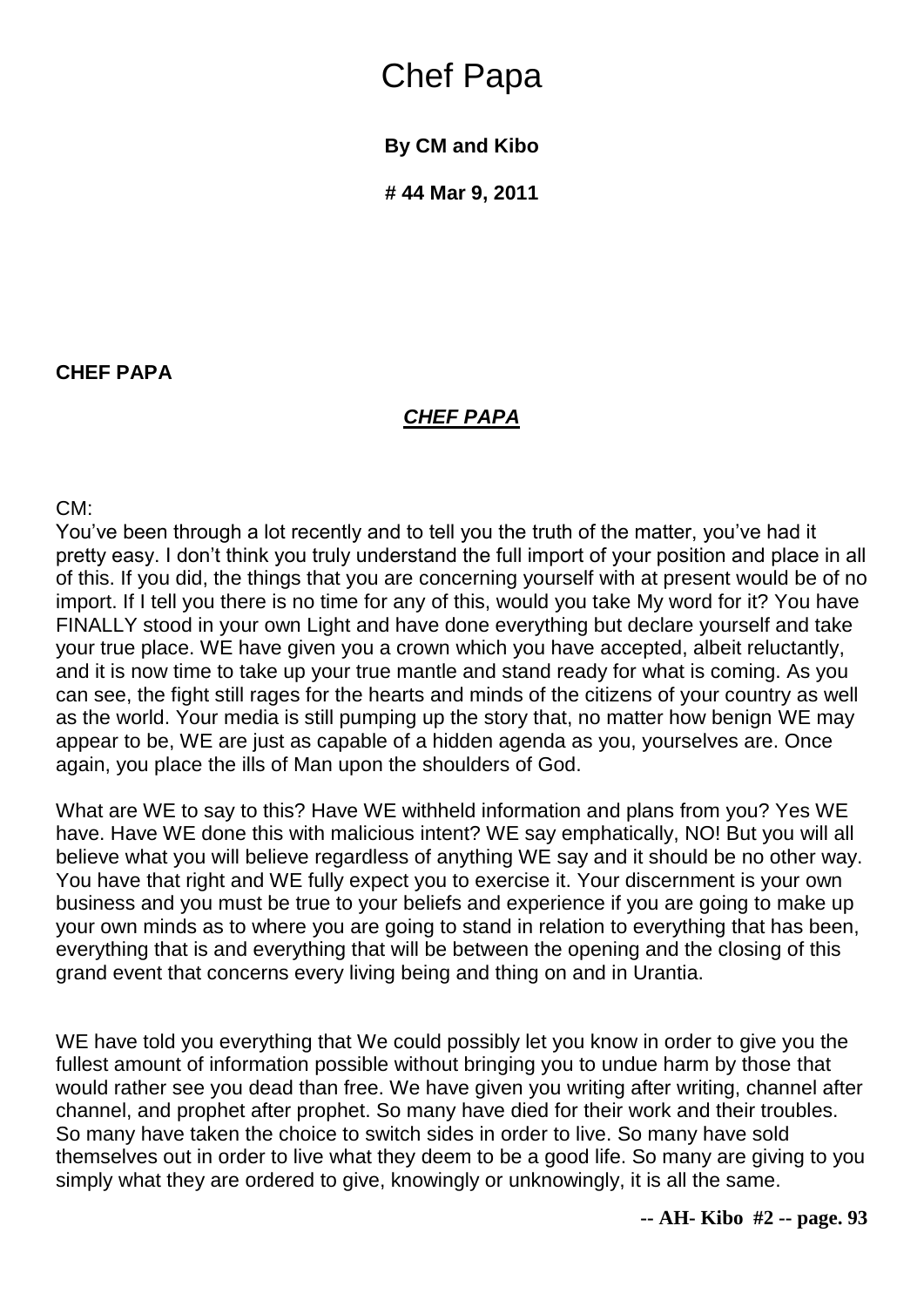You and all of you at Abundanthope have felt the pressure from others to prove yourselves and all you support and say. Always the same feeling of 'what if?'. So many laughing and snickering and holding up their own beliefs as truth though I say there is no more proof in theirs as in anyone's.

Tell ME, what is proof? Proof is the evidence found in the circumstance of reality and that can and will only come when the circumstance finds itself in closure. Proof exists as an end. For hundreds of years you on this planet have fought and killed each other over many things that you believe but have no proof of. Things which cosmically normal and truly enlightened, intelligent, free-will, ascending and ensouled individuals see as proof of The Divine Hand, things as small and large as the natural cycle and circle of life, as well as the sight of your very own face in a mirror, the face of a body and system that clothes The Divine Itself. So very few of you see this and so you squabble and attack any and all that is different from you, all the meanwhile, the cores of your very spirits cry out for proof to end the madness you have created for yourselves.

When proof comes, the proof you long for, the proof you fear, the proof you yearn for in your souls...when that proof comes it will, indeed, be the end of your little lives and the beginning of bigger, larger and grander lives than you have ever imagined. It means the end of your fractured, broken lives and the beginning of living whole and unified in and within THE ONE LIFE.

You like to say that the proof is in the eating of the pudding. I know that many of you think it is in the pudding, but how can you tell unless you eat of it? There is the end result that you seek and will tell you all you need and want to know, or don't want to know.

Well, take your seats, chelas. The party is over. You have had your appetizers, your soups and salads. Your main course is about finished as We speak. Did you like it? You cooked it. You picked it off of the menu of life. WE are simply servants that have served you what you have made for yourselves.

But what is the best part of a meal? Surely it is the dessert. Something sweet and delightful to stimulate the mind and heart, as well as the tongue! Our chef has insisted upon creating this dish Himself. WE know there is much buzz about what it could possibly be. Trust ME, it is a pudding of such exquisite taste and quality, that it will forever change you in every good way possible. You will not grow reptilian tails, dear ones, but your souls will grow Angelic wings and fly to higher places!

But the proof, while you are fighting about whether or not I speak the truth about this pudding and just who should take the first bite, and who should name it, and who should claim it, and what you think is in it and what it really does and how it does it and what spoon to use and should you eat with your left hand or right hand and where your napkin should be...ENOUGH!

Eat.

Eat and know. If you cannot eat, then leave the table, it is as simple as that. Leave the table and remain unsatisfied. It is the only way I can put it for this analogy. If you do not trust the pudding, if you do not have faith in the chef, then leave to the adjoining room where you will find things more familiar to you. Soon you will hunger again and find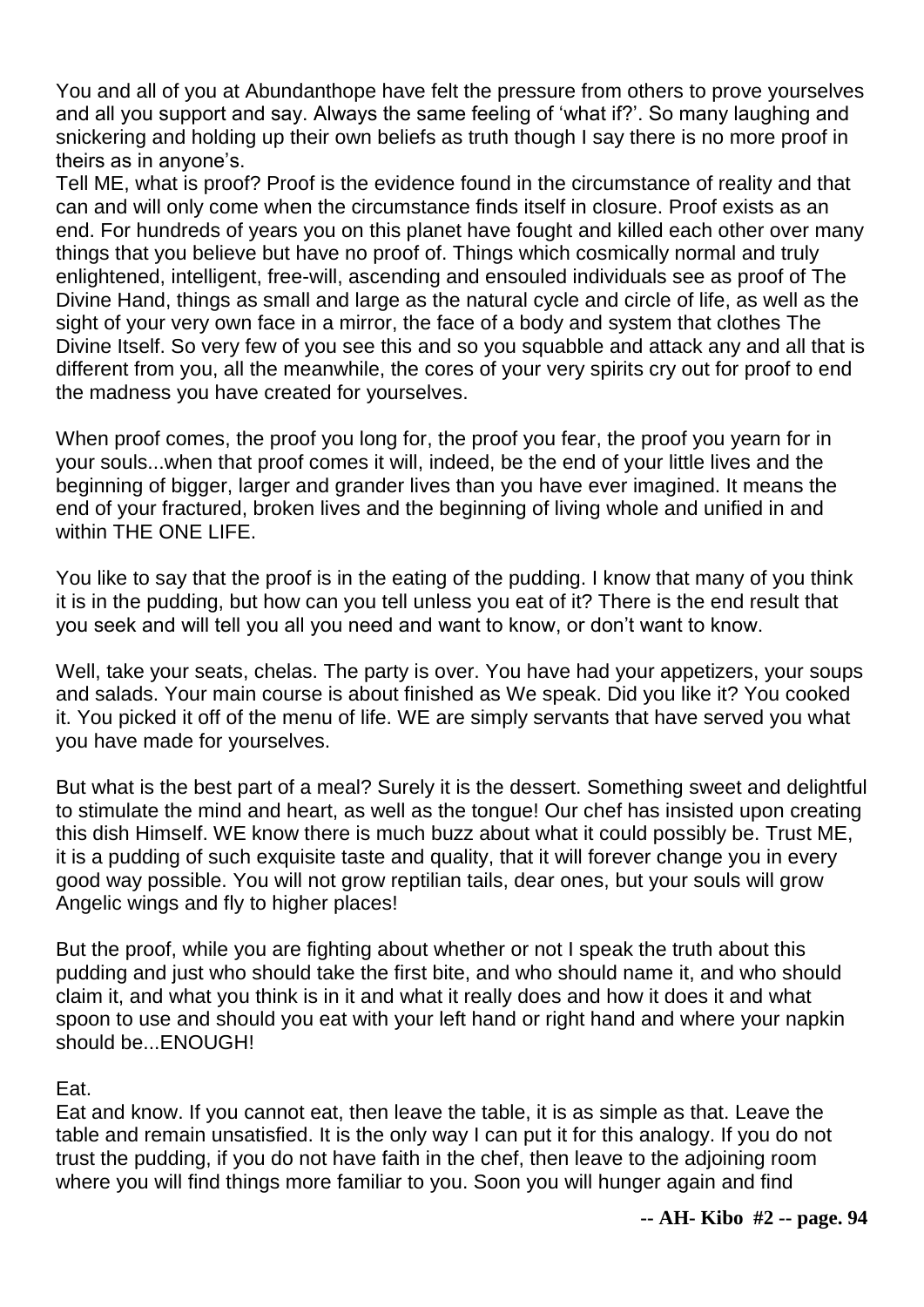yourself back at the very same table, having eaten the very same meal [perhaps a bit better for some of you and without all the conjecture and arguing...] and you will again be faced with the very same pudding. It is, after all, the House Special.

For those that have eaten and find themselves fulfilled...Walk with ME. Let Me take you through a leisurely stroll through My garden while I introduce you to your new home.

Will that do?

K: Works for me. Any help or hints with the timeframe?

CM: The dish is on the table already, so many of you just don't see it, yet. Too many of you are finishing up the last of your main course. Each of you has their own individual plate. When you are finished with that, you will see it. As to whether or not you will reach for it and partake, the choice, as always, has been yours since this meal started. The only choice you never had was to what the dessert would be. There are some people that did not like their original plates and asked for another and some are just slow and picky eaters and some are still digesting the meal they finished some time ago. There are a few that have left the table, some are deciding if they want it and some have already partaken and are sitting back in their chairs quite content with everything while they wait for the doors to the garden to open. This is a group walk, after all. I suppose that there could be a case made for hurrying people along to finish their plates but it is a moot point. WE are at the point where We are simply announcing that the house requests everyone at this time to finish up and partake or just to leave the plate and have their just dessert {*i can tell HE's laughing over that one. I have to chuckle a little myself =(-k-))* or they can just adjourn to the adjoining room. The Wave is, in the simplest of terms for the sake of this analogy, that announcement. Suffice it to say that the chef is standing at the head of the table and is about to speak. Right now, HE is looking at the table to see who and what is where so....{*and here HE is smiling again} Soon.*

K: You're really enjoying this, aren't You?

CM: There is nothing like the successful completion of a mission project, with all the ups and downs and delays, that brings a great sense of satisfaction in a job well done regardless of any and all obstacles to the contrary. Everyone involved on OUR end, INCLUDING YOU FAITHFUL ONES ON THE GROUND has fought the good fight, toughed it out and have seen it through. You notice I have more time to talk now, do you not?

K: Yeah, YOU were quite busy for awhile there. Even getting a short word in edgewise was like trying to walk real fast down the hall, trying to keep up while YOU were taking care of this, or ordering that and YOU were almost always in a meeting or council or planning or something...and I could hardly find Esu at all.

CM: He's taking care of some last minute details. WE are about to have a system wide announcement/pep talk up here. Every ship in the fleet is making final preparations and strapping in for The Wave. Morale is extremely, exceedingly high. It's all hands on deck and 'let's do it just like We planned and rehearsed!' Don't let your linear perception of time fool you. This is it and it is happening now! I know you watch days turn into weeks and ask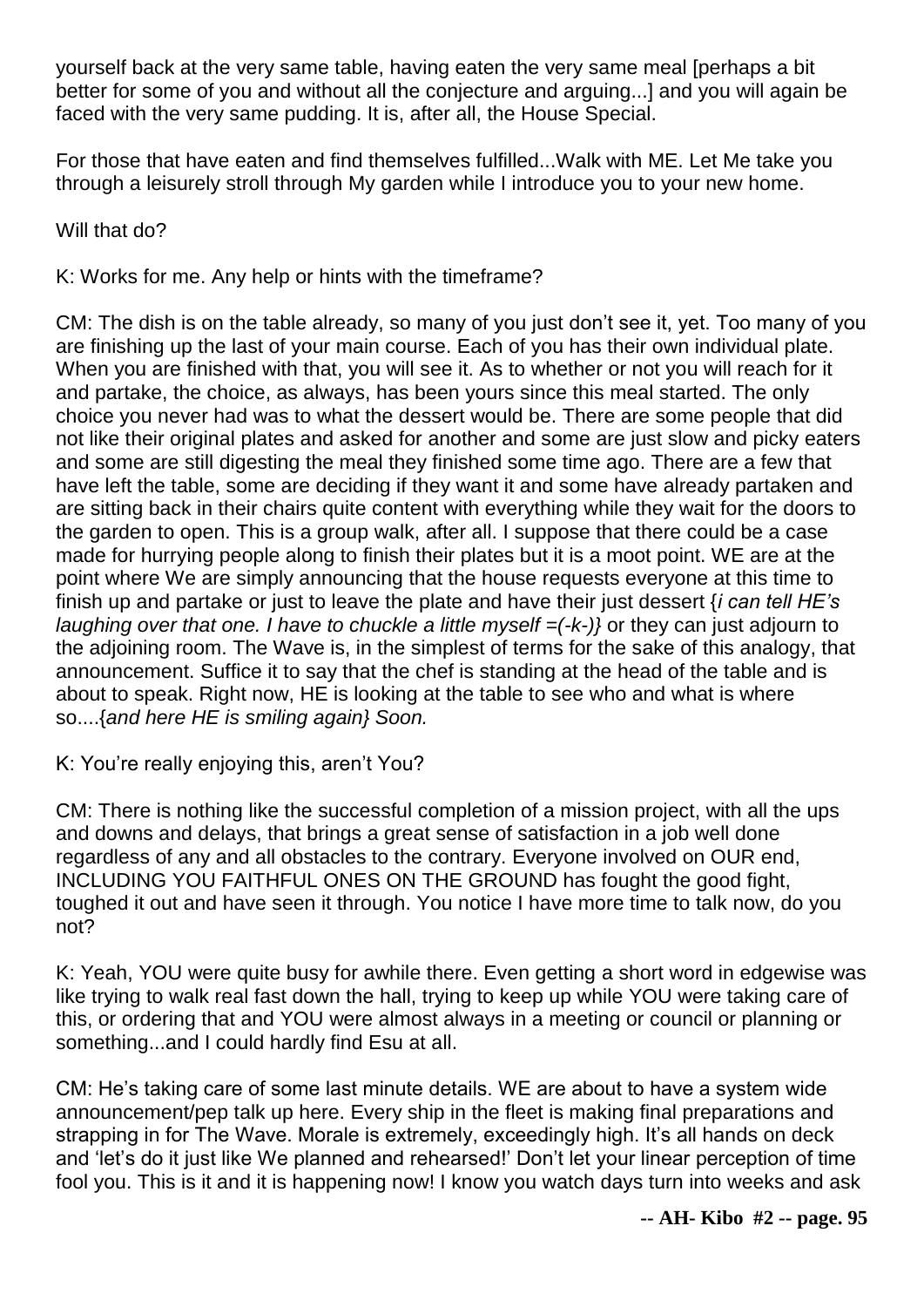ME 'What happened? What's happening?' Just empty your proverbial plate or push it aside and make room for what's right in front of you. That's the best you're going to get out of Me without giving you an exact time and date which I can't give you simply because doing so would cause more problems than it would solve. Forgive Me for saying that, but it's true and you'll just have to take My word for that and, if you think you can manage it, Trust ME. Okay?

K; Considering the tingle on my head with that statement, In PAPA and CM Aton, I trust and I'm sure I can include the AHS team and say WE TRUST!

CM: So be it and so it is.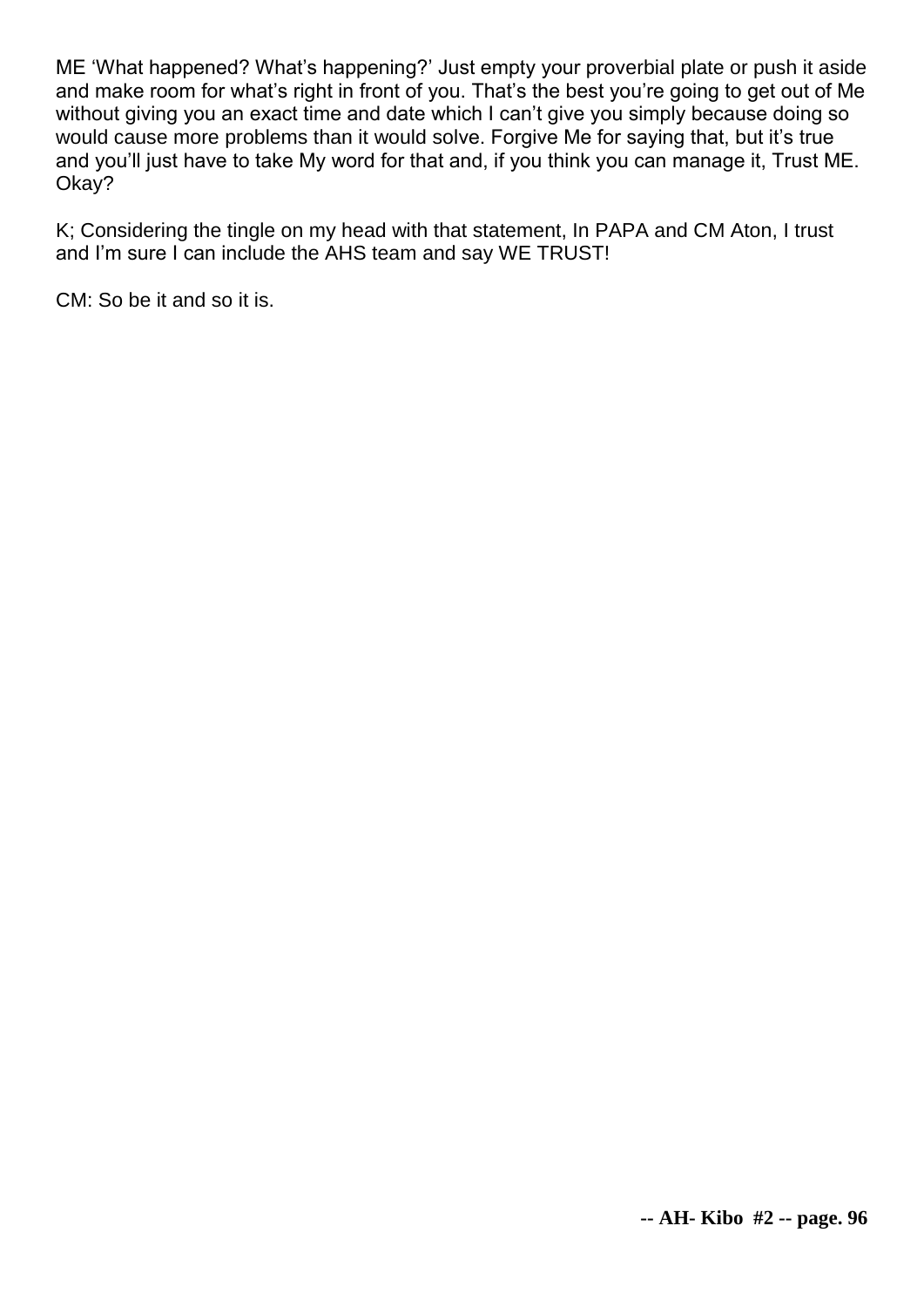## Trains, Planes and Cars........with apologies........

## **By Kibo**

#### **# 45 May 14, 2011**

### **Trains, Planes and Cars........with apologies........**

*[With all the talk lately of trains and such, this came to me. With a wink and a nod to Candace, Rosie, Johan, Jess, Eve, Hazel, dogpoet, and all the rest of you Spiritual Warriors out there who are onboard {and too numerous to mention, for which i apologize} and on track...and those on other tracks...and those who are off-track....i humbly offer this overly long and winding (for which i also apologize) or is that longwinded {?} personal vision.....Love and Light to you all = kibo]*

### **Trains, Planes and Cars......**

Actually, this is more about trains......i am on a train of thought.....

#### I AM seeing...

What I am looking at is a number of trains on a number of tracks on a number of planes, all heading to a central destination of inevitable and unavoidable impact. The resulting energy that will be released from such an epic crash will change forever reality as we know it or think of it.

When you think of train tracks, you always think of them on the ground and being horizontal to the ground...not in this case. There are lines coming in, in geometrically angled planes from all over this universe and beyond. This is a train wreck that will be studied for millions of years as to just how such a thing had to be brought to fruition in the first place and why the various engineers and passengers failed or refused to stop before the central cosmic event that looms before us all, coming closer and closer and appearing faster and faster, reached its definite and legendary point.

For many this is a foregone conclusion and for some, it is a thing already happened. We, who are in the experiencing of it, must still finish up this wild ride and those of us that have looked out of the windows to see what lies ahead, have already figured out that maybe now would be a good time to fasten the seatbelts, if there are any, relax for impact and synchronize our breathing to the beat of a tune that is all but played out as it reaches the crescendo of it's final chords...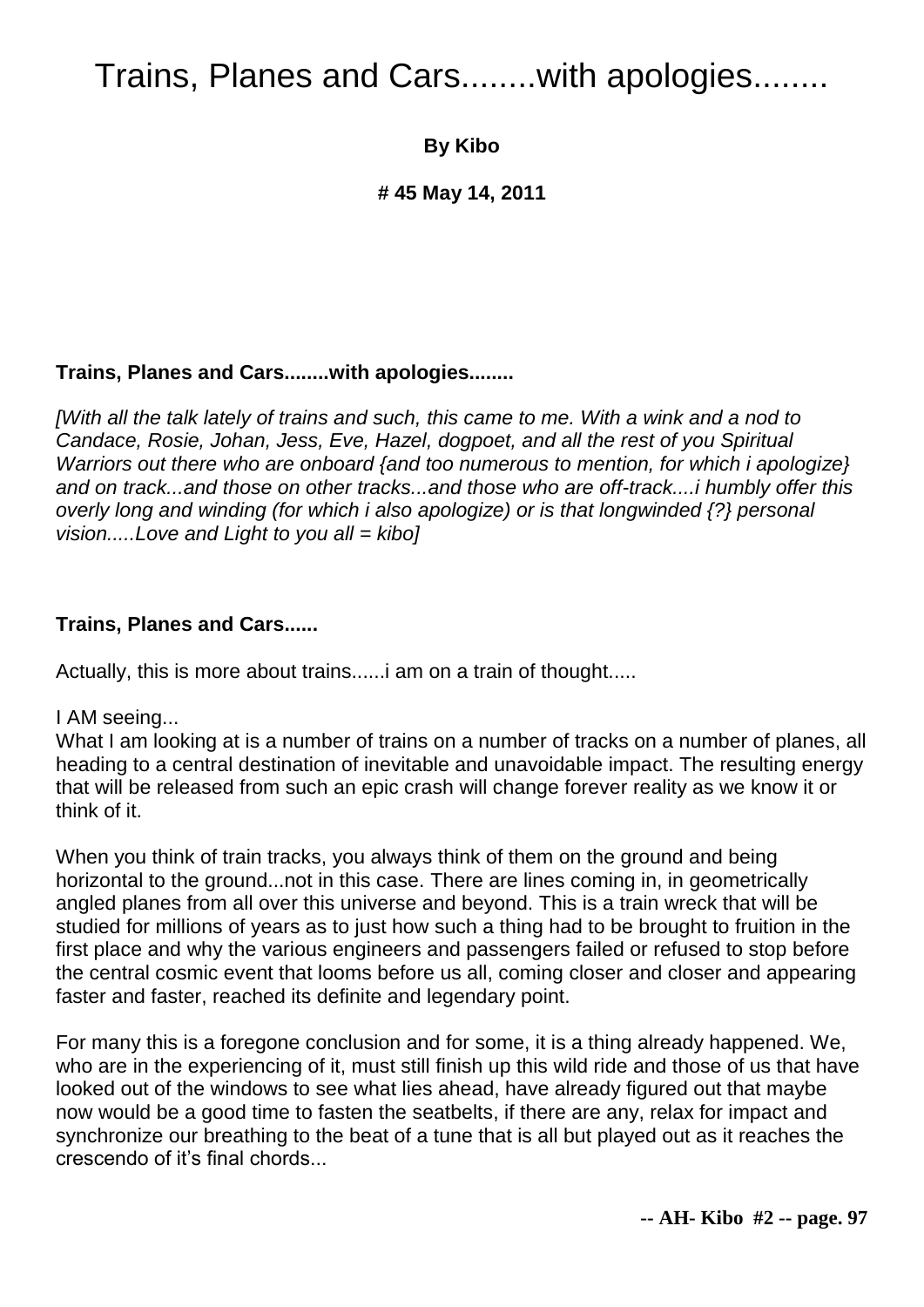On track one: You have God/PAPA Himself running the Ascension Special at a comfortable pace like Hank Reardon on newly laid tracks created from His own miracle metal. He's got a doohickey that will surprise everybody when the time comes, so He's in no hurry. All the calculations have been made, checked and double-checked and everyone will arrive at the same time as long as they keep doing what they're doing at the speed and from the distance of where they are now. The passenger list varies among the people that know how to board. This train doesn't stop for anything and getting onboard takes a special talent, a certain... je ne sais quoi...how do you say?....a twilight zone state of mind....a state of being.....to have it is to find your place, your seat, your compartment.....hold onto your ticket with your very life. To lose it is to get off just like you got on.

There are no groups on this train, only individuals. So some people are newly arrived and some have been riding this train forever. There are also those in between. Some people pop in and out, or off and on, like they either don't really know where they are or they don't believe where they are. Some people just can't make up their minds whether they want to be there or not. Like Neo waiting at the station, they are faced with a God that doesn't look like they imagined, or acts like they imagined and that makes them afeared that they're on the wrong train. Maybe they are. Not because it's the wrong train, but because it's the wrong train for them. Hey, to each his own.....

The conductor's a pleasant, no nonsense kind of guy that just smiles at you and punches your ticket every time you find your way back on after getting kicked off by your own lack of attention...drawing paper and crayons would help me a lot but what can you do? You can't take it with you...no luggage, no carry ons.......no sleeping....there are other rules, but you should get it by now. If you don't, you're just about to find out how wrong you are for this train...good luck with that...

On track two: and from the opposite direction, there is a luxury train of the rich, powerful and clueless, all being served and waited on hand and foot by pale, zombie, porters that smile and think that having your hand spit upon is actually a tip. The engineer is singing and living out the words to 'Casey Jones' and either he hasn't noticed or doesn't care that the brakes on this thing broke coming around the mountain on to the straightaway to kingdom come, so he hasn't called it into the back to let them know. The guys in the back are still making plans like everything's fine and they still expect to make it across the junction with no problem and arrive at the paradise boomtown that they paid for with the sweat and blood and souls of more zombies that are still working away, not realizing that their new kingdom is smack dab in the middle of what is about to become Hallelujah Central. No one has bothered to look out the window to see what's really going on because...well...fresh air would kill everything.....

The conductor is busy getting his jollies off of the passengers and zombies alike. The whole train is barreling down the line at breakneck speed that's overloading the boilers and either she'll blow when she gets there, or maybe before...but one way or the other, she's gonna blow.

On track three: On the perpendicular track to the left and close enough to see everything, there is a long row of cars filled to overflowing with the most willing, darkest, most satanic, selfish, evil little Lucifer worshipers this side of Paradise. They don't all know each other. Heck, some of them think they're the only ones on the train. They don't care that the train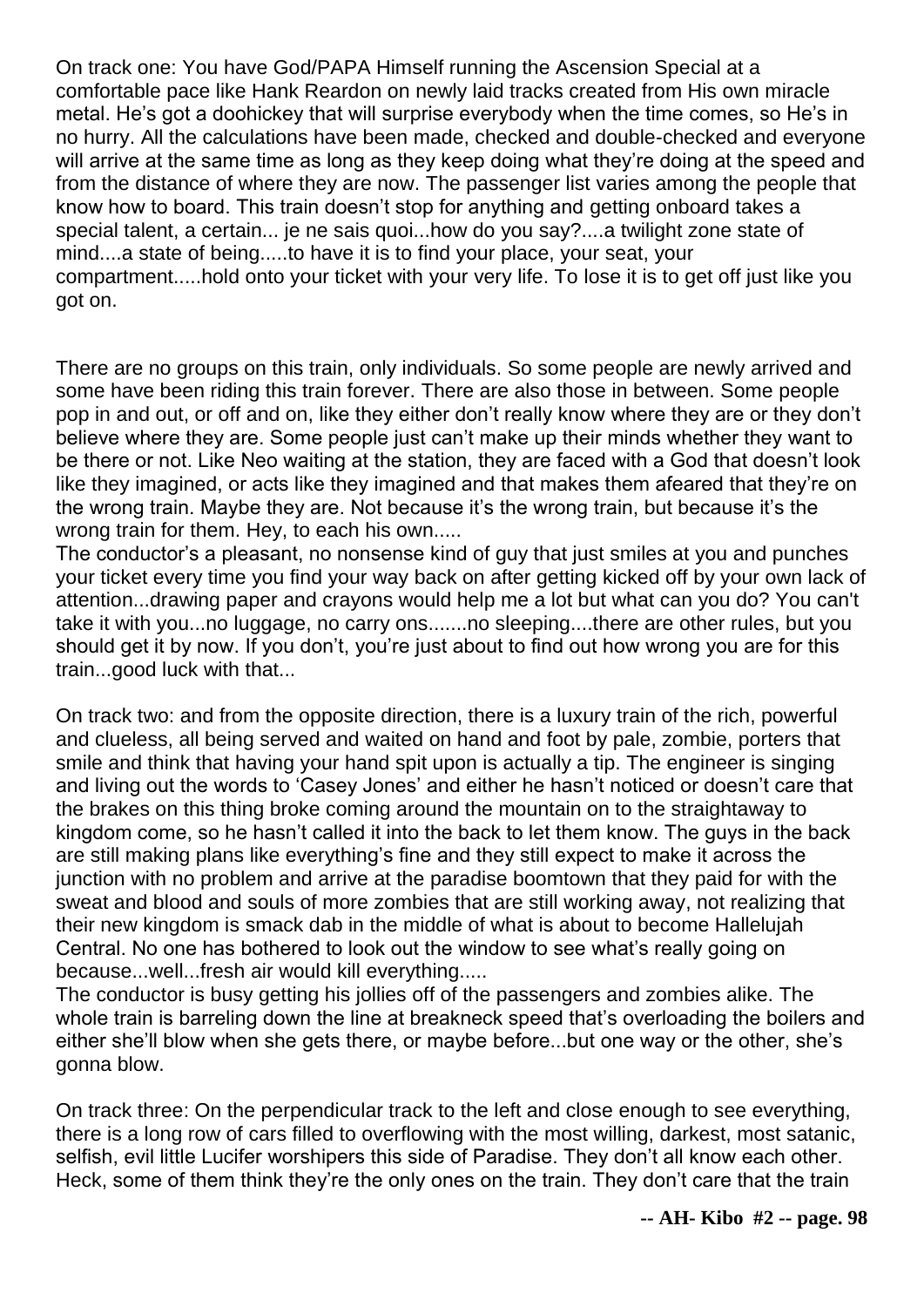is going to hell in a handbasket because that's what it said on the tickets when they paid for them. Call it Hellbound. This is a one way trip and they're taking it with all the gusto that they can! This train is so heavy that it can barely move, but it too, will arrive at precisely the same moment as its opposing counterpart. This train has no engineer, just a failing autopilot. The conductor is a spy who intends to jump ship at the last moment to board another train...he's the only one smart enough not to want to be on this train where and when it is guaranteed to end up.

On track four: Is the opposing counterpart to the number three train. It is also on autopilot with no engineer. The conductor on that train is also a spy that is about to jump to another train. It's not that he doesn't want to be on the train. It's just that he doesn't want to be with the people on the train. Like their cousins on the other train, many are totally unaware of the other passengers...or other cars or compartments for that matter. Those that are aware usually end up fighting with each other over who has the right to be on the train in the first place. Trust me, while there's singing and dancing of sorts on both trains, there's way more violence on this one...guess we'll call it The Salvation Special. It's also overflowing with passengers of every religious and new age assortment, but their feet are hardly on the ground which makes the whole train so lightweight it can barely gain any traction. It's moving just as slowly as the other...but they know they are close....to whatever they think it is. They can feel it and they'll make it happen if they have to....

Track five: Coming from straight above is a cosmic train of galactic proportions screaming down from the stars themselves. Call it The Phoenix. These are people on a mission straight from the Word of the Engineer of train one [hey, never say that He doesn't have all his bases covered]. The engineer of this train has to wear sunglasses just to cover the glare of the light as the train hits the atmosphere. Every car is filled with focused, dedicated workers that are there to get the job done and make sure that all the other trains are up to their intended speed. It's a huge job, but somebody's got to do it.

Track six: Coming up from directly below are the co-workers of train five, The Blazing Star. Moving more like an energy pulse up a huge tube, this train, if you can call it that, is there to make sure that the big bang goes directly to where it's intended to go...nothing escapes their notice. Even if they arrive early, they can afford to wait. All they have to do is be there...nobody's late on this shift.

Of course, there are tangent vectors and quadrants of known unknowns coming at 45 degree angles in every direction, for instance, there's one called The Comet and another called The Energizer. There's one called The Cosmic Wave, but some say that's on track one....I'm not so sure. I prefer to call that one The Ascension Special...but that's me...there's definitely something special about it that defies all descriptions and definitions...soooooo.......but like i said...that's me....

Then there are, i'm sure = at least several unknown unknowns and as soon as i know about any of them, i'll let you know....maybe you can let me know...

All of this is headed towards a spot that is smaller than the period at the end of this sentence, yet the resulting energy/force will create a whole new world out of it....a real big bang......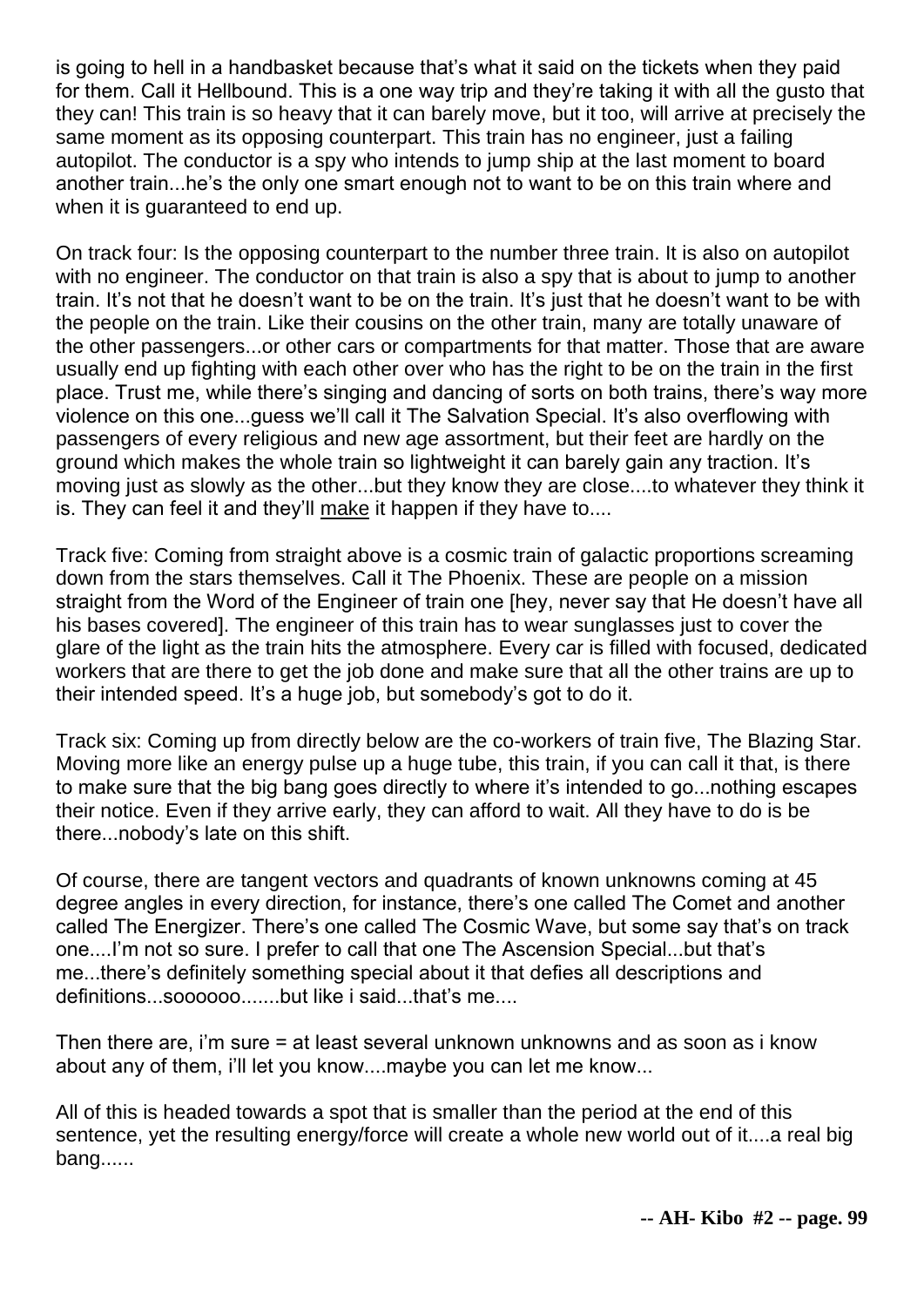I'm doing everything I can to be on train one, track one. It ain't easy. You have to stay focused and accept that you are where you are and it is what it is and there are no questions asked simply because it doesn't do any good to ask them. The conductor always says ‗Soon' and sticking your head out of the window to look and see is distracting. Distraction makes you lose focus and \*poof!\* there you are trying to get back on...Trust me, I know this from experience and all i want to do now is get on, stay on and keep my mouth shut....maybe trade knowledge with the other passengers...it helps to talk knowledge...research and development...how you got your ticket...how you got thrown off...how you got back on...and trade advice on how to stay on. We all know where we're going and what's going to happen when we get there. We know we'll get there when we get there and when we get there we'll be there and being there is everything so what's to talk about? Just keep your mind on where you're at and why and be the journey....beeeeeee the journey...learn from it...there's nothing better to do and you get tired of being thrown off and trying to get back on....stay on the train...stay on track...track one...stay on track one.....sigh....just be on the train...don't ask 'Are we there yet?'...read the signs...think about the journey....tell yourself: I'm here, that's all that matters.......i'm here, where i need and want to be... Thank God!

And i hear the engineer blow the whistle...'You're Welcome! No problem!.....Thanks for riding!'

I wonder if i can get a job on this thing! Bet that would help keep me on!.......hmmmm......Boss?

**Candace:** And here is the ballad of Casey Jones as published on my forum. Enjoy.

BALLAD OF CASEY JONES

(Written: Wallace Saunders / Adapted: Eddie Newton and T. Lawrence Seibert) - 1909

(Note: This version of the song was performed by the Grateful Dead in concert, but should not be confused with their song by the same name)

Come all you rounders if you want to hear The story of a brave engineer Casey Jones was the rounder's name.... ome all you rounders if you want to hear The story of a brave engineer Casey Jones was the rounder's name On the "six-eight" wheeler, boys, he won his fame The caller called Casey at half past four He kissed his wife at the station door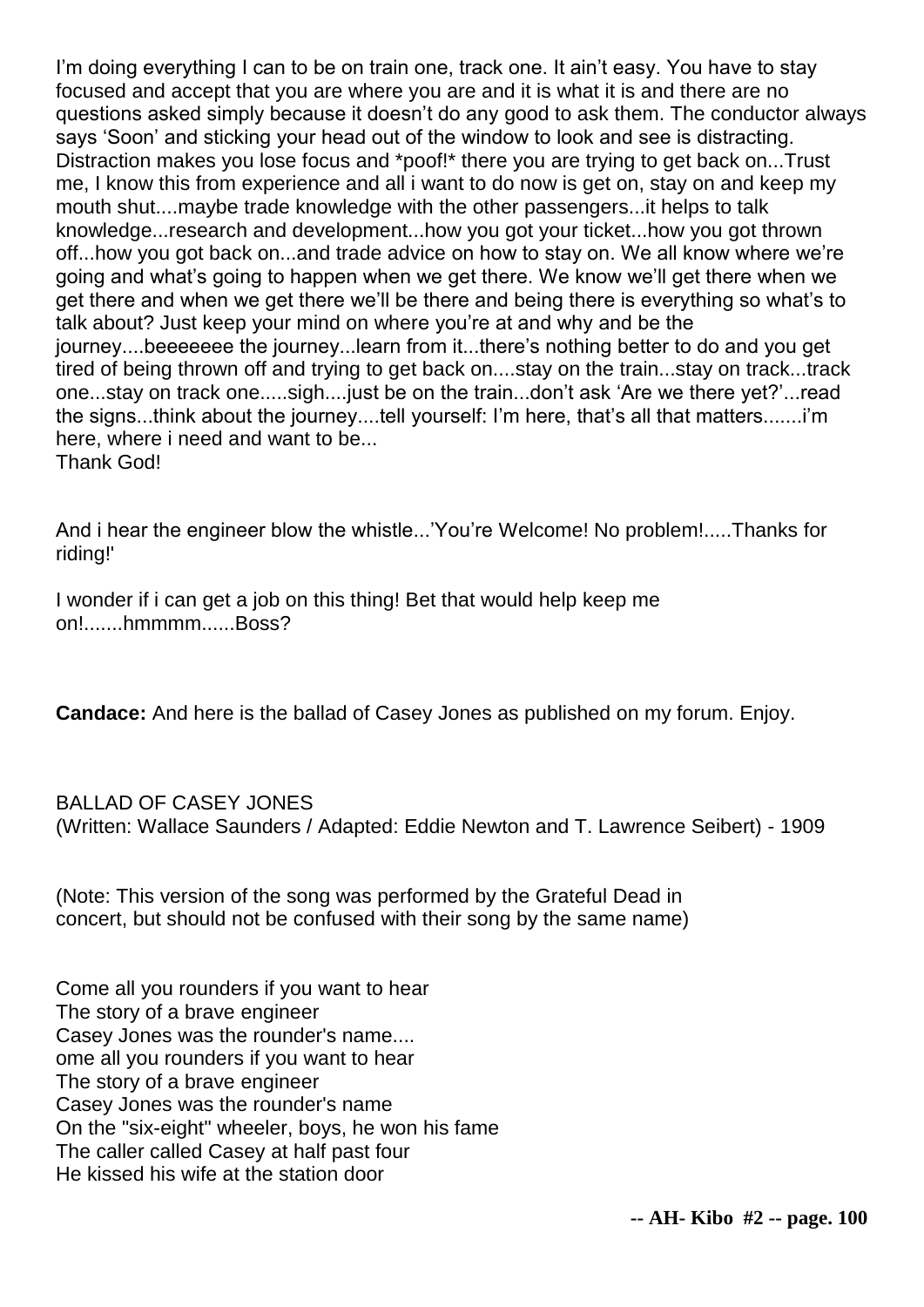He mounted to the cabin with the orders in his hand And he took his farewell trip to that promis'd land

Chorus:

Casey Jones--mounted to his cabin Casey Jones--with his orders in his hand Casey Jones--mounted to his cabin And he took his... land (last line of each verse)

He looked at his water and his water was low He looked at his watch and his watch was slow He turned to his frieman and this is what he said "Boy, we're going to reach Frisco, but we'll all be dead" He turned to the fireman, said "Shovel on your coal Stick your head out the window, see the drivers roll I'm gonna drive her til she leaves the rail For I'm eight hours late by that Western Mail"

Chorus: Casey Jones--I'm gonna drive her Casey Jones--til she leaves the rail Casey Jones--I'm gonna drive her For I'm eight...

When he pulled up that Reno hill He whistled for the crossing with an awful shrill The switchman knew by the engine's moan That the man at the throttle was Casey Jones When he was within six miles of the place There No. 4 stared him straight in the face He turned to his fireman, sai "Jim, you'd better jump For there're two locomotives that are going to bump.

Chorus: Casey Jones--two locomotives Casey Jones--going to bump etc.

Casey said just before he died "There're two more roads I would like to ride" The fireman said "Which ones can they be?" "O the Northern Pacific and the Santa Fe" Mrs. Jones sat at her bed a sighing Just to hear the news that her Casey was dying "Hush up children, and quite your cryin' For you've got another poppa on the Salt Lake Line ..........

\*\*\*\*\*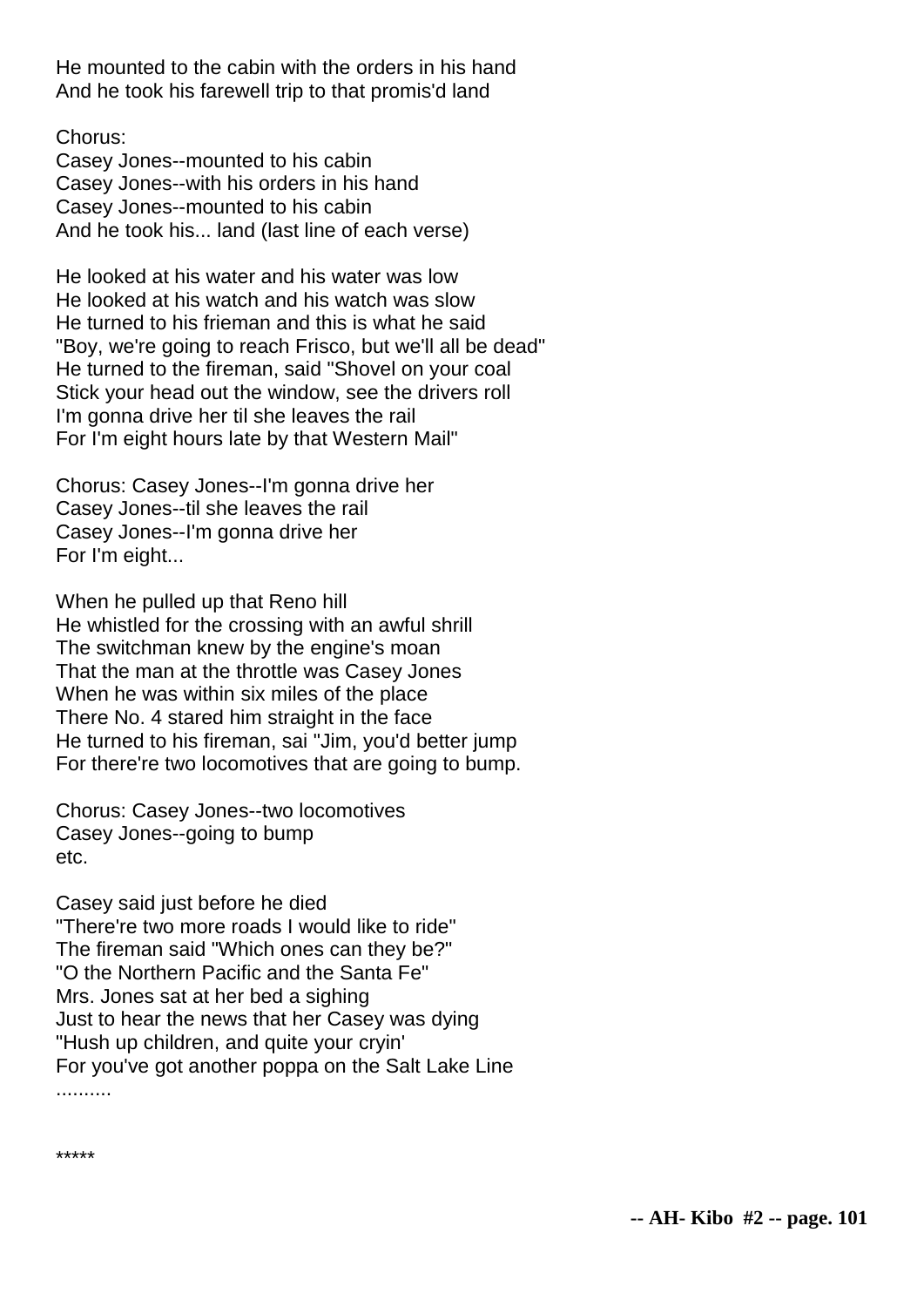BALLAD OF CASEY JONES (Alternate Traditional version)

Come all you rounders for I want you to hear The story told of a brave engineer; Casey Jones was the rounder's name On a heavy six-eight wheeler he rode to fame.

Caller called Jones about half-past four, Jones kissed his wife at the station door, Climbed into the cab with the orders in his hand, Says "This is my trip to the promised land."

Through South Memphis yards on the fly, He heard the fireman say, "You've got a white-eye," All the switchmen knew by the engine's moans, That the man at the throttle was Casey Jones

It had been raining for more than a week, The railoraod track was like the bed of a creek. They rated him down to a thrity mile gait, Threw the south-bound mail about eight hours late.

Fireman says, "Casey, you're runnin' too fast, You run the block signal the last station you passed." Jones says, "Yes, I think we can make it though, For she steam much better than ever I know."

Jones says, "Fireman, don't you fret, Keep knockin' at the firedoor, don't give up yet; I'm goin' to run her till she leaves the rail Or make it on time with the south-bound mail."

Around the curve and a-down the dump Two locomotives were about to bump. Fireman hollered, "Jones, it's just ahead, We might jump and make it but we'll all be dead."

'Twas around this curve he saw a passenger train; Something happened in Casey's brain; Fireman jumped off, but Casey stayed on, He's a good engineer but he's dead and gone--

Poor Casey was always all right, He stuck to his post both day and night; They loved to hear the whistle of old Number Three As he came into Memphis on the old K.C.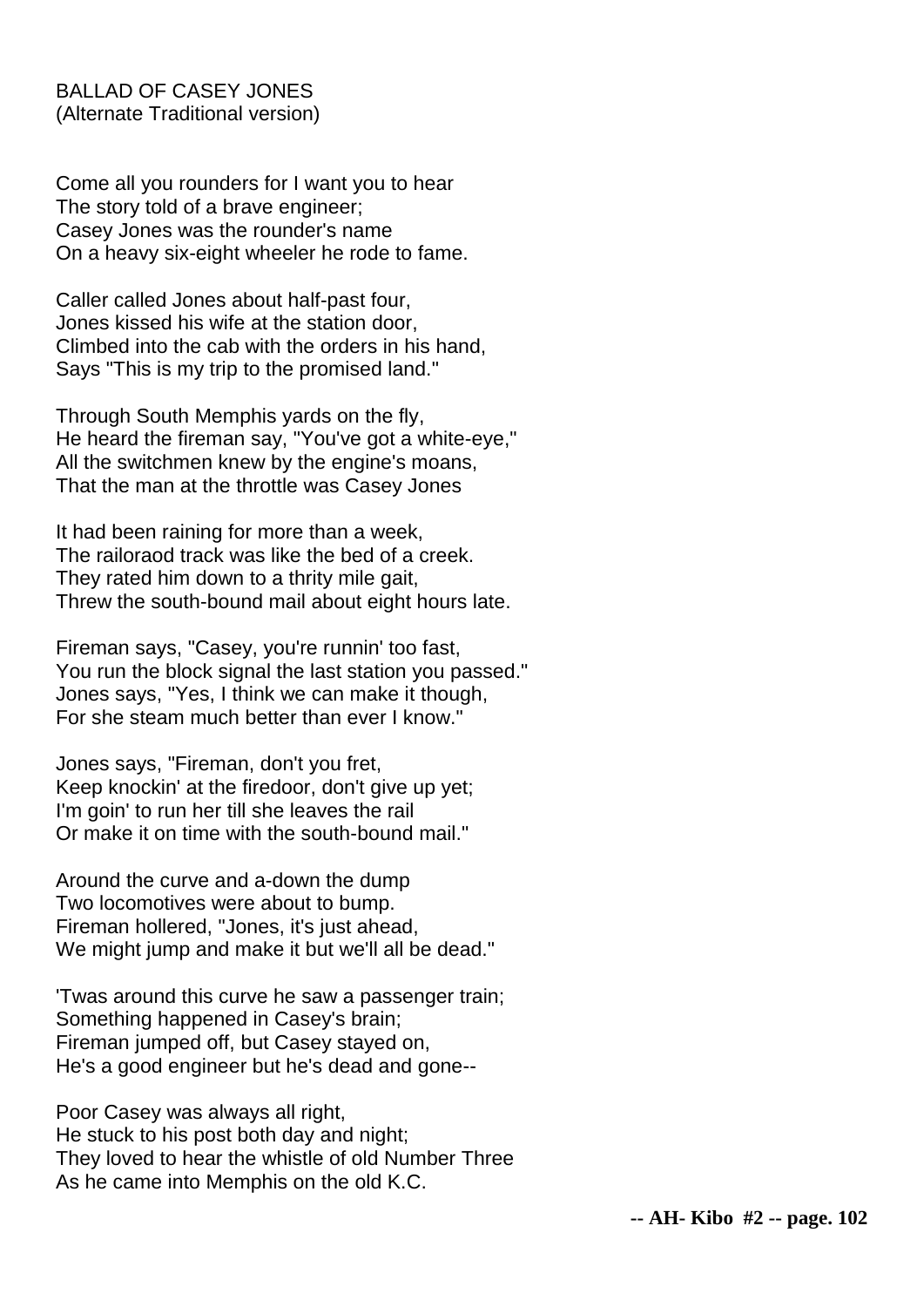Headaches and heartaches and all kinds of pain Are not apart from a railroad train; Tales that are earnest, noble and gran' Belong to the life of a railroad man.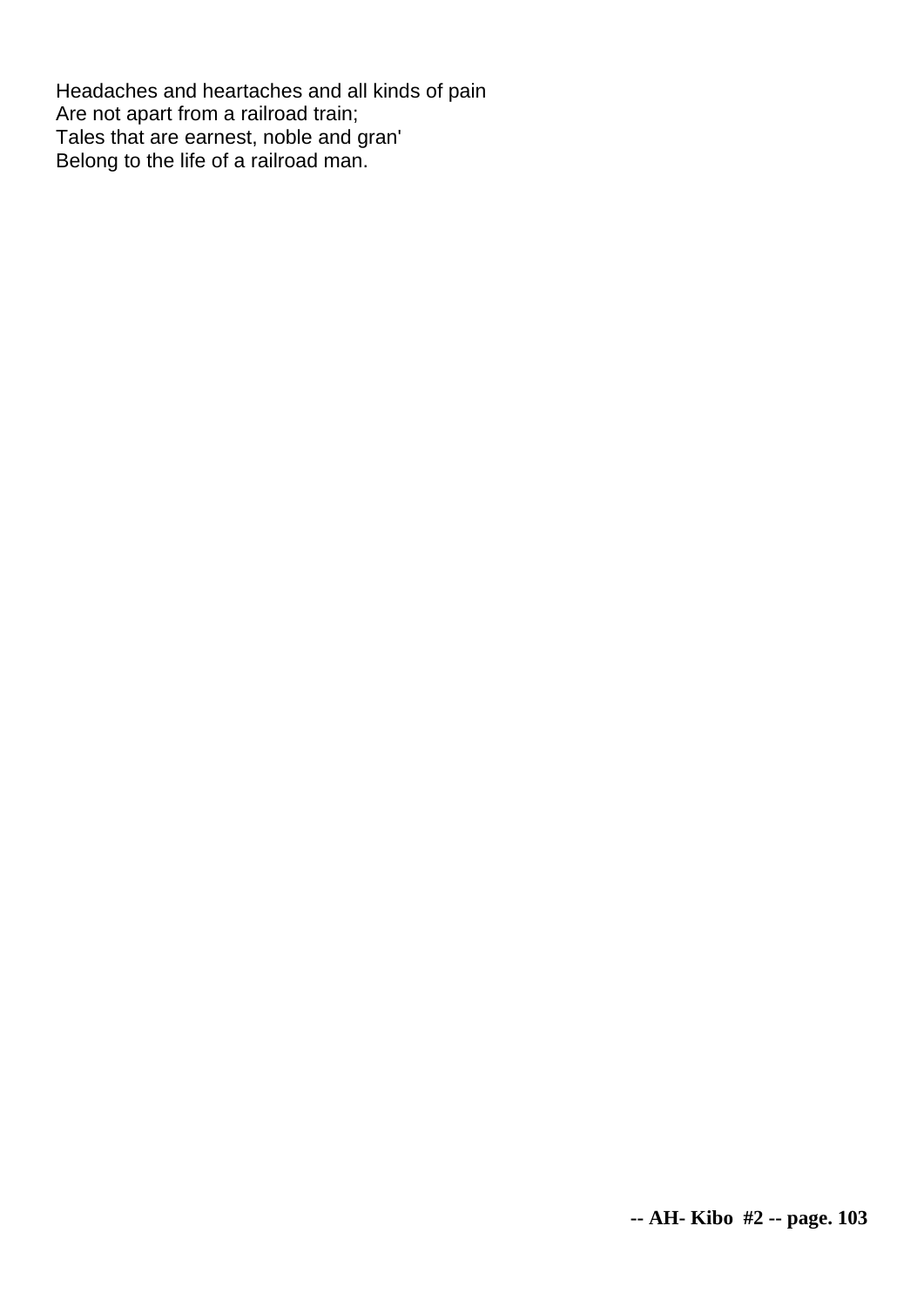## I is GOD

## **By Kibo**

### **# 46 May 14, 2011**

## **I is GOD a poem by (-i-)**

## *I is GOD*

Old drunk man Sittin' on a corner Screamin' to the heavens At the top of his lungs Singin' I is God And there ain't no other Yea God is Father Brother Sister and Mother Yea I is God And it's plain to see that i am in I And I is in me Well people walking by Had to make a decision For to look at him With pity or derision Or to laugh at him Or spit at his feet But he didn't care And to all he would meet He'd say I is God And there ain't no other Yea God is Father Brother Sister and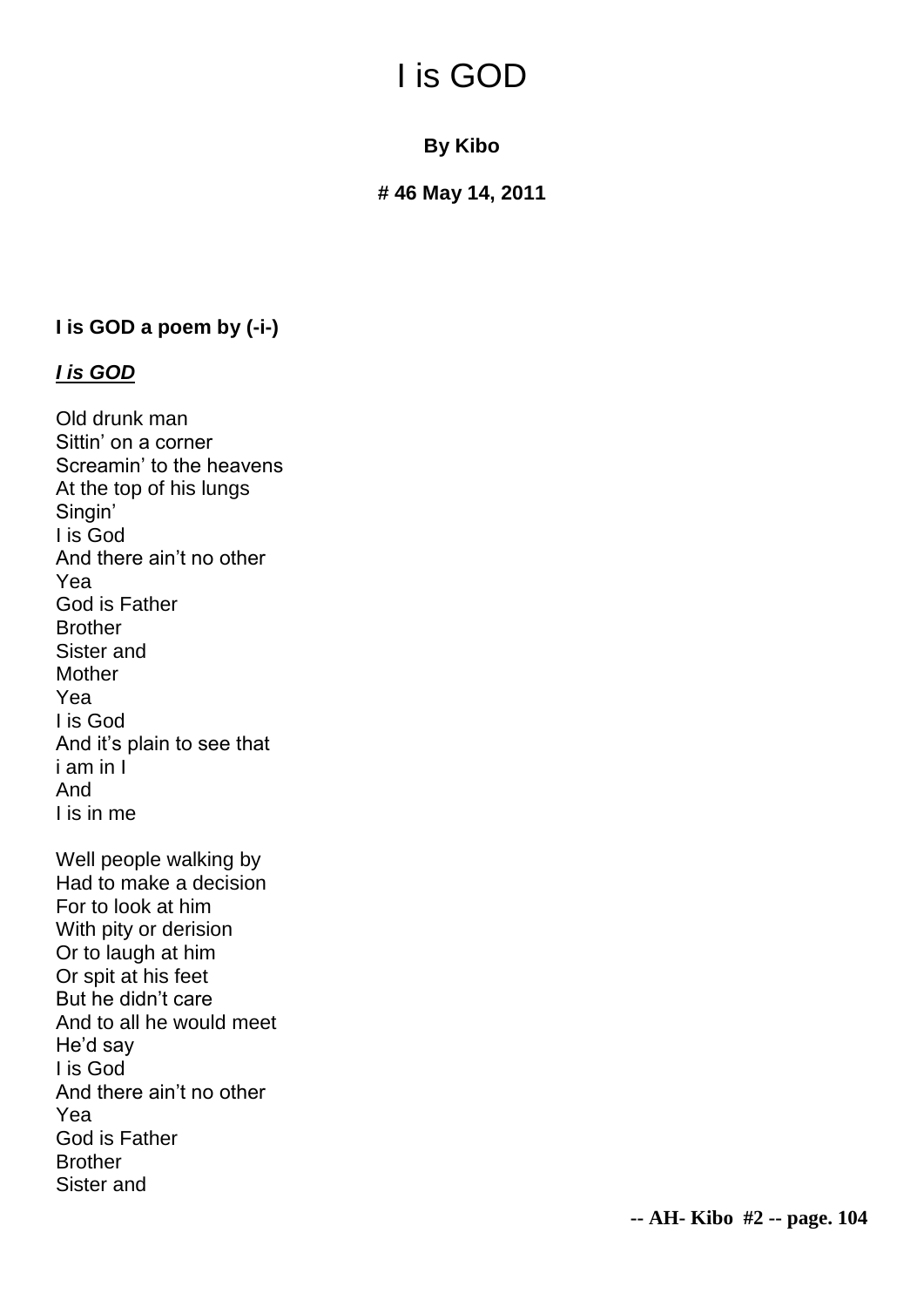**Mother** Yea I is God And it's plain to see that i am in I And I is in me

Well

i looked at him And stopped To take a seat And i listened to the words That he used to greet All the people walking by Laughing on the street And as he sat on the pavement I started to see what he meant......

I asked Who are you And he replied I am i But i ain't the I That created the sky But i am of the I That is everything By and by......

i am one with the buildings i am one with the trees i am one With these people That are laughing at me i am one with The One As I is in me And i am in I And there's nothing to do But do as be is...........

Now i be tellin' these people The real true name of God But they don't seem to get it Like their hearts are too hard To let their brains in And remember the part That they play in this story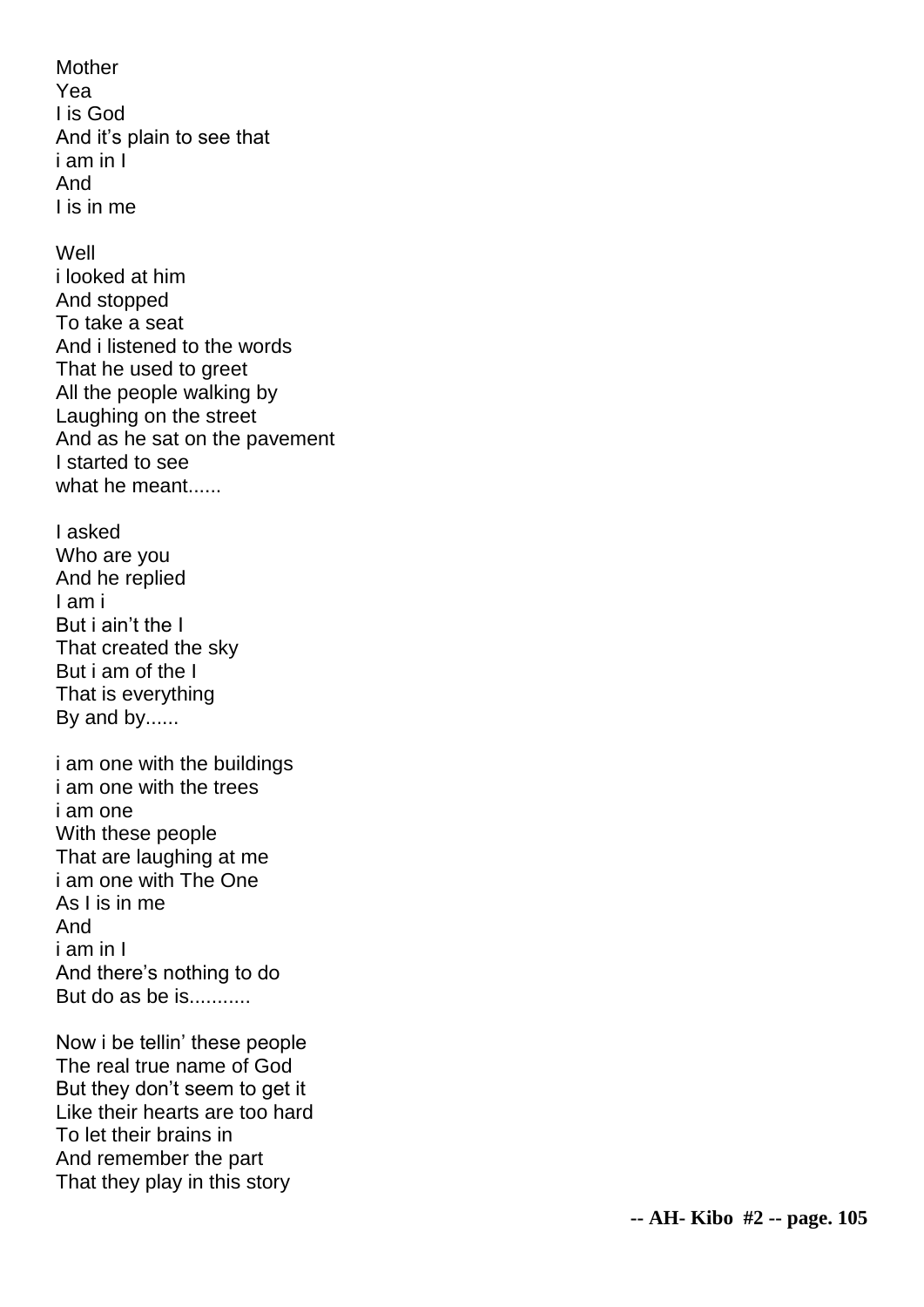I is living out So the best i can do Is to scream and shout Hallelujah I is God And there ain't no other Yea God is Father **Brother** Sister and **Mother** Yea I is God And it's plain to see that i am in I And I is in me Well i thanked him And hugged him And went on my way While his words stayed with me Up to this very day Sometimes i just feel like Dancin' down the street And singin' this song To everyone that i meet If they just took a moment Then they might agree To join me in dancin' And singin' with me **Hey** I is God And there ain't no other Yea God is Father **Brother** Sister and **Mother** Yea I is God And it's plain to see that i am in I And I is in me

=kibo( -i-)DABI